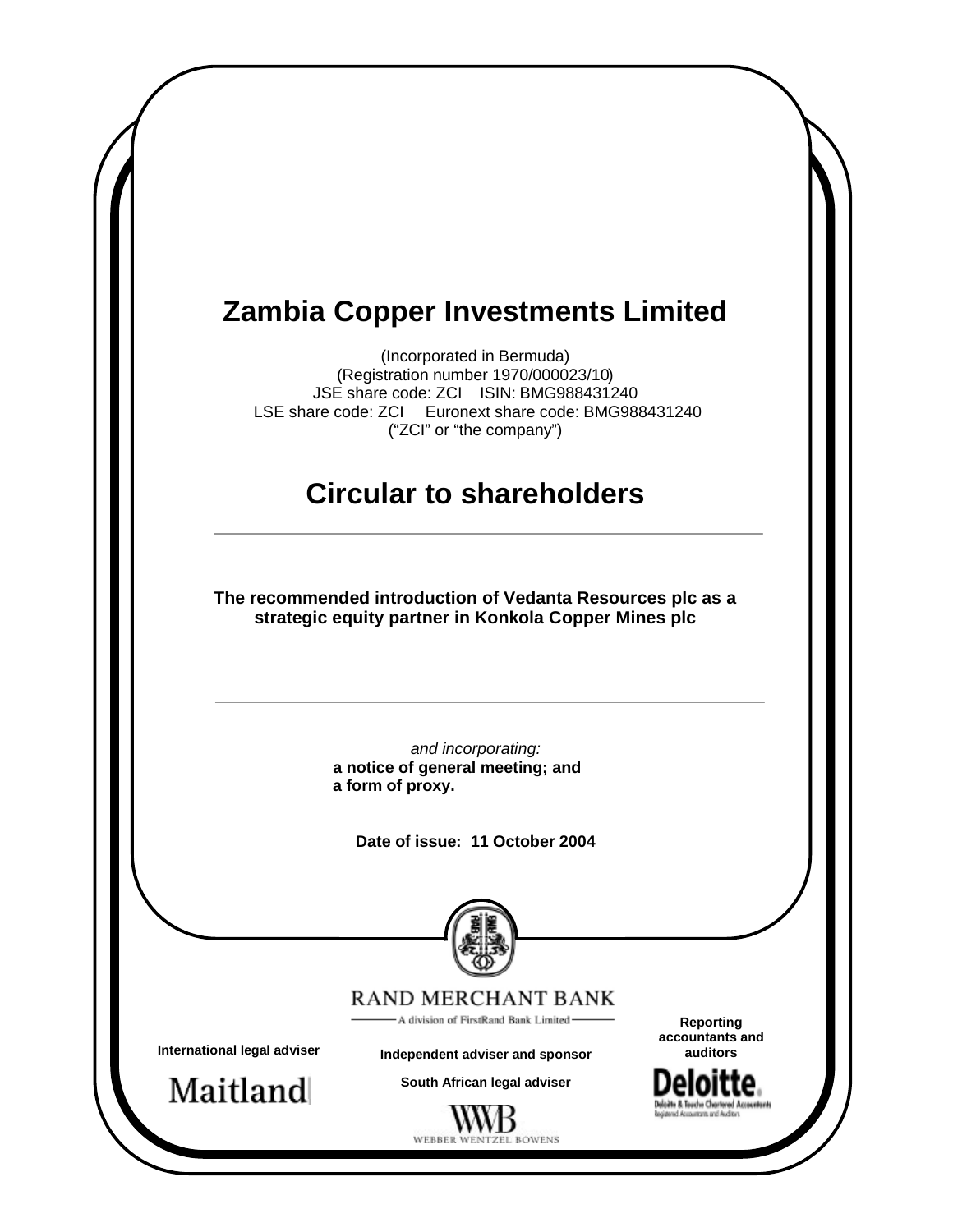#### **Corporate information**

#### **Zambia Copper Investments Limited**

#### **Secretary**

J B Mills 6, rue Adolphe Fischer L-1520 Luxembourg

#### **Registered office**

Clarendon House 2 Church Street Hamilton Bermuda

#### **Reporting accountants and auditors**

Deloitte Corner House Church and Parliament street Hamilton HMFCC Bermuda

#### **Transfer secretaries** *In South Africa*

Computershare Investor Services 2004 (Proprietary) Limited (Registration number 2004/003647/07) 70 Marshall Street Johannesburg 2001 (P O Box 61051, Marshalltown, 2107)

# **Transfer secretaries**

*In the United Kingdom*

Computershare Investor Services plc Bridgwater road Bristol BS99 7NH United Kingdom (P O Box 82, The Pavilions)

#### **French listing agent**

Euro Emetteurs Finance 48 Boulevard des Batignolles 75850 Paris Cedex 17 France

#### **Independent adviser and sponsor**

Rand Merchant Bank A division of FirstRand Bank Limited (Registration number 1929/001225/06) 1 Merchant Place Corner Fredman Drive and Rivonia Road Sandton, 2196 (P O Box 786273, Sandton, 2146)

#### **International legal adviser**

Maitland Maitland & Cie Sàrl 35 rue La Boetie 75008, Paris France

#### **South African legal adviser**

Webber Wentzel Bowens 10 Fricker Road Illovo Boulevard Johannesburg (PO Box 61771, Marshalltown 2107)

#### **Konkola Copper Mines plc**

#### **Secretary and registered office**

N Mataa Stand M/1408 Fern Avenue **Chingola** Zambia

#### **Reporting accountants and auditors**

Deloitte Kafue House 1Nairobi Place Cairo Road P O Box 30030 Lusaka Zambia

**This circular is available in English and French. Copies may be obtained from the registered office of the company, the sponsor and the transfer secretaries at the addresses set out above.**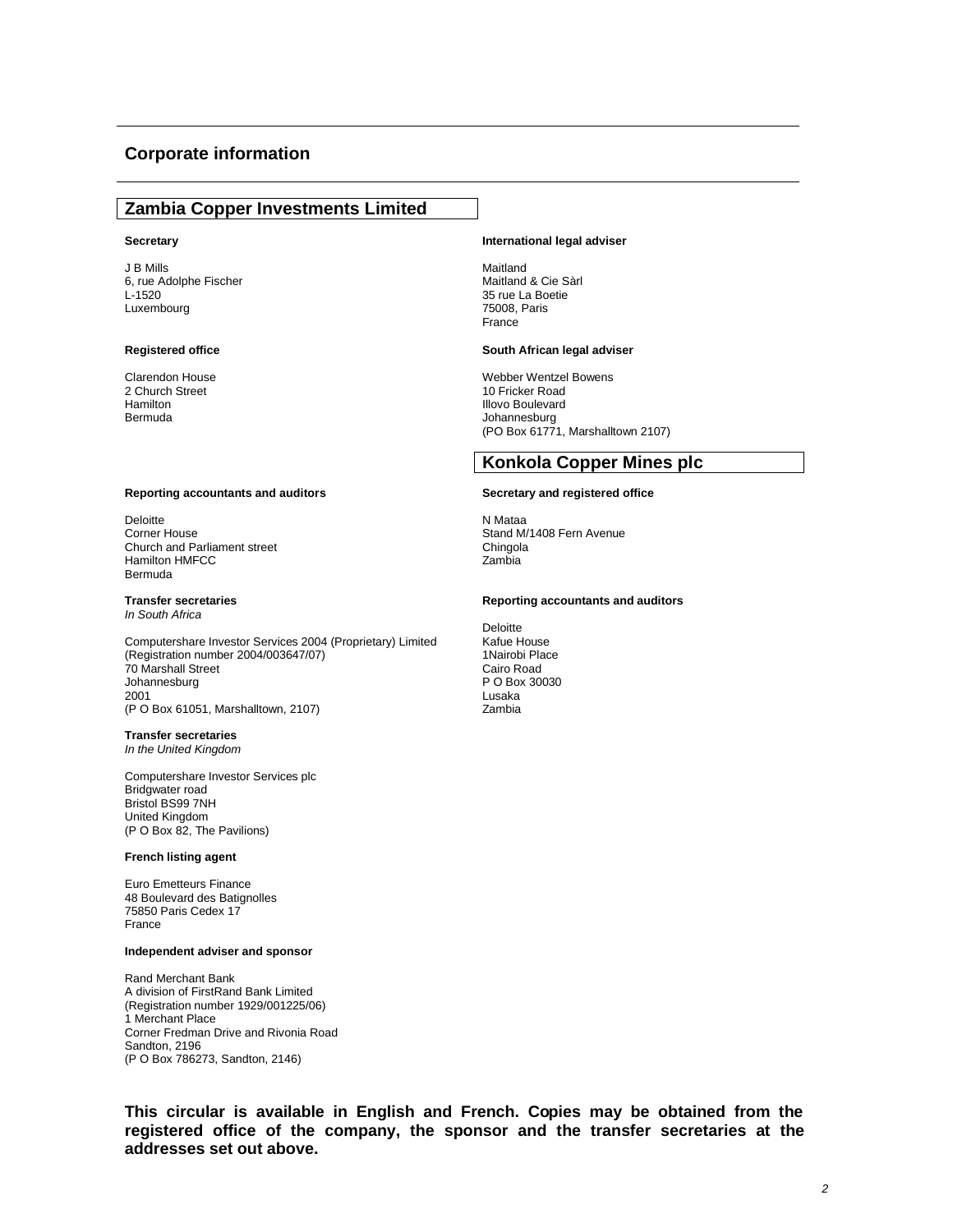# ZAMBIA COPPER INVESTMENTS LIMITED

Correspondence Address: 6-8 rue Adolphe Fischer L-1520 Luxembourg B.P. 1361 L-1013 Luxembourg Tél: (+352) 40 25 05 1 Fax: (+352) 40 25 05 66

11 October 2004

Dear ZCI shareholder,

I am writing to urge you to support your Board's unanimous recommendation regarding the introduction of Vedanta Resources plc as a strategic equity partner for our subsidiary Konkola Copper Mines plc ("KCM"), details of which are set out in this circular.

As you will remember in 2002, we were faced with the unexpected announcement that Anglo American plc had decided to withdraw from its investment in Zambia Copper Investments Limited and therefore KCM stating that a managed closure of KCM's operations was its 'preferred option'. Such a course would have had a disastrous impact on our interests and indeed upon the economy of Zambia as a whole. Subsequent to the announcement, Anglo American withdrew from ZCI and handed its shares in ZCI to the Copperbelt Development Foundation. As a result, KCM found itself in a position with no financial and technical support.

Against this background and following a thorough extensive technical and strategic review, it was agreed that the most appropriate way forward would be to introduce a new strategic equity partner that could bring the technical expertise, management experience and funding support to address the management and capital constraints hitherto placed upon KCM. Accordingly, with the encouragement of your Board, KCM and its shareholders together with the Government of the Republic of Zambia ("GRZ"), with the support of its advisers, Standard Bank London Limited, Clifford Chance LLP and Stefan Robertson & Kirsten SA (Pty) Ltd, embarked upon a process to identify, select and secure an appropriate strategic equity partner for KCM.

Following a worldwide review of potential strategic equity partners, a competitive bidding process was initiated, and which included a detailed technical and financial due diligence of KCM, the in depth negotiation of a new Development Agreement with GRZ, the negotiation of a new Shareholders Agreement and other definitive documents required to ensure the successful introduction of a new strategic equity partner into KCM. As a result of this process, alternative proposals and offers were received, from which, after due consideration, Vedanta was selected as the preferred bidder by the KCM board, a decision which was endorsed by the GRZ. Vedanta is an international mining and metals group listed on the London Stock Exchange plc with a current market capitalisation of approximately US\$1.8 billion. Vedanta has a successful track record in turning round underperforming assets and a commendable reputation for its commitment to training and the introduction of modern mining techniques. It has also recently embarked upon a US\$2 billion capital expenditure programme to significantly expand its operations.

Under the terms of the agreements, which are set out in detail in this circular, Vedanta will subscribe for new KCM shares and will obtain a 51% interest in KCM. In return, Vedanta will inject US\$25 million as new equity capital into KCM and, in addition, your company will receive US\$23.2 million as deferred consideration over a four and a half year period. Also, in the event that the free cash flow of KCM is negative at any time during a period of nine years following completion of the transaction, Vedanta will be obliged to fund any cash shortfalls up to a cumulative amount of US\$220 million.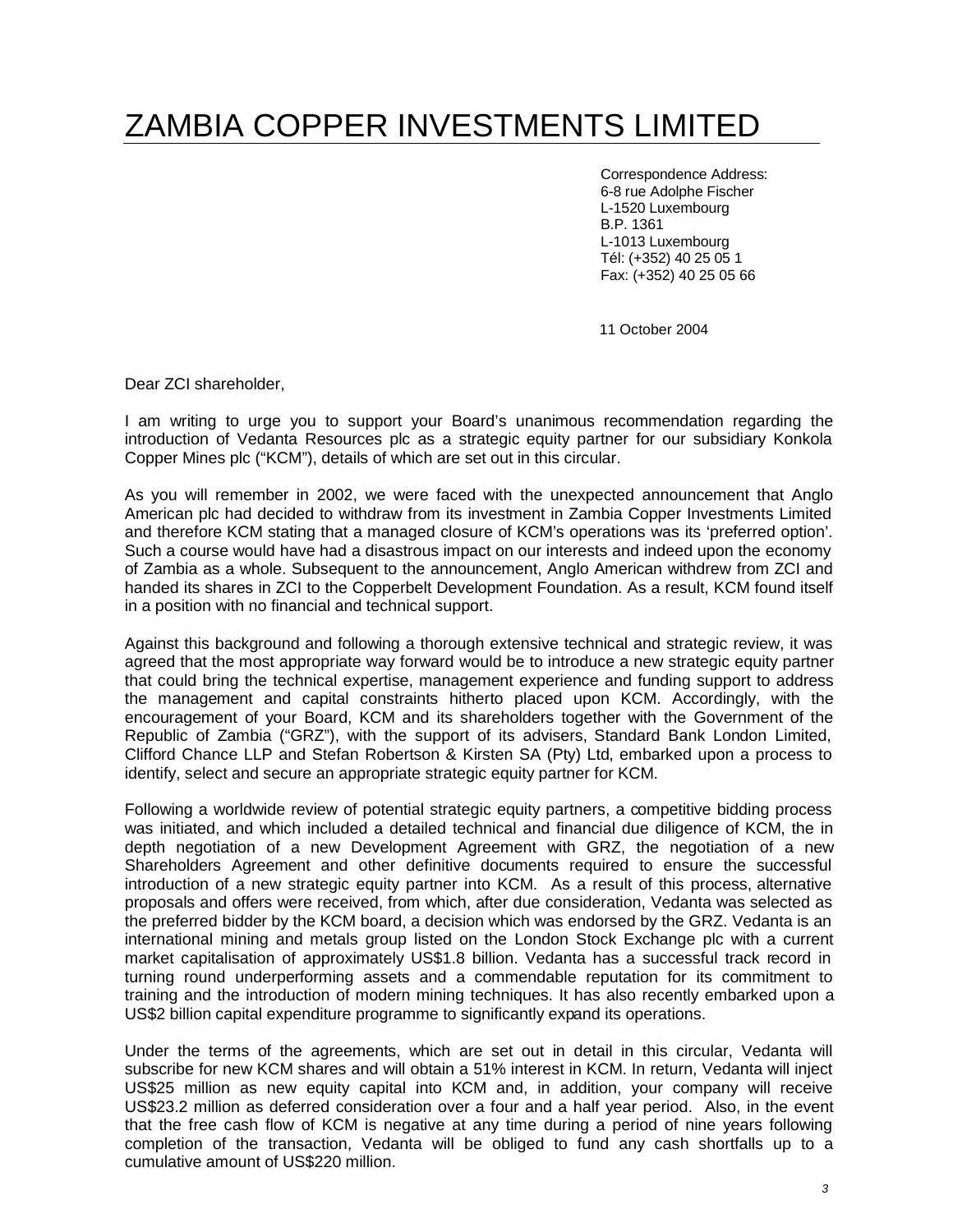The detailed terms of the transaction which are set out in this circular are subject to the approval of shareholders at a General Meeting to be held at Hermes Amphitheatre, Paris Expo, Coeur Défense, 110 Esplanade du Général de Gaulle, 92032 Paris La Defence Cedex at 10:00 (South African and Central European time) on Tuesday 26 October 2004.

Your Board retained Rand Merchant Bank, an investment bank, to consider the terms of the transaction, which we have put before you and, acting as an independent expert, Rand Merchant Bank has confirmed that it is of the opinion that, as they pertain to ZCI shareholders, the terms are fair and reasonable. Needless to say, your Board has given the fullest consideration to the terms and conditions of the transaction and is firmly of the opinion that it is in the best interests of the company and its shareholders.

#### **Accordingly, your Board unanimously recommends you to vote in favour of the transaction at the forthcoming General Meeting. If you are unable to attend the General Meeting in person, please complete the enclosed proxy form in support of the resolution(s).**

I am sure that you will understand that this is a critically important decision which will have a long term impact on the future of our subsidiary KCM, and hence your company, as well as the future of the Zambian copper industry.

I trust therefore that I can count on your active support for this recommended transaction which your Board believes represents an outstanding opportunity to secure a sustainable profitable future for KCM.

Yours faithfully

**Barrie Ireton** *Chairman*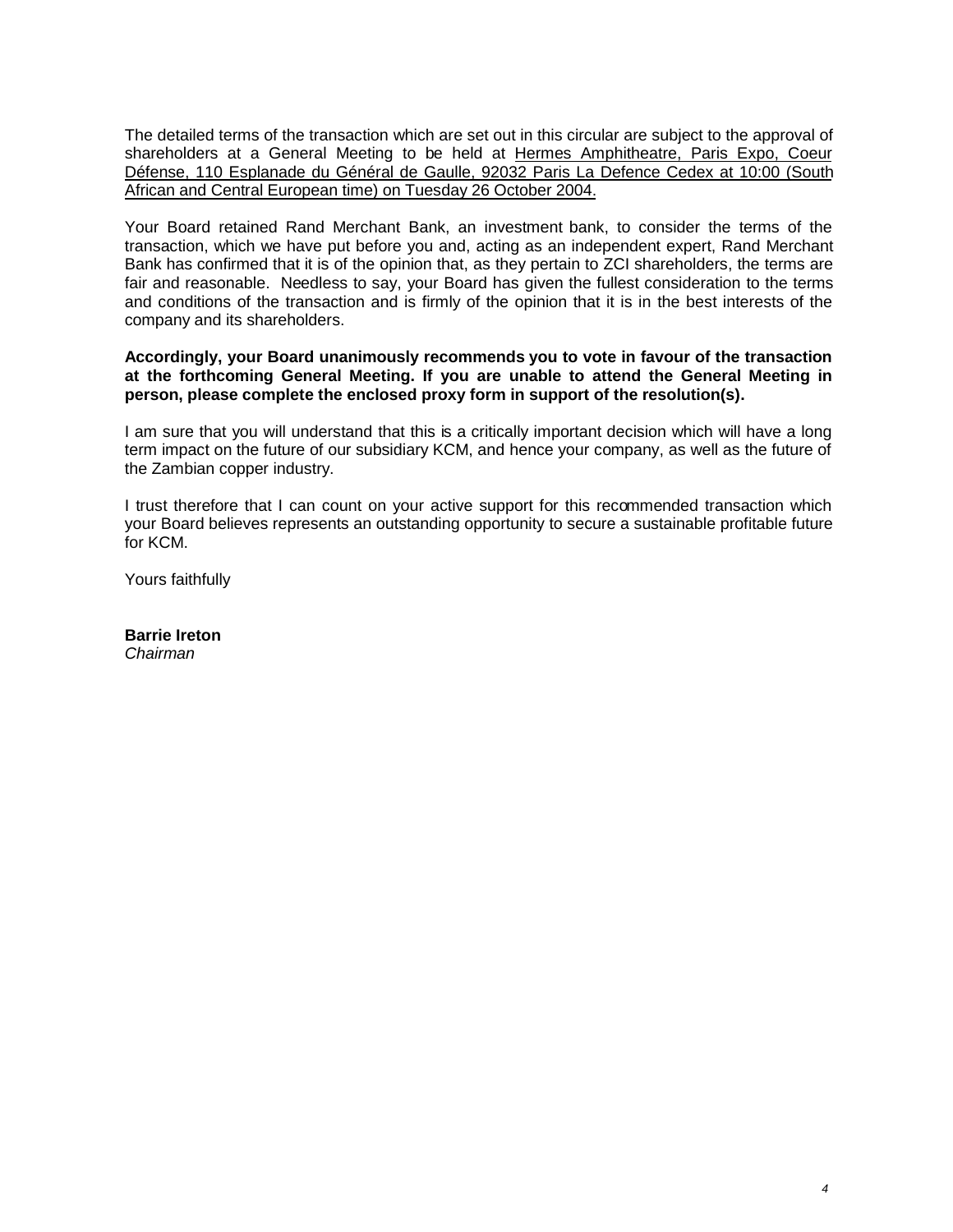# **Contents**

|                    |  | <b>Corporate information</b>                                  | Inside front cover |
|--------------------|--|---------------------------------------------------------------|--------------------|
|                    |  | <b>Chairman's letter to ZCI shareholders</b>                  | 3                  |
|                    |  | <b>Action required by shareholders</b>                        | 6                  |
|                    |  | <b>Important dates and times</b>                              | 9                  |
| <b>Definitions</b> |  |                                                               | 10                 |
| $\mathbf 1$ .      |  |                                                               |                    |
| 2.                 |  |                                                               |                    |
| 3.                 |  |                                                               |                    |
| 4.                 |  |                                                               |                    |
| 5.                 |  |                                                               |                    |
| 6.                 |  |                                                               |                    |
| 7.                 |  |                                                               |                    |
| 8.                 |  |                                                               |                    |
| 9.                 |  |                                                               |                    |
| 10.                |  |                                                               |                    |
| 11.                |  |                                                               |                    |
| 12.                |  |                                                               |                    |
| 13.                |  |                                                               |                    |
| 14.                |  |                                                               |                    |
| 15.                |  |                                                               |                    |
| 16.                |  |                                                               |                    |
| 17.                |  |                                                               |                    |
| 18.                |  |                                                               |                    |
| <b>Annexure 1</b>  |  | Pro forma income statement and balance sheet for ZCI          |                    |
| <b>Annexure 2</b>  |  | Accountants' report on the pro forma financial information    |                    |
| <b>Annexure 3</b>  |  | Unaudited interim historical financial information of KCM     |                    |
| <b>Annexure 4</b>  |  | Report of historical financial information of KCM             |                    |
| <b>Annexure 5</b>  |  | Accountants report on historical financial information of KCM |                    |
| <b>Annexure 6</b>  |  | Independent opinion of RMB                                    |                    |
| <b>Annexure 7</b>  |  | Information on Vedanta                                        |                    |

**Annexure 8** Share price history of ZCI

# **Notice of general meeting**

**Form of proxy** Attached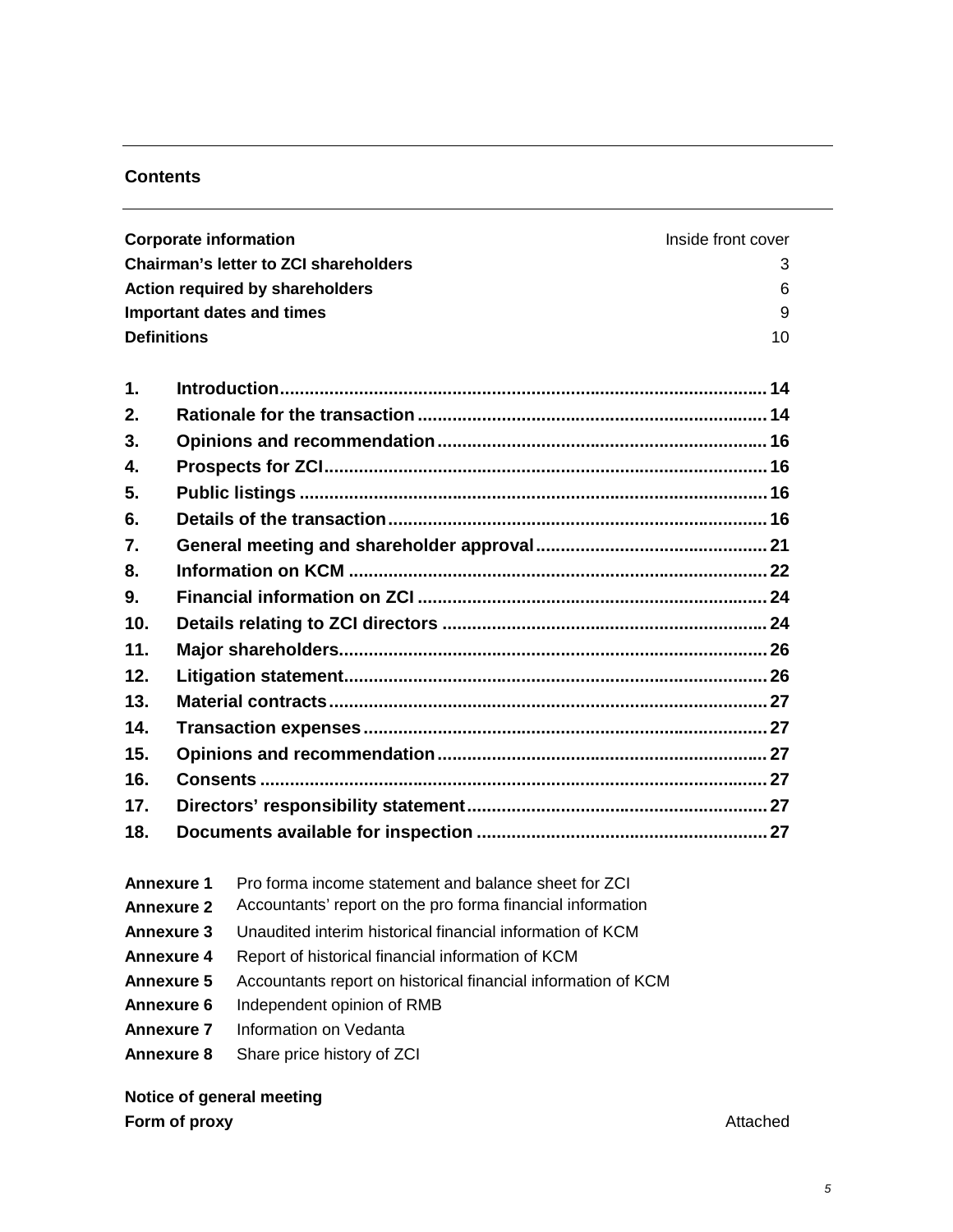**This document is important and requires your immediate attention. If you are in any doubt as to what action to take, please consult your stockbroker, banker, accountant, attorney or other financial adviser.** 

#### **Action required by shareholders**

**Please take careful note of the following provisions regarding the action required by shareholders.**

**A general meeting of shareholders will be held at 10:00 South African and Central European time on Tuesday 26 October 2004 at Hermes Amphitheatre, Paris Expo Coeur Défense, 110 Esplanade du Général de Gaulle 92032 Paris La Defence Cedex, France.** 

*The following instructions apply should you be registered on the South African shareholders register of ZCI as either a certificated or dematerialised shareholder.*

- **A. If you have not dematerialised your ordinary shares or you have dematerialised your shares with "own name" registration:**
	- **Voting, attendance and representation at the general meeting**
		- o You may attend and vote at the general meeting in person.
		- o Alternatively, you may appoint a proxy to represent you at the general meeting by completing the attached form of proxy in accordance with the instructions it contains and which must be lodged with or posted to the South African transfer secretaries, Computershare Investor Services 2004 (Proprietary) Limited, 70 Marshall Street, Johannesburg, 2001, (P O Box 61051, Marshalltown, 2107) to be received by no later than 10:00 South African time on Monday 25 October 2004.

#### **B. If you have dematerialised your ordinary shares without "own name" registration:**

#### **Voting at the general meeting**

- $\circ$  If you have not been contacted by your CSDP/broker to ascertain how you wish to cast your vote at the general meeting, you must contact your CSDP/broker and provide your CSDP/broker with your voting instructions in accordance with the provisions contained in the agreement concluded between you and your CSDP/broker.
- $\circ$  If your CSDP/broker does not obtain voting instructions from you, it will be obliged to vote in accordance with the instructions contained in the agreement concluded between you and your CSDP/broker.
- o You must **not** complete the attached form of proxy.
- **Attendance and representation at the general meeting**

In accordance with the agreement between you and your CSDP/broker, you must advise your CSDP/broker if you wish to attend the general meeting in person, or if you wish to send a proxy to represent you at the general meeting and your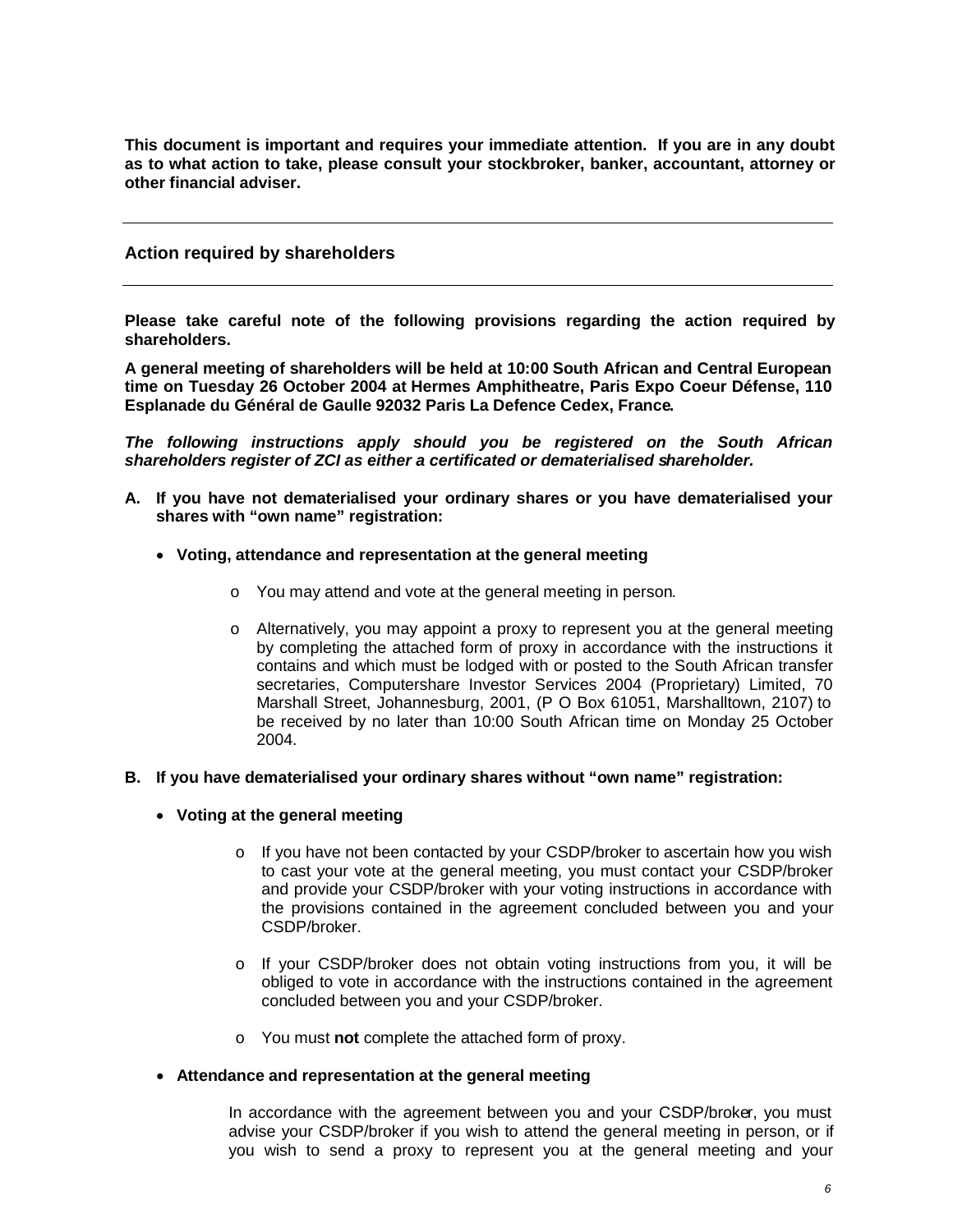CSDP/broker will issue the necessary letter of authority for you or your proxy to attend the general meeting.

#### **If you wish to dematerialise your ordinary shares, please contact your broker.**

**If you have disposed of your ordinary shares, this circular, together with the attached form of proxy, should be handed to the purchaser of such ordinary shares or the broker or other agent who disposed of your ordinary shares for you.**

#### *Should you be registered on the United Kingdom register of ZCI:*

- o You may attend and vote at the meeting in person.
- o Alternatively you may appoint one or more proxies to attend and, on a poll, vote instead of the shareholder at the general meeting by completing the attached form of proxy in accordance with the instructions it contains and must be lodged with or posted to the United Kingdom transfer secretaries, Computershare Investor Services plc, Bridgwater road, Bristol BS99 7NH, United Kingdom, (P O Box 82, The Pavilions), to be received by no later than 09:00 United Kingdom time on Monday 25 October 2004.
- o A Proxy need not be a shareholder of the Company.
- $\circ$  In the case of a joint holding of shares the first named in the register of shareholders only need sign and his vote will be accepted to the exclusion of the vote(s) of the other joint holder(s).
- o A corporation may affix its common or official seal or use the signature of its duly authorised officer.
- $\circ$  Completion and lodging of the form of proxy will not preclude the shareholder who grants the proxy from attending the meeting and speaking and voting in person to the exclusion of any proxy appointed.

## *Should you hold your shares through a European bank or brokerage account:*

- **Voting at the general meeting**
	- o You should contact your bank/broker in the manner stipulated in the agreement concluded between you and your bank/broker and instructing them how you wish to cast your vote at the general meeting and indicate the number of shares you wish to vote. **Your instructions should be received by your bank/broker by no later than 17:00 on Tuesday 19 October 2004.** Provided that they have received the instructions in time your bank/broker shall:
		- Restrict your ability to trade in the shares (in respect of which they have received notification) until after the general meeting; and
		- **Inform Euroclear of your voting instructions.**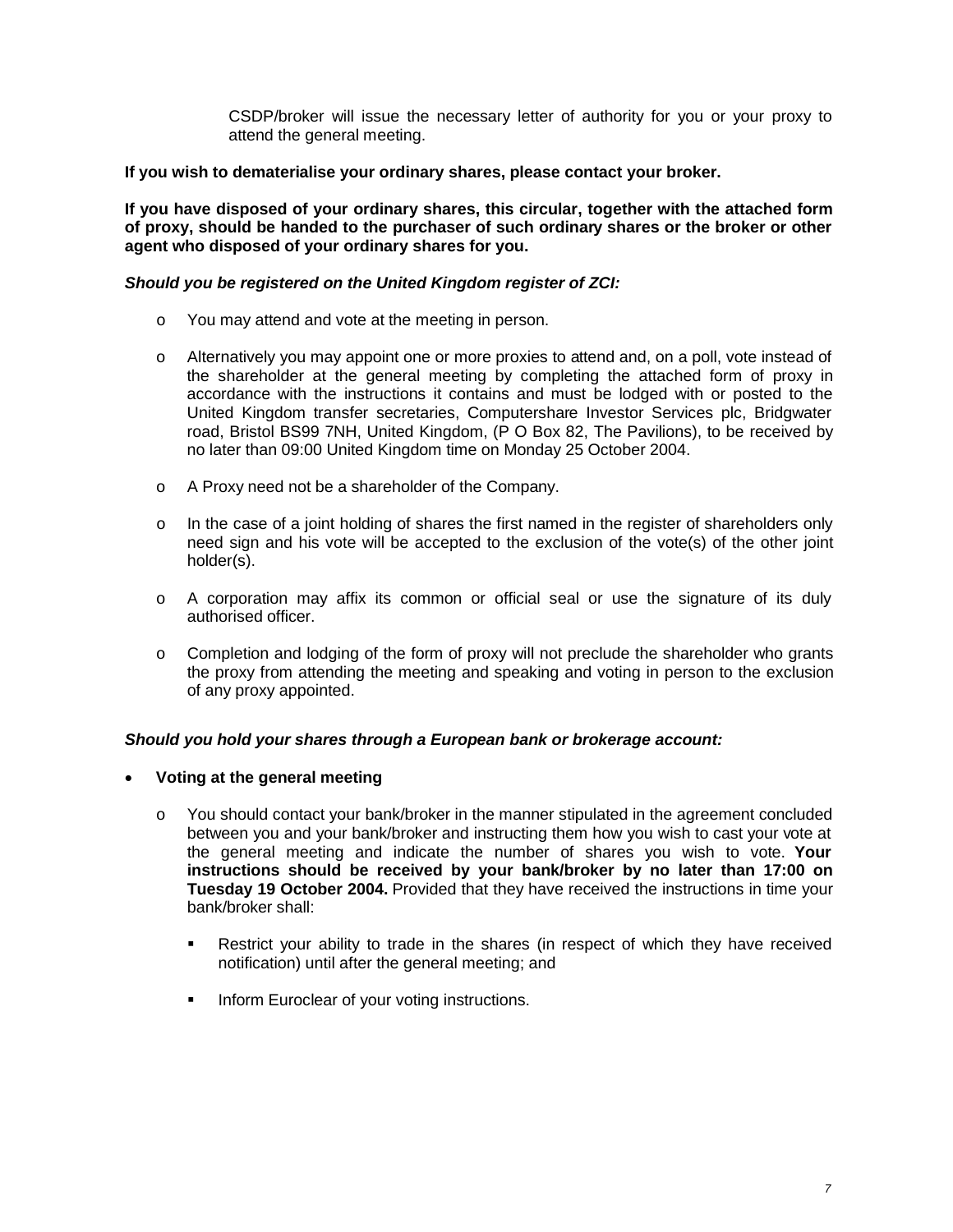- o If your bank/broker does not obtain voting instructions from you, no vote will be cast in respect of your shares.
- o You should **not** complete the attached form of proxy.

#### **Attendance and representation at the general meeting**

- o if you wish to attend the general meeting in person you should contact your bank / broker in the manner stipulated in the agreement concluded between you and your bank / broker advising them accordingly and indicate the number of shares you wish to represent at the meeting (a single share would be sufficient for this purpose).
- o **Your instructions should be received by your bank/broker by no later than 17:00 on Tuesday 19 October 2004.** Provided that they have received the instructions in time your bank/broker shall:
	- Restrict your ability to trade in the shares referred to in the instructions until after the general meeting; and
	- Inform Euroclear of your wish to attend the meeting in person;
	- Procure the delivery to you of a letter of authority to attend the meeting in person (indicating the number of shares being represented by you).

#### **Shareholders holding shares through Euroclear should note that no communications in relation to these matters should be addressed to the Company and that only those instructions given in accordance with the procedures outlined above will be valid for the stated purpose.**

If you have disposed of your ordinary shares, this circular, together with the attached form of proxy, should be handed to the purchaser of such ordinary shares or the broker or other agent who disposed of your ordinary shares for you.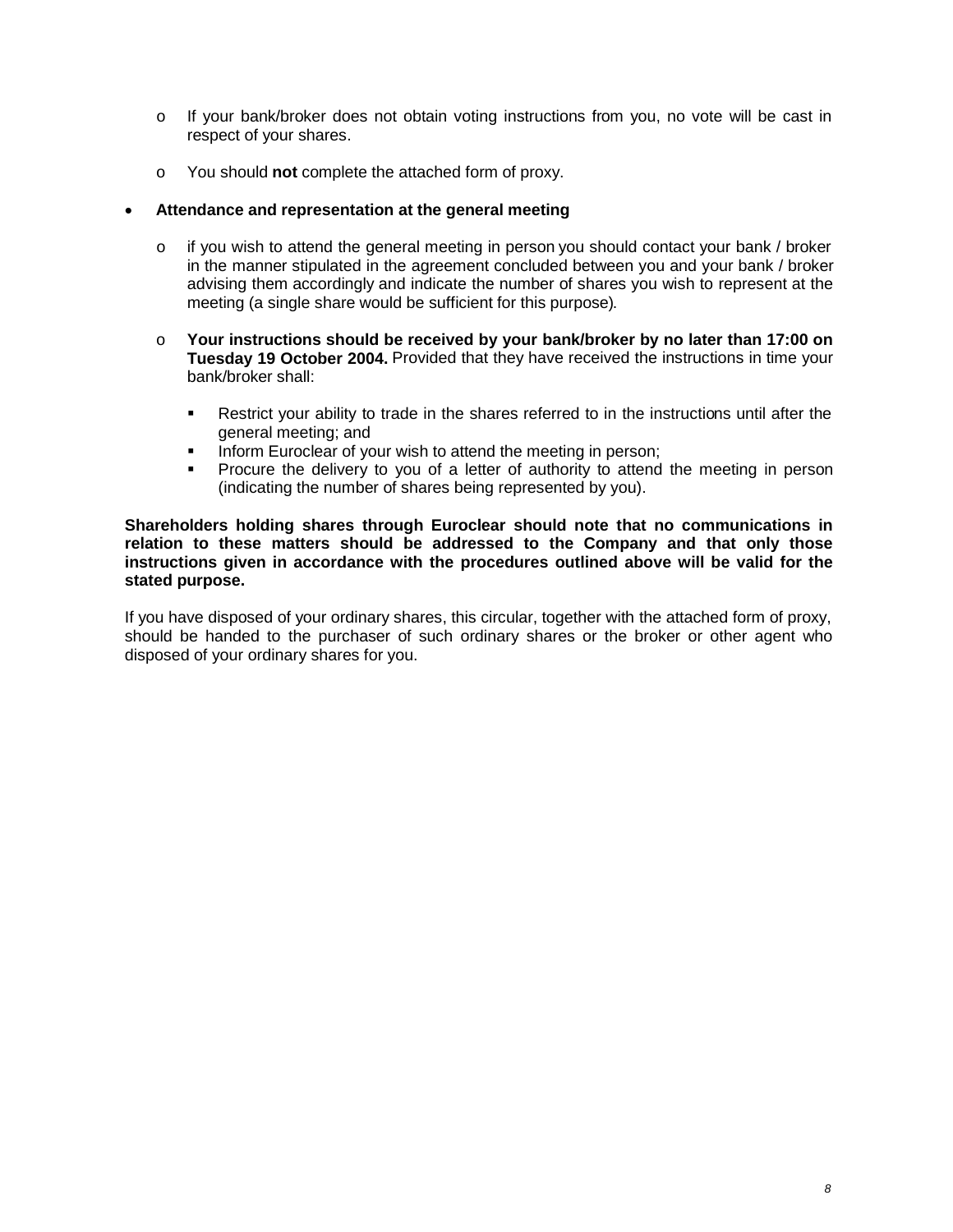# **Important dates and times**

|                                                                 | 2004                 |
|-----------------------------------------------------------------|----------------------|
| Last day to lodge form of proxy for general meeting by 10:00 on | Monday 25 October    |
| General meeting of shareholders to be held at 10:00 on          | Tuesday 26 October   |
| Results announcement published on SENS, LSE and Euronext<br>on  | Tuesday 26 October   |
| Results announcement published in the South African press on    | Wednesday 27 October |

#### **Notes:**

- 1: These dates and times may be changed at the instance of the company. Any changes will be published on SENS, LSE and Euronext and in the South African press.
- 2: These times are South African and Central European times.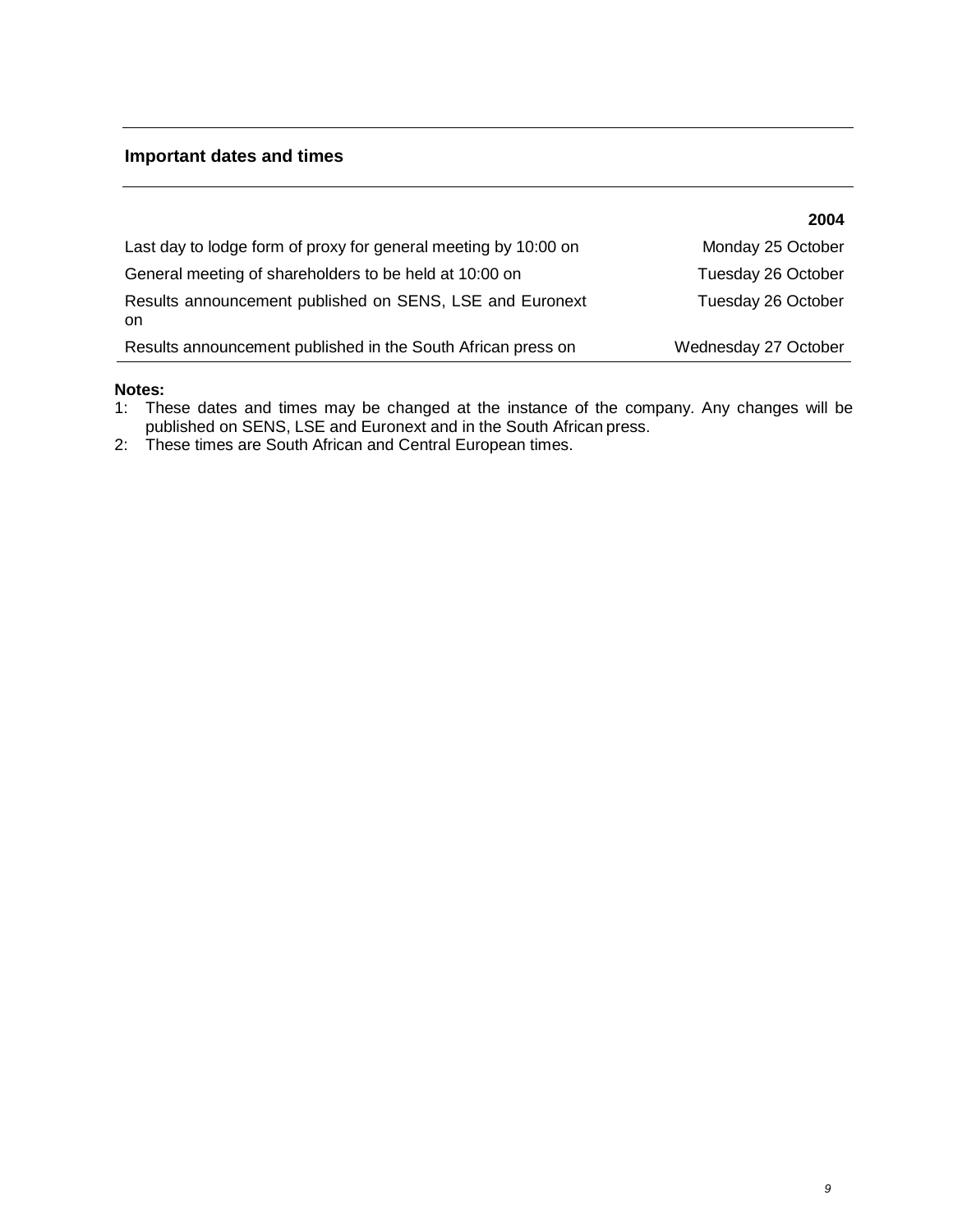## **Definitions**

#### **Unless stated otherwise, or as may appear from the context, references to ZCI in the context of the transaction should be construed as references to ZCI acting indirectly through its shareholding in ZCI Holdings.**

In this circular, unless otherwise stated or the context otherwise indicates, reference to the singular shall include the plural and *vice versa* and words denoting one gender include the other. Expressions denoting natural persons include juristic persons and associations of persons and the words in the first column have the meanings stated opposite them in the second column, as follows:

| "the Act"                                                        | the Mines and Minerals Act, Cap No. 213 of the Laws of<br>Zambia as from time to time amended and in effect, and<br>includes any regulations made thereunder;                                                                                                                                                            |
|------------------------------------------------------------------|--------------------------------------------------------------------------------------------------------------------------------------------------------------------------------------------------------------------------------------------------------------------------------------------------------------------------|
| "Anglo American exit deed"                                       | the agreement dated 19 August 2002 whereby Anglo<br>American plc exited from its investment in ZCI and,<br>indirectly, in KCM;                                                                                                                                                                                           |
| "Approved Programme of Mining<br>and Metal Treatment Operations" | the proposals for rehabilitating, developing and operating<br>KCM and associated production schedules;                                                                                                                                                                                                                   |
| "the Board"                                                      | the board of directors of ZCI;                                                                                                                                                                                                                                                                                           |
| "circular"                                                       | this bound circular, dated 11 October 2004, including the<br>notice of general meeting and all Annexures and the<br>attached form of proxy;                                                                                                                                                                              |
| "Cross-Indemnity Agreement"                                      | the agreement to be entered into between ZCI and ZCCM-<br>IH whereby each of them agrees to indemnify the other in<br>certain circumstances for any liability incurred by the other<br>for breach of any of the representations and warranties<br>given to Vedanta about the business and financial<br>condition of KCM; |
| "CSDP"                                                           | Central Securities Depository Participant in South Africa;                                                                                                                                                                                                                                                               |
| "Deloitte"                                                       | Deloitte,<br>Chartered Accountants (SA),<br>Registered<br>Accountants and Auditors, the reporting accountants and<br>auditors to ZCI and KCM;                                                                                                                                                                            |
| "deferred consideration"                                         | an amount of twenty-three million two hundred thousand<br>dollars (\$23,200,000) payable by Vedanta to ZCI as<br>consideration for ZCI renouncing its pre-emptive right to<br>acquire new KCM shares in favour of Vedanta, details of<br>which are contained in section 6.2 of the circular;                             |
| "deferred KCM shares"                                            | deferred shares with a par value of ninety nine cents<br>(\$0.99) each in the share capital of KCM;                                                                                                                                                                                                                      |
| "dematerialised shareholders"                                    | shareholders holding dematerialised shares;                                                                                                                                                                                                                                                                              |
| "dematerialised shares"                                          | ordinary shares which have been incorporated into the<br>STRATE system and which are no longer evidenced by<br>documents of title;                                                                                                                                                                                       |
| "directors"                                                      | the directors of ZCI, whose names are set out in section<br>10.1 of this circular:                                                                                                                                                                                                                                       |
| "Disclosure Letter"                                              | the letter from KCM, ZCI and ZCCM-IH to Vedanta making<br>certain disclosures against (and thereby qualifying) the<br>representations and warranties given to Vedanta about                                                                                                                                              |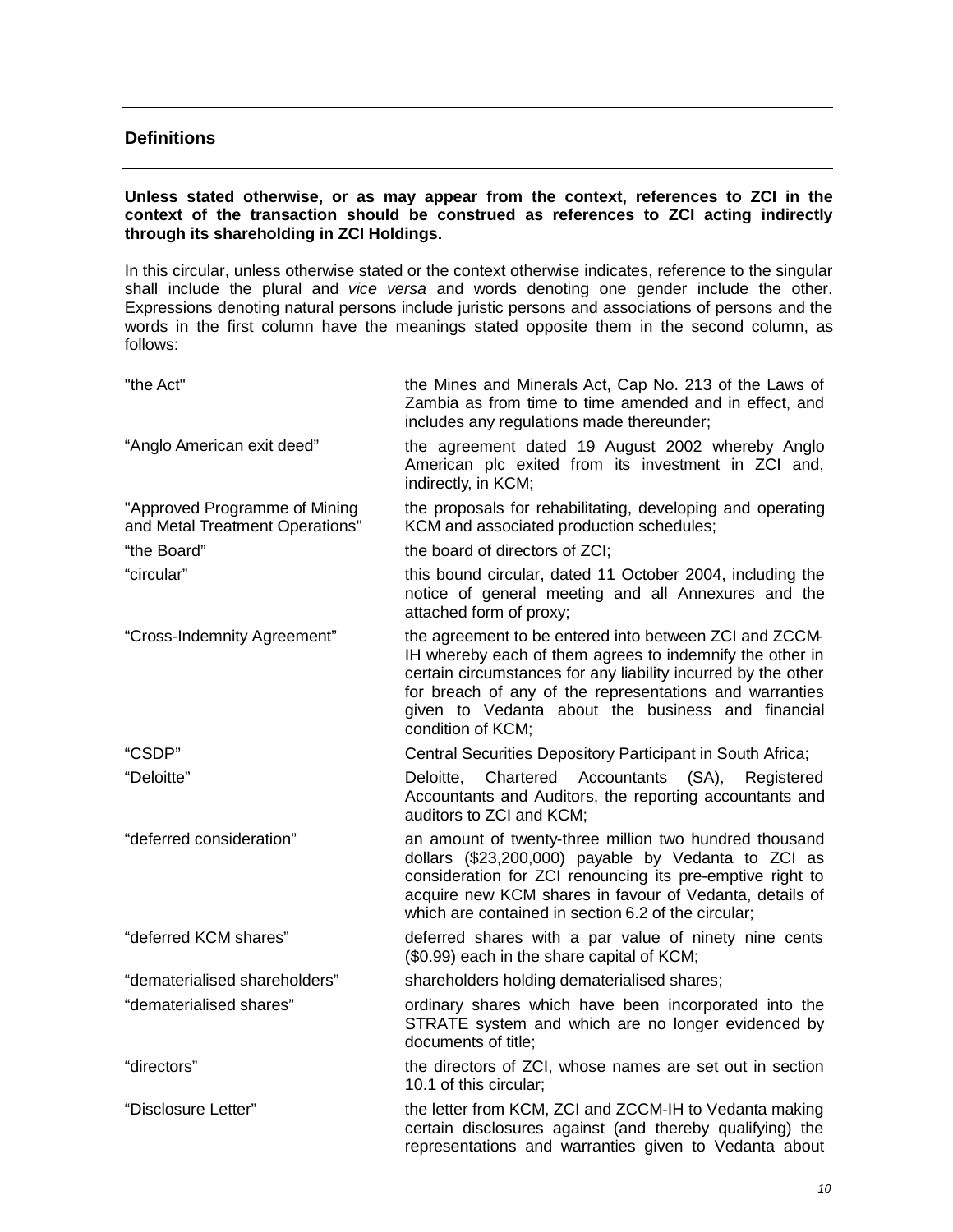|                                                              | the business and financial condition of KCM;                                                                                                                                                                                                                                                                                                                   |  |  |
|--------------------------------------------------------------|----------------------------------------------------------------------------------------------------------------------------------------------------------------------------------------------------------------------------------------------------------------------------------------------------------------------------------------------------------------|--|--|
| "dollar" or "\$"                                             | <b>United States dollars:</b>                                                                                                                                                                                                                                                                                                                                  |  |  |
| "Employment and Training Plan"                               | the programme as approved by the Minister for the<br>purposes of Section 25(1)(e) of the Act;                                                                                                                                                                                                                                                                  |  |  |
| "Euronext"                                                   | the corporate group consisting of Euronext N.V., a<br>corporation ("naamloze vennootschap") organised under<br>the laws of the Netherlands, the Euronext Market<br>Undertakings and any other subsidiary of Euronext N.V.,<br>as the context may require;                                                                                                      |  |  |
| "Final<br>Environmental<br>Social<br>and<br>Management Plan" | the programme for environmental clean-up and protection,<br>in terms of section $25(1)(d)$ and $76(2)$ of the Act;                                                                                                                                                                                                                                             |  |  |
| "force majeure event"                                        | inter-alia, an act of war, invasion, armed conflict or any<br>other political, environmental and social event which could<br>not reasonably be expected to be prevented or controlled;                                                                                                                                                                         |  |  |
| "general meeting"                                            | the general meeting of shareholders to be held at 10:00<br>South African and Central European time on Tuesday 26<br>October 2004 at Hermes Amphitheatre, Paris Expo Coeur<br>Défense, 110 Esplanade du Général de Gaulle, 92032<br>Paris La Defence Cedex, France;                                                                                             |  |  |
| "GRZ"                                                        | Government of the Republic of Zambia, acting through the<br>Minister of Finance and National Planning;                                                                                                                                                                                                                                                         |  |  |
| "JSE"                                                        | <b>JSE Securities Exchange South Africa;</b>                                                                                                                                                                                                                                                                                                                   |  |  |
| "KCM" or "the business"                                      | Konkola Copper Mines plc, a company incorporated in<br>Zambia (registration number 43628), whose registered<br>office is at Stand M/1408 Fern Avenue, Chingola, Zambia;                                                                                                                                                                                        |  |  |
| "KCM Development Agreement"                                  | the amended and restated agreement between GRZ and<br>KCM regulating the relationship between KCM and GRZ<br>and containing the Approved Programme of Mining and<br>Metal Treatment Operations, the Final Environmental and<br>Social Management Plan and the Employment and<br>Training Plan which will come into effect on conclusion of<br>the transaction; |  |  |
| "KCM rights offer"                                           | the offer of 560,325,511 new KCM shares in the share<br>capital of KCM for an aggregate price of twenty five million<br>dollars (\$25,000,000);                                                                                                                                                                                                                |  |  |
| "Konkola Ore Body Extension<br>Project"                      | the project providing for the extension of the KCM ore-<br>body as set out in the KCM Development Agreement<br>which extension is subject to the fulfilment of certain<br>conditions;                                                                                                                                                                          |  |  |
| "last practicable date"                                      | Thursday 7 October 2004, being the last practicable date<br>prior to the finalisation of this circular;                                                                                                                                                                                                                                                        |  |  |
| "LSE"                                                        | London Stock Exchange plc;                                                                                                                                                                                                                                                                                                                                     |  |  |
| "NAV"                                                        | the net asset value, being the residual value of the assets<br>after deducting liabilities;                                                                                                                                                                                                                                                                    |  |  |
| "new KCM Shareholders'<br>Agreement"                         | the new shareholders' agreement relating to KCM to be<br>entered into by GRZ, ZCI, ZCI Holdings, ZCCM-IH,<br>Vedanta and KCM;                                                                                                                                                                                                                                  |  |  |
| "new KCM shares"                                             | KCM shares to be issued in terms of the KCM rights offer;                                                                                                                                                                                                                                                                                                      |  |  |
| "ordinary KCM shares"                                        | ordinary shares with a par value of one US cent each in<br>the share capital of KCM;                                                                                                                                                                                                                                                                           |  |  |
| "ordinary shares"                                            | issued ordinary shares of four US cents (\$0.04) each in                                                                                                                                                                                                                                                                                                       |  |  |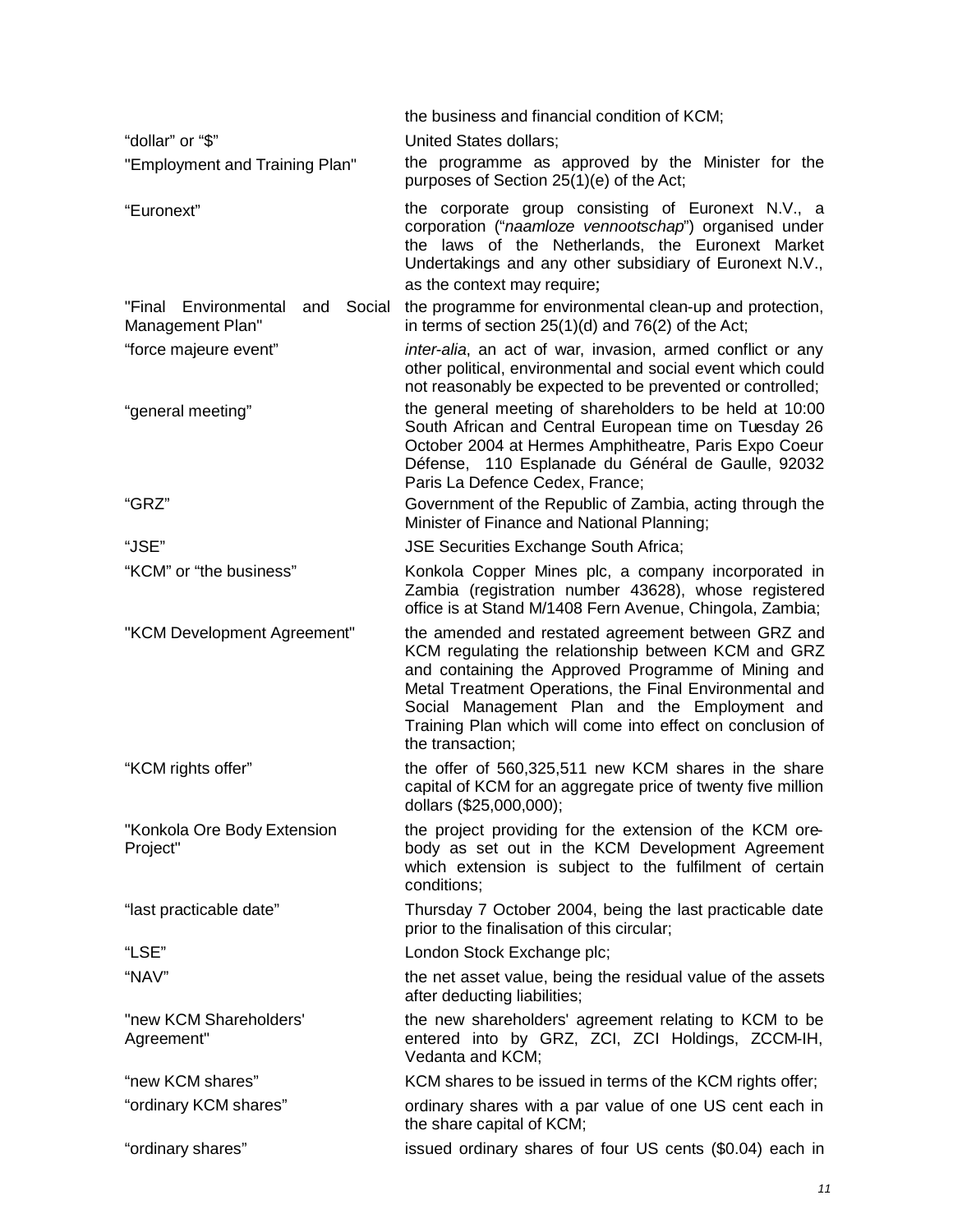|                                              | the share capital of ZCI;                                                                                                                                                                                                             |  |  |  |
|----------------------------------------------|---------------------------------------------------------------------------------------------------------------------------------------------------------------------------------------------------------------------------------------|--|--|--|
| "permitted exit date"                        | any date after 1 January 2008 or the expiry of a<br>continuous period of two years in respect of a force<br>majeure event;                                                                                                            |  |  |  |
| "Rand" or "R"                                | South African Rand;                                                                                                                                                                                                                   |  |  |  |
| "RMB"                                        | FirstRand Bank Limited acting through Rand Merchant<br>Finance<br>(registration<br>Corporate<br>number<br>Bank<br>1929/001225/06), a public company incorporated in South<br>Africa:                                                  |  |  |  |
| "SENS"                                       | the Securities Exchange News Service of the JSE;                                                                                                                                                                                      |  |  |  |
| "shareholders"                               | the registered holders of ZCI ordinary shares;                                                                                                                                                                                        |  |  |  |
| "South Africa"                               | the Republic of South Africa;                                                                                                                                                                                                         |  |  |  |
| "special share"                              | the special share of one dollar (\$1.00) in the share capital<br>of KCM owned by the GRZ;                                                                                                                                             |  |  |  |
| "shortfall funding commitment"               | the commitment by Vedanta to procure the provision of<br>debt or equity finance to KCM, at any time, limited to a<br>maximum amount equal to two hundred and twenty million<br>dollars (\$220,000,000);                               |  |  |  |
| "shortfall funding commitment                | the date being the earliest of:                                                                                                                                                                                                       |  |  |  |
| termination date"                            | the ninth anniversary of the date of the transaction<br>which date can be<br>extended under<br>certain<br>circumstances;<br>the transfer of all of Vedanta's ordinary shares to ZCI<br>and/or ZCCM-IH pursuant to the ZCI / ZCCM Call |  |  |  |
|                                              | Option Deed; or<br>the permitted exit date;                                                                                                                                                                                           |  |  |  |
| "Sterlite"                                   | Sterlite Industries (India) Limited, a subsidiary of Vedanta<br>Resources in which Vedanta currently has an effective<br>interest of 60.8%;                                                                                           |  |  |  |
| "STRATE"                                     | STRATE Limited (registration number 1998/022242/06), a<br>registered securities depository in terms of the Custody<br>and Administration of Securities Act, 1992 (Act 85 of<br>1992), as amended;                                     |  |  |  |
| "Subscription Agreement"                     | the agreement in terms of which Vedanta will subscribe for<br>51% of the issued ordinary share capital of KCM;                                                                                                                        |  |  |  |
| "tpa"                                        | tonnes per annum;                                                                                                                                                                                                                     |  |  |  |
| "transfer secretaries"                       | Computershare Investor Services 2004 (Proprietary)<br>Limited (registration number 2004/003647/07), a private<br>company incorporated in South Africa;                                                                                |  |  |  |
| "treasury shares"                            | ordinary shares of ZCI held by its subsidiaries;                                                                                                                                                                                      |  |  |  |
| "Vedanta"                                    | Vedanta Resources plc, a company incorporated in<br>England and Wales (registration number 04740415),<br>whose registered office is at Hill House, 1 Little Street,<br>London EC4A 3TR, England;                                      |  |  |  |
| "Vedanta Call Option Deed"                   | the agreement to be entered into between ZCI, Vedanta<br>and KCM detailed in section 6.6.1 of this circular;                                                                                                                          |  |  |  |
| "Vedanta investment" or "the<br>transaction" | the subscription by Vedanta for 51% of the increased<br>ordinary share capital of KCM resulting in the effective<br>reduction by ZCI of its interest in KCM from 58% to 28.4%                                                         |  |  |  |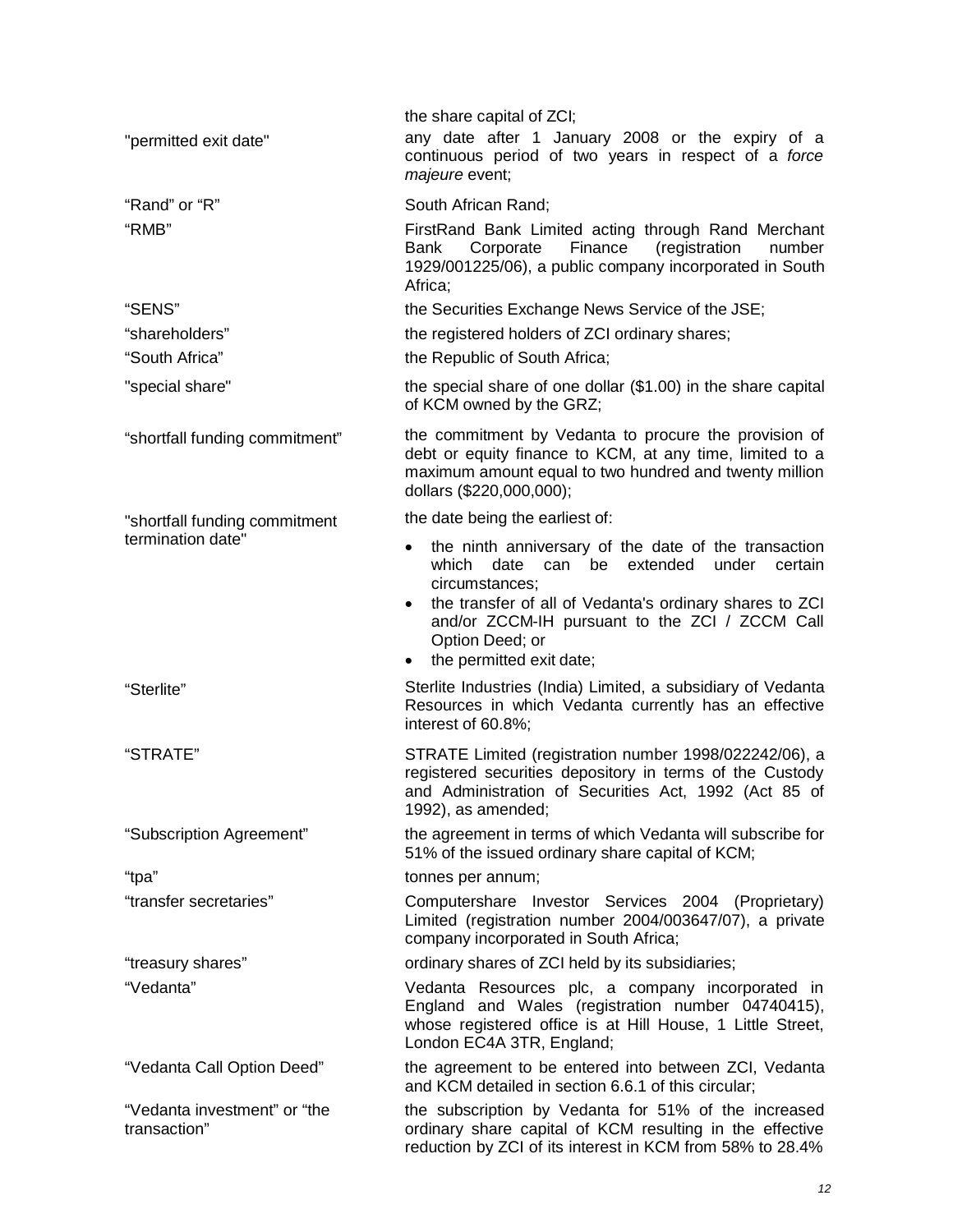| and all matters relating thereto;                                                                                                                                                                                                                        |
|----------------------------------------------------------------------------------------------------------------------------------------------------------------------------------------------------------------------------------------------------------|
| the agreement between Vedanta, ZCI and ZCCM-IH<br>whereby Vedanta agrees to indemnify ZCI and ZCCM-IH<br>in certain circumstances for any tax liabilities arising from<br>the structure of the transaction;                                              |
| volume weighted average price of a ZCI ordinary share;                                                                                                                                                                                                   |
| ZCCM Investment Holdings plc, a company incorporated<br>in the Republic of Zambia (registration number 771),<br>whose registered office is at Mukuba Pension House,<br>5309 Dedan Kimathi Road, Lusaka, Zambia;                                          |
| ZCI and its subsidiary companies and associates;                                                                                                                                                                                                         |
| Zambia Copper Investments Limited, a company<br>registered in Bermuda, whose registered office is at<br>Clarendon House, 2 Church Street, Hamilton, Bemuda<br>and with its primary listing on the JSE and secondary<br>listings on the LSE and Euronext; |
| ZCI Holdings S.A., a company registered under the laws<br>of Luxembourg with registration number B75148 whose<br>registered office is at 6 Rue Adolphe Fischer, L-1520<br>Luxembourg, which is wholly owned by ZCI; and                                  |
| the agreement to be entered into between ZCI, ZCCM-IH,<br>Vedanta and KCM detailed in section 6.6.2 of this<br>circular.                                                                                                                                 |
|                                                                                                                                                                                                                                                          |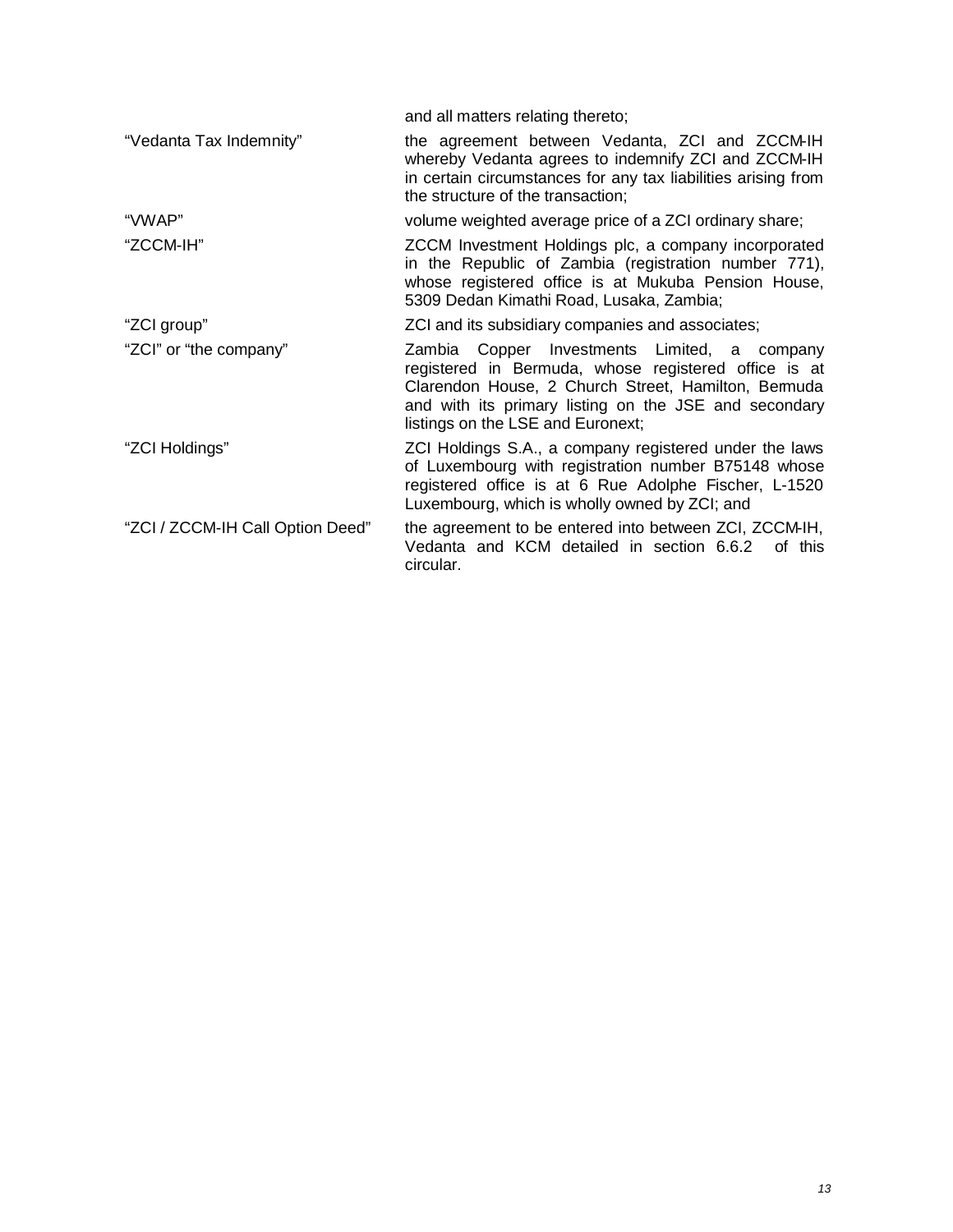#### **Circular to shareholders**

#### **1. Introduction**

It was announced on SENS on Friday 20 August 2004 that the GRZ, ZCI, ZCCM-IH, Vedanta and KCM had signed a subscription agreement pursuant to which Vedanta will subscribe for a 51% interest in KCM.

The transaction is the culmination of a long-term strategy by ZCI and ZCCM-IH to select a suitable strategic equity partner in KCM, namely Vedanta, to provide financial support, particularly in the form of equity, as well as technical assistance for the longer term development of the business.

The transaction will be effected through ZCI and ZCCM-IH renouncing their rights in terms of the KCM rights offer in favour of Vedanta. As consideration for ZCI renouncing its rights, Vedanta will pay ZCI the deferred consideration of \$23.2 million. Furthermore, Vedanta will pay \$25 million to KCM as consideration for subscribing for the new KCM shares.

The purpose of this circular is to furnish shareholders with the terms and conditions relating to the transaction, in accordance with the provisions of the Listings Requirements of the JSE, and to convene the general meeting to consider and, if deemed fit, to pass the ordinary resolutions required to implement the transaction.

#### **2. Rationale for the transaction**

ZCI is Bermudan registered with its primary listing on the JSE. It has secondary listings on the LSE and the Euronext. The company's only material asset is its shareholding of 58% of the issued ordinary share capital of KCM.

In 2002 Anglo American plc announced its intention to withdraw from its investment in ZCI, and therefore KCM, and stated that a managed closure of the KCM operations was its preferred option. The closure of KCM would have had a disastrous effect on all the stakeholders of KCM, including the shareholders of KCM and ZCI, as well as the Zambian economy as a whole.

After the exit of Anglo American plc as a shareholder of ZCI (and indirectly KCM) in September 2002, the KCM shareholders and the GRZ embarked on a process to ensure the long-term sustainability of KCM. It was agreed that the introduction of a new strategic equity partner was the most appropriate route to follow to secure the future of KCM as the two key issues that needed to be addressed were:

- technical expertise and management experience; and
- funding support to ensure the financial stability of KCM.

A competitive bidding process was therefore initiated in October 2002, with the support of advisers Standard Bank London Limited, Clifford Chance LLP and Stefan, Robertson & Kirsten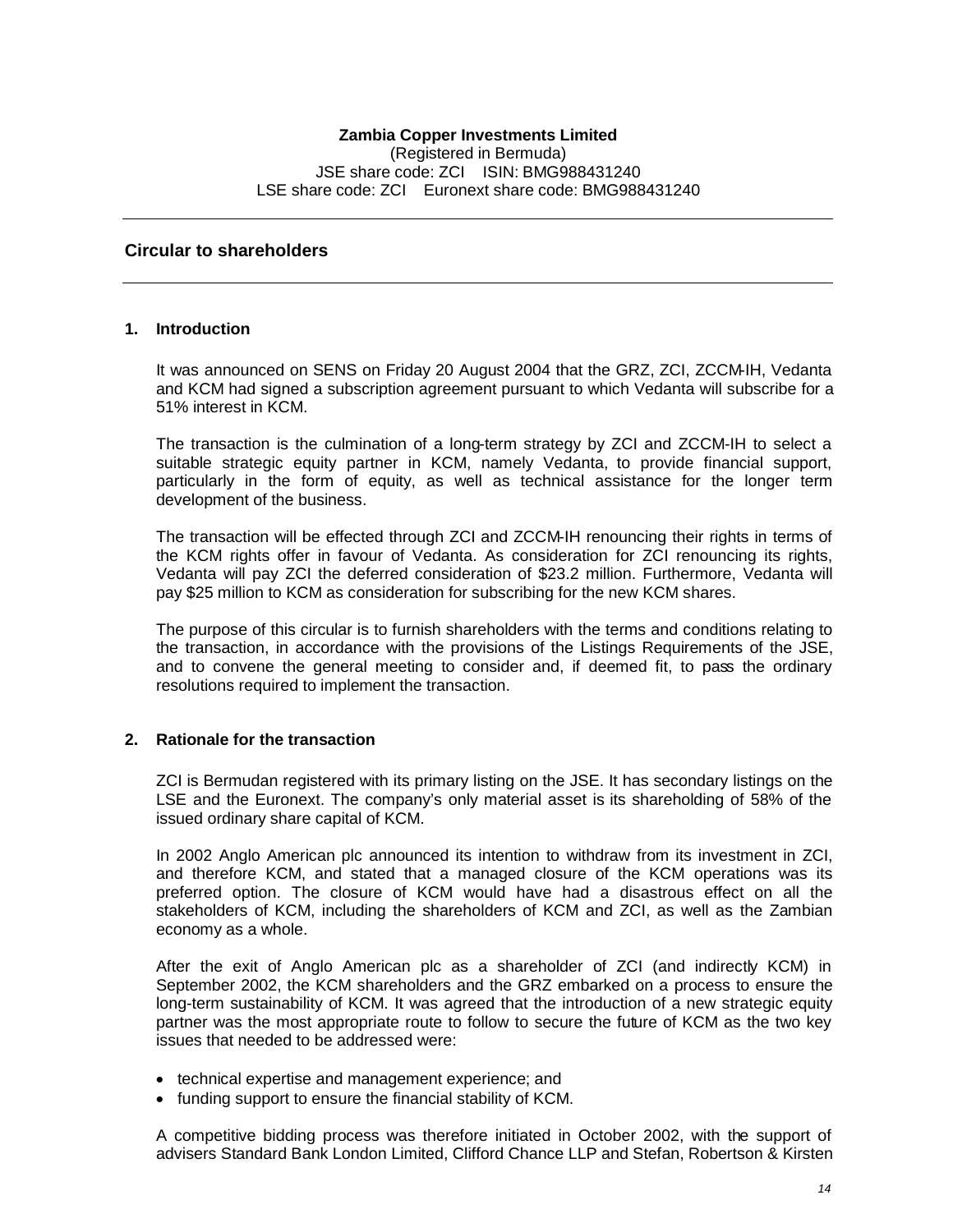SA (Pty) Ltd, to identify a new strategic equity partner for KCM. Bids were received from interested parties in February 2003 from which, after due consideration, Vedanta was selected as the preferred bidder by the KCM board and endorsed by the GRZ.

Pursuant to implementation of the transaction, KCM will have the support of a leading aluminium, zinc and copper producer in Vedanta. Since the exit of Anglo American plc as a shareholder of ZCI and subsequent restructuring of ZCI in 2002, KCM has suffered from the absence of a world class mining company with the requisite skills and commitment. Currently, KCM is a high-cost copper producer with significant leverage to the level of the copper price. Also, the mine has a limited remaining life unless a partner is introduced that can commit capital to maintain and expand current operations and extend the life of the mine.

As part of the transaction, an amended KCM Development Agreement will be entered into between KCM and the GRZ which will ensure the continued development and exploitation of KCM through the commitment of Vedanta to an agreed schedule of development programmes. The KCM Development Agreement contemplates KCM having sufficient financial, management and strategic support to fully develop the resources covered by its mining licences and to comply with its obligations in relation to development of the Zambian economy. In the new KCM Shareholders Agreement, Vedanta has indicated its commitment to provide such support to KCM.

Pursuant to the transaction Vedanta will inject \$25 million of immediate funding into KCM and will make the shortfall funding commitment available to KCM. This commitment will significantly increase the financial stability of KCM. Currently, KCM is a marginal operation with limited access to funding in the event of a cash flow shortfall. The shortfall funding commitment will provide funding in respect of any cash flow shortfalls at KCM.

KCM has an existing projected life of mine to 2012. The extension of the life of mine of KCM depends on the further development of the Konkola ore body as envisaged in the Konkola Ore Body Extension Project. As a result of the transaction, Vedanta will provide up to \$1 million of the funding required to undertake a feasibility study in respect of this project. It will also commit to procure the funding for the Konkola Ore Body Extension Project in the event that the KCM Board decides to proceed with the project. In the event that the KCM board decides not to proceed with the Konkola Ore Body Extension Project then ZCI and ZCCM-IH will be able to call on Vedanta's shares in KCM, as detailed in section 6.6.2.

Shareholders will be informed as to developments in respect of the Konkola Ore Body Extension Project feasibility study.

In terms of the transaction, Vedanta has agreed that KCM will set aside a portion of its future annual free cash flow to create a cash reserve so that the shareholders and the GRZ have assurance that as cash is accumulated in the reserve, KCM has dedicated funds available to fund its environmental and terminal benefits obligations

In addition, Vedanta will contractually undertake not to exit KCM prior to 1 January 2008. Thereafter if it wishes to exit, Vedanta will be required to provide a twelve months' notice of its intention to exit, during which time Vedanta will continue to provide the management to KCM, and Vedanta will be obliged to pay the budgeted capital expenditure for the notice period (as adjusted for any over or under spending of capital expenditure in prior financial periods), with its standby funding commitment terminating on the exit date.

Thus overall the Board is of the view that Vedanta is able to provide KCM with the necessary technical and operational expertise and financial stability required to support the profitable existence of KCM.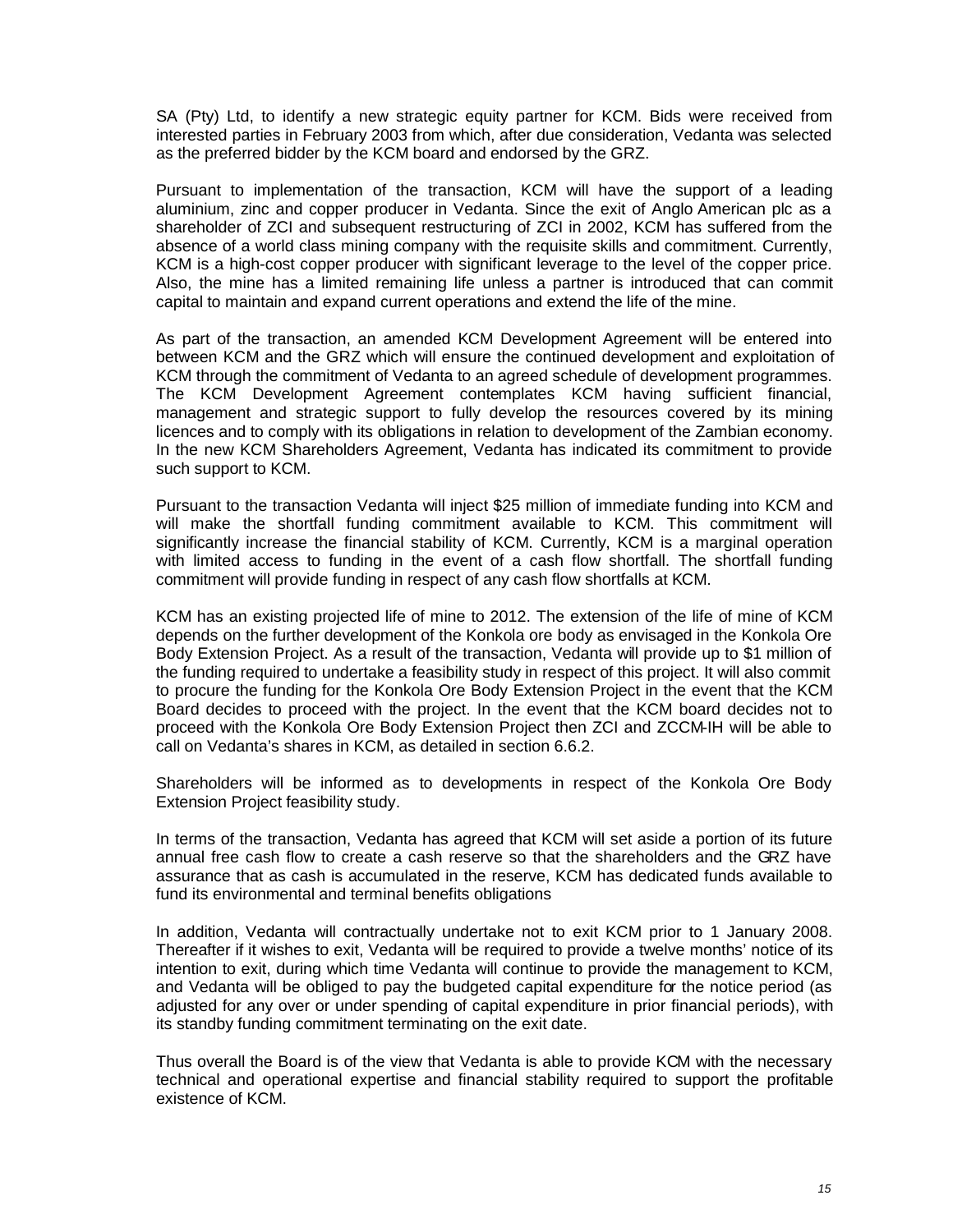#### **3. Opinions and recommendation**

RMB, acting as an independent expert, has considered the terms of the transaction as they pertain to ZCI shareholders and is of the opinion that they are fair and reasonable. It has advised the Board accordingly. The text of the letter from RMB is set out in Annexure 6.

The board of directors has considered the terms and conditions of the transaction and is of the opinion that the transaction is in the best interests of the company and its shareholders. The board of directors recommends that ZCI shareholders vote in favour of the transaction at the general meeting.

## **4. Prospects for ZCI**

KCM is ZCI's only material asset. A restructured KCM with a committed and financially strong strategic equity partner is an attractive proposition for ZCI shareholders. ZCI shareholders will participate in value upliftment in KCM that would result with the introduction of such a strong strategic equity partner, namely Vedanta.

The Board will consider all alternatives for the company post the Vedanta investment with a view to maximising the shareholders' return, which could eventually include the making of strategic acquisitions or the possible declaration of a dividend.

## **5. Public listings**

Post the Vedanta investment, ZCI will continue to be publicly listed on the JSE, as a primary listing, and the Euronext Paris Bourse as a secondary listing.

However, ZCI will terminate its secondary listing on the LSE. Post the transaction ZCI will no longer meet the listing requirements as specified by the UK Listing Authority, a regulatory body falling under the Financial Services Authority. Therefore a process to delist the company from the LSE will commence on conclusion of the transaction.

#### **6. Details of the transaction**

#### **6.1. Terms of the KCM rights offer**

KCM will offer 560,325,511 new KCM shares to its current shareholders by way of a rights offer. Its current shareholders, including ZCI will renounce their rights in favour of Vedanta. Vedanta will subscribe for 560,325,511 new KCM shares for an amount of \$25 million such that Vedanta obtains a 51% interest in KCM. Accordingly, ZCI will reduce its shareholding and voting interest in KCM from 58% to 28.4% and ZCCM-IH will reduce its shareholding and voting interest in KCM from 42% to 20.6%.

Following the subscription, there will be 1,098,677,473 ordinary KCM shares, 60,000,000 deferred KCM shares and the special share in issue. Vedanta will be the registered owners of 560,325,511 ordinary KCM shares comprising 51% of the issued share capital of KCM. ZCI will be the holder of ordinary KCM shares representing 28.4% of KCM. ZCCM-IH will be the holder of ordinary KCM shares representing 20.6% of KCM.

ZCI and ZCCM-IH will remain the registered holders of 80% and 20% of the deferred KCM shares respectively.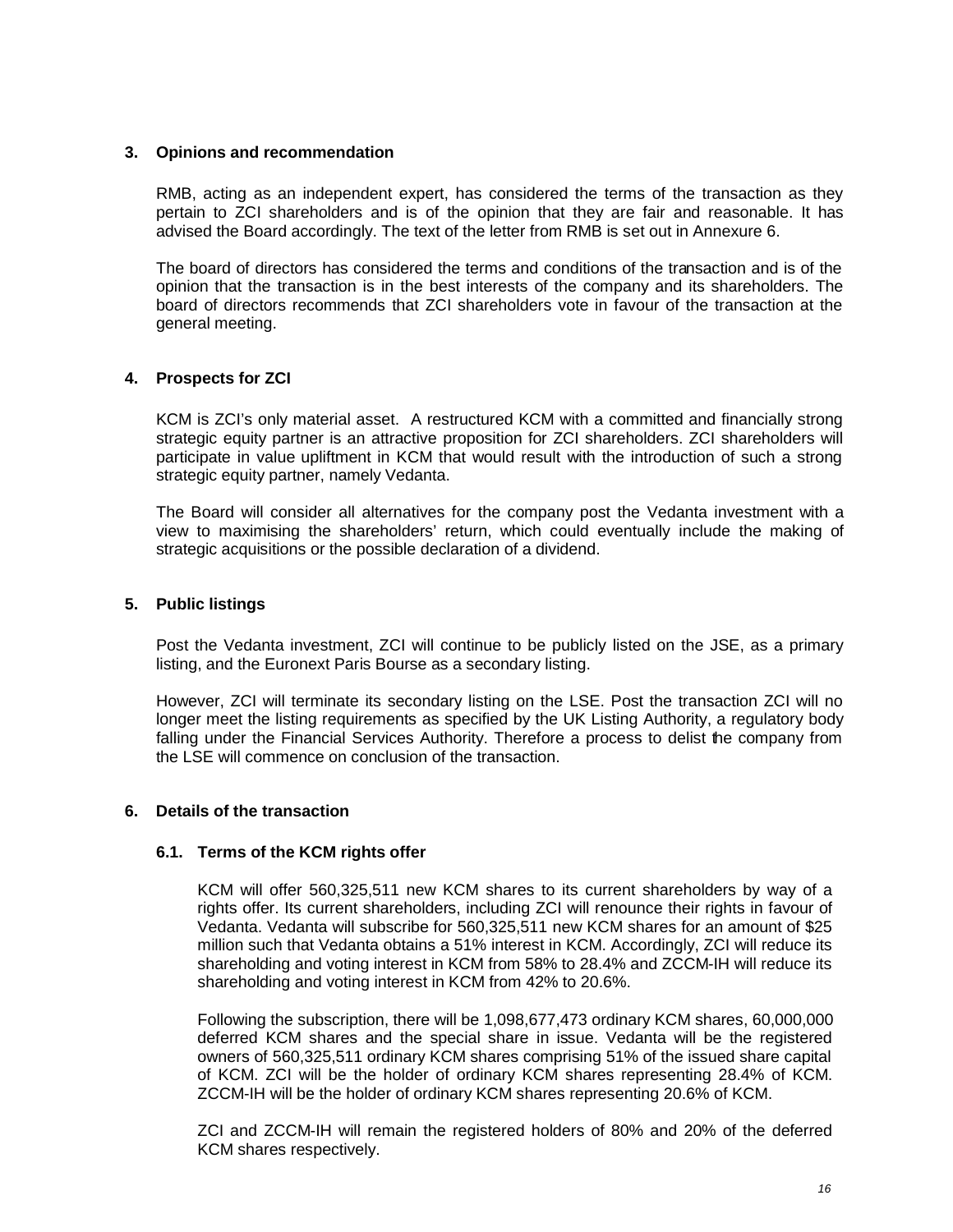## **6.2. Deferred consideration**

In order to enable Vedanta to subscribe for new KCM shares, ZCI and ZCCM-IH will waive their pre-emptive subscription rights. As consideration for this waiver, ZCI will receive a deferred consideration of \$23.2 million from Vedanta, payable over a period commencing on the completion date of the Vedanta investment and ending on 31 December 2008. The schedule of deferred payments is as follows:

- \$2,320,000 on fulfilment of all the conditions precedent to the transaction;
- \$5,220,000 on 31 December 2005;
- \$5,220,000 on 31 December 2006;
- \$5,220,000 on 31 December 2007; and
- \$5,220,000 on 31 December 2008.

While ZCCM-IH will not receive a deferred consideration from Vedanta, in order for ZCCM-IH to be in an equivalent position, ZCCM-IH will receive \$16.8 million by way of a debt cancellation arrangement with the GRZ, whereby the GRZ will cancel debt owed by ZCCM-IH to the GRZ.

## **6.3. Ownership structure of KCM post the transaction**

The resulting ownership structure of KCM subsequent to the Vedanta investment will be as follows:



## **6.4. KCM board of directors**

## 6.4.1. Reconstitution of the KCM board of directors

At present, the board of directors of KCM consists of three ZCI appointed directors, two ZCCM-IH appointed directors and one GRZ appointed director (with limited voting rights). On completion of the Vedanta investment, the board of KCM will be reconstituted and consist of five Vedanta appointed directors, two ZCI appointed directors, namely Steven Georgala and Barrie Ireton, two ZCCM-IH appointed directors and one GRZ appointed director (with limited voting rights).

## 6.4.2. Appointment of Chairman and CEO

Vedanta will have the right to appoint the Chairman and the Chief Executive Officer, each of whom will be a Vedanta director.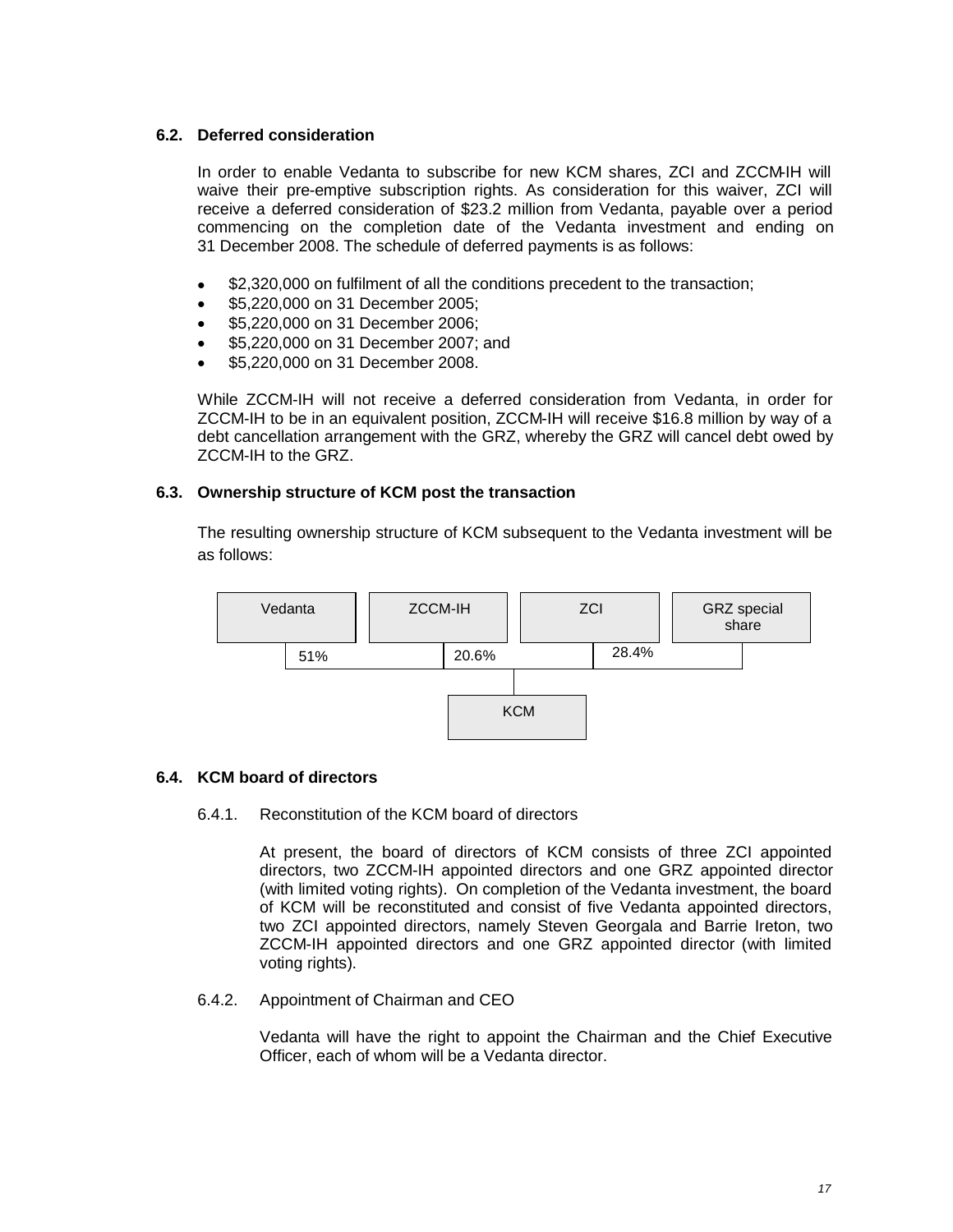#### 6.4.3. Voting rights

Each board member will have one vote except for the GRZ director who will have no vote (except under certain predefined circumstances). The Chairman will not have a casting vote.

#### **6.5. Undertakings by Vedanta**

#### 6.5.1. Shortfall funding commitment

In the event that the free cash flow (after sustaining project capital expenditures) of KCM is negative at any time during a period of nine years after the completion date of the transaction, then Vedanta will guarantee and be responsible for providing or securing the necessary additional funding required by KCM to immediately fund, to the extent of the negative cash flow, up to, but not exceeding, a cumulative amount of \$220 million. Should this shortfall funding commitment be provided by Vedanta in the form of equity, it will be non-dilutive to existing shareholders.

#### 6.5.2. Konkola Ore Body Extension Project feasibility study

An undertaking has been given by Vedanta to have KCM complete a feasibility study on the extension of the Konkola ore body by no later than 31 December 2006. Vedanta will contribute \$1 million towards the cost of the feasibility study.

#### 6.5.3. Konkola Ore Body Extension Project

Should the KCM board decide to proceed with the Konkola Ore Body Extension Project, Vedanta will secure the funding necessary for the project once approved. This may be in the form of debt or equity finance. If necessary, Vedanta will be required to contribute whatever equity is required by KCM to secure the debt funding. ZCI and ZCCM-IH will be able to follow their rights of any equity contribution required, but should they decline to do so, the additional equity will be contributed by Vedanta on a dilutive basis.

6.5.4. Environmental and terminal benefit provisions in KCM

Vedanta has agreed that KCM will set aside a portion of its future annual free cash flow to create a cash reserve so that the shareholders and the GRZ have assurance that as cash is accumulated in the reserve, KCM has dedicated funds available to fund its environmental and terminal benefit obligations.

#### **6.6. Call option agreements**

Pursuant to the Vedanta investment, ZCI, ZCCM-IH and Vedanta will enter into the following call option arrangements:

#### 6.6.1. Vedanta Call Option Deed

Vedanta will have a call option over ZCI's shares in KCM, exercisable on either a positive development decision on the Konkola Ore Body Extension Project or the achievement by Konkola mine, a division of KCM, of 3 million tpa of ore production for four consecutive quarters. The exercise price will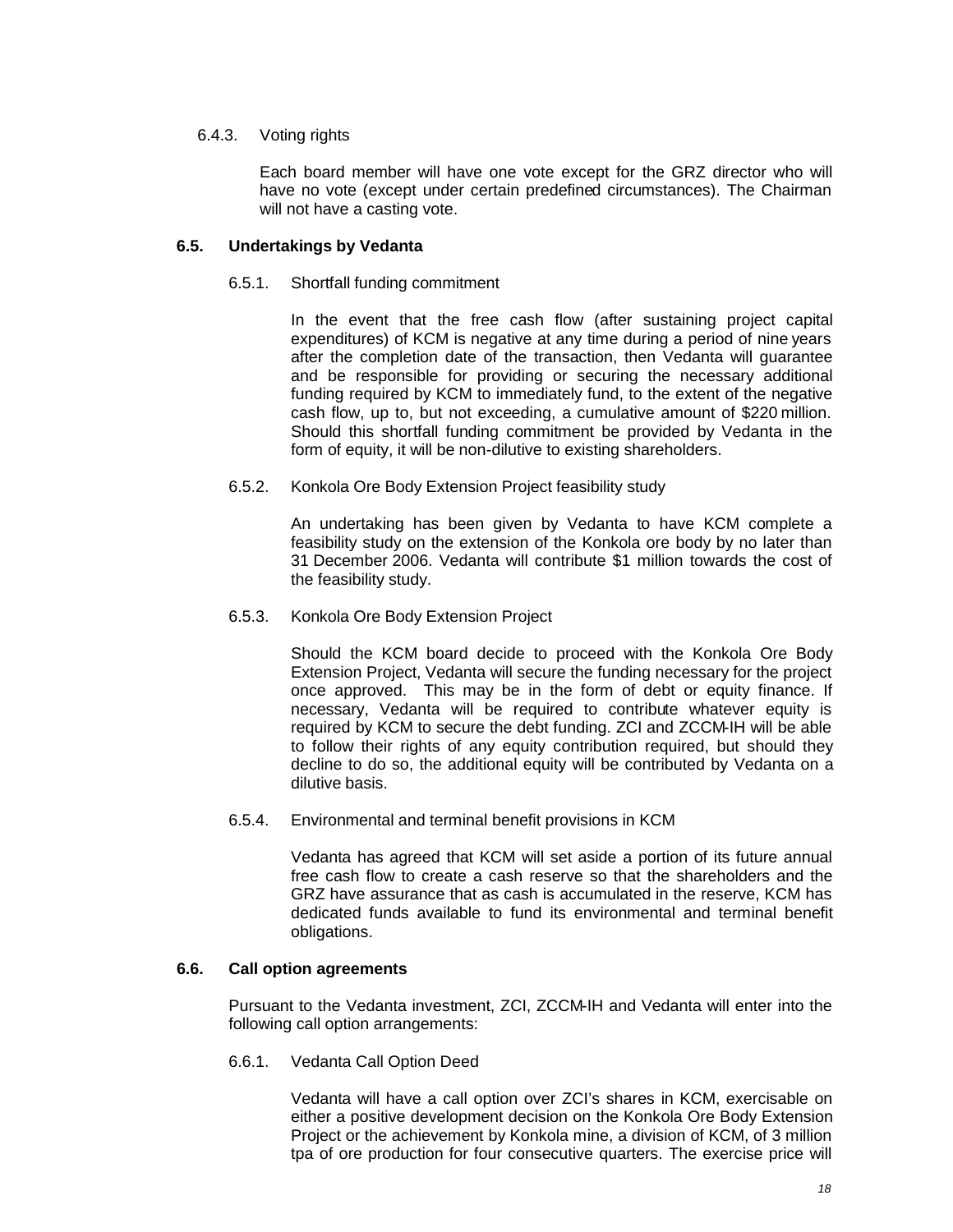be the prevailing fair market value of ZCI's KCM shares as agreed to between ZCI and Vedanta or, failing agreement, as determined by an independent international investment bank.

#### 6.6.2. ZCI / ZCCM-IH Call Option Deed

If the KCM board of directors decides not to proceed with the Konkola Ore Body Extension Project, then ZCI and ZCCM-IH will have a call option over Vedanta's shares in KCM, exercisable on or after 31 December 2009 at the prevailing fair market value of such shares. However, if Vedanta can demonstrate, at any time before the exercise date of the call option, that an additional five years production for the period from 2013 to 2017, at 175,000 tpa of produced finished copper utilising the areas covered by the existing KCM mining licences (together with the adjacent areas) is achievable, then the exercise date of the call option will be deferred for a period of five years, such that it may not be exercised prior to 31 December 2014.

## **6.7. Restrictions on sale of KCM shareholding**

Vedanta will contractually undertake in the new KCM Shareholders Agreement not to exit KCM prior to 1 January 2008. Thereafter if it wishes to exit, Vedanta is required to provide a twelve month notice period during which time it will provide management to KCM and it will pay an exit fee equivalent to the following years budgeted capital expenditure (as adjusted for any over or under spending of capital expenditure in prior financial periods), with its shortfall funding commitment terminating on the exit date.

#### **6.8. Undertakings by the GRZ**

On the basis of Vedanta becoming the new controlling shareholder of KCM, the GRZ has also agreed the terms of the KCM Development Agreement with KCM, which regulates the legal and fiscal framework under which KCM operates in Zambia. In addition to providing legislative certainty to KCM for the agreed stability period, the development agreement also has certain incentives which will benefit KCM if the KCM board decides to proceed with the further development of the Konkola orebody.

#### **6.9. Voting rights**

6.9.1. Ordinary KCM shares

Each ordinary KCM share will have one vote and, accordingly the new KCM shares issued will rank *pari passu* with the ordinary KCM shares issued.

6.9.2. Deferred KCM shares

The deferred KCM shares have no voting rights.

6.9.3. KCM special share

The GRZ will continue to own one special share in KCM which will not have any economic participation rights but will allow the GRZ to vote at KCM shareholder meetings under certain circumstances as specified in the new KCM articles of association, which will become effective on completion. For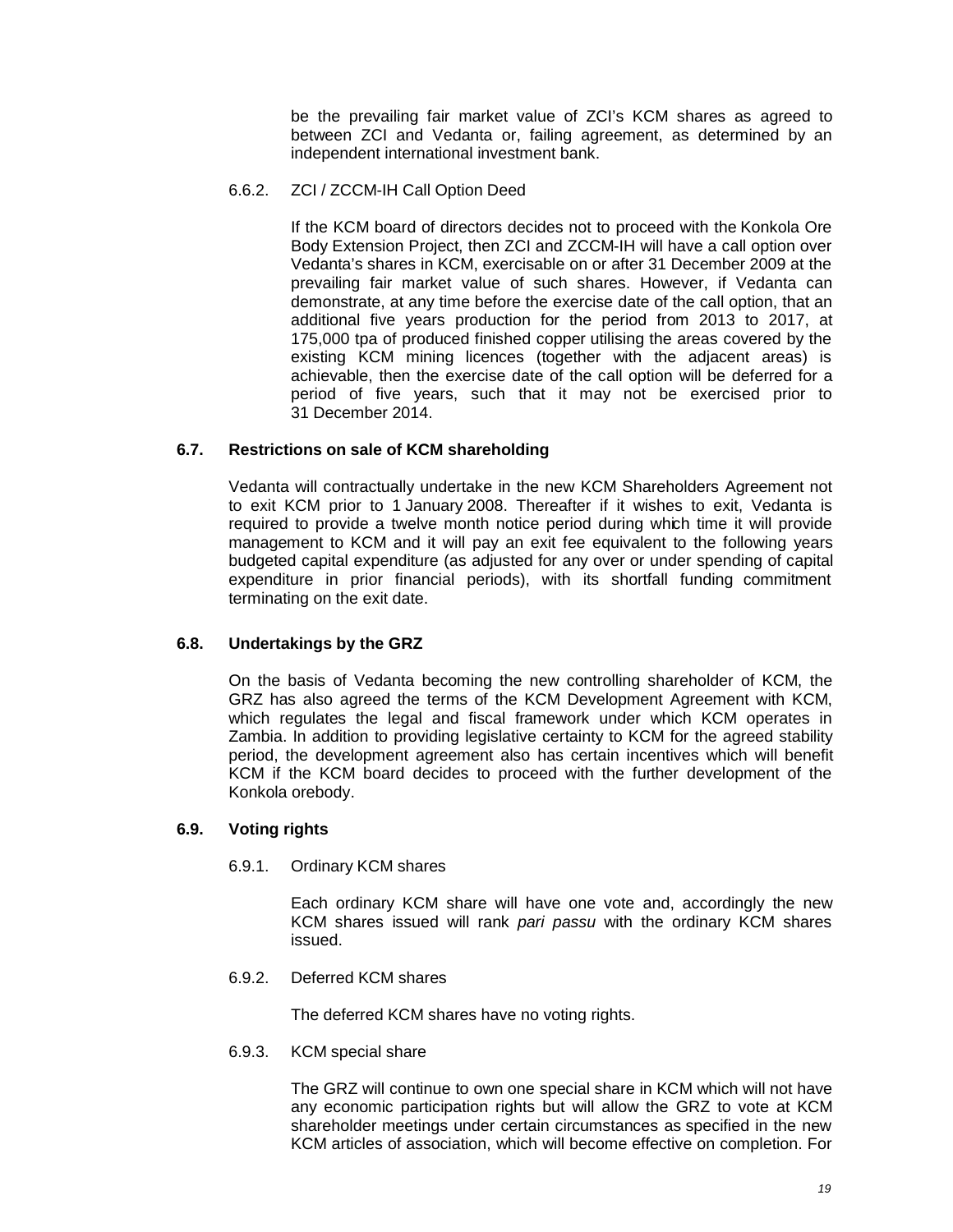example, the consent of the GRZ shall be required for any material change in the nature of the business of KCM.

#### **6.10. Conditions precedent**

The transaction is conditional upon the fulfilment of; *inter alia*, the following conditions precedent:

- the passing of all necessary resolutions by the requisite majority of shareholders at the general meeting;
- the consent of certain KCM debt providers to the Vedanta investment;
- the signature of a management agreement for the provision of certain services by Vedanta to KCM; and
- upon satisfaction of the above conditions precedent, the execution of the new KCM Shareholders Agreement the execution of the KCM Development Agreement the execution of the call option agreements between Vedanta, ZCI and ZCCM-IH and the adoption by KCM of new articles of association.

#### **6.11. Pro forma financial effects of the transaction**

The pro forma financial effects of the transaction are set out below and are based on the published unaudited interim results for the six month period ended 30 June 2004. The pro forma financial effects are calculated taking into account that post the Vedanta investment, KCM will no longer be considered a subsidiary company of ZCI. Therefore, ZCI will no longer consolidate KCM and will treat it as an associate company for accounting purposes.

The pro forma financial effects set out below do not necessarily represent or indicate sustainable earnings or future profits of ZCI. Accordingly, the pro forma financial effects set out below have been prepared for illustrative purposes only.

|                                                                    | <b>Note</b> | <b>Actual</b><br><b>Before the</b><br>transaction | Pro forma<br>After the<br>transaction | Increase /<br>(Decrease) | Increase /<br>(Decrease)<br>$(\%)$ |
|--------------------------------------------------------------------|-------------|---------------------------------------------------|---------------------------------------|--------------------------|------------------------------------|
| Earnings per<br>ordinary share<br>(cents)                          | 3           | 24.16 <sup>1</sup>                                | $19.84^{4}$                           | (4.32)                   | (17.88)                            |
| Headline earnings<br>per ordinary share<br>(cents)                 |             | 24.16 <sup>1</sup>                                | $19.84^{4}$                           | (4.32)                   | (17.88)                            |
| Tangible NAV per<br>ordinary share<br>(cents)                      | 5           | 57.83 <sup>1</sup>                                | $51.31^{2}$                           | (6.52)                   | (11.27)                            |
| Actual number of<br>ordinary shares in<br>issue ('000)             | 6           | 126 197                                           | 126 197                               |                          |                                    |
| Weighted average<br>number of ordinary<br>shares in issue<br>(000) | 6           | 126 197                                           | 126 197                               |                          |                                    |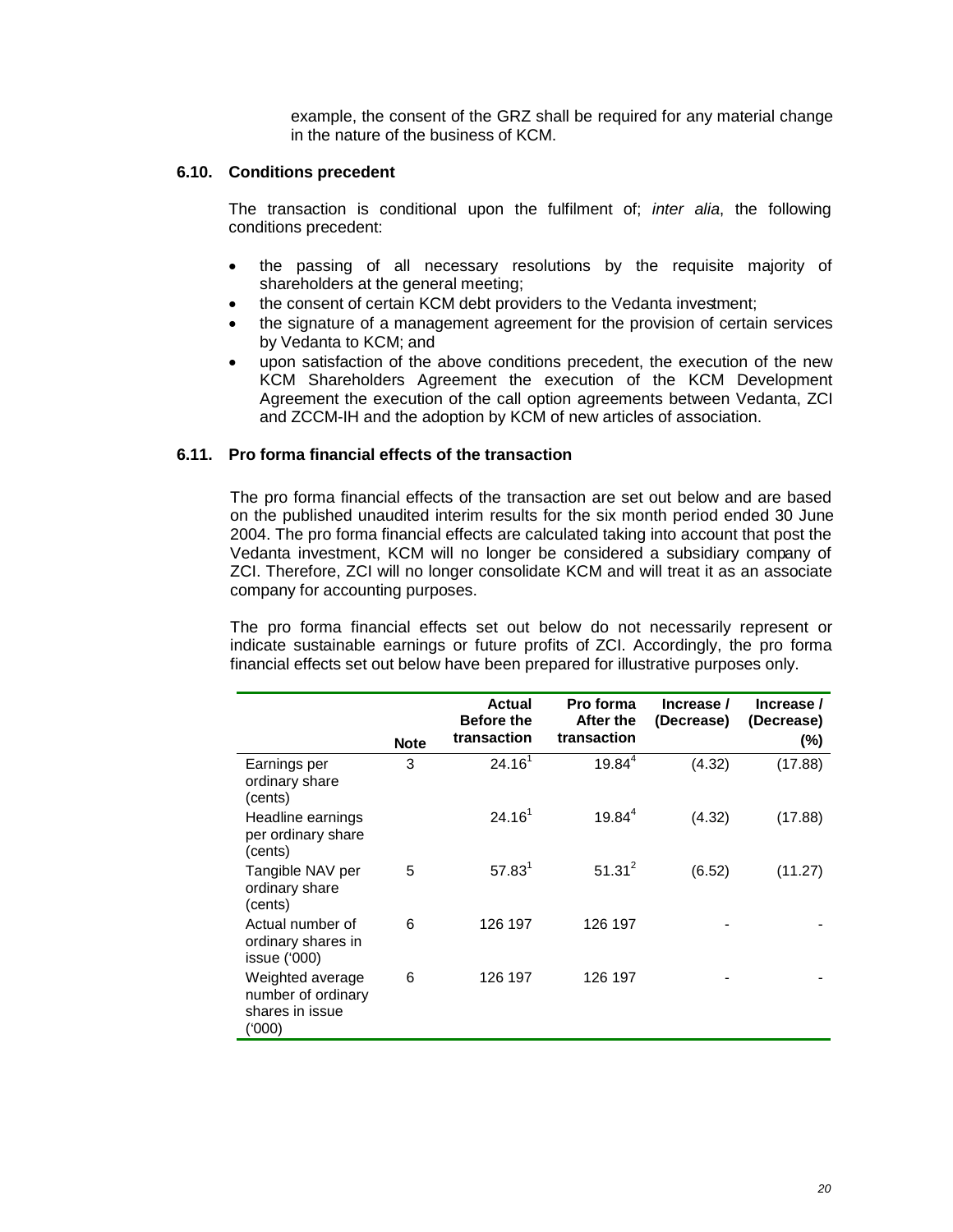#### **Notes:**

The *pro forma* financial effects of the transaction set out above are based on the following assumptions:

- 1. the earnings, headline earnings and tangible NAV per ordinary share reflected in the "Before the transaction" column were extracted from the company's unaudited results for the six months ended 30 June 2004;
- 2. the effect on tangible NAV per share reflected in the "After the transaction" column assumes that the transaction was effective on 30 June 2004;
- 3. earnings per share are equal to fully diluted earnings per share;
- 4. the effect on earnings and headline earnings per share reflected in the "After the transaction" column assumes that the transaction was effective on 1 January 2004;
- 5. there is no difference in the value for NAV per ordinary share and tangible NAV per ordinary share as there are no intangible assets on the ZCI balance sheet;
- 6. the number of ordinary shares is indicative only and is based on the ordinary shares in issue at 1 January 2004;
- 7. the deferred consideration to be received from 2005 to 2008 was discounted to a net present value at 30 June 2004 and 1 January 2004 using a discount rate of 2.46% per annum;
- 8. the deferred consideration was amortised on a straight line basis over the period from the effective date to December 2008;
- 9. ZCI had a 28.4% share in the KCM value increase resulting from the \$25 million cash injection into KCM; and
- 10. due to its contingent nature, the shortfall funding commitment has not been included in the above calculations (refer to paragraph 6.5.1).
- 11. the *pro forma* financial effects have been prepared on the basis of the non-consolidation of the KCM Employee Share Ownership Trust ("ESOT"). The directors of ZCI are of the opinion that the ESOT should not be consolidated as it does not constitute a trust or scheme in terms of, and therefore subject to, the provisions of Schedule 14 of the JSE Listings Requirements.

A full pro forma balance sheet and income statement for the company after the transaction is included as Annexure 1.

The independent reporting accountants' report on the pro forma financial effects of the transaction is set out in Annexure 2.

#### **Attention is drawn to the fact that under no circumstances should any information contained in this circular be construed as a forecast of the company's profits.**

## **7. General meeting and shareholder approval**

Pursuant to the Listings Requirements of the JSE, the transaction requires the approval by way of an ordinary resolution of ZCI shareholders requiring 75% of those present at the meeting or represented by proxy. The general meeting of shareholders will be held on Tuesday 26 October 2004 at Hermes Amphitheatre, Paris Expo, Coeur Défense, 110 Esplanade du Général de Gaulle, 92032 Paris La Defence Cedex, France for the purpose of considering and if deemed fit, passing, with or without modification, the requisite resolutions to approve and implement the transaction. A notice convening the general meeting is attached hereto and forms part of this circular and contains the ordinary resolutions to be considered at the general meeting.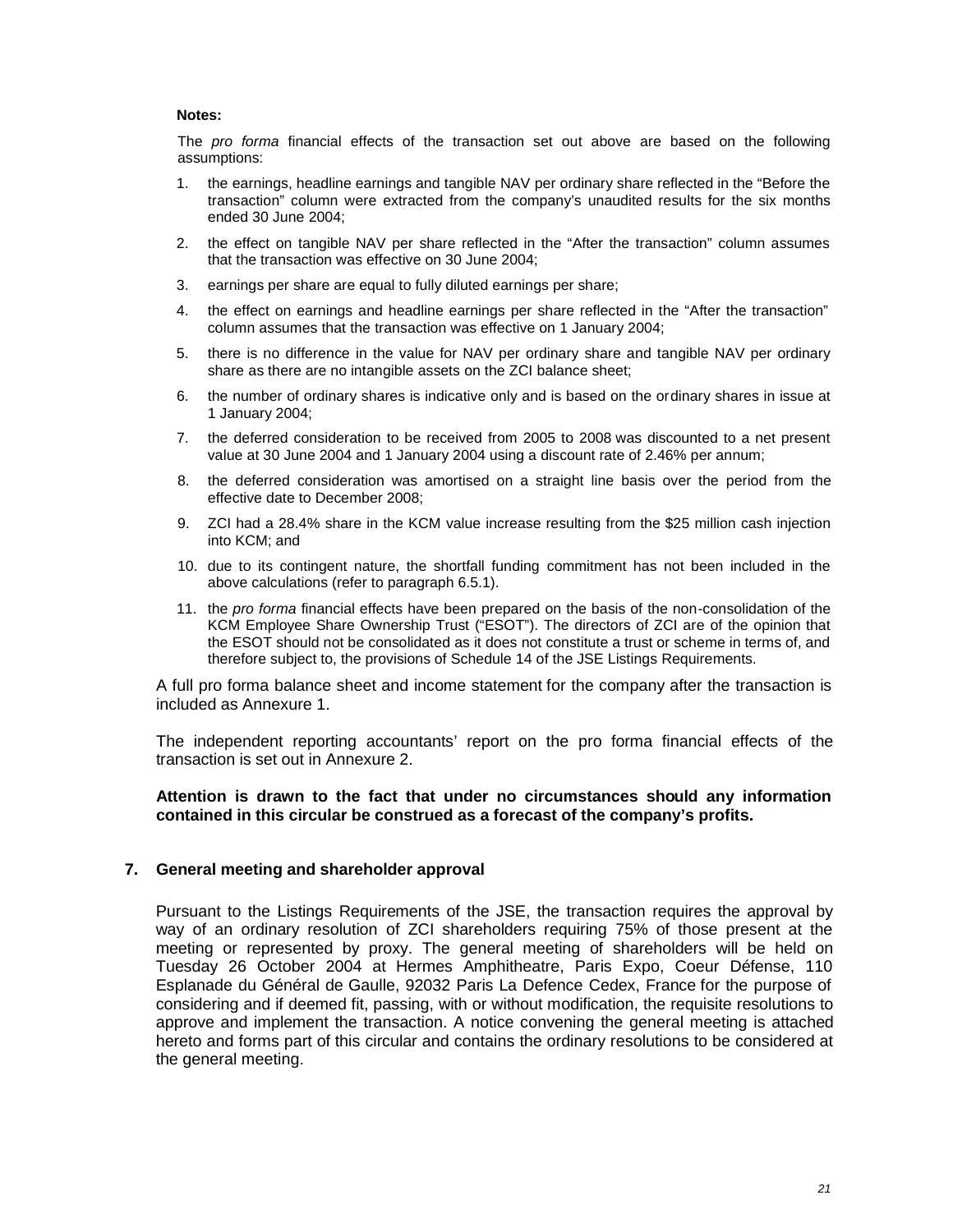## **8. Information on KCM**

#### **8.1. Material loans**

The following material loans have been made to KCM and its subsidiaries:

| The loans are due to          |                   |                  |                |        |
|-------------------------------|-------------------|------------------|----------------|--------|
| the following:                | <b>Class</b>      | <b>Principal</b> | interest       | Total  |
| ARH Limited S.A. <sup>1</sup> | Unmatched         | 18,000           |                | 18,000 |
| ARH Limited S.A. <sup>2</sup> | Matched           | 8,500            | $\blacksquare$ | 8,500  |
|                               | Subordinated term |                  |                |        |
| GRZ <sup>3</sup>              | facility          | 8,500            | 142            | 8.642  |
|                               |                   |                  |                |        |
| At December 31, 2003          |                   | 35,000           | 142            | 35,142 |

#### **Notes:**

#### **1: Unmatched facility**

The aggregate principal amount of the unmatched facility available to be drawn from time to time from 17 September 2002 is \$18,000,000. With the exception of the security indicated below, each amount drawn under the unmatched facility represents an unsecured obligation for the due and punctual payment of the principal and interest. The rights of ARH Limited S.A. ("ARH"), a subsidiary of Anglo American plc, to receive payment in respect of principal, interest and all other amounts under the unmatched facility, in the event of winding up, are subordinated in right of payment to and after all other unsecured creditors of KCM.

The unmatched facility will terminate with regard to any amounts not disbursed on and following the earlier of:

- all insurance claims being finally settled, compromised or determined; or
- 17 September 2004, being the second anniversary of the date of signing of the Anglo American exit deed

Amounts drawn under the unmatched facility carry interest for each interest period at LIBOR.

The loan is secured on the proceeds, if any, receivable from the KCM's insurers in respect of the Nchanga Open Pit accident, which occurred on 8 April 2001.

The unmatched loan amount is to be repaid:

- immediately to the extent of any insurance proceeds received by KCM; or
- from the third anniversary of the date of Anglo American exit deed, in which case the aggregate outstanding amount of the loan at the second anniversary shall be repaid together with interest accrued thereon in tranches of 20% of the aggregate balance per year. Amounts and all interest accrued thereon outstanding as at the seventh anniversary will be repaid on the seventh anniversary.

At 30 June 2004 the facility had been drawn down in full.

#### **2: Matched facility**

The aggregate principal amount of the matched facility available to KCM is \$8,500,000.The terms and conditions of the matched facility are identical to those of the unmatched facility. At 30 June 2004 the facility had been drawn down in full.

#### **3: Subordinated term facility**

The GRZ has extended a loan to KCM in an aggregate amount of \$8,500,000. The facility is secured under second charge over all KCM's rights, title and interest, present and future, to and in respect of proceeds arising under the insurance claim described above. The facility was intended for general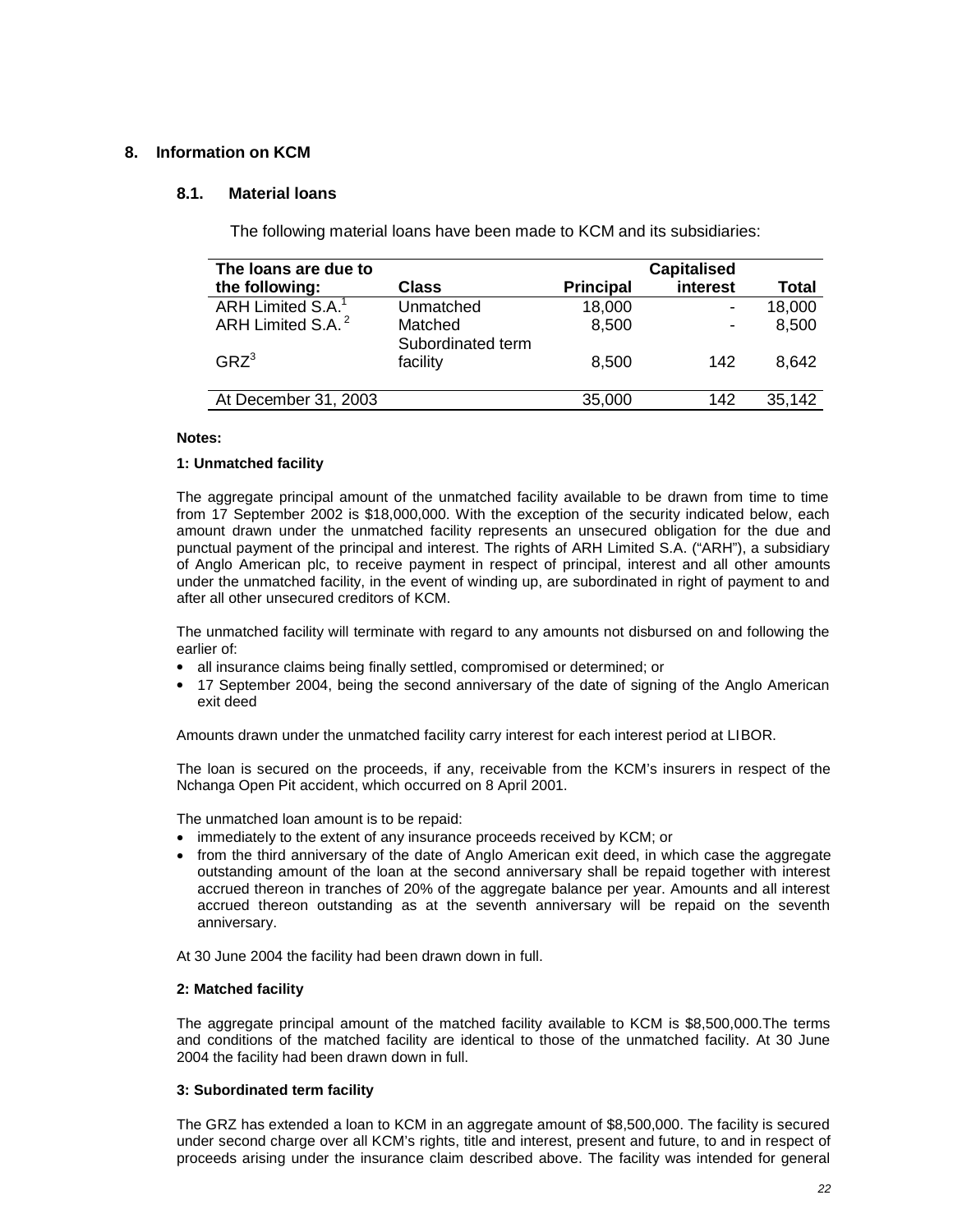corporate purpose. Interest is payable at LIBOR. As provided for in the facility KCM has elected to capitalise interest. Interest so capitalised does not constitute accrued and unpaid interest and is considered to be a loan advance.

|                                     | 31 December | 31 December |
|-------------------------------------|-------------|-------------|
| \$000                               | 2003        | 2002        |
| The loans are repayable as follows: |             |             |
| Between 1 and 5 years               | 21.142      | 21.033      |
| Over 5 years                        | 14.000      | 14.000      |
|                                     | 35.142      | 35,033      |

#### **8.2. Material contracts**

Other than the agreements entered into pursuant to the transaction, there have been no material contracts that have been entered into by KCM or its subsidiaries within the two-year period prior to the last practicable date.

#### **8.3. Litigation**

#### 8.3.1. Insurance claim

KCM instituted a claim against its insurers for business interruption and replacement of assets lost following an accident at the Nchanga Open Pit on 8 April 2001. The estimated value of the claim is between \$26 million and \$46 million on the basis of KCM's claim assessors and those engaged by Anglo American plc in respect of equipment loss, pit reinstatement and business interruption. The ultimate re-insurers have not accepted the claim for settlement and a decision on the matter is currently pending.

There are no other legal or arbitration proceedings that may have or have had a material effect on the financial position of the KCM group in the past 12 months. The directors of KCM are not aware of any such proceedings that are pending or threatened.

#### **8.4. Financial information**

- 8.4.1. The historical financial information of KCM is set out in Annexure 4.
- 8.4.2. The Accountants' report on the historical information of KCM is set out in Annexure 5.

#### **8.5. Material changes**

There has been a material change in the trading position of KCM since the audited results to 31 December 2003 were published. This is primarily as a result of the significantly higher dollar copper price received by KCM.

#### **8.6. Working capital statement**

The directors of ZCI are of the opinion that the working capital funding available to ZCI and its subsidiaries is sufficient for ZCI and its subsidiaries present requirements, for at least the next 12 months.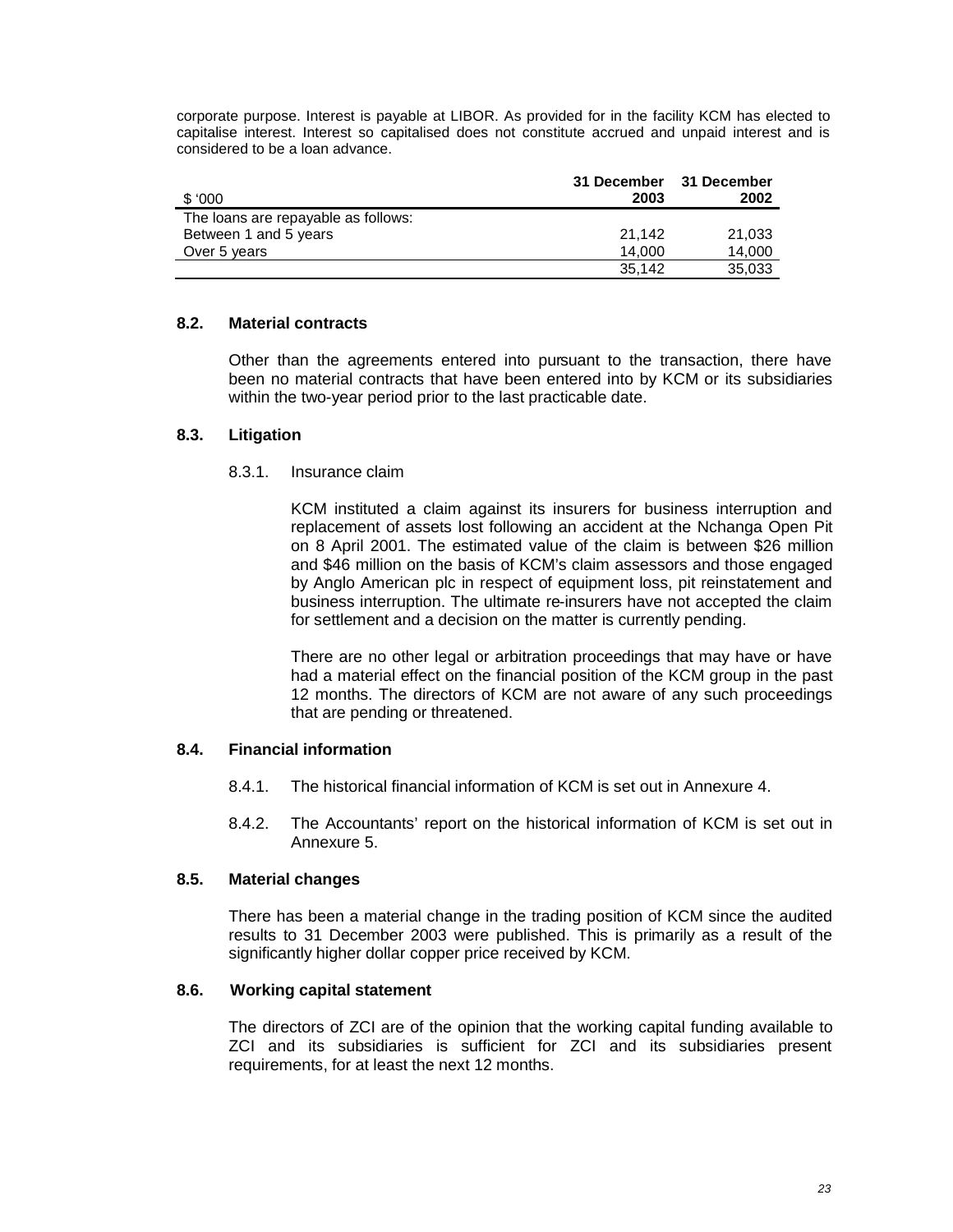## **9. Financial information on ZCI**

## **9.1. Pro forma financial information**

- 9.1.1. Pro forma income statement and balance sheet of ZCI is set out in Annexure 1.
- 9.1.2. An accountants' report on the pro forma financial information is contained in Annexure 2.

## **9.2. Share capital**

There is no change in the authorised and issued share capital of ZCI as a result of the transaction.

#### **9.3. Share price history**

The trading share price history of ZCI on the JSE is set out in Annexure 8.

#### **9.4. Material loans**

There are no material loans to ZCI. Details of material loans made to KCM are set out in paragraph 8.1.

## **10. Details relating to ZCI directors**

#### **10.1. Directors**

The name, age, qualifications, business address and occupation of the directors of ZCI are set out below:

| Name, age and qualifications | <b>Business address</b> | <b>Occupation</b>   |  |  |
|------------------------------|-------------------------|---------------------|--|--|
| Barrie Ireton (60)           | 11 Eynella Road         | Non-executive       |  |  |
| MA, MSc                      | Dulwich                 | chairman of ZCI and |  |  |
|                              | London                  | KCM                 |  |  |
|                              | <b>SE22 8XF</b>         |                     |  |  |
|                              | United Kingdom          |                     |  |  |
| David Rodier (61)            | 2115 Chippewa Trail     | Non-executive       |  |  |
| Beng                         | Mississauga             | director of ZCI and |  |  |
|                              | Ontario                 | KCM                 |  |  |
|                              | L5H 3V6                 |                     |  |  |
|                              | Canada                  |                     |  |  |
| Steven Georgala (47)         | Maitland & Cie Sàrl     | Non-executive       |  |  |
| BCom, LLB, HDip (Co. Law)    | 35 rue La Boetie        | director of ZCI and |  |  |
|                              | 75008, Paris            | <b>KCM</b>          |  |  |
|                              | France                  |                     |  |  |

## **10.2. Directors' interests**

On the last practicable date, the directors held no shares in ZCI, either beneficially or non-beneficially, and did not have any direct or indirect beneficial interests.

## **10.3. Directors' interests in the transaction**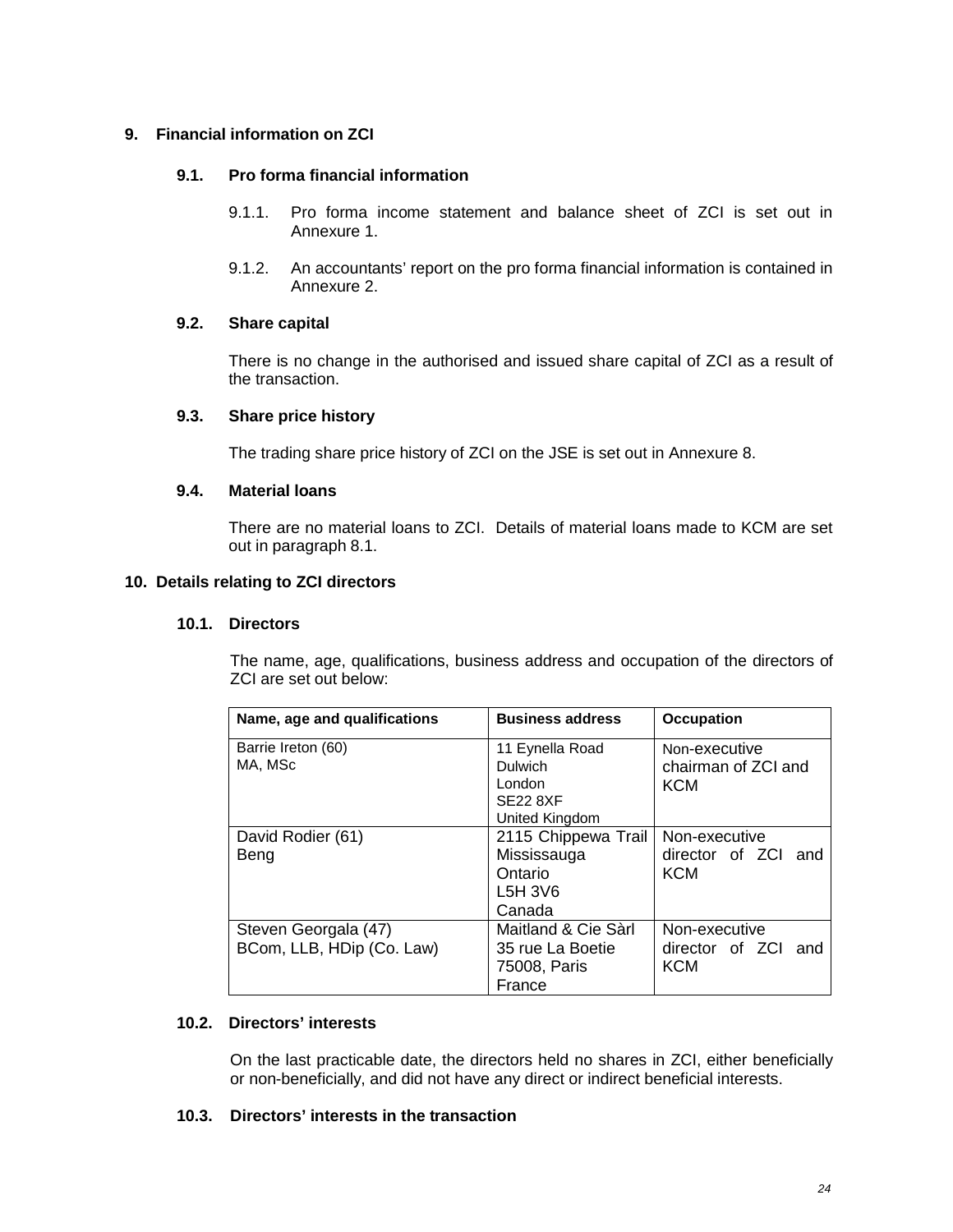None of the directors of ZCI or any of its subsidiaries has any direct or indirect beneficial or non-beneficial interest in the transaction. Mr Georgala has an interest in Maitland, which provides services to ZCI.

#### **10.4. Directors' remuneration**

10.4.1. ZCI directors

The remuneration paid to ZCI directors comprises only fees and expenses in respect of their service as directors of ZCI. No other payments have been made to directors.

The total amount paid to the directors, in respect of their service as directors, during the year ended 31 December 2003, was \$63,200 which was allocated as follows:

| Name            | Amount   |
|-----------------|----------|
| <b>B</b> Ireton | \$18,200 |
| R Alley*        | \$15,000 |
| D Rodier        | \$15,000 |
| S Georgala      | \$15,000 |

\* R Alley resigned from the Board on 29 January 2004.

The total amount of expenses reimbursed to directors amounted to \$20,828.

There will be no variation to the remuneration receivable by any of the directors as a result of the transaction.

#### 10.4.2. KCM directors

ZCI and KCM share certain common directors. The total amount paid to the directors, in respect of their service as directors of KCM, during the year ended 31 December 2003 was \$34,419.

#### **10.5. Directors' service contracts**

There are no service contracts granted by ZCI, nor any of its subsidiaries, to any director of ZCI for services as directors, nor were there any contracts or arrangements existing during the financial year which require to be declared in terms of the requirements of the JSE.

#### **10.6. ZCI Board of directors**

Post the Vedanta investment, Barrie Ireton, David Rodier and Steven Georgala will continue to act as directors of ZCI.

The following individuals have offered themselves for election to the Board at the general meeting, details of whom are found below.

10.6.1. Mr J.P. Rozan

Mr Rozan was born on 6 August 1924 Trouville sur Mer, France. Currently, Mr. Rozan holds the positions of, amongst others, Chairman and Managing Director of the *Société Commerciale de Metaux et Minerals* (SCMM), the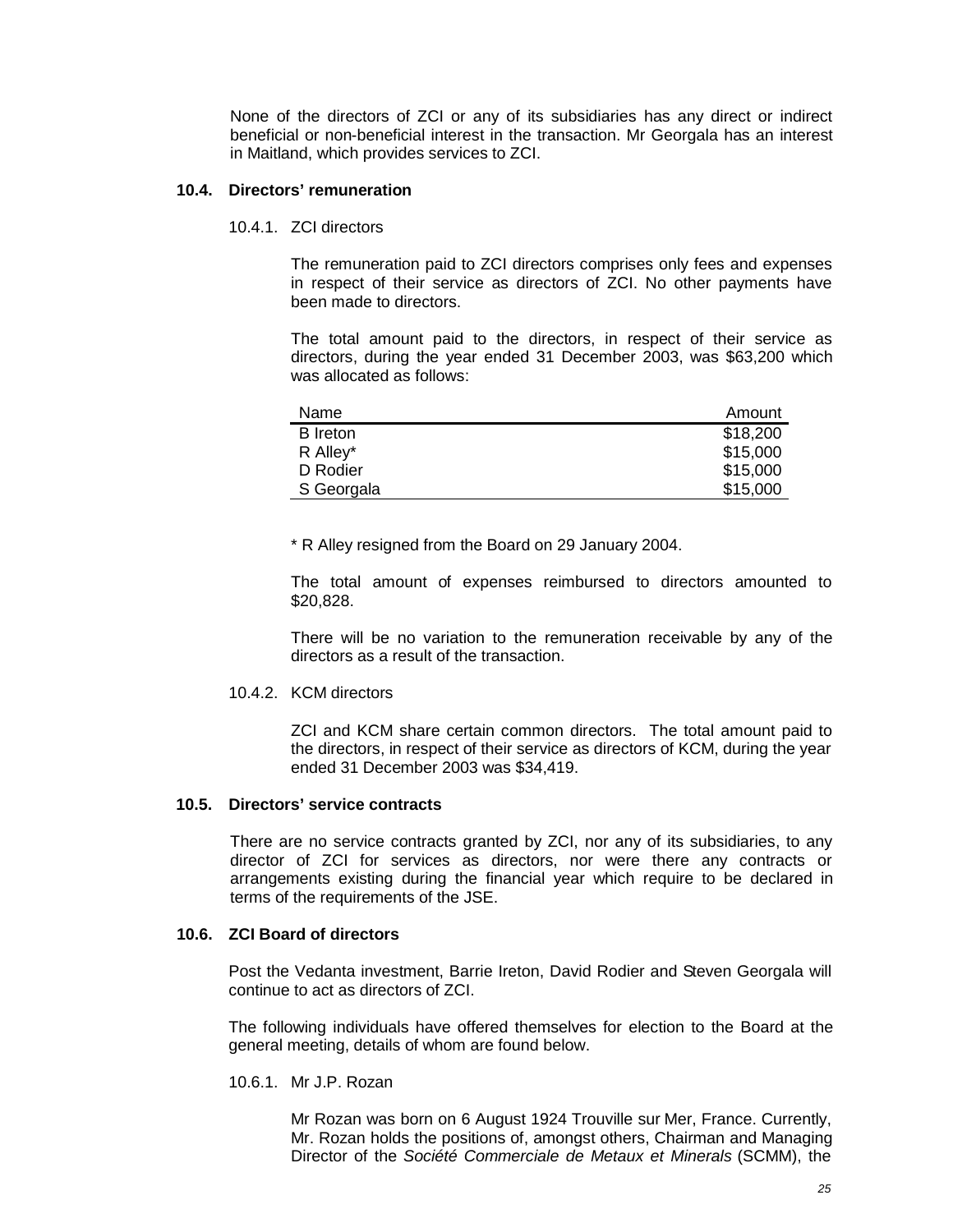President of S.N.U.M.M. *Société Nouvelle Union des Metaux Maroc*, which is involved in mining operations and the international trading of ores and metals. He is also the Chairman and Managing Director of SOMEFOR, France (*Société Méridionale de Formulation*) and President of Feni Industries and SILMAK in Macedonia, which produce ferro-nickel and ferrosilicon respectively.

Mr Rozan has been the General Honorary Consul of the Republic of Zambia since June 1995, having started his relationship with Zambia in 1958, initially as an agent of Anglo American plc then Memaco and subsequently ZCCM-IH. He is the President of A.M.Z.C.I., a shareholder association in France.

#### 10.6.2. Mr T. Kamwendo

Mr Kamwendo was born on 14 May 1958 in Mpika Zambia. He has a Bachelor of Science degree in Mechanical Engineering obtained from Brighton Polytechnic in the United Kingdom in 1983.

He has more than 20 years experience in the Zambian mining industry having started his professional career as an engineer in what is today KCM's Nchanga Division. He has been CEO of three engineering companies and is currently managing Partner of his own multidisciplinary consulting firm. He has served on the boards of directors of several companies and is also current chairman of two development financing institutions, and is chairman of the Copperbelt Development Foundation.

He served on a Presidential Commission of Enquiry into university education in Zambia. He has previously chaired the Environmental Council of Zambia and is currently President of the Engineering Institution of Zambia.

#### **11. Major shareholders**

On the last practicable date, the following shareholders beneficially held 5% or more of the issued share capital of ZCI:

|                                              | Number of<br>shares held | <b>Issued share</b><br>capital |
|----------------------------------------------|--------------------------|--------------------------------|
| Name of shareholder                          |                          | (%)                            |
| Non-public shareholders                      |                          |                                |
| <b>Copperbelt Development Foundation</b>     | 55,932,533               | 44.3                           |
| Trustees of the KCM Employee Share Ownership | 10,095,789               | 8.0                            |
| Trust*                                       |                          |                                |
| Public shareholders                          |                          |                                |
| Sicovam S.A.                                 | 41,621,790               | 33.0                           |

The shareholders in the KCM Employee Share Ownership Trust have been permitted by the JSE to vote at the general meeting.

#### **12. Litigation statement**

There are no legal or arbitration proceedings that may have or have had a material effect on the financial position of the ZCI group in the past 12 months. The directors of ZCI are not aware of any such proceedings that are pending or threatened.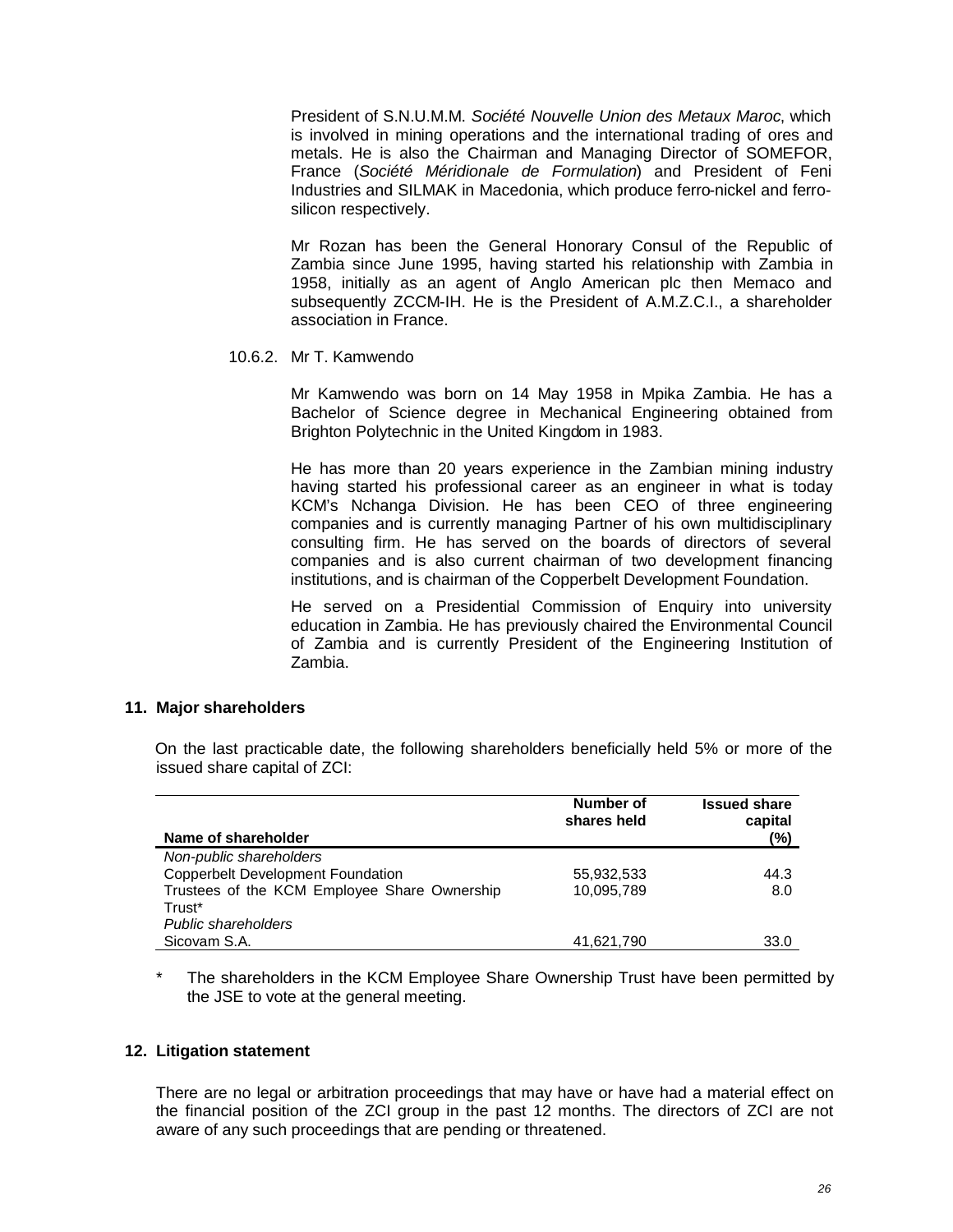#### **13. Material contracts**

Other than the agreements entered into pursuant to the transaction, there have been no material contracts that have been entered into by ZCI or its subsidiaries within the two-year period prior to the last practicable date.

#### **14. Transaction expenses**

The costs and expenses of the transaction payable by ZCI are currently estimated at R2.7 million. The costs and expenses comprise fees paid to the financial adviser and transaction sponsor of approximately R1.25 million, fees paid to the legal advisers of approximately R723,800, fees paid to the reporting accountants of approximately R315,500, JSE documentation fees of approximately R6,000, with the balance comprising other sundry expenses including the printing and posting of circulars.

#### **15. Opinions and recommendation**

RMB, acting as an independent expert, has considered the terms of the transaction as they pertain to ZCI shareholders and is of the opinion that they are fair and reasonable. It has advised the Board accordingly. The text of the letter from RMB is set out in Annexure 6.

The board of directors has considered the terms and conditions of the transaction and is of the opinion that the transaction is in the best interests of the company and its shareholders. The board of directors recommends that ZCI shareholders vote in favour of the transaction at the general meeting.

## **16. Directors' responsibility statement**

The directors of ZCI, whose names are set out in section 10.1 above, collectively and individually, accept full responsibility for the accuracy of the information given in this circular in relation to ZCI and certify that, to the best of their knowledge and belief, no material facts have been omitted which would make any statement in this circular false or misleading and that they have made all reasonable enquiries to ascertain such facts.

## **17. Documents available for inspection**

Copies of the following documents will be available for inspection at the registered office of the company situated at Clarendon House, 2 Church Street, Hamilton, Bermuda during normal business hours from the date of issue of this circular until the day of the general meeting:

- the memorandum and articles of association of the company;
- audited financial statements of the company for the three financial years ended 31 December 2003, 2002, 2001 and the interim unaudited financial statements for the period ended 30 June 2004;
- the following agreements relating to the transaction;
	- the Subscription Agreement;
	- the new KCM Shareholders' Agreement;
	- the Vedanta Call Option Deed;
	- the ZCI / ZCCM-IH Call Option Deed;
	- the new KCM Development Agreement;
	- the Vedanta Tax Indemnity;
	- the Disclosure Letter; and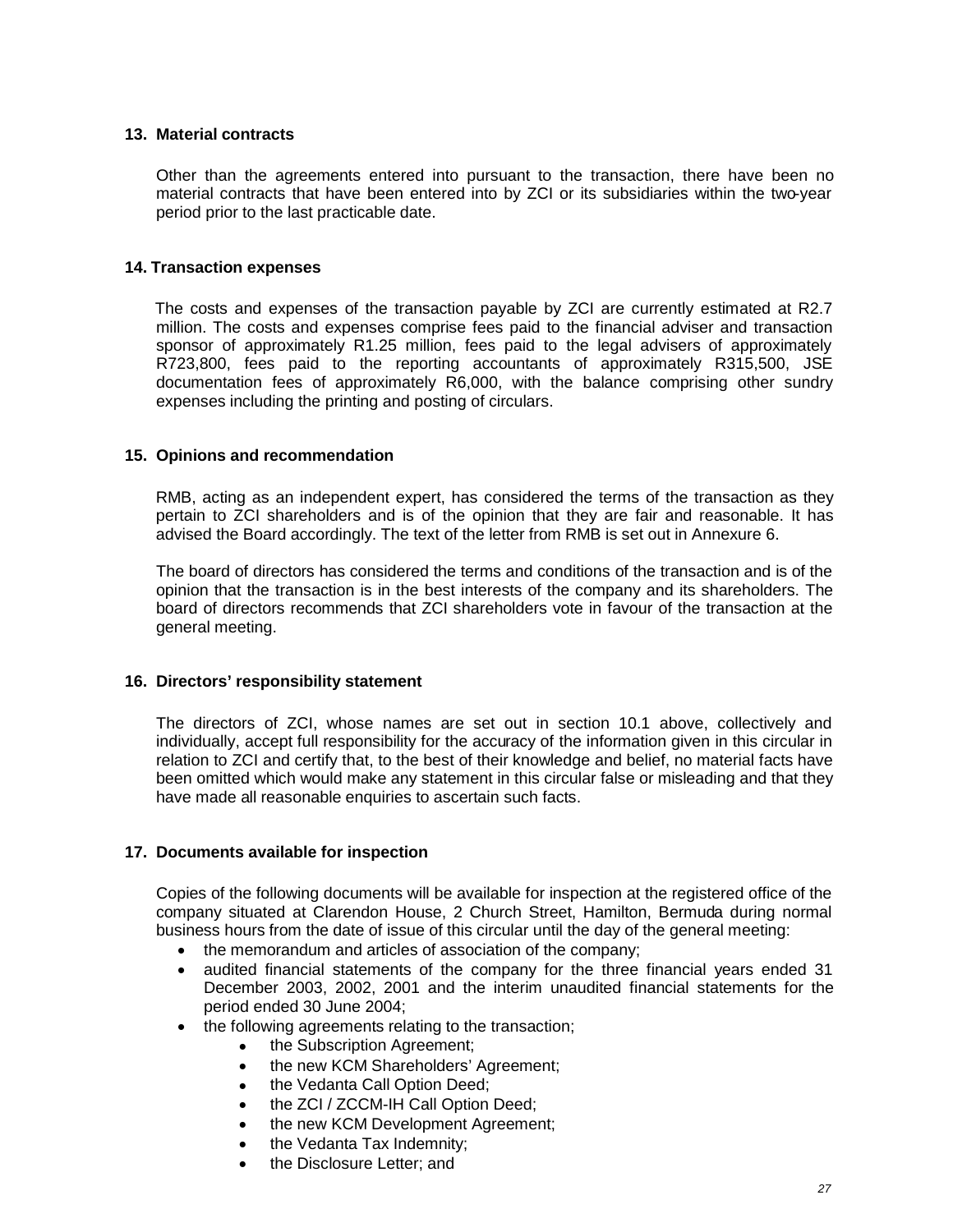- the Cross-Indemnity Agreement;
- the reporting accountants' report on the pro forma balance sheet and income statement of ZCI;
- the reporting accountants' report on the historical financial information of KCM;
- the independent expert's fair and reasonable opinion letter;
- the consent letters from the advisers; and
- a signed copy of this circular.

By order of the board of directors

#### **ZAMBIA COPPER INVESTMENTS LIMITED J B Mills**

*Company Secretary* 11 October 2004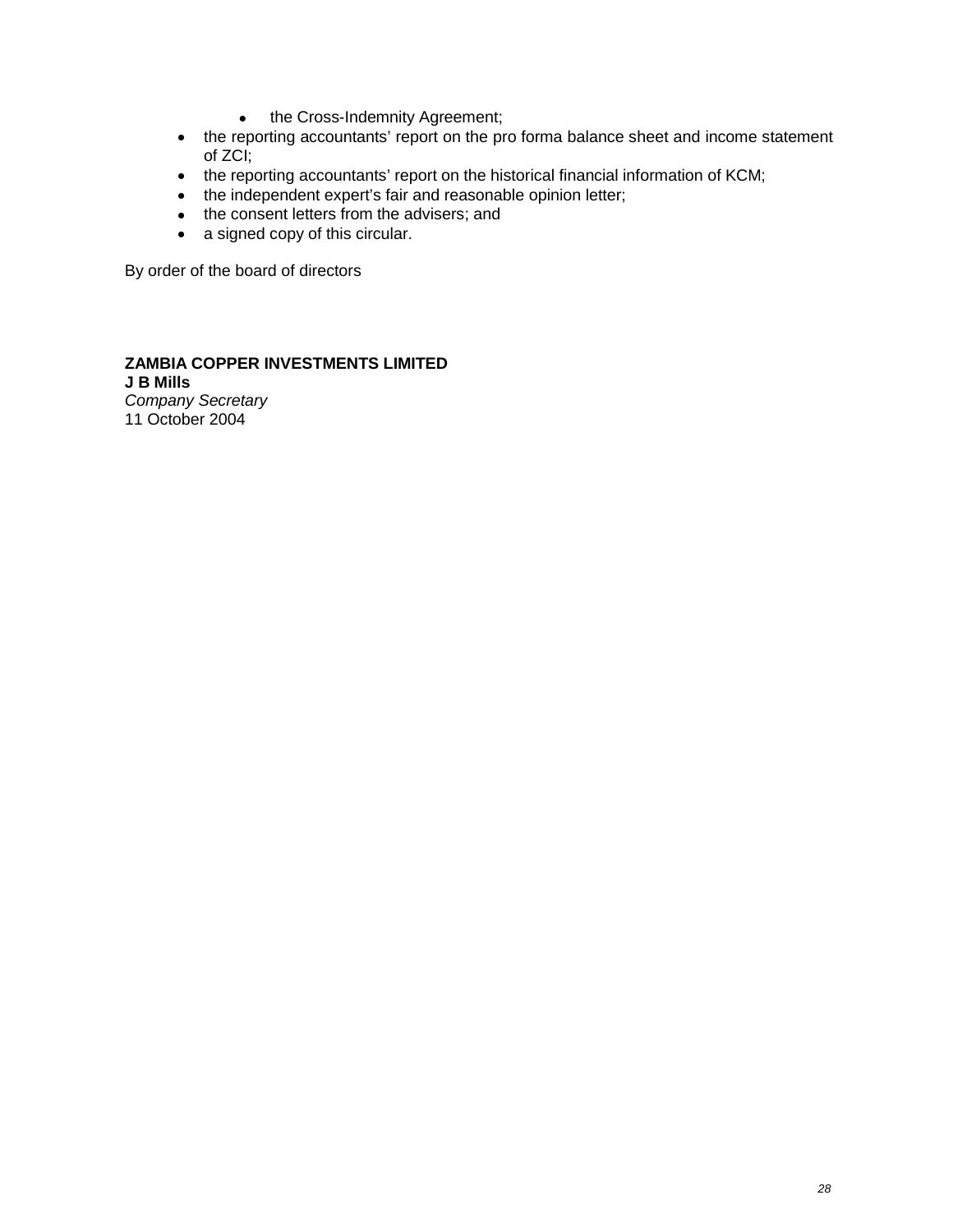# **Pro forma income statement and balance sheet for ZCI**

# **ZCI pro forma consolidated income statement**

|                                                       | <b>Actual</b> | Pro forma   |
|-------------------------------------------------------|---------------|-------------|
| for the six months ended 30 June 2004                 | before        | after       |
| \$'000                                                | transaction   | transaction |
|                                                       |               |             |
| <b>Turnover</b>                                       | 237,500       |             |
| Cost of sales                                         | (141, 489)    |             |
| <b>Gross profit</b>                                   | 96,011        |             |
| Other operating expenses                              | (36, 017)     |             |
| Depreciation                                          | (5,761)       |             |
| <b>Profit from operations</b>                         | 54,233        |             |
| Other income                                          | (866)         | 859         |
| Interest income                                       | 5             | 17          |
| Interest expense                                      | (832)         | (11)        |
| General and administration expenses                   | (353)         | (768)       |
|                                                       | 52,187        | 97          |
| Items related to SEP transaction                      |               |             |
| Accretion of income from waiver                       |               | 4,301       |
| Gain on disposal of KCM                               |               | 8,113       |
| Share of KCM earnings for the six months to June 2004 |               | 14,716      |
|                                                       |               | 27,130      |
| <b>Profit before taxation</b>                         | 52,187        | 27,227      |
| Taxation                                              | (37)          | (37)        |
| <b>Profit after taxation</b>                          | 52,150        | 27,190      |
| Profit attributable to minority interest              | (21,657)      |             |
|                                                       |               |             |
| Profit for the year                                   | 30,493        | 27,190      |
| Earnings per share (in US cents)                      | 24.16         | 19.84       |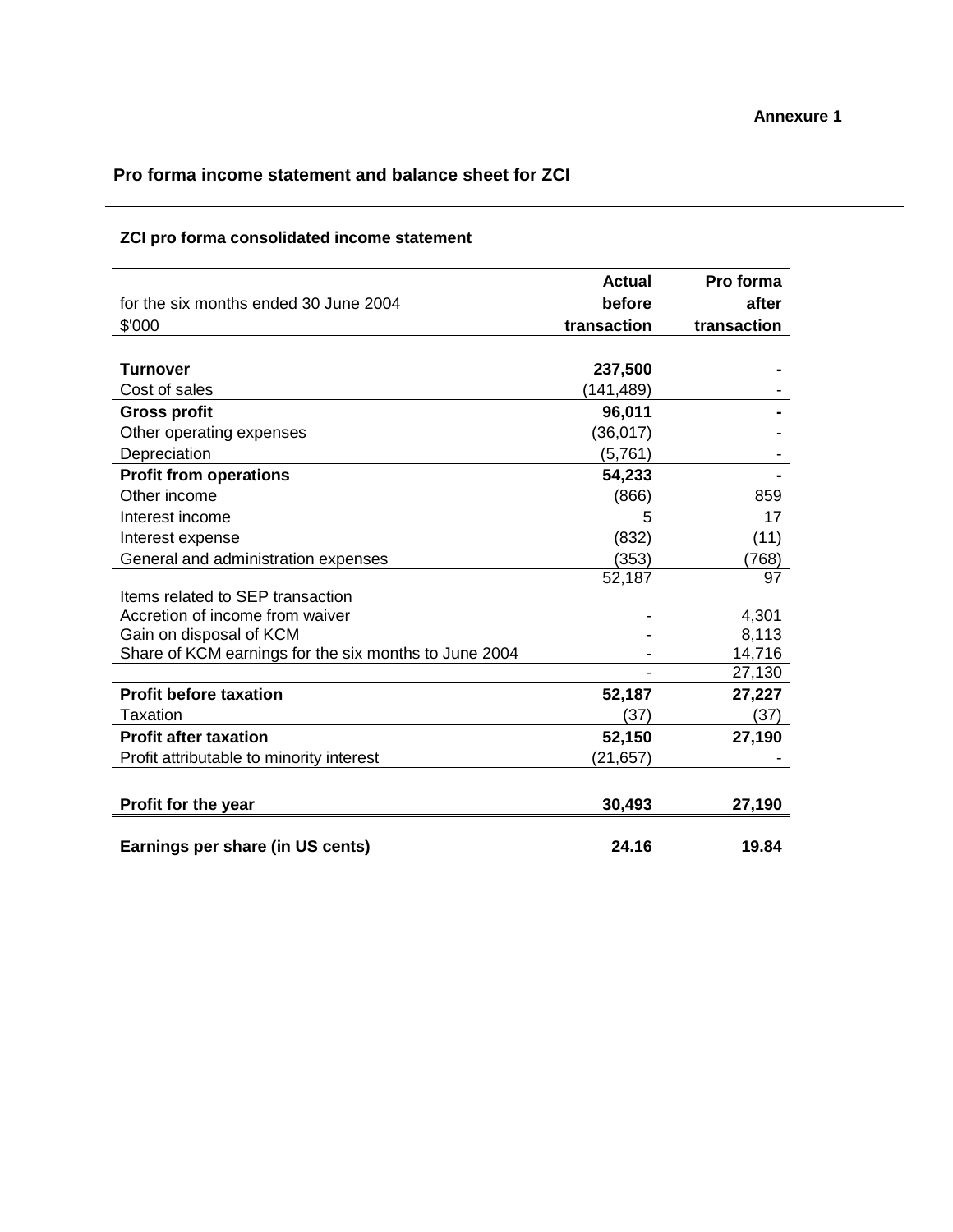## **ZCI pro forma consolidated balance sheet**

|                                                | <b>Actual</b> | Pro forma     |
|------------------------------------------------|---------------|---------------|
| at 30 June 2004                                | before        | after         |
| \$'000                                         | transaction   | transaction   |
|                                                |               |               |
| <b>ASSETS</b>                                  |               |               |
| <b>Non-current assets</b>                      |               |               |
| Property, plant and equipment                  | 174,415       |               |
| <b>Investment in KCM</b>                       |               | 42,256        |
|                                                | 174,415       | 42,256        |
|                                                |               |               |
| <b>Current assets</b>                          |               |               |
| <b>Stocks</b>                                  | 85,965        |               |
| Accounts receivable                            | 51,424        | 21,737        |
| Cash and short-term investments                | 15,083        | 1,593         |
|                                                | 152,472       | 23,330        |
|                                                |               |               |
|                                                |               |               |
| <b>Total assets</b>                            | 326,887       | 65,586        |
|                                                |               |               |
| <b>EQUITY AND LIABILITIES</b>                  |               |               |
| <b>Capital and reserves</b>                    |               |               |
| Ordinary share capital                         | 508,807       | 30,299        |
| Accumulated deficit                            | (435, 830)    | (269, 789)    |
| Capital surplus and reserves                   |               | 304,247       |
|                                                | 72,977        | 64,757        |
|                                                |               |               |
| <b>Minority interest</b>                       | 51,991        |               |
|                                                |               |               |
| <b>Non-current liabilities</b>                 |               |               |
| Long-term borrowings                           | 35,195        |               |
| Provisions                                     | 86,953        |               |
|                                                | 122,148       |               |
|                                                |               |               |
| <b>Current liabilities</b>                     |               |               |
| Short term loans and bank overdrafts           | 9,158         |               |
| Accounts payable and accrued liabilities       | 70,613        | 829           |
|                                                | 79,771        | 829           |
|                                                |               |               |
|                                                |               |               |
| <b>Total equity and liabilities</b>            | 326,887       | 65,586        |
|                                                |               |               |
| Number of ordinary shares in issue             | 126, 197, 362 | 126, 197, 362 |
| Net asset value per ordinary share in US cents | 57.83         | 51.31         |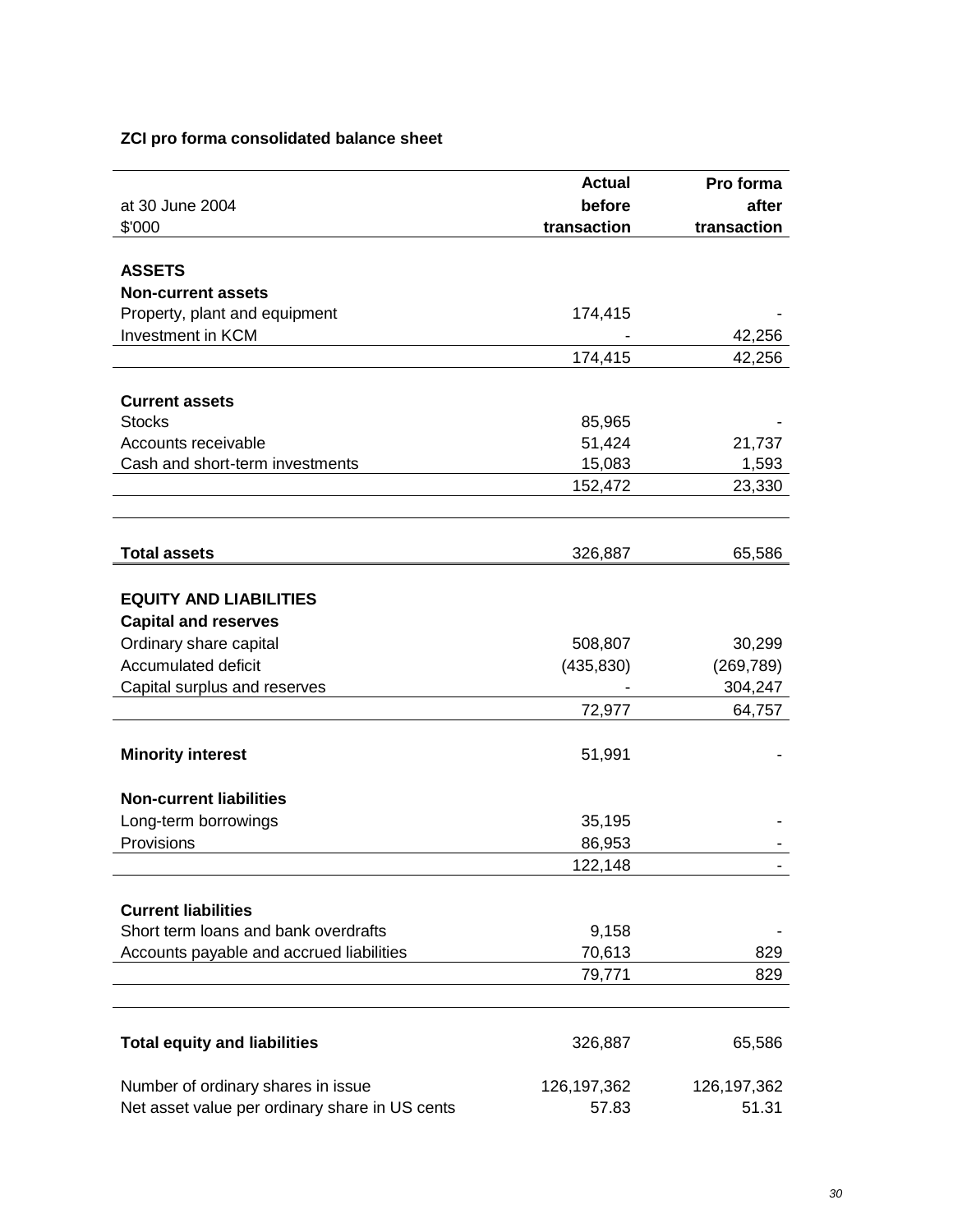#### **Notes:**

The *pro forma* financial income statement and balance sheet set out above are based on the following assumptions:

- 1. the earnings, headline earnings and tangible NAV per ordinary share reflected in the "Actual before the transaction" column were extracted from the company's unaudited results for the six months ended 30 June 2004;
- 2. the effect on tangible NAV per share reflected in the "Pro forma after the transaction" column assumes that the transaction was effective on 30 June 2004;
- 3. earnings per share is equal to fully diluted earnings per share;
- 4. the effect on earnings and headline earnings per share reflected in the "Pro forma after the transaction" column assumes that the transaction was effective on 1 January 2004;
- 5. there is no difference in the value for NAV per ordinary share and tangible NAV per ordinary share as there are no intangible assets on the ZCI balance sheet;
- 6. the number of ordinary shares is indicative only and is based on the ordinary shares in issue at 1 January 2004.
- 7. the deferred consideration to be received from 2005 to 2008 was discounted to a net present value at 30 June 2004 and 1 January 2004 using a discount rate of 2.46% per annum;
- 8. the deferred consideration was amortised on a straight line basis over the period from the effective date to December 2008;
- 9. ZCI had a 28.4% share in the KCM value increase resulting from the \$25 million cash injection into KCM; and
- 10.due to its contingent nature, the shortfall funding commitment has not been included in the above calculations (refer to paragraph 6.5.1).
- 11.the *pro forma* income statement and balance sheet have been prepared on the basis of the nonconsolidation of the KCM Employee Share Ownership Trust ("ESOT"). The directors of ZCI are of the opinion that the ESOT should not be consolidated as it does not constitute a trust or scheme in terms of, and therefore subject to, the provisions of Schedule 14 of the JSE Listings Requirements.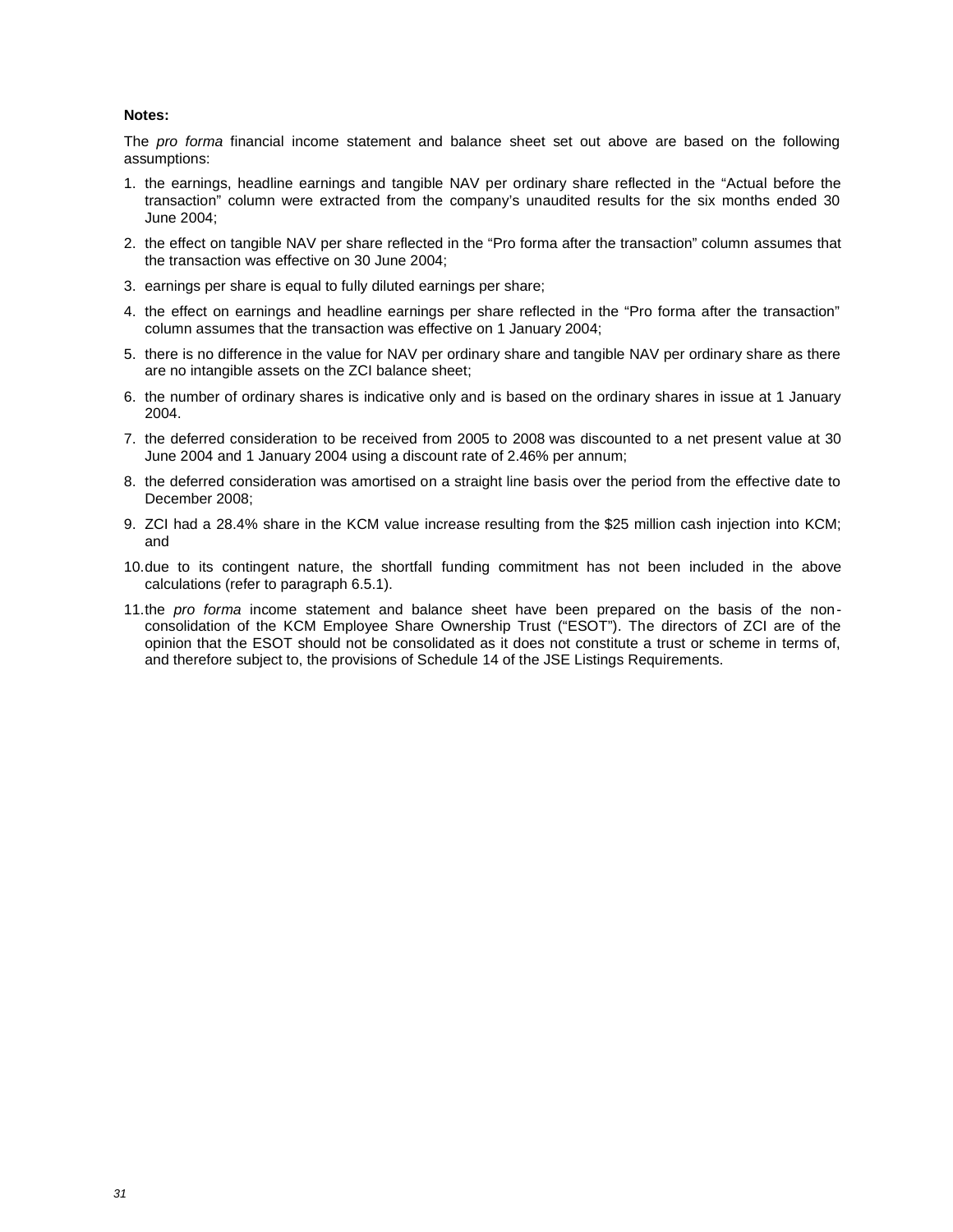## **Accountants' report on the pro forma financial information**

"The Directors Zambia Copper Investments Limited Clarendon House 2 Church Street Hamilton Bermuda

4 October 2004

#### **INDEPENDENT REPORTING ACCOUNTANTS' REPORT ON THE UNAUDITED PRO FORMA FINANCIAL INFORMATION FOR ZAMBIA COPPER INVESTMENTS LIMITED ("ZCI")**

#### **INTRODUCTION**

Dear Sirs

We have reviewed the financial effects as set out in paragraph 6.11 as well as the pro forma income statement and balance sheet in Annexure 1 (collectively "the pro forma financial information") of the circular dated on or about 11 October 2004 ("the circular") issued in connection with the proposed transaction as defined in the circular to ZCI shareholders ("the transaction"). This report must be read in conjunction with the circular.

The pro forma financial information has been prepared, for illustrative purposes only, to provide information about how the proposed transaction might have affected the financial information presented.

#### **DIRECTORS' RESPONSIBILITY**

The compilation, contents and presentation of the circular are the responsibility of the directors of ZCI. Our responsibility is to report on the pro forma financial information included in the circular, based on our review.

We do not accept any responsibility for any reports previously given by us on any financial information used in the compilation of the pro forma financial information beyond that owed to those to whom those reports were addressed by us at the dates of their issue.

#### **SCOPE OF THE REVIEW**

Our review, which involved no independent examination of any of the underlying financial information, consisted primarily of comparing the unadjusted financial information with the source documents, considering the evidence supporting the adjustments, recalculating the amounts based on the information obtained and discussing the pro forma financial information with the directors and management of ZCI.

Because of the above procedures do not constitute either an audit or review undertaken in accordance with the statements of International Auditing Standards, we do not express any assurance on the fair presentation of the pro forma financial information.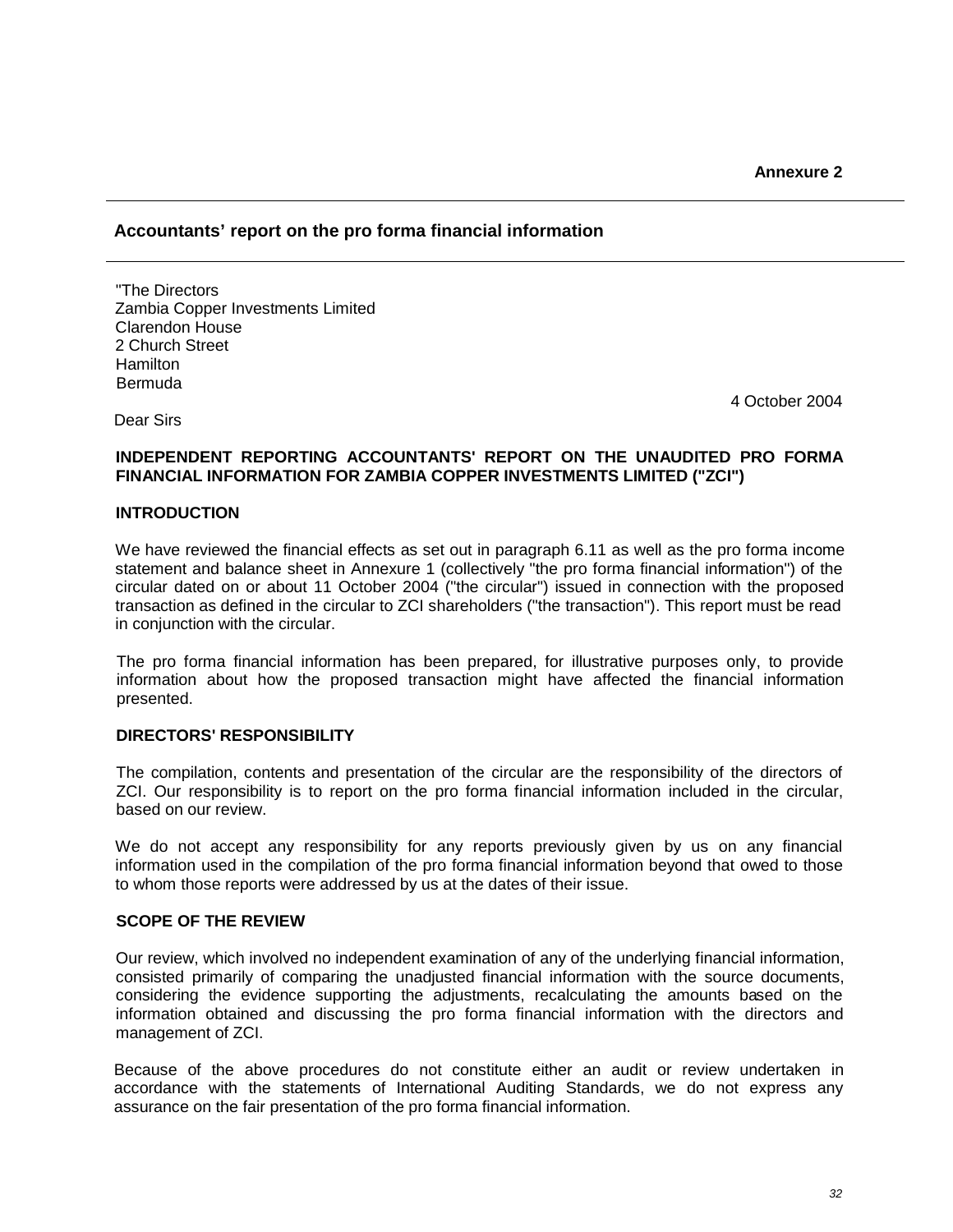Had we performed additional procedures, or had we performed an audit or review of the pro forma financial information in accordance with the statements of International Auditing Standards, other matters might have come to our attention that would have been reported to you.

## **CONCLUSION**

Based on our review, nothing has come to our attention that causes us to believe that:

- $-$  the pro forma financial information has not been properly compiled on the basis stated;
- such basis is inconsistent with the accounting policies of the issuer; and
- $-$  the adjustments are not appropriate for the purposes of the pro forma financial information as disclosed pursuant to Section 8.30 of the JSE Listings Requirements.

#### **EMPHASIS OF MATTER**

Without qualifying our opinion, we draw attention to the financial effects of the ZCI/ZCCM-IH Call option ("call option") described in paragraph 6.6.2.in the circular, which option has been excluded in compiling the pro forma financial information because the directors are of the opinion that the call option could not be valued. Further, the directors are of the opinion that the employee share option trust ("the trust") should not be consolidated. The trust held 10,095,789 ordinary shares in ZCI at 30 June 2004, representing 8% of the shares in issue.

Yours faithfully **Deloitte** Private Bag X6 Gallo Manor 2052"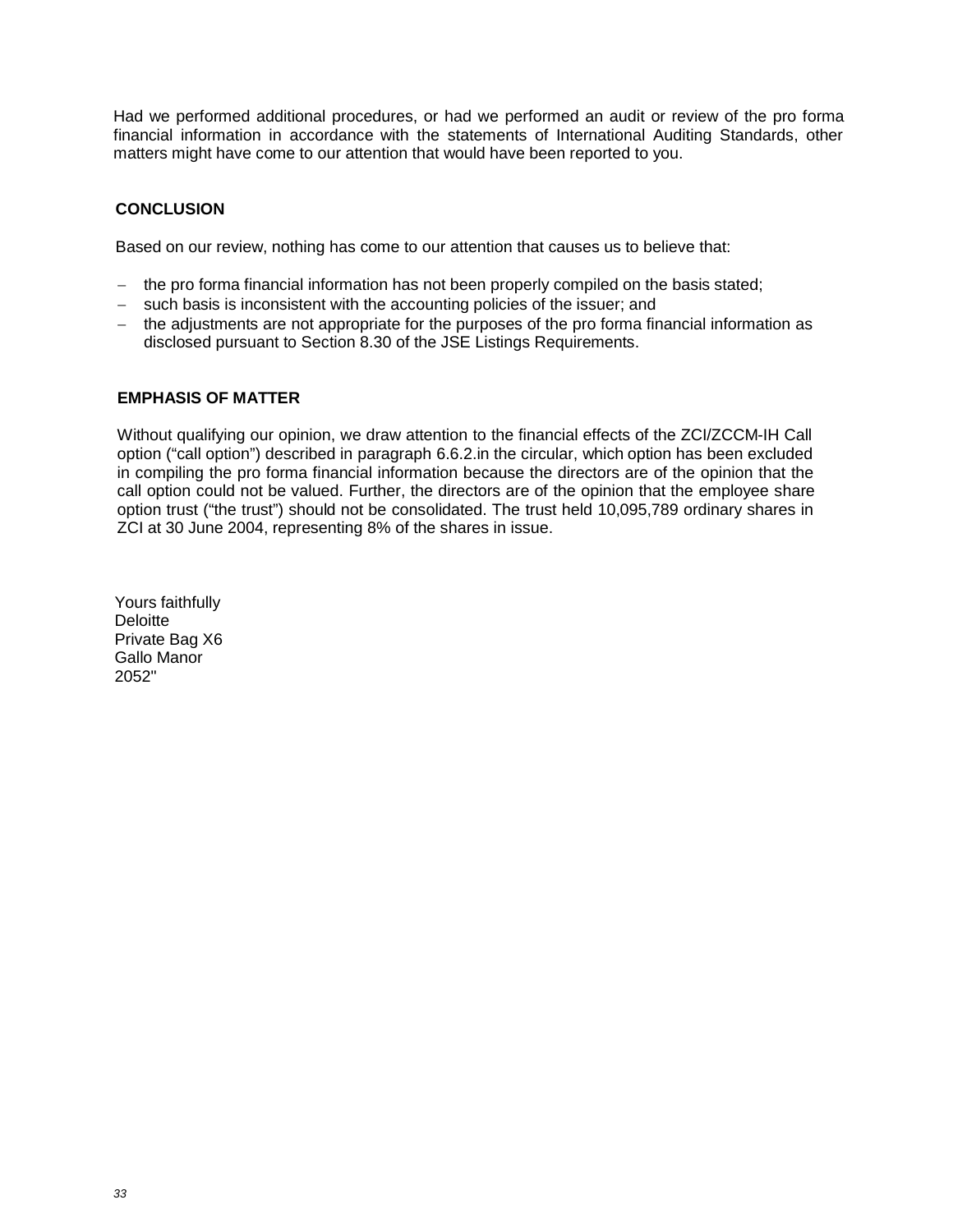# **Unaudited interim historical financial information of KCM**

The following has been extracted from the unaudited annual financial statements of KCM for the period ended 30 June 2004.

No material events have occurred in the financial position of KCM post the date of the unaudited interim results.

# **A. KCM consolidated income statement** Unaudited interim for the six months ended 30 June \$'000 **2004 Turnover 237,500** Cost of sales (141,489) **Gross profit 96,011** Other operating expenses (36,065) Depreciation (16,073) **Operating profit 43,931** Other income (1,847) Net exchange gain 58 **Profit before finance costs and taxation 42,084** Interest expense (831) **Profit/(loss) before taxation 41,253** Taxation (charge) credit (9,513) **Profit for the year 31,740 Earnings per share (in US cents) 0.05**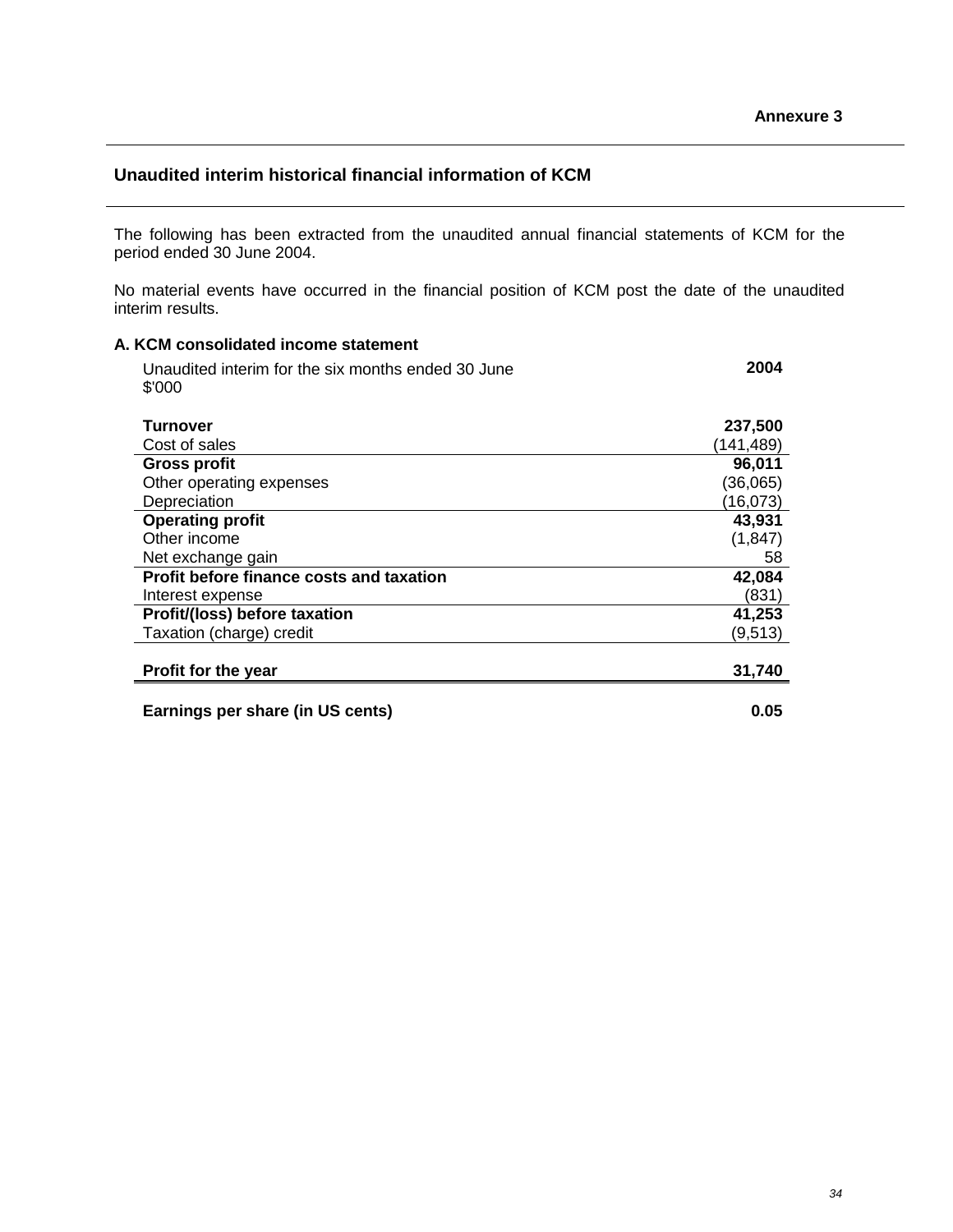| Unaudited interim at 30 June<br>\$'000                                                                                                                     | 2004                                     |
|------------------------------------------------------------------------------------------------------------------------------------------------------------|------------------------------------------|
| <b>ASSETS</b>                                                                                                                                              |                                          |
| <b>NON CURRENT ASSETS</b>                                                                                                                                  |                                          |
| Property, plant and equipment                                                                                                                              | 306,916                                  |
| Deferred secondary development expenditure                                                                                                                 | $31,521 -$                               |
| Deferred tax asset                                                                                                                                         | 72,260                                   |
|                                                                                                                                                            | 410,697                                  |
| <b>CURRENT ASSETS</b>                                                                                                                                      |                                          |
| Inventory                                                                                                                                                  | 85,965                                   |
| Accounts receivable                                                                                                                                        | 51,424                                   |
| Cash and cash equivalent                                                                                                                                   | 13,940                                   |
|                                                                                                                                                            | 150,879                                  |
| <b>Total assets</b>                                                                                                                                        | 561,576                                  |
| <b>EQUITY AND LIABILITIES</b><br><b>Capital and reserves</b><br>Ordinary share capital<br>Share premium<br>Deficit on revenue reserves<br>Capital reserves | 64,784<br>473,568<br>(185, 034)<br>7,500 |
| Other reserves                                                                                                                                             | (747)<br>360,071                         |
|                                                                                                                                                            |                                          |
| <b>Non-current liabilities</b>                                                                                                                             |                                          |
| Long term borrowings                                                                                                                                       | 35,195                                   |
| Provisions for liabilities and charges                                                                                                                     | 86,953<br>122,148                        |
|                                                                                                                                                            |                                          |
| <b>Current liabilities</b>                                                                                                                                 |                                          |
| Accounts payable                                                                                                                                           | 26,080                                   |
| Other accounts payable and accrued expenses                                                                                                                | 44,119                                   |
| Short term borrowings and bank overdraft                                                                                                                   | 9,158                                    |
|                                                                                                                                                            | 79,357                                   |
|                                                                                                                                                            |                                          |
| <b>Total equity and liabilities</b>                                                                                                                        | 561,576                                  |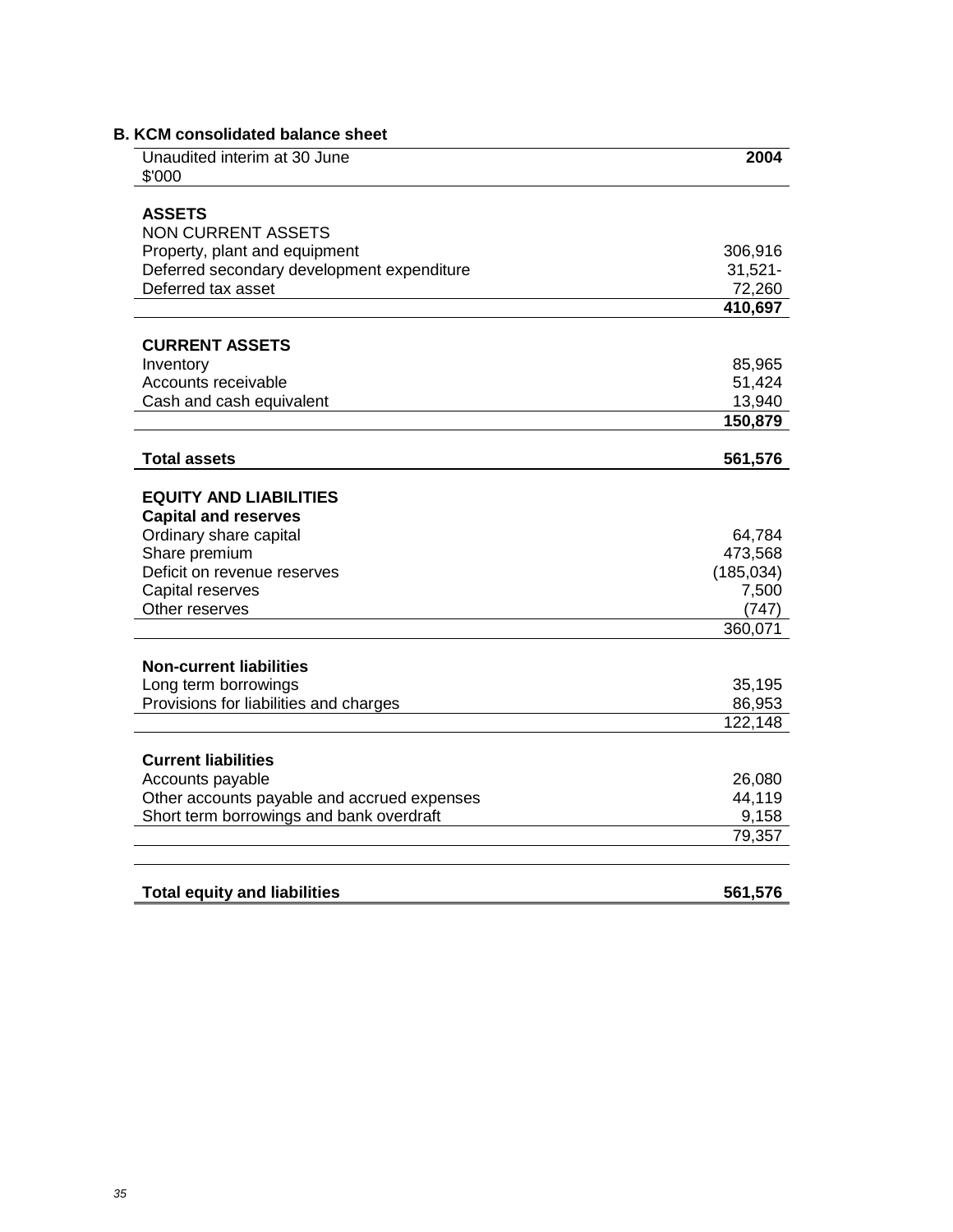| Unaudited interim for the 6 months ended 30 June<br>\$'000 | 2004      |
|------------------------------------------------------------|-----------|
|                                                            |           |
| Cash flow from operating activities                        |           |
| Cash generated from operations                             | 53,724    |
| <b>Taxation paid</b>                                       | (33)      |
| Interest paid                                              | (779)     |
| Net cash flow from operating activities                    | 52,912    |
|                                                            |           |
| Cash flow from investing activities                        |           |
| Tangible fixed assets acquired                             | (32,644)  |
| Net cash flow from investing activities                    | (32,644)  |
|                                                            |           |
| Cash flow from financing activities                        |           |
| Lease finance received                                     | 7,775     |
| Lease finance repaid                                       | (331)     |
| Net cash flow from financing activities                    | 7,444     |
|                                                            |           |
| Net cash increase in cash and cash equivalents             | 27,712    |
| Cash and cash equivalents at beginning of the year         | (23, 380) |
| Cash and cash equivalents at end of the year               | 4,332     |
|                                                            |           |
| Cash and cash equivalents comprise of:                     |           |
| Bank and cash balances                                     | 13,490    |
| Short term borrowings and bank overdrafts                  | (9, 158)  |
|                                                            |           |
|                                                            | 4,332     |

# **C. KCM consolidated cash flow statement**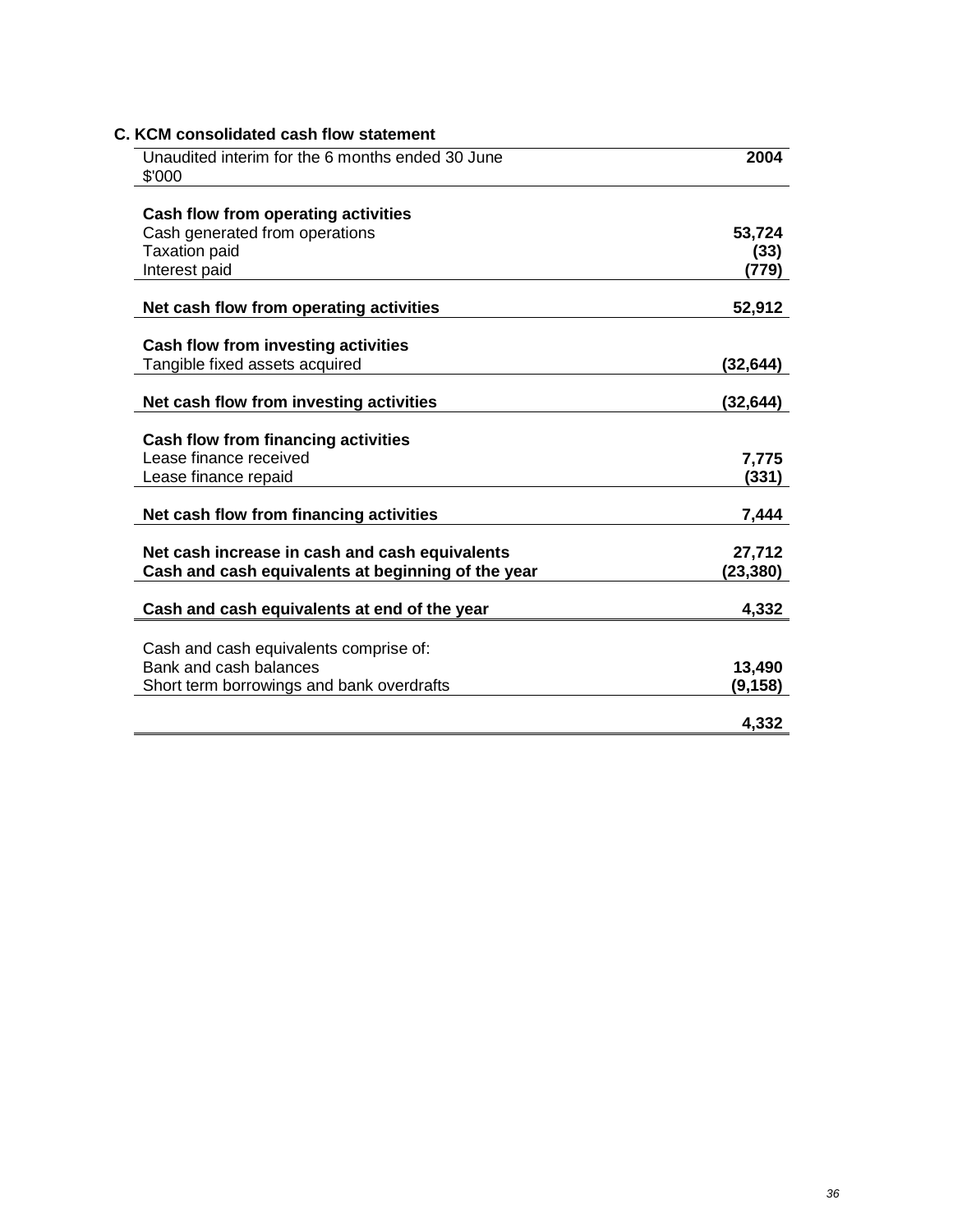# **D. KCM consolidated statements of changes in equity**

| for the period ended 30 |  |
|-------------------------|--|
| June 2004               |  |
| \$'000                  |  |

| <b>DOO</b>                                                               |                         |                         |                            |                                          |                          |              |
|--------------------------------------------------------------------------|-------------------------|-------------------------|----------------------------|------------------------------------------|--------------------------|--------------|
| <b>Balance at 1 January</b>                                              | <b>Share</b><br>capital | <b>Share</b><br>premium | <b>Capital</b><br>reserves | <b>Deficit on</b><br>revenue<br>reserves | <b>Other</b><br>reserves | <b>Total</b> |
| 2003                                                                     | 64,784                  | 473,568                 | 7,500                      | (180, 133)                               | ۰                        | 365,719      |
| Net loss on cash flow<br>hedges (note 18)                                |                         |                         |                            |                                          | (2,989)                  | (2,989)      |
| Deferred taxation on<br>cash flow hedges                                 |                         |                         |                            |                                          | (747)                    | (747)        |
| Loss for year                                                            |                         |                         |                            | (36,641)                                 |                          | (36,641)     |
| <b>Balance at 31</b><br>December 2003                                    | 64,784                  | 473,568                 | 7,500                      | (216, 774)                               | (3,736)                  | 325,342      |
| Realised profit on cash<br>flow hedges transferred<br>to profit and loss |                         |                         |                            |                                          |                          |              |
| Deferred tax on cash<br>flow hedge                                       |                         |                         |                            |                                          | 2,989                    | 2,989        |
| Profit for the period                                                    |                         |                         |                            | 31,740                                   |                          | $-31,740$    |
| <b>Balance at 30 June</b><br>2004                                        | 64,784                  | 473,568                 | 7,500                      | (185, 034)                               | (747)                    | 360,071      |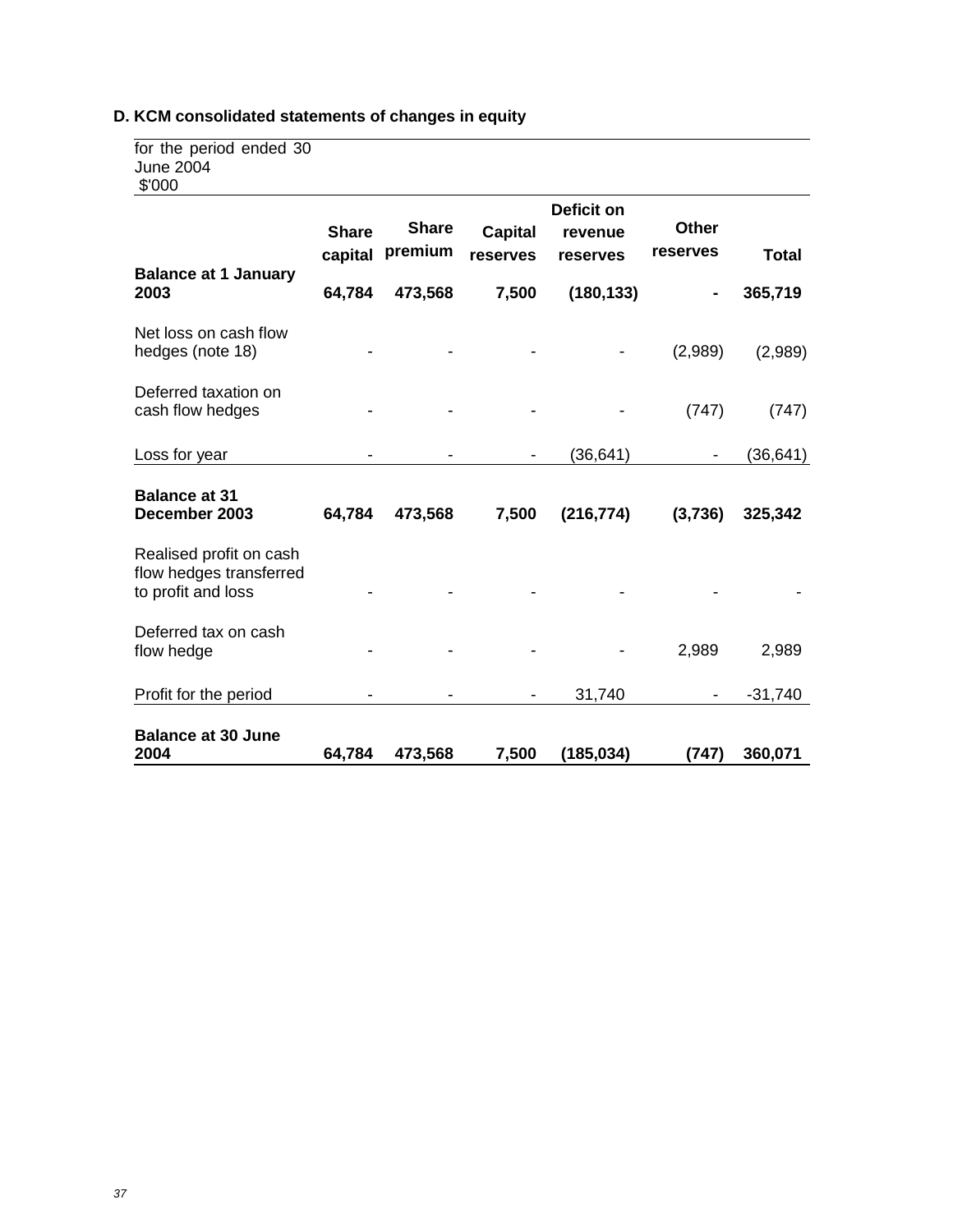# **Report of historical financial information of KCM**

The following has been extracted from the audited annual financial statements of KCM for the 3 years ended 31 December 2003.

# **A. KCM consolidated income statements**

| for the year ended 31 December<br>\$'000 | 2003      | 2002       | 2001       |
|------------------------------------------|-----------|------------|------------|
|                                          |           |            |            |
| <b>Turnover</b>                          | 356,308   | 394,096    | 370,689    |
| Cost of sales                            | (286,251) | (352, 139) | (406, 788) |
| Gross profit/(loss)                      | 70,057    | 41,957     | (36,099)   |
| Other operating expenses                 | (75, 350) | (69, 207)  | (23, 697)  |
| Goodwill write back /(amortisation)      | 1,806     | (1,806)    |            |
| Negative goodwill released               | 474       |            |            |
| Depreciation                             | (29,539)  | (30,272)   | (20,243)   |
| <b>Operating loss</b>                    | (32,552)  | (59, 328)  | (80, 039)  |
| Other income                             | 2,011     | 4,696      | 4,711      |
| Net exchange gain/(loss)                 | 68        | 271        | (3,409)    |
| Impairment adjustment                    |           | (104, 611) |            |
| Write back of provisions                 |           | 7,676      |            |
| Loss before finance costs and            |           |            |            |
| taxation                                 | (30, 473) | (151, 296) | (78, 737)  |
| Interest expense                         | (1, 121)  | (8, 152)   | (15,857)   |
| <b>Loss before taxation</b>              | (31, 594) | (159, 448) | (94, 594)  |
| Taxation (charge) credit                 | (5,047)   | 58,899     | 24,523     |
|                                          |           |            |            |
| Loss for the year                        | (36, 641) | (100, 549) | (70,071)   |
|                                          |           |            |            |
| Loss per share (in US cents)             | (0.06)    | (0.17)     | (1.17)     |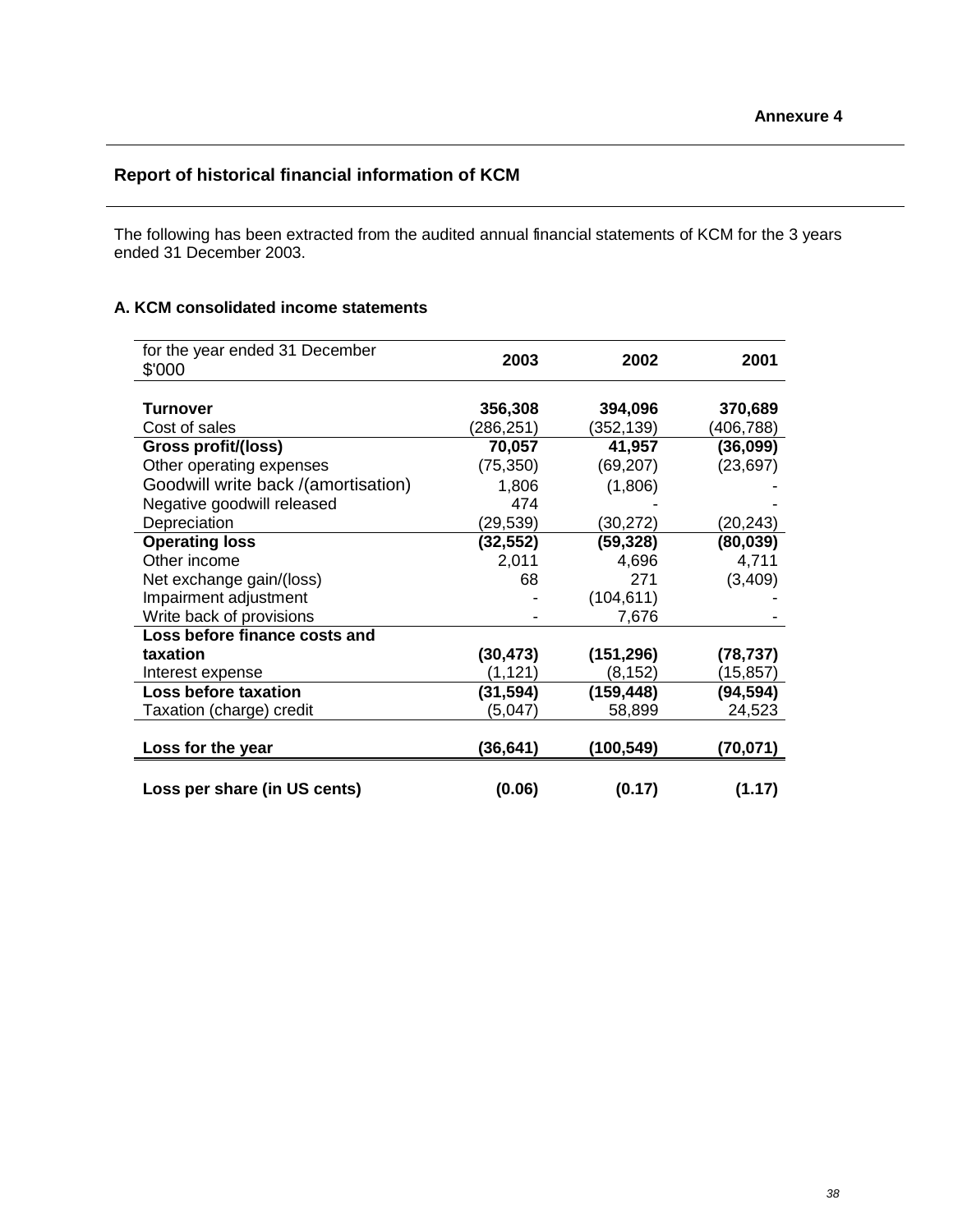# **B. KCM consolidated balance sheets**

| at 31 December<br>\$'000               | 2003       | 2002       | 2001      |
|----------------------------------------|------------|------------|-----------|
| <b>ASSETS</b>                          |            |            |           |
| <b>Non-current assets</b>              |            |            |           |
| Goodwill                               |            | 55,995     |           |
| Tangible fixed assets                  | 290,345    | 206,794    | 227,232   |
| Deferred secondary development         |            |            |           |
| expenditure                            | 25,771     | 29,159     | 33,524    |
| Deferred tax asset                     | 82,520     | 87,453     | 28,406    |
|                                        | 398,636    | 379,401    | 289,162   |
|                                        |            |            |           |
| <b>Current assets</b><br><b>Stocks</b> | 87,864     | 88,308     | 105,462   |
| <b>Debtors</b>                         | 46,924     | 46,658     | 68,929    |
| Bank and cash balances                 | 2,553      | 37,695     | 3,692     |
|                                        | 137,341    | 172,661    | 178,083   |
|                                        |            |            |           |
|                                        |            |            |           |
| <b>Total assets</b>                    | 535,977    | 552,062    | 467,245   |
|                                        |            |            |           |
| <b>EQUITY AND LIABILITIES</b>          |            |            |           |
| <b>Capital and reserves</b>            |            |            |           |
| Ordinary share capital                 | 64,784     | 64,784     | 60,000    |
| Share premium                          | 473,568    | 473,568    |           |
| Deficit on revenue reserves            | (216, 774) | (180, 133) | (79, 584) |
| Capital reserves                       | 7,500      | 7,500      | 7,500     |
| Other reserves                         | (3,736)    |            |           |
|                                        | 325,342    | 365,719    | (12,084)  |
| <b>Non-current liabilities</b>         |            |            |           |
| Shareholders' long term loans          |            |            | 188,084   |
| Long term borrowings                   | 35,142     | 35,033     |           |
| Deferred tax liability                 | 747        |            |           |
| Deferred purchase consideration        |            |            | 61,557    |
| Provisions for liabilities and charges | 89,429     | 92,632     | 69,451    |
|                                        | 125,318    | 127,665    | 319,092   |
|                                        |            |            |           |
| <b>Current liabilities</b>             |            |            |           |
| Accounts payable                       | 19,525     | 40,321)    | 51,145    |
| Other accounts payable and accrued     |            |            |           |
| expenses                               | 39,826     | 12,410     | 10,526    |
| Short term borrowings and bank         |            |            |           |
| overdraft                              | 25,933     | 5,824      | 98,566    |
| <b>Taxation</b>                        | 33         | 123        |           |
|                                        | 85,317     | 58,678     | 160,237   |
|                                        |            |            |           |
| <b>Total equity and liabilities</b>    | 535,977    | 552,062    | 467,245   |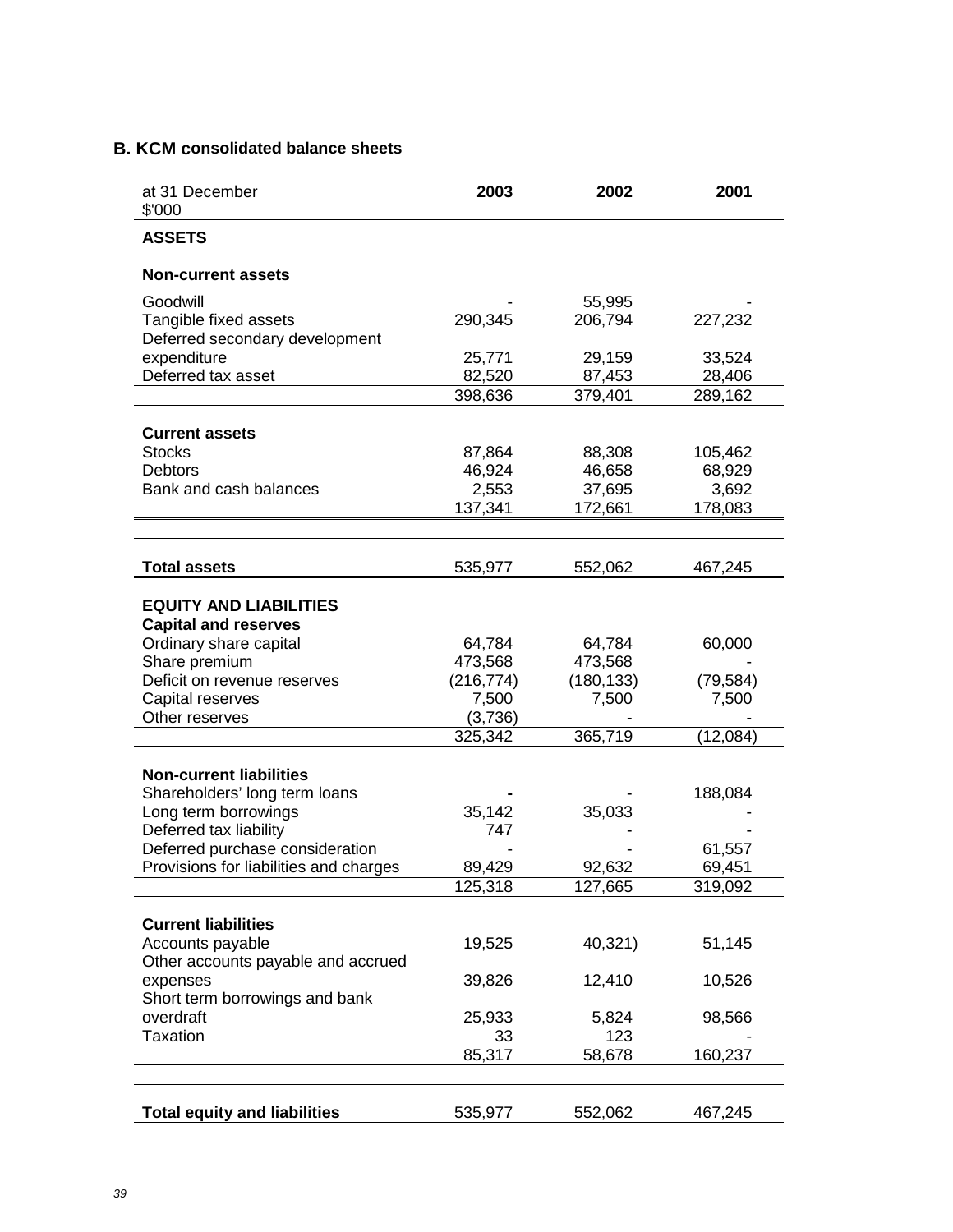# **C. KCM consolidated of cash flows statement**

| for the year ended 31 December<br>\$'000                             | 2003      | 2002      | 2001       |
|----------------------------------------------------------------------|-----------|-----------|------------|
| Cash flow from operating activities                                  |           |           |            |
| Cash generated from/(used in)                                        |           |           |            |
| operations                                                           | 930       | 24,199    | (105, 138) |
| <b>Taxation paid</b>                                                 | (204)     | (35)      | (351)      |
| Interest paid                                                        | (1, 150)  | (1, 352)  | (7, 158)   |
| Net cash flow from operating                                         |           |           |            |
| activities                                                           | (424)     | 22,812    | (112, 647) |
| <b>Cash flow from investing</b><br>activities                        |           |           |            |
| Tangible fixed assets acquired<br>Proceeds from disposal of tangible | (54, 838) | (58, 277) | (107, 294) |
| fixed assets                                                         | 11        | 335       | 1,024      |
| Net cash flow from investing                                         |           |           |            |
| activities                                                           | (54, 827) | (57,942)  | (106, 270) |
| <b>Cash flow from financing</b><br>activities                        |           |           |            |
| Shareholders long term loans<br>received                             |           | 96,875    | 115,000    |
| Other long term borrowings received                                  |           | 35,000    |            |
| Lease finance received                                               |           |           |            |
| Lease finance repaid<br>Proceeds from issue of share capital         |           | 30,000    |            |
|                                                                      |           |           |            |
| Net cash flow from financing                                         |           |           |            |
| activites                                                            |           | 161,875   | 115,000    |
| Net cash increase/(decrease) in                                      |           |           |            |
| cash and cash equivalents                                            | (55, 251) | 126,745   | (103, 917) |
| Cash and cash equivalents at<br>beginning of the year                | 31,871    | (94, 874) | 9,043      |
|                                                                      |           |           |            |
| Cash and cash equivalent at end of<br>the year                       | (23,380)  | 31,871    | (94,874)   |
|                                                                      |           |           |            |
| <b>Cash and cash equivalents</b><br>comprise of:                     |           |           |            |
| Bank and cash balances<br>Short term borrowings and bank             | 2,553     | 37,695    | 3,692      |
| overdrafts                                                           | (25,933)  | (5, 824)  | (98,566)   |
|                                                                      | (23,380)  | 31,871    | (94, 874)  |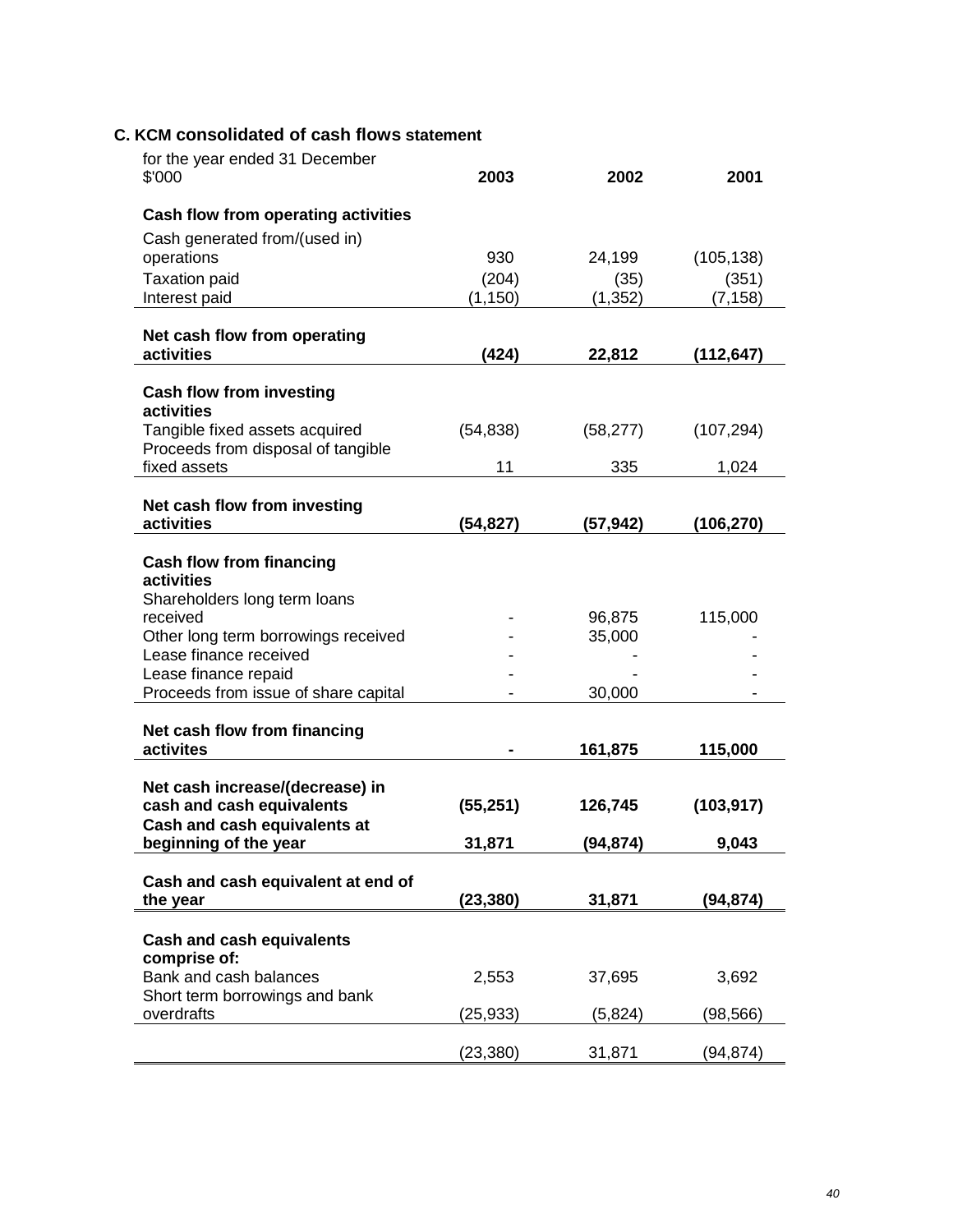# **D. KCM consolidated statements of changes in equity**

| <b>Balance at 31</b><br>December 2003        | 64,784                         | 473,568                 | 7,500                      | (216, 774)          | (3,736)                  | 325,342      |
|----------------------------------------------|--------------------------------|-------------------------|----------------------------|---------------------|--------------------------|--------------|
| Loss for year                                |                                |                         |                            | (36, 641)           |                          | (36,641)     |
| Deferred taxation on<br>cash flow hedges     |                                |                         |                            |                     | (747)                    | (747)        |
| Net loss on cash flow<br>hedges (note 20)    |                                |                         |                            |                     | (2,989)                  | (2,989)      |
| <b>Balance at 31</b><br>December 2002        | 64,784                         | 473,568                 | 7,500                      | (180, 133)          |                          | 365,719      |
| Loss for year                                |                                |                         |                            | (100, 549)          |                          | (100, 549)   |
| Shares issued                                | 4,784                          | 473,568                 |                            |                     |                          | 478,352      |
| <b>Balance at 31</b><br>December 2001        | 60,000                         |                         | 7,500                      | (79, 584)           |                          | (12,084)     |
| Loss for year                                |                                |                         |                            | (70, 071)           |                          | (70, 071)    |
| <b>Balance at 1 January</b><br>2001          | 60,000                         |                         | 7,500                      | (9, 513)            |                          | 57,987       |
|                                              | <b>Share</b><br><b>Capital</b> | <b>Share</b><br>premium | <b>Capital</b><br>reserves | revenue<br>reserves | <b>Other</b><br>reserves | <b>Total</b> |
|                                              |                                |                         |                            | <b>Deficit on</b>   |                          |              |
| for the years ended 31<br>December<br>\$'000 |                                |                         |                            |                     |                          |              |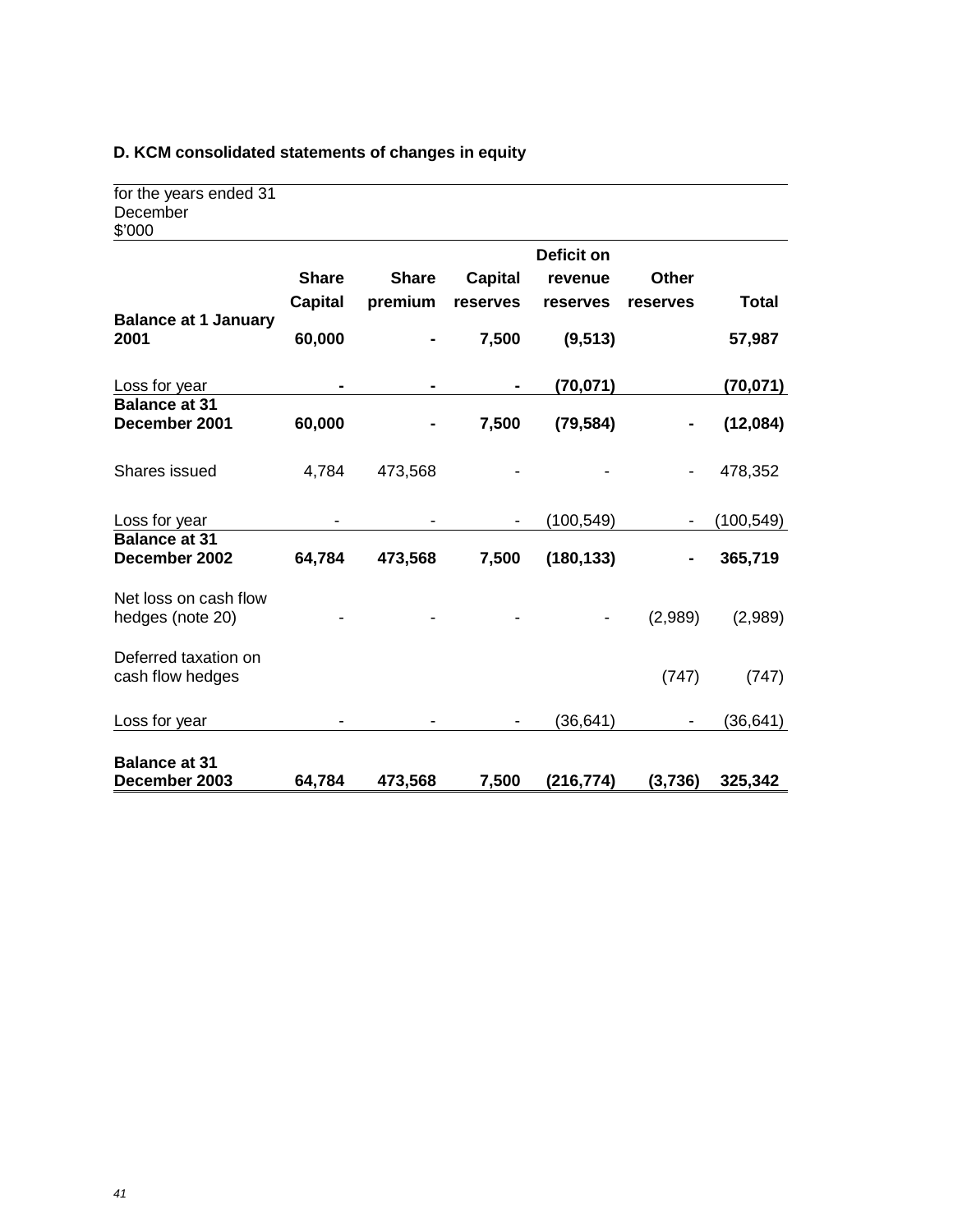# **E. ACCOUNTING POLICIES**

## **BASIS OF ACCOUNTING**

The consolidated financial statements are prepared on the historical cost basis of accounting and comply with operative International Financial Reporting Standards.

ZCI meets its day to day working capital requirements through a combination of cash generated from its operations, short and long-term loans and overdraft facilities offered by its bankers.

On the basis of cash flow information prepared by the directors and the continued support from KCM's bankers, the directors consider that KCM will continue to operate for the foreseeable future within its facilities and other financial resources.

Accordingly, the directors are of the opinion that the preparation of the financial statements on a going concern basis is appropriate.

## **BASIS OF CONSOLIDATION**

The consolidated financial statements incorporate the financial statements of the Company and its wholly owned subsidiary, KCM (SmelterCo) Limited, formerly known as ZCCM (SmelterCo) Limited. The results of the subsidiary are included in the consolidated profit and loss account. All significant inter-company transactions and balances between KCM and its subsidiary are eliminated on consolidation.

### **GOODWILL**

Goodwill arising on consolidation represents the excess of acquisition cost over KCM's interest in the fair value of the identifiable assets and liabilities of its subsidiary at the date of acquisition. Goodwill is capitalised and amortised on a straight line basis over its estimated useful life of eight years. Negative goodwill is accounted for as permitted under IAS 22: Business Combinations (Revised 1998).

### **TURNOVER**

Turnover represents the amounts invoiced, excluding Value Added Tax, in respect of metals and other products despatched to customers during the year.

### **TANGIBLE FIXED ASSETS**

Mining assets are stated in the balance sheet at cost less accumulated amortisation. Other tangible fixed assets are stated in the balance sheet at cost less depreciation.

Mining assets include the cost of acquiring and developing mining properties.

Expenditure on assets under construction is initially shown as capital work in progress and is transferred to the relevant class of asset when commissioned.

The cost of borrowings utilised for the acquisitions or construction of tangible fixed assets is capitalised during the period to commissioning and shown as part of the cost of fixed assets. Borrowing costs incurred after the date of commissioning are charged to the profit and loss account.

If the recoverable amount of any of the above assets is less than the carrying value, a provision is made for the impairment in value.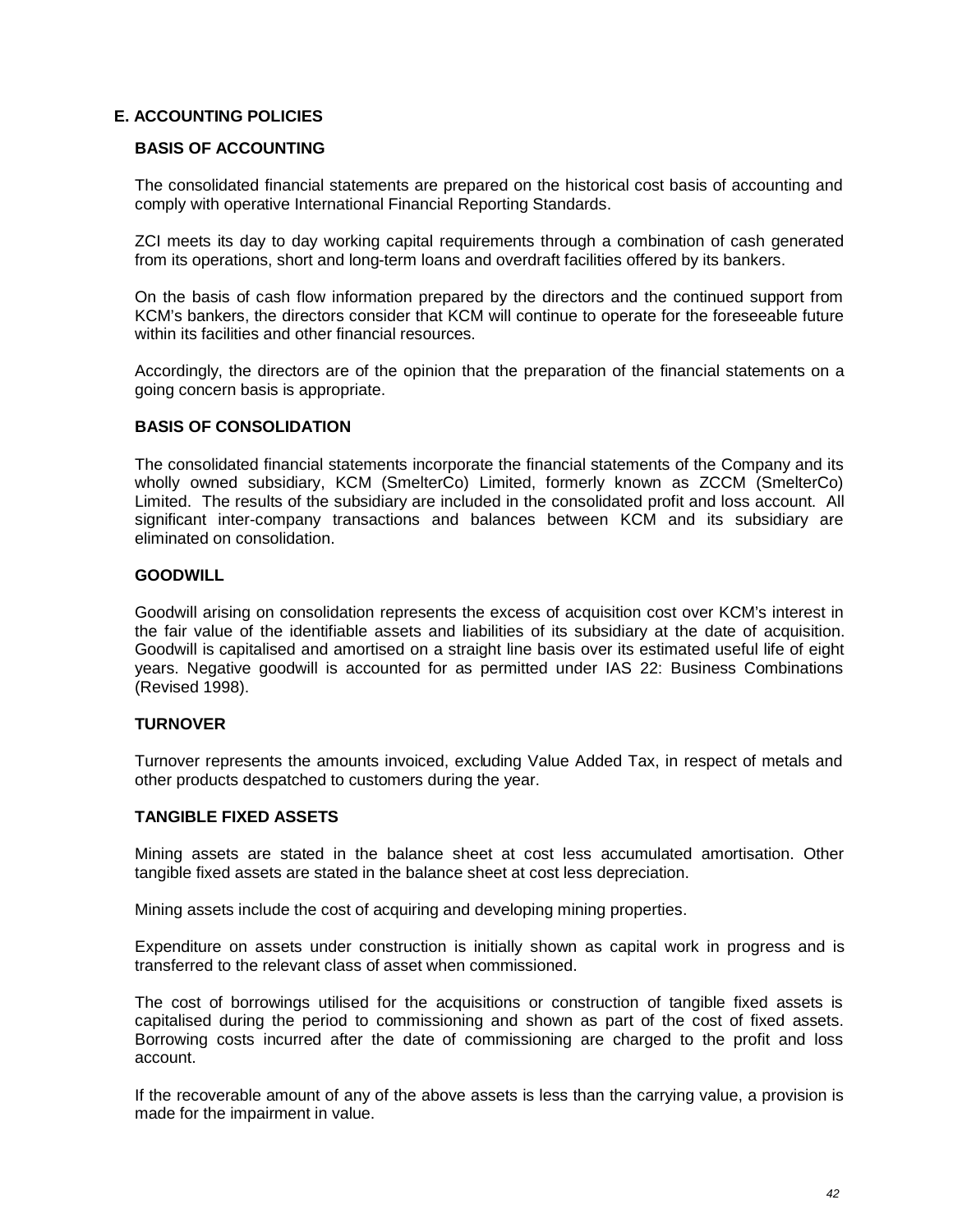## **AMORTISATION AND DEPRECIATION**

Amortisation is charged to write off the cost of mining properties and leases and mine developments using the unit of production method based on proven and probable reserves.

Amortisation is charged to write off the cost of buildings on a straight line basis up to a maximum of life of mine.

Depreciation is charged to write off the cost of plant, equipment and motor vehicles at varying rates, over the lower of life of mine and the estimated useful lives of the mines to which they relate or on a straight-line basis over their estimated useful lives.

Capital work in-progress is not depreciated.

### **DEFERRED SECONDARY DEVELOPMENT EXPENDITURE**

The cost of developing access to mine ore bodies during the commercial production stage are normally written off as production costs. However where such costs are significant and are identified as benefiting future years, they are deferred and expensed in the year when the related production is achieved.

### **IMPAIRMENT**

Long term assets are evaluated for impairment when events or changes in economic circumstances indicate the carrying amount of such assets may not be recoverable. An estimate of the future discounted net cashflows of the related asset over the remaining useful life is used to measure whether the assets are recoverable and measure any impairment by reference to fair value. Fair value is generally estimated using ZCI's expectation of discounted net cashflows.

### **STOCKS**

Finished and process metal stocks are valued at the lower of cost and estimated net realisable value. Cost represents average production cost and excludes taxation, interest and selling expenses. Net realisable value is determined after the deduction of anticipated realisation expenses.

Consumable stores are valued at the lower of cost and estimated net realisable value. Cost is determined on a weighted average basis and includes all direct costs incurred up to delivery to the mine. A provision is made for excess, slow moving and obsolete items.

### **PENSIONS**

The Company maintains a defined contribution pension scheme for certain of its employees. The costs relating to the scheme are charged against income as incurred.

### **RESTORATION, REHABILITATION AND ENVIRONMENTAL COSTS**

An obligation to incur restoration, rehabilitation and environmental costs arises when environmental disturbance is caused by the development or ongoing production of a mine. Costs arising from the installation of plant and other site preparation work, discounted to its net present value, are provided for at the start of each project, as soon as the obligation to incur such costs arises. These costs are charged against profits over the life of the operation and the unwinding of the discount on the provision. Costs for restoration of subsequent site damage which is created on an ongoing basis during production are provided for and charged against income as extraction progresses.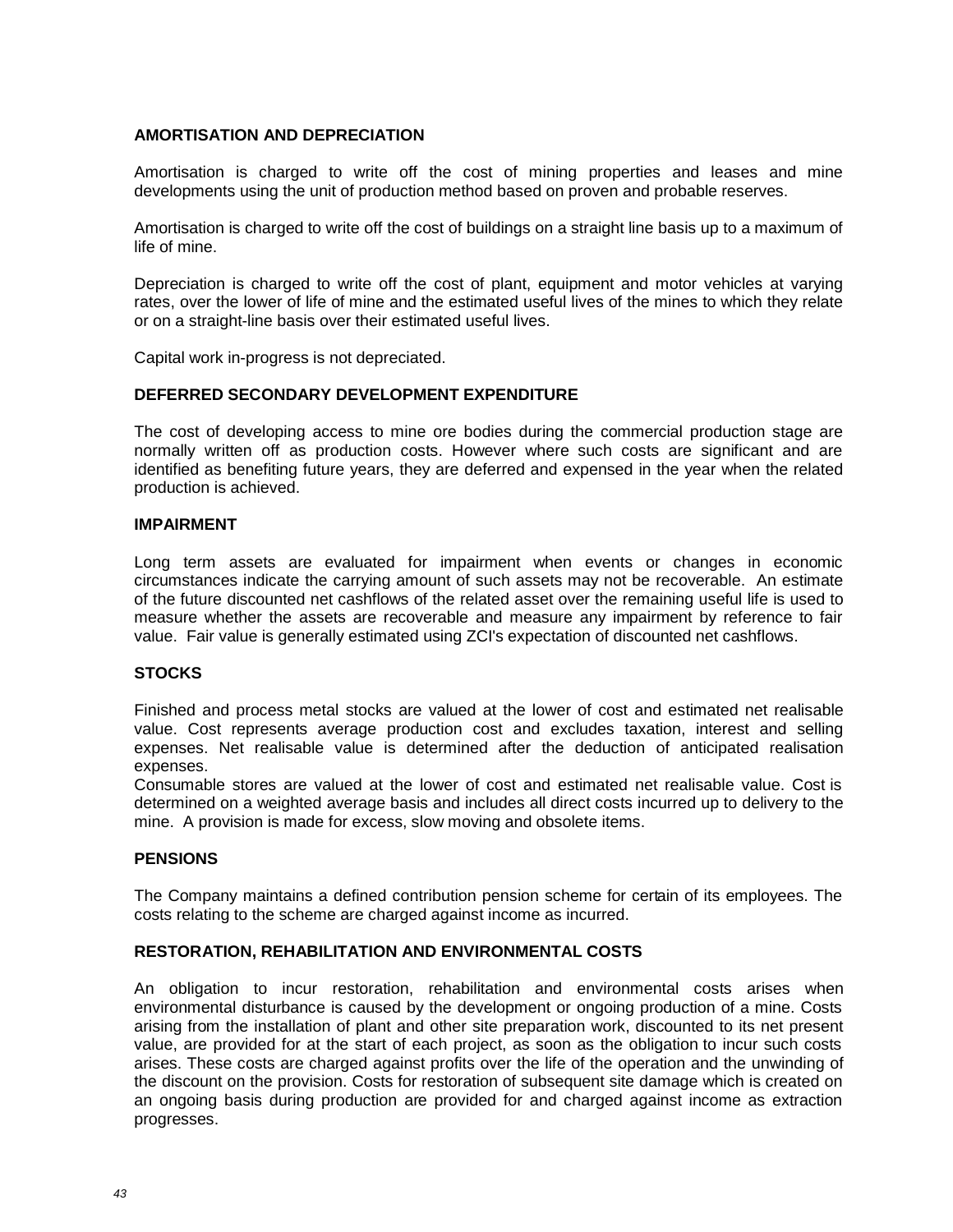## **DEFERRED TAXATION**

The charge for taxation is based on the results for the period as adjusted for items which are nonassessable or disallowed. Temporary differences arise from the recognition for tax purposes of certain items of income and expense in a different accounting period from that in which they are recognised in the consolidated financial statements. The tax effect of temporary differences computed by applying enacted statutory tax rates to differences between the consolidated financial statements carrying amounts and the tax bases of existing assets and liabilities are recognised as a deferred tax asset or liability in the consolidated financial statements. A deferred tax asset relating to the carry forward of unused tax losses is recognised to the extent that it is probable that future taxable profits will be available against which the deductible temporary differences can be utilised.

# **LEASES**

Rental costs under operating leases are charged to profit and loss in equal annual amounts over the lease term.

### **TRANSLATION OF FOREIGN CURRENCIES**

Transactions denominated in currencies other than United States dollars are accounted for at the rate of exchange ruling on the date of the transaction. Where the transaction is covered by a forward exchange contract the rate specified in the contract is used.

Monetary assets and liabilities denominated in currencies other than United States dollars are accounted for at the rates of exchange ruling at the balance sheet date, or at the forward rate determined in forward exchange contracts. Gains and losses arising on translation are dealt with in the profit and loss account.

### **PROVISIONS**

Provisions are recognised when KCM has a present legal and constructive obligation as a result of past events, for which it is probable that an outflow of resources embodying economic benefits will be required to settle the obligation, and a reliable estimate of the amount of the obligation can be made.

### **FINANCIAL INSTRUMENTS**

#### **Financial assets**

KCM's principal financial assets are bank balances and cash and trade receivables. Trade receivables are stated at their nominal value reduced by appropriate allowances for estimated irrecoverable amounts.

## **Financial liabilities**

KCM's principal financial liabilities are trade creditors, other payables and borrowings. Financial liabilities are classified according to the substance of the contractual arrangements entered into. Trade creditors, other payables and borrowings are stated at their present nominal value.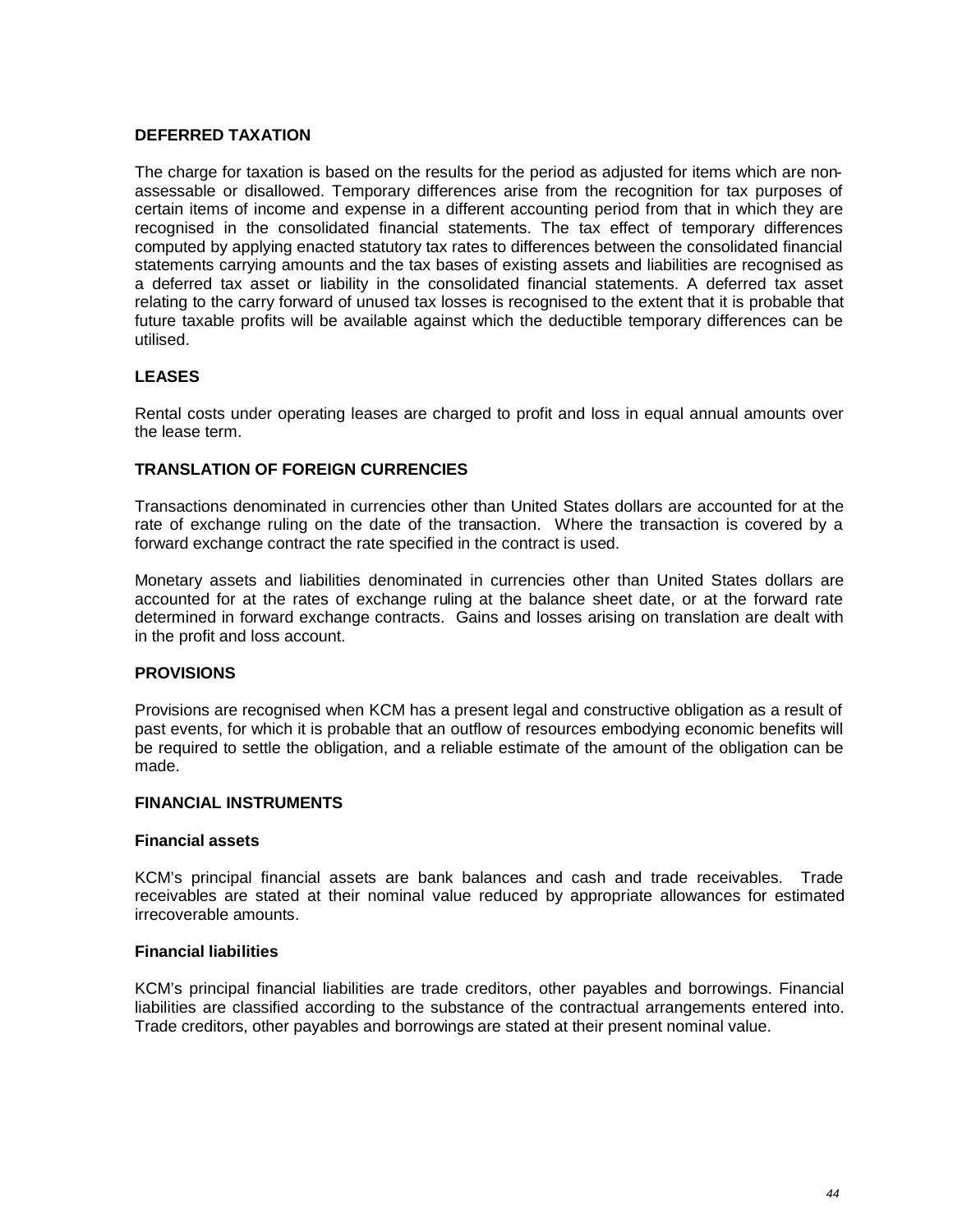### **HEDGE ACCOUNTING**

KCM enters into cash flow hedges whereby the effective portion of fair value gains or losses is recognised in equity until the underlying transaction occurs, then the gain or loss is recognised in the income statement.

The ineffective portion of the fair value gains and losses is reported in the income statement in the period to which they relate as permitted under IAS 39: Financial Instruments: Recognition and Measurements.

## **INVESTMENTS**

Investments are stated at cost, but are written down to their estimated realisable value if there has been a permanent diminution in value. Income from investments is included in the consolidated financial statements when amounts are received.

## **REPORTING CURRENCY**

As permitted by the laws of Zambia and the Development Agreement with the GRZ, KCM reports in United States dollars, the currency in which most of its business is conducted.

## **1. GOING CONCERN**

On 24 January 2002, Anglo American Plc issued a News Release and ZCI issued an Announcement to the effect that ZCI would not be in a position to provide funding to KCM beyond its obligations under the Subscription and Shareholders' Loan Agreement ("SSLA"). Furthermore, the News Release and Announcement stated that KCM's financial projections, that are based on current metal prices, indicate that in order to sustain its operations KCM will require funding, over and above that pledged under the SSLA, from around the end of the first quarter of 2002.

Due to the current uncertainty as to the quantum and source of any such additional funding, Directors have since prepared and considered various options and cashflow projections that seek to conserve cash and enable the Company to continue to operate within its available financial resources.The implementation of these options will only take place after consultations with the various stakeholders to determine how any funding requirements will be met.

A KCM Shareholders Steering Committee has been established on which are represented KCM, ZCCM Investments Holdings plc ("ZCCM"), ZCI, Anglo American plc, International Finance Corporation ("IFC"), CDC Financial Services (Mauritius) Limited ("CDC") and the Government of the Republic of Zambia. Financial and technical advisers have been appointed and restructuring proposals are being considered which, if successful, could lead to the Company being better able to attract additional finance in the form of new equity or debt, to finance its future operations.

The financial statements have thus been prepared on a going concern basis as stipulated above and per the going concern paragraph of the Report of Directors of this Annual Report. If further financing does not become available from around the end of the first quarter of 2002, it is likely that the Company will not be able to continue as a going concern and that the assets reflected in the Balance Sheet may be significantly impaired.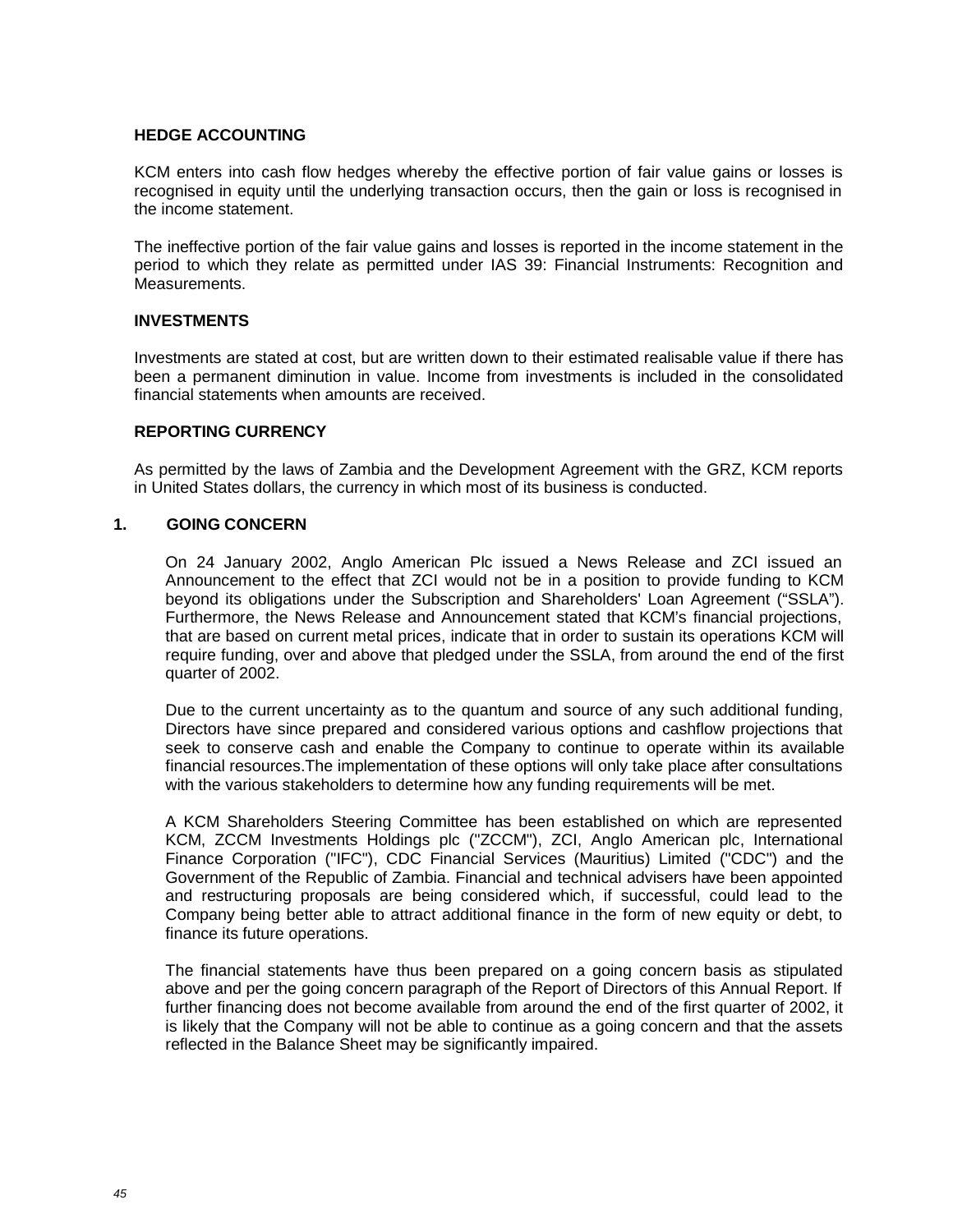# **2. PRINCIPAL ACTIVITY**

The principal activity of KCM is the mining and production of Copper and Cobalt, and production and marketing of acid.

|    | <b>SEGMENTAL INFORMATION</b>                                                                                            | 2003       | 2002      | 2001     |
|----|-------------------------------------------------------------------------------------------------------------------------|------------|-----------|----------|
|    | <b>Business segments:</b>                                                                                               |            |           |          |
|    | The<br>Group sold the following products during the<br>year:                                                            |            |           |          |
|    | Copper                                                                                                                  | 328,261    | 355,591   | 325,132  |
|    | Cobalt                                                                                                                  | 24,291     | 30,603    | 44,511   |
|    | Other                                                                                                                   | 3,756      | 7,902     | 1,046    |
|    |                                                                                                                         | 356,308    | 394,096   | 370,689  |
|    | During the year KCM sold metal to customers in the<br>following markets:                                                |            |           |          |
|    | Asia                                                                                                                    | 160,158    | 321,556   | 257,870  |
|    | America                                                                                                                 | 119,402    | 1,471     |          |
|    | Africa                                                                                                                  | 55,592     | 7,653     | 52,167   |
|    | Europe                                                                                                                  | 21,156     | 63,416    | 60,652   |
|    |                                                                                                                         | 356,308    | 394,096   | 370,689  |
| 3. | <b>OPERATING LOSS</b>                                                                                                   | 2003       | 2002      | 2001     |
|    | Operating loss is stated after charging:                                                                                |            |           |          |
|    | Pension costs<br>Auditors' remuneration:                                                                                | 2,072      | 1,914     | 1,765    |
|    | audit fee                                                                                                               | 188        | 200       | 160      |
|    | taxation and other services                                                                                             | 18         | 31        | 61       |
|    | Directors' emoluments:<br>in connection with the management of KCM<br>as directors of KCM                               | 170<br>110 | 301<br>36 | 431<br>3 |
|    | Write down of copper stocks to net realisable value                                                                     |            | 7,435     | 23,036   |
|    | Loss on disposal of tangible fixed assets                                                                               | 12         | 348       | 14       |
|    | <b>Donations</b>                                                                                                        |            |           | 304      |
| 4. | <b>LOSS PER SHARE</b>                                                                                                   | 2003       | 2002      | 2001     |
|    | Loss per share is calculated<br>by<br>dividing the net loss attributable to the<br>shareholders by the weighted average |            |           |          |

number of shares in issue during the year.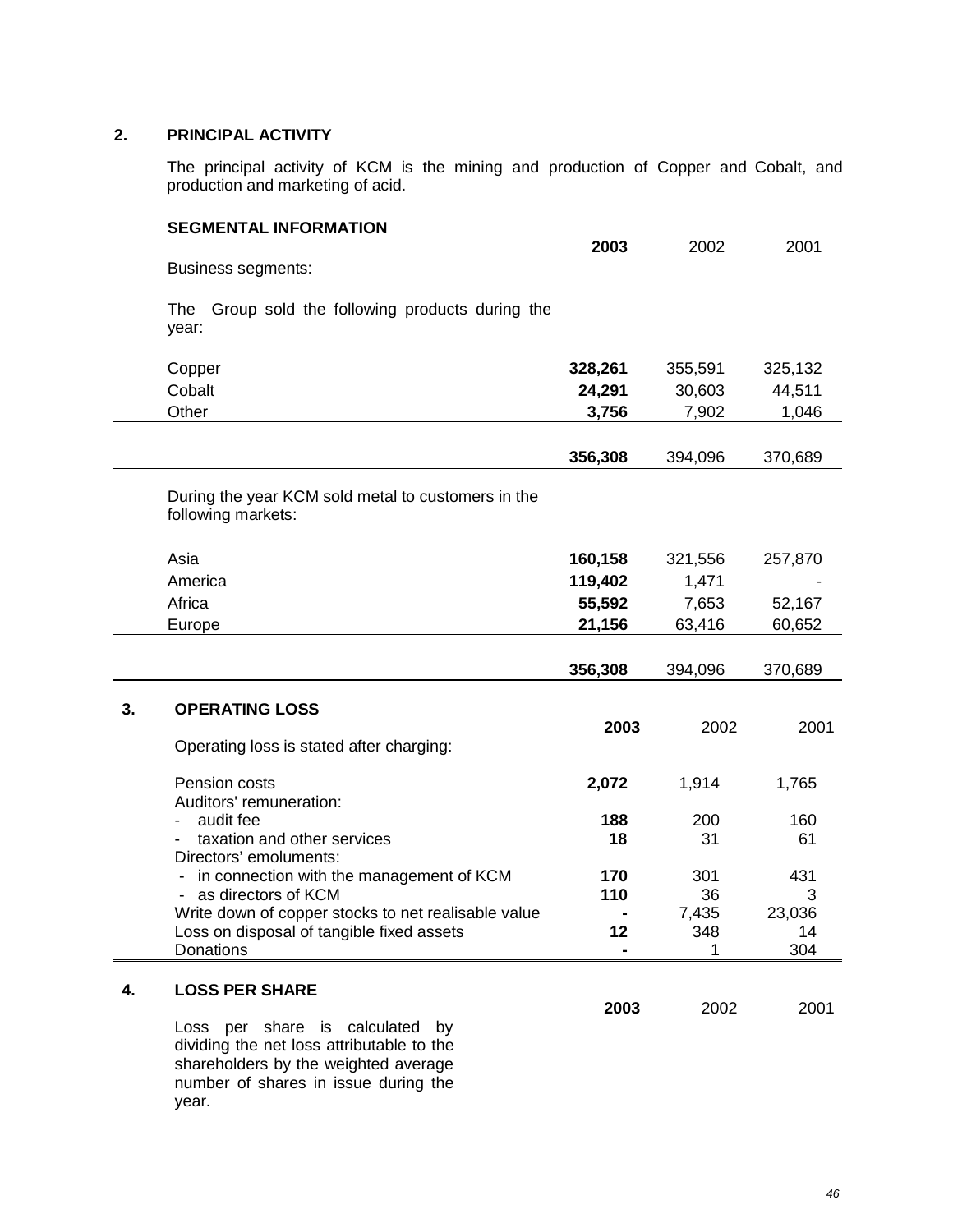|    | Net loss attributable to shareholders (\$'000)<br>Weighted average number of shares in issue<br>(thousands) | 36,641<br>598,352 | 100,549<br>598,352 | 70,071<br>60,000 |
|----|-------------------------------------------------------------------------------------------------------------|-------------------|--------------------|------------------|
|    | Loss per share \$ per share                                                                                 | 0.06              | 0.17               | 1.17             |
|    |                                                                                                             |                   |                    |                  |
| 5. | <b>TAXATION</b>                                                                                             |                   |                    |                  |
|    | Income tax at 25%                                                                                           | 2003              | 2002               | 2001             |
|    | Based on interest income for year                                                                           | (114)             | (148)              | (89)             |
|    | Deferred taxation (note 12)                                                                                 | (4,933)           | 59,047             | 24,612           |
|    |                                                                                                             | (5,047)           | 58,899             | 24,523           |
|    | Included under current liabilities                                                                          |                   |                    |                  |
|    | Payable in respect of year                                                                                  | (114)             | (176)              | (89)             |
|    | (Payable) recoverable in respect of previous year                                                           | (123)             | 18                 | (244)            |
|    |                                                                                                             |                   |                    |                  |
|    |                                                                                                             | (237)             | (158)              | (333)            |
|    | <b>Taxation paid</b>                                                                                        | 204               | 35                 | 351              |
|    |                                                                                                             | (33)              | (123)              | 18               |
|    |                                                                                                             |                   |                    |                  |

KCM has losses for taxation purposes of approximately \$635,897,000 (2002 - \$580,880,000) (2001 – 323,552,000) subject to agreement with the Zambia Revenue Authority. The losses are available to be carried forward, up to a maximum of 20 years, for set off against future profits from the same source.

The losses arose from the following financial periods:

| 2003 | 55,017  | $\overline{\phantom{0}}$ |         |
|------|---------|--------------------------|---------|
| 2002 | 257,328 | 257,328                  |         |
| 2001 | 168,552 | 168,552                  | 168,552 |
| 2000 | 155,000 | 155.000                  | 155,000 |
|      |         |                          |         |
|      | 635,897 | 580,880                  | 323,552 |

KCM is not required to deduct any withholding tax on payments made for interest, royalties and management fees to its shareholders, affiliates or any lender of money.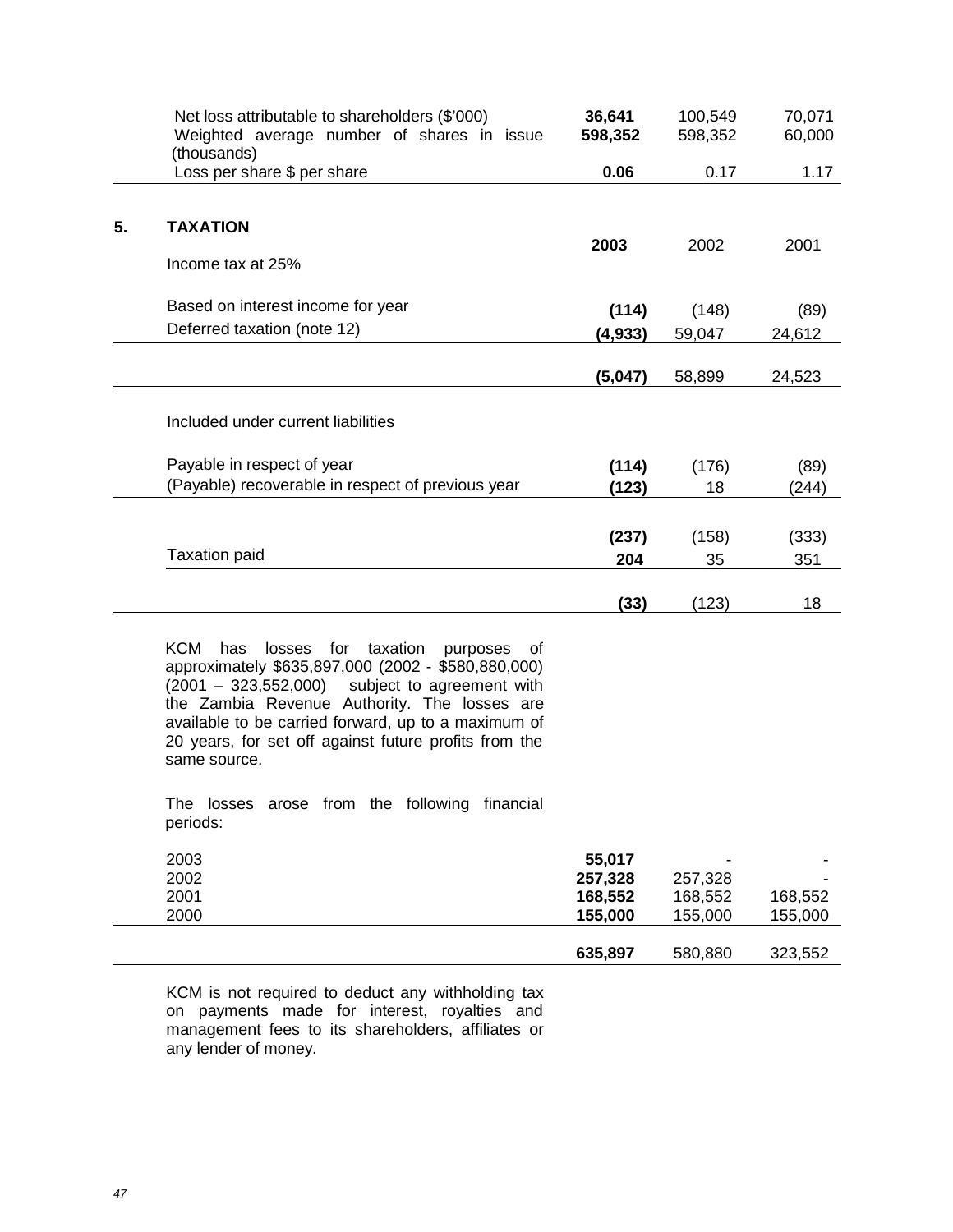# **Reconciliation of the tax charge:**

|    | Loss before tax                                                                                                                                                                                                                                                                                                                                                                               | (31, 594) | (159, 448) | (94, 594) |
|----|-----------------------------------------------------------------------------------------------------------------------------------------------------------------------------------------------------------------------------------------------------------------------------------------------------------------------------------------------------------------------------------------------|-----------|------------|-----------|
|    | Taxation at current rate (25%) on accounting loss                                                                                                                                                                                                                                                                                                                                             | (7,898)   | (39, 862)  | (23, 649) |
|    | Deferred tax asset arising on acquisition of<br>subsidiary<br>recognised in current period relating to prior years.                                                                                                                                                                                                                                                                           | 11,047    | (17, 570)  |           |
|    | Permanent differences:<br>- Disallowable expenses                                                                                                                                                                                                                                                                                                                                             | 1,898     | (1, 467)   | (874)     |
|    | Actual tax charge (credit)                                                                                                                                                                                                                                                                                                                                                                    | 5,047     | (58, 899)  | (24, 523) |
| 6. | <b>IMPAIRMENT ADJUSTMENT</b><br>During 2002 following an impairment review, in view<br>of the collapse in base metal prices and the<br>suspension of the Konkola Deep Mining Project, the<br>directors considered that KCM's long term assets<br>might be impaired. According an impairment<br>provision of \$104,611,000 was raised in KCM's<br>books.                                       | 2003      | 2002       | 2001      |
|    | In accordance with the requirements of IAS 36:<br>Impairment of Assets (1998) an impairment review<br>was carried out this year. The review indicated that,<br>in view of the improved copper prices and support<br>from KCM's bankers, KCM's long-term assets are<br>unlikely to suffer further impairment. Accordingly, no<br>additional impairment provision has been raised this<br>year. |           | 104,611    |           |
| 7. | <b>WRITE BACK OF PROVISIONS</b>                                                                                                                                                                                                                                                                                                                                                               | 2003      | 2002       | 2001      |
|    | Waiver of management fees payable to Anglo<br>Operations Limited the subsidiary's manager.                                                                                                                                                                                                                                                                                                    |           | 3,676      |           |
|    | rehabilitation<br>Restoration.<br>environmental<br>and<br>provision written back due to revision of life of<br>operations following the suspension of the KDMP.                                                                                                                                                                                                                               |           | 4,000      |           |
|    |                                                                                                                                                                                                                                                                                                                                                                                               |           | 7,676      |           |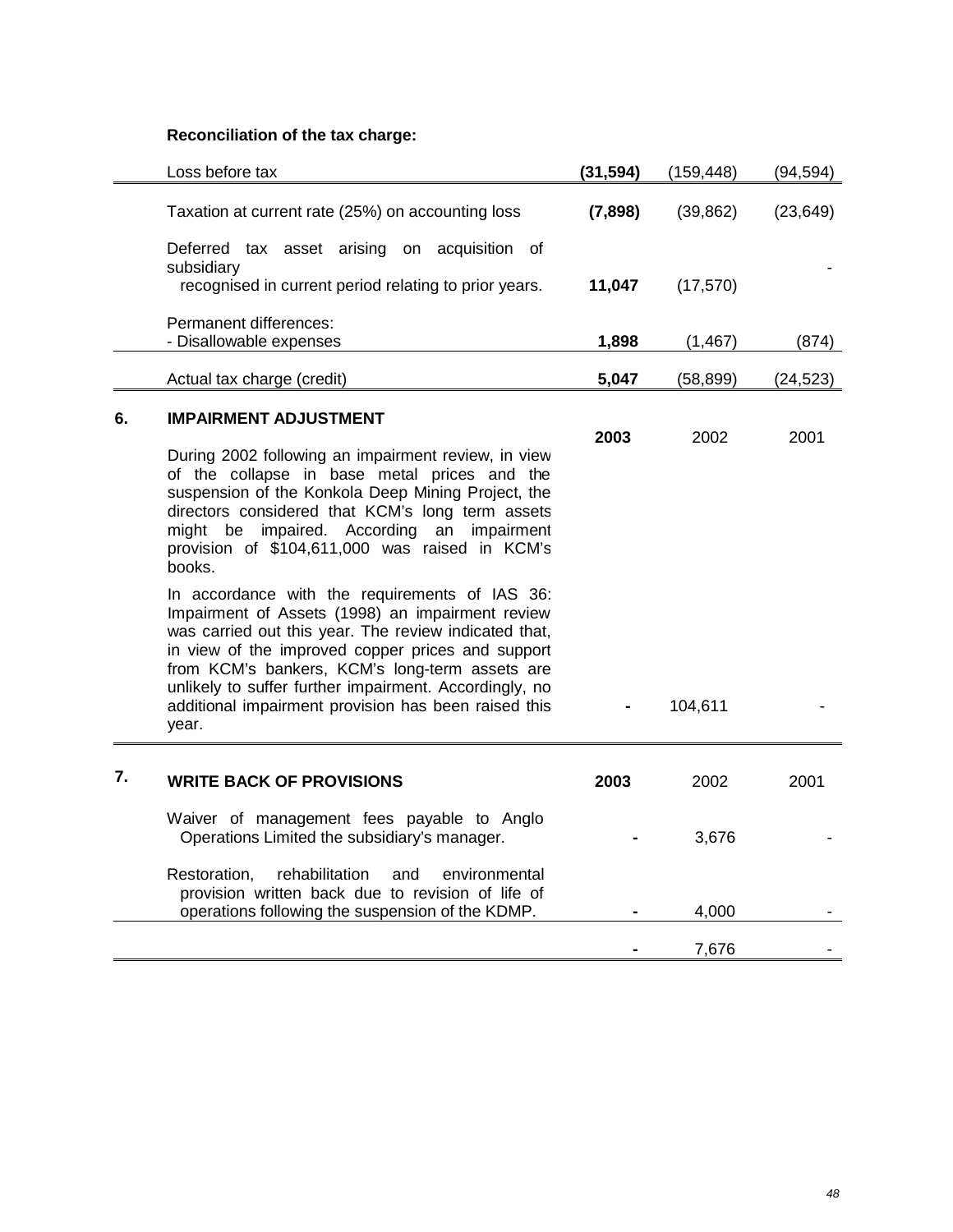| 8. | <b>GOODWILL</b>                               | 2003      | 2002    | 2001 |
|----|-----------------------------------------------|-----------|---------|------|
|    |                                               |           |         |      |
|    | At beginning of the year                      | 55,995    |         |      |
|    | Arising on acquisition of subsidiary          |           | 57,801  |      |
|    | Amortisation (charged) to profit and loss     | 1,806     | (1,806) |      |
|    | Hindsight fair value adjustment (note 9)      | (58, 275) | -       |      |
|    | Negative goodwill credited to profit and loss | 474       |         |      |
|    |                                               |           |         |      |
|    | At end of the year                            |           | 55,995  |      |
|    |                                               |           |         |      |

A fair value exercise was carried out during the year in respect of tangible fixed assets of the subsidiary. This resulted in a fair value adjustment of \$58,275,000 and which was consequently adjusted against the goodwill amount recorded in the previous financial year.

Negative goodwill of \$474,000 arose there-from and has been credited to profit and loss account as permitted under IAS 22: Business Combinations (Revised 1998).

# **9. TANGIBLE FIXED ASSETS**

|                            | Mining<br>properties |                |           |           |            |
|----------------------------|----------------------|----------------|-----------|-----------|------------|
|                            | and leases,          |                |           |           |            |
|                            |                      | mine Leasehold | Plant,    |           |            |
|                            | developments         | land           | equipment | Capital   |            |
|                            | and                  | and            | and       | work in   |            |
|                            | equipment            | buildings      | others    | progress  | Total      |
| <b>COST</b>                |                      |                |           |           |            |
| At 1 January 2001          | 18,293               | 13,648         | 109,268   | 20,819    | 162,028    |
| <b>Additions</b>           | 7,199                | 8,928          | 67,331    | 23,836    | 107,294    |
| <b>Disposals</b>           |                      |                | (1,771)   |           | (1,771)    |
| At 31 December 2001        | 25,492               | 22,576         | 174,828   | 44,655    | 267,551    |
| Reclassifications          |                      |                | (8,717)   | 8,717     |            |
| Impairment adjustment      | (20, 832)            | (9,822)        | (62, 131) | (11, 826) | (104, 611) |
| Acquisition of subsidiary  |                      | 3,601          | 26,046    | 27,204    | 56,851     |
| Additions                  |                      |                |           | 58,031    | 58,031     |
| Interest capitalised       |                      |                |           | 246       | 246        |
| <b>Transfers</b>           | 31,856               | 6,232          | 50,506    | (88, 594) |            |
| <b>Disposals</b>           |                      | (248)          | (3, 394)  |           | (3,642)    |
| At 31 December 2002        | 36,516               | 22,339         | 177,138   | 38,433    | 274,426    |
| Adjustment pre-acquisition |                      |                |           |           |            |
| depreciation               |                      | 176            | 11,749    | 3,456     | 15,381     |
| Hindsight fair value       |                      |                |           |           |            |
| adjustment (note 8)        |                      | (1, 189)       | 59,464    |           | 58,275     |
| Reclassifications          | 970                  | (84)           | (10, 315) | 9,429     |            |
| <b>Additions</b>           |                      |                |           | 54,838    | 54,838     |
| <b>Transfers</b>           | 3,187                | 1,195          | 15,902    | (20, 284) |            |
| <b>Disposals</b>           |                      |                | (134)     |           | (134)      |
| At 31 December 2003        | 40,673               | 22,437         | 253,804   | 85,872    | 402,786    |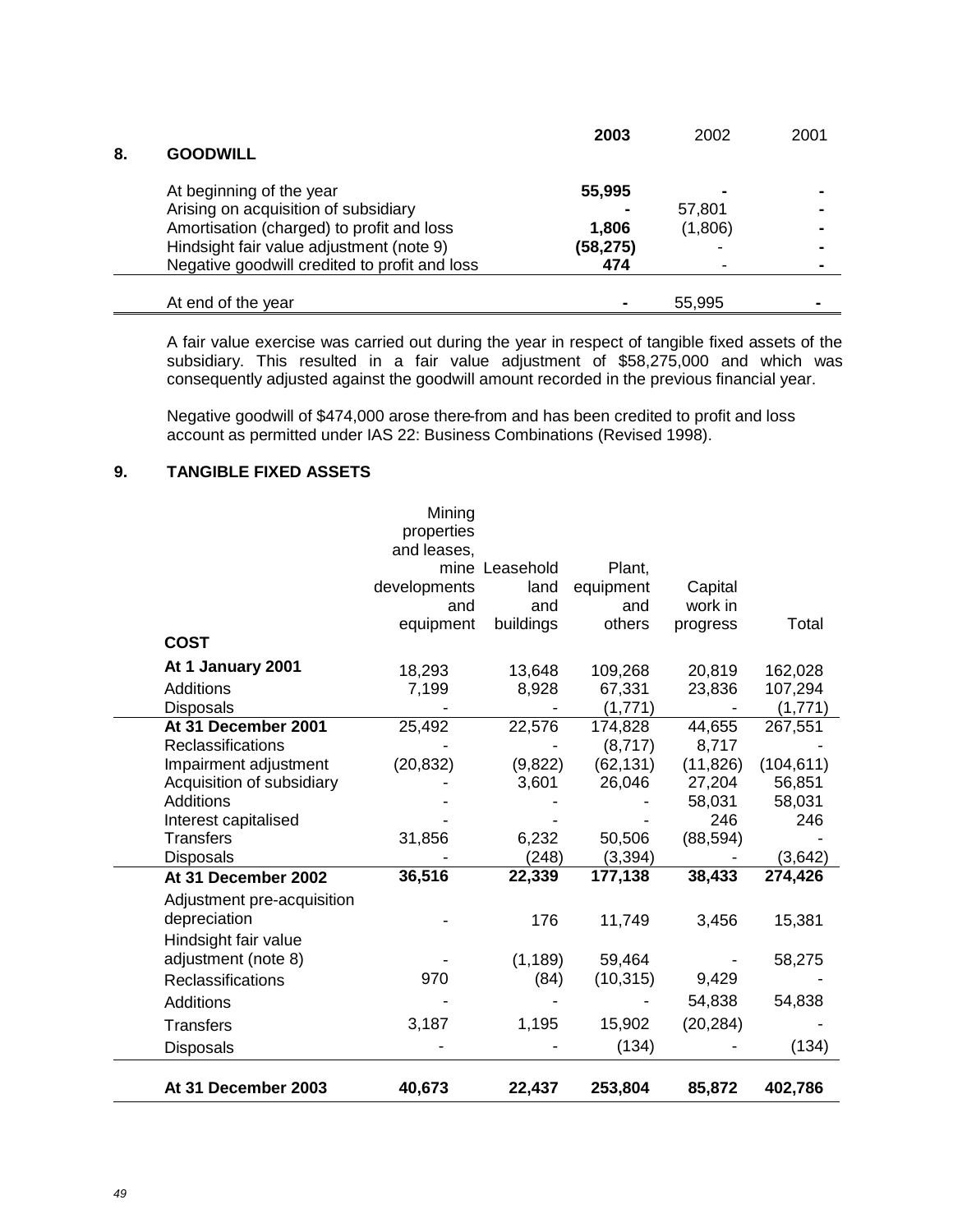# **DEPRECIATION**

| At 1 January 2001                                 | 1,332  | 961    | 18,516  |        | 20,809  |
|---------------------------------------------------|--------|--------|---------|--------|---------|
| Charge for year                                   | 973    | 1,085  | 18,185  |        | 20,243  |
| Eliminated on disposal                            |        |        | (733)   |        | (733)   |
| At 31 December 2001                               | 2,305  | 2,046  | 35,968  |        | 40,319  |
| Charge for the year                               |        |        | 23,153  |        | 30,272  |
| Eliminated on disposal                            |        |        | (2,928) |        | (2,959) |
| At 31 December 2002<br>Adjustment pre-acquisition | 6,814  | 4,625  | 56,193  |        | 67,632  |
| depreciation                                      |        | 411    | 14,970  |        | 15,381  |
| Charge for the year                               | 4,813  | 1,655  | 23,071  |        | 29,539  |
| Eliminated on disposal                            |        |        | (111)   |        | (111)   |
| At 31 December 2003                               | 11,627 | 6,691  | 94,123  | ٠      | 112,441 |
| <b>NET BOOK VALUE</b>                             |        |        |         |        |         |
| At 31 Dec 2001                                    | 23,187 | 20,530 | 138,860 | 44,655 | 227,232 |
| At 31 Dec 2002                                    | 29,702 | 17,714 | 120,945 | 38,433 | 206,794 |
| At 31 Dec 2003                                    | 29,046 | 15,746 | 159,681 | 85,872 | 290,345 |
|                                                   |        |        |         |        |         |

Reclassification of the assets of \$9,429,000 related to assets which were yet to be commissioned and brought into use by 31 December 2003.

Other tangible fixed assets include motor vehicles, office furniture and equipment.

In accordance with Section 193 of the Companies Act, 1994 the Register of Land and Buildings is available for inspection by members and their duly authorised agents at the registered records office of the Company.

| 10. | <b>CAPITAL COMMITMENTS</b>                                                       |  |  |  | 2003   | 2002   | 2001   |
|-----|----------------------------------------------------------------------------------|--|--|--|--------|--------|--------|
|     | Contracted for but not provided for in the<br>consolidated financial statements. |  |  |  | 11.934 | 16.602 | 49.047 |

The funds required to meet the capital commitments will be generated from the trading activities of KCM, and finance from lenders.

### **11. DEFERRED SECONDARY DEVELOPMENT EXPENDITURE**

|                         | 2003      | 2002      | 2001      |
|-------------------------|-----------|-----------|-----------|
| At beginning of year    | 29,159    | 33,524    | 33,407    |
| Arising during the year | 37,564    | 49.549    | 53,651    |
| Expensed during year    | (40, 952) | (53, 914) | (53, 534) |
| At end of year          | 25,771    | 29,159    | 33,524    |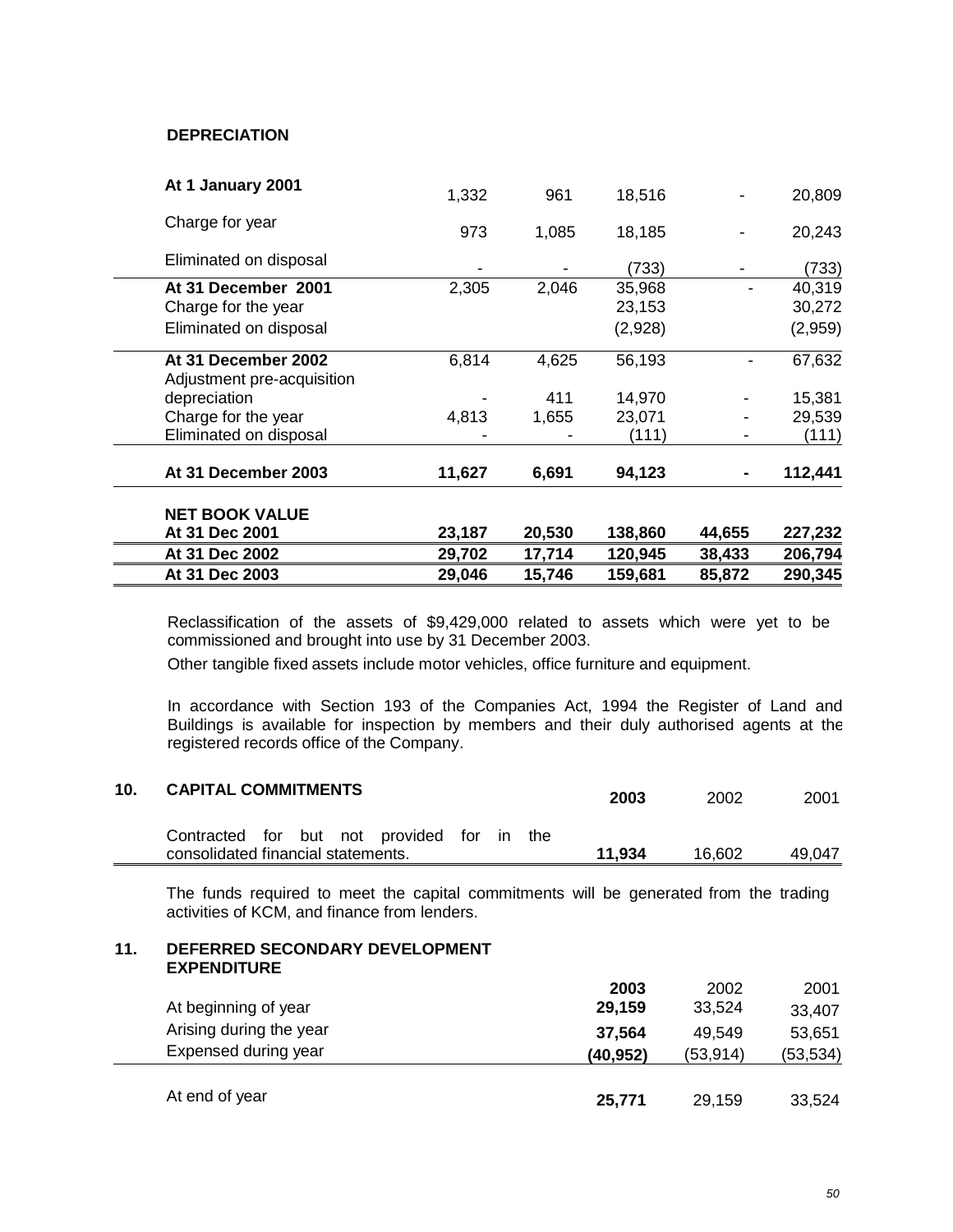|     | Deferred secondary development expenditure relate<br>to costs incurred during the commercial production<br>stage that would normally be written off as production<br>costs, but where such costs are significant and are<br>identifiable as benefiting future years, for example the<br>costs of the additional haulage ways, they are<br>capitalised and amortised. |            |            |            |
|-----|----------------------------------------------------------------------------------------------------------------------------------------------------------------------------------------------------------------------------------------------------------------------------------------------------------------------------------------------------------------------|------------|------------|------------|
| 12. | <b>DEFERRED TAXATION</b>                                                                                                                                                                                                                                                                                                                                             | 2003       | 2002       | 2001       |
|     | Tax effect of timing differences due to:                                                                                                                                                                                                                                                                                                                             |            |            |            |
|     | Capital allowances in excess of depreciation                                                                                                                                                                                                                                                                                                                         |            |            |            |
|     |                                                                                                                                                                                                                                                                                                                                                                      | (290, 345) | (207, 056) | (183, 736) |
|     | Other timing differences                                                                                                                                                                                                                                                                                                                                             | (15, 471)  | (24, 012)  | (26, 192)  |
|     |                                                                                                                                                                                                                                                                                                                                                                      | (305, 816) | (231,068)  | (209, 928) |
|     | Tax losses                                                                                                                                                                                                                                                                                                                                                           | 635,897    | 580,880    | 323,552    |
|     |                                                                                                                                                                                                                                                                                                                                                                      | 330,081    | 349,812    | 113,624    |
|     |                                                                                                                                                                                                                                                                                                                                                                      |            |            |            |
|     | Deferred tax asset accounted for                                                                                                                                                                                                                                                                                                                                     | 82,520     | 87,453     | 28,406     |
|     | Deferred tax liability on cash flow hedges transferred<br>to reserves                                                                                                                                                                                                                                                                                                | (747)      |            |            |
|     | Net deferred tax asset                                                                                                                                                                                                                                                                                                                                               | 81,773     | 87,453     | 28,406     |
|     | The movement in deferred tax balance has been<br>accounted for as follows:                                                                                                                                                                                                                                                                                           |            |            |            |
|     | Included in the income tax charge for the year (note<br>5)                                                                                                                                                                                                                                                                                                           | (4, 933)   | 59,047     | 24,612     |
|     | Included in reserves                                                                                                                                                                                                                                                                                                                                                 | (747)      |            |            |
|     | The directors consider that the deferred taxation asset is recoverable as KCM is likely to return<br>to profitability in the near future due to improved copper prices.                                                                                                                                                                                              |            |            |            |
| 13. | <b>STOCKS</b>                                                                                                                                                                                                                                                                                                                                                        | 2003       | 2002       | 2001       |
|     | Finished and process metal                                                                                                                                                                                                                                                                                                                                           | 60,938     | 62,278     | 73,078     |
|     | Consumable stores                                                                                                                                                                                                                                                                                                                                                    | 26,926     | 26,030     | 32,384     |
|     |                                                                                                                                                                                                                                                                                                                                                                      |            |            |            |
|     |                                                                                                                                                                                                                                                                                                                                                                      | 87,864     | 88,308     | 105,462    |

Stocks of finished and process copper at 31 December 2002 at cost of \$64,625,000 (2001: \$91,798,000) were valued at net realisable value of \$57,190,000 (2001: \$68,762,000). Accordingly a write down of \$7,435,000 (2001: \$23,036,000) was accounted for in the profit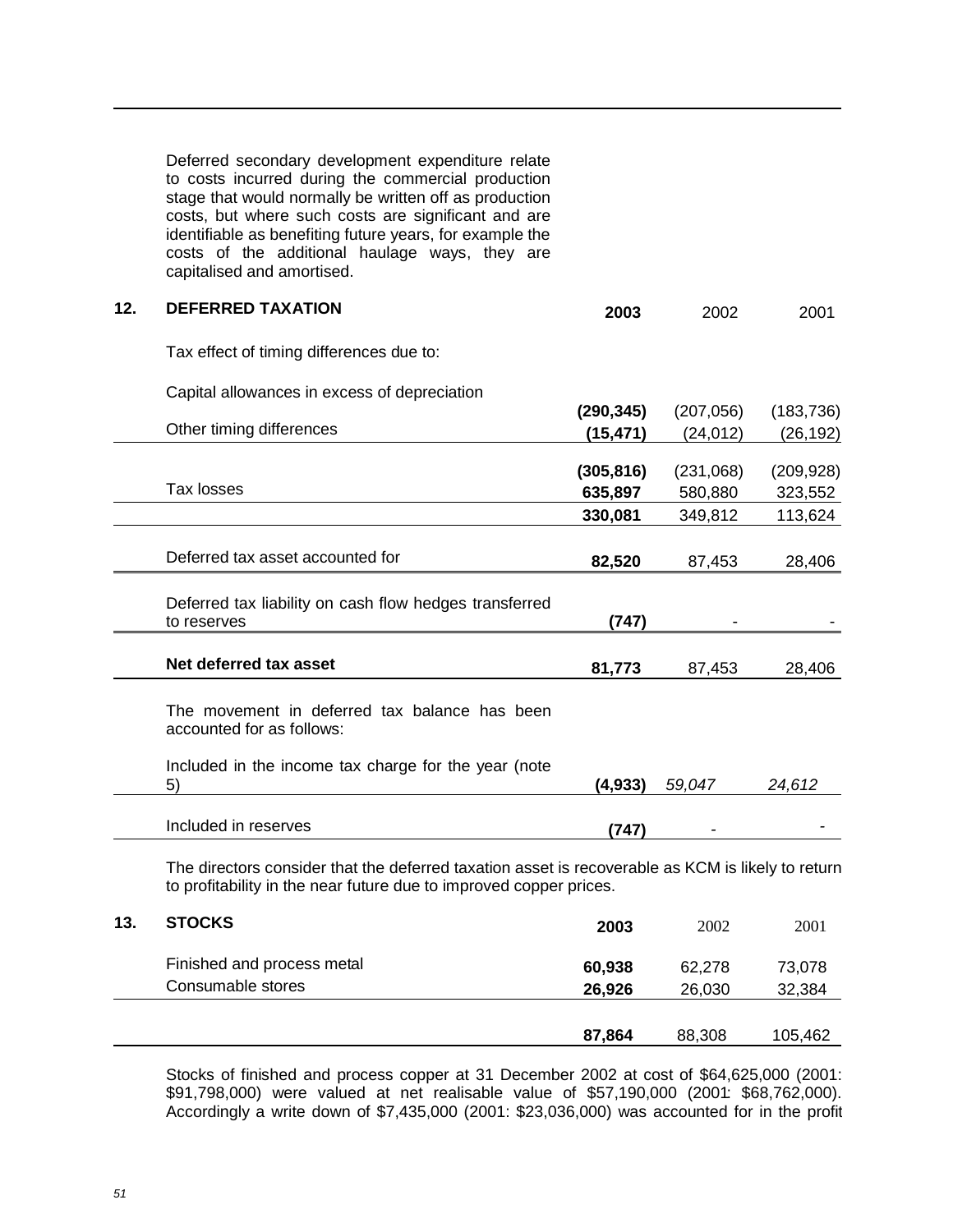and loss account in that year.

Consumable stores are stated net of a provision for obsolescence of \$4,234,000 (2002 -\$4,894,000) (2001 - \$6,106,000).

| 14. | <b>DEBTORS</b>                                 | 2003             | 2002             | 2001             |
|-----|------------------------------------------------|------------------|------------------|------------------|
|     | Other debtors and prepayments<br>Trade debtors | 31,503<br>15,077 | 31,719<br>14,561 | 47,053<br>19,024 |
|     | Staff debtors                                  | 344              | 378              | 2,834            |
|     |                                                | 46,924           | 46,658           | 68,911           |
| 15. | OTHER CREDITORS AND ACCRUED EXPENSES           | 2003             | 2002             | 2001             |
|     | Sundry creditors and accrued expenses          | 35,616           | 8,740            | 4,409            |
|     | Employee provisions                            | 4,209            | 3,531            | 6,117            |
|     | Interest payable                               | 1                | 139              |                  |
|     |                                                | 39,826           | 12,410           | 10,526           |

Included in sundry creditors and accrued expenses is an amount payable in respect of expected losses of \$2,989,000 on forward contracts on the sale of copper metal. The amount relates to forward contracts due to mature in months after the balance sheet date and has been accounted for in reserves in accordance with the requirements of IAS 39: Financial Instruments: Recognition and Measurement.

| 16. | <b>SHORT TERM LOANS AND BANK OVERDRAFT</b> | 2003   | 2002           | 2001   |
|-----|--------------------------------------------|--------|----------------|--------|
|     | Bank overdraft                             | 11.654 | 5.824          | 38,566 |
|     | Short term loans                           | 14.279 | $\blacksquare$ | 60,000 |
|     |                                            | 25,933 | 5.824          | 98,566 |

The overdraft facility is unsecured and repayable on demand. Interest is payable at LIBOR plus 1%.

A short term loan facility of \$35 million was secured during the year. The amount recognised in the financial statements represents the actual draw down on the facility. The loan is secured on working capital and remains unpaid during the year. The amounts drawn on the facility are repayable as agreed with the lender at time of drawing down and are subject to renewal 5 days before expiry of the loan period. Interest was calculated to aggregate LIBOR plus 1.25% plus mandatory costs.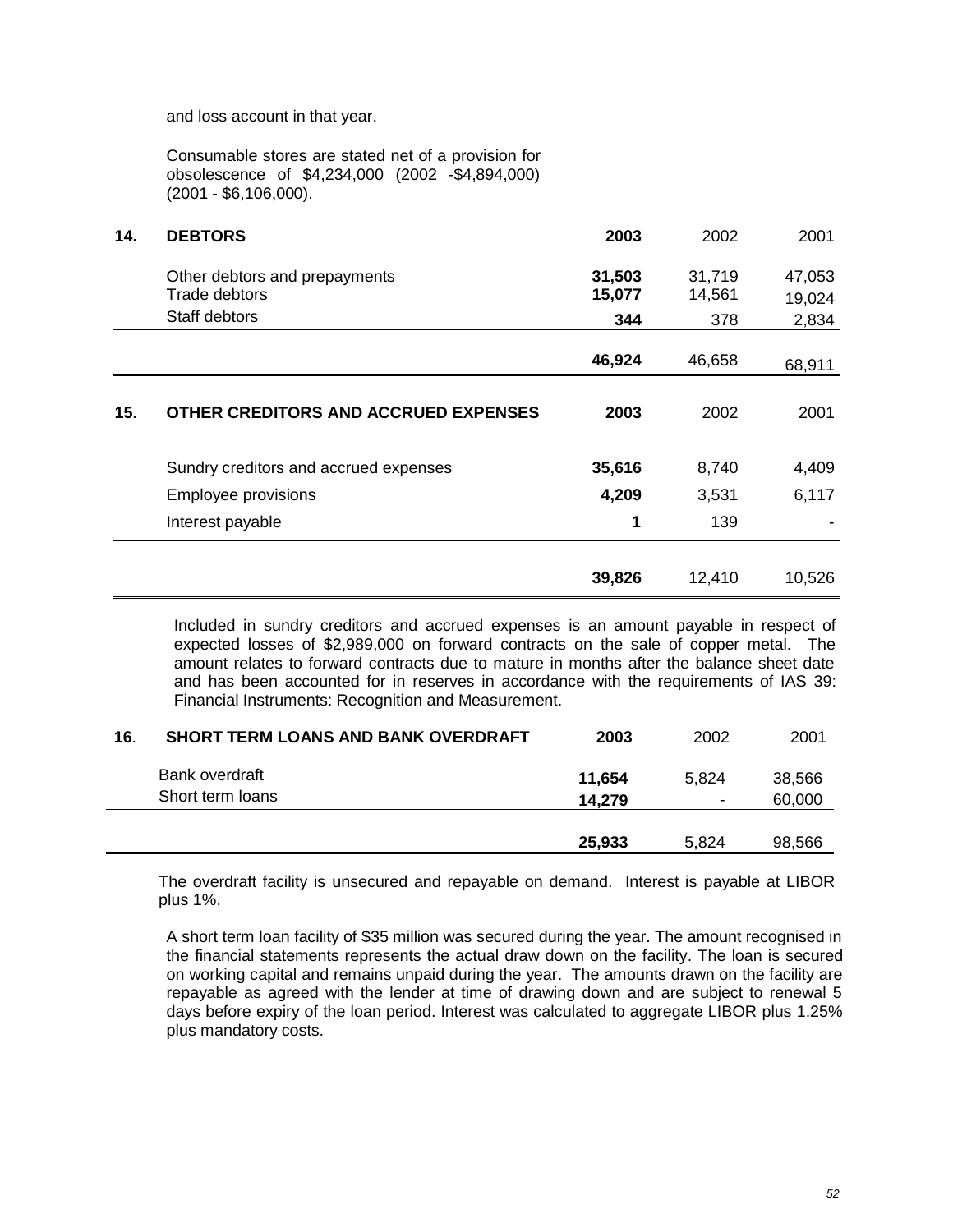| 17. | <b>SHAREHOLDERS' LONG TERM LOANS</b>              | 2003             | 2002            | 2001    |
|-----|---------------------------------------------------|------------------|-----------------|---------|
|     | At beginning of year                              |                  | 188,084         | 64,385  |
|     | Received during year                              |                  | 96,875          | 115,000 |
|     | Interest capitalised                              |                  | 6,628           | 8,699   |
|     | Converted to equity during year (note 23)         | ۰                | (291,587)       |         |
|     |                                                   |                  |                 |         |
|     |                                                   |                  |                 | 188,084 |
|     |                                                   |                  |                 |         |
|     | The loans were payable to the following:          |                  |                 |         |
|     |                                                   | <b>Principal</b> | <b>Interest</b> | Total   |
|     | ZCI Holdings S.A.                                 | 243,377          | 2,897           | 246,274 |
|     | <b>CDC Financial Services (Mauritius) Limited</b> | 17,345           | 1,691           | 19,036  |
|     | <b>International Finance Corporation</b>          | 17,345           | 1,691           | 19,036  |
|     | ZCCM Investment Holdings plc (free carry loan)    | 6,892            | 349             | 7,241   |
|     |                                                   |                  |                 |         |
|     |                                                   | 284,959          | 6,628           | 291,587 |

The loans were unsecured and were repayable, subject to the fulfilment of repayment conditions as set out in the Subscription and Shareholders' Loan Agreement and the Consortium Agreement. The loans were repayable in full by 31 March 2016. Interest was payable on the loans at LIBOR plus 5%.

Following restructuring of the Company's shareholding structure on 17 September 2002 as explained under note 23, the loans were converted to equity.

| 18. | <b>LONG TERM LOANS</b>                                                                                          | 2003   | 2002   | 2001 |
|-----|-----------------------------------------------------------------------------------------------------------------|--------|--------|------|
|     | Balance at beginning of year                                                                                    | 35,033 | 35,000 |      |
|     | Interest capitalised                                                                                            | 109    | 33     |      |
|     |                                                                                                                 | 35,142 | 35,033 |      |
|     | The loans are repayable as follows:                                                                             |        |        |      |
|     | Between 1 and 5 years                                                                                           | 21,142 | 21,033 |      |
|     | Over 5 years                                                                                                    | 14,000 | 14,000 |      |
|     |                                                                                                                 | 35,142 | 35,033 |      |
|     | the contract of the contract of the contract of the contract of the contract of the contract of the contract of |        |        |      |

The loans are due to the following:

|                                                |                              |                  | <b>Capitalised</b> |        |
|------------------------------------------------|------------------------------|------------------|--------------------|--------|
| 2002                                           | <b>Class</b>                 | <b>Principal</b> | interest           | Total  |
| ARH Limited S.A.                               | Unmatched                    | 18,000           | $\blacksquare$     | 18,000 |
| ARH Limited S.A.<br>Government of the Republic | Matched<br>Subordinated term | 8,500            | $\blacksquare$     | 8,500  |
| of Zambia                                      | facility                     | 8,500            | 33                 | 8,533  |
|                                                |                              |                  |                    |        |
|                                                |                              | 35,000           | 33                 | 35,033 |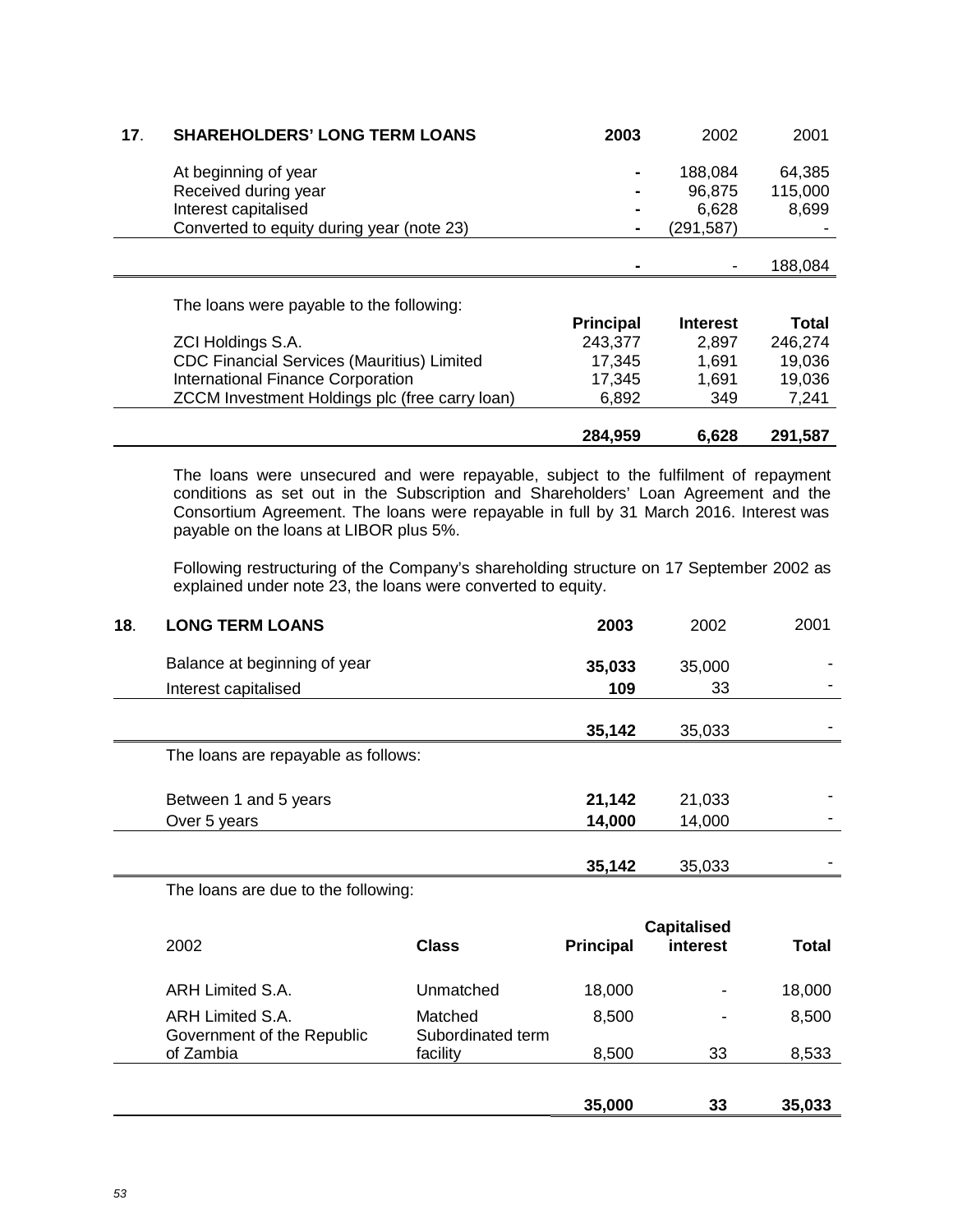|                                                |                              |                  | <b>Capitalised</b> |        |
|------------------------------------------------|------------------------------|------------------|--------------------|--------|
| 2003                                           | <b>Class</b>                 | <b>Principal</b> | interest           | Total  |
| ARH Limited S.A.                               | Unmatched                    | 18,000           | $\blacksquare$     | 18,000 |
| ARH Limited S.A.<br>Government of the Republic | Matched<br>Subordinated term | 8,500            | $\blacksquare$     | 8,500  |
| of Zambia                                      | facility                     | 8,500            | 142                | 8,642  |
|                                                |                              | 35,000           | 142                | 35,142 |

# **Unmatched facility**

The unmatched facility represents the loan given to KCM by ARH Limited S.A ("ARH"), a subsidiary of Anglo American Plc as part of the exit agreement. The aggregate principal account of the unmatched facility available to be drawn from time to time from the date of 17 September 2002 is \$18 million. With the exception of the security indicated below, each amount drawn under the unmatched facility represents an unsecured obligation for the due and punctual payment of the principal and interest. The rights of ARH to receive payment in respect of principal, interest and all other amounts under the unmatched facility, in the event of winding up, are subordinated in right of payment to and after all other unsecured creditors of KCM.

The unmatched facility will terminate with regard to any amounts not disbursed on and following the earlier of :

- all insurance claims being finally settled, compromised or determined; and
- the second anniversary of the date of signing of the Anglo Americam exit deed of 17 September 2002.

Amounts drawn under the unmatched facility carry interest for each interest period at LIBOR.

The loan is secured on the proceeds, if any, receivable from KCM's insurers in respect of the Nchanga Open Pit accident, which occurred on 8 April 2001.

The unmatched loan amount is to be repaid:

- (i) immediately to the extent of any insurance proceeds received by KCM; and
- (ii) from the third anniversary of the date of signing of the Anglo American exit deed, in which case the aggregate outstanding amount of the loan at the second anniversary shall be repaid together with interest accrued thereon in tranches of 20% of the aggregate of balance. Amounts and all interest accrued thereon as at the seventh anniversary will be repaid on the seventh anniversary.

### **Matched facility**

Matched facility represents the loan given to KCM by ARH as part of the exit agreement to match the loan given to KCM by the GRZ through Bank of Zambia. The aggregate principal amount of the matched facility available to KCM is \$8,500,000.

The term and conditions of the matched facility are identical to those of the unmatched facility.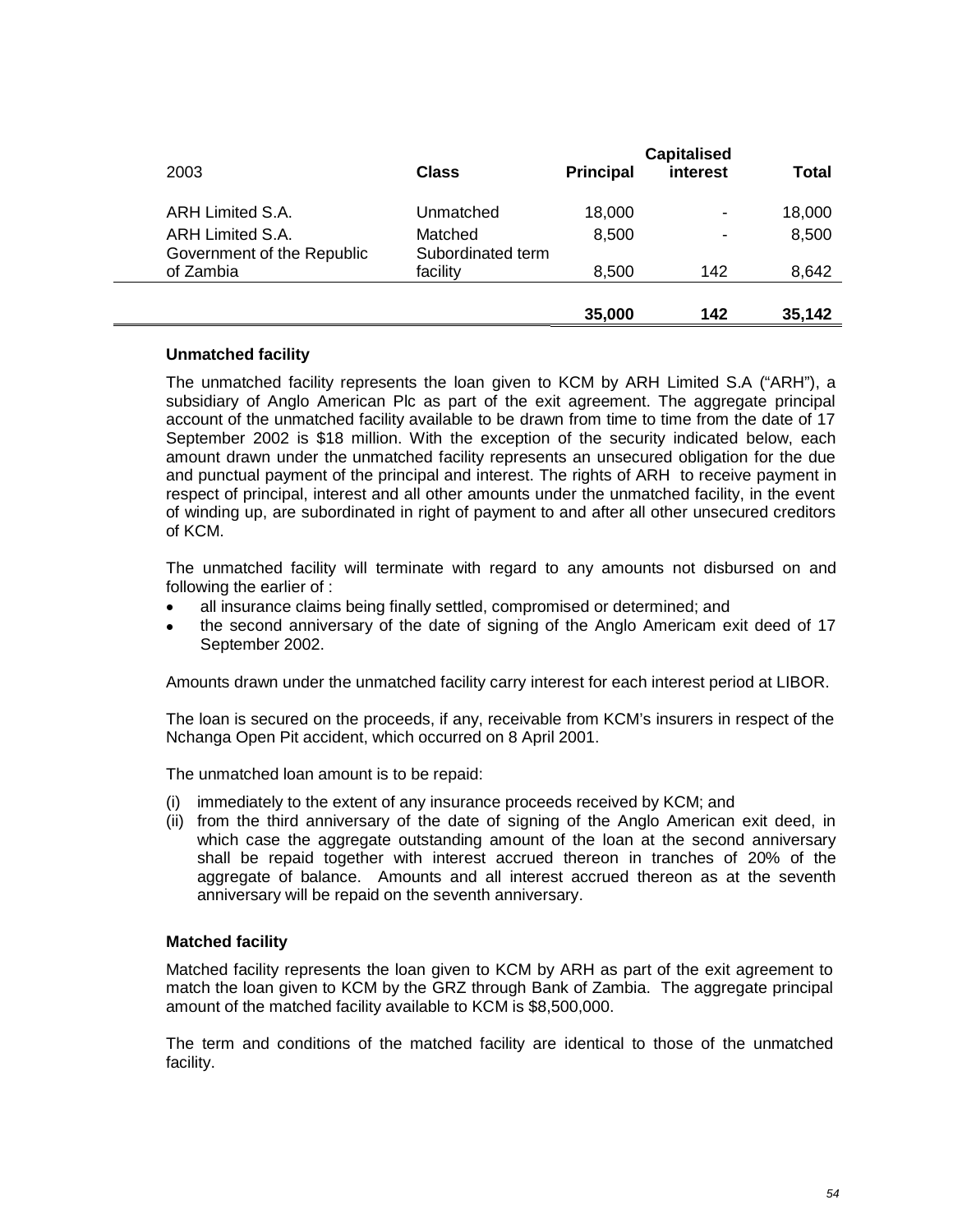## **Subordinated term facility**

The Government of the Republic of Zambia has extended a loan to KCM in an aggregate amount of \$8,500,000. The facility is secured under second charge over all KCM's rights, title and interest, present and future, to, and in respect of proceeds arising under the insurance claim described above. The facility was intended for general corporate purpose. Interest is payable at LIBOR. As provided for in the facility KCM has elected to capitalise interest. Interest so capitalised does not constitute accrued and unpaid interest and is considered to be a loan advance.

The facility is repayable in five equal consecutive annual instalments commencing on the third anniversary of the date of the Anglo American exit deed.

# **19. PROVISIONS FOR LIABILITIES AND CHARGES**

|                                            | <b>Restoration,</b><br>rehabilitation |                 |          |
|--------------------------------------------|---------------------------------------|-----------------|----------|
|                                            | and                                   | <b>Terminal</b> |          |
|                                            | environment                           | benefits        | Total    |
| At beginning of year 2001                  | 30,815                                | 48,297          | 79,112   |
| Payments/terminations                      |                                       | (3,329)         | (3,329)  |
| Charged to profit and loss during the year | (6, 332)                              |                 | (6, 332) |
| At end of year 2001                        | 24,483                                | 44,968          | 69,451   |
| Arising from acquisition of subsidiary     | 15,700                                | 5,661           | 21,361   |
| Payments/terminations                      |                                       | (5,251)         | (5,251)  |
| Charged to profit and loss during the year | 7,071                                 |                 | 7,071    |
| At end of year 2002                        | 47,254                                | 45,378          | 92,632   |
| Payments/terminations                      |                                       | (5, 120)        | (5, 120) |
| Charged to profit and loss during the year | 1,917                                 |                 | 1,917    |
| At end of year 2003                        | 49,171                                | 40,258          | 89,429   |

### **Restoration, rehabilitation and environmental liabilities**

The restoration, rehabilitation and environmental provision represents the net present value of the best estimate of the expenditure required to settle the obligation to rehabilitate environmental disturbances caused by mining operations. These costs are expected to be incurred over the useful lives of the assets. The Final Environmental Management Plan was completed during the first half of 2001.

The movement in the provision is principally as a result in the change in the life of mine from 30 years to 10 years resulting in changes made to the cash flow forecasts. The cash flows were discounted at a discount rate of 4% (2002: 4%)(2001: 4%).

### **Terminal benefits**

On 31 March 2000 the Company assumed responsibility for payment of the accrued terminal benefit liability in respect of the transferring employees from Zambia Consolidated Copper Mines Limited, now known as ZCCM Investments Holdings Plc .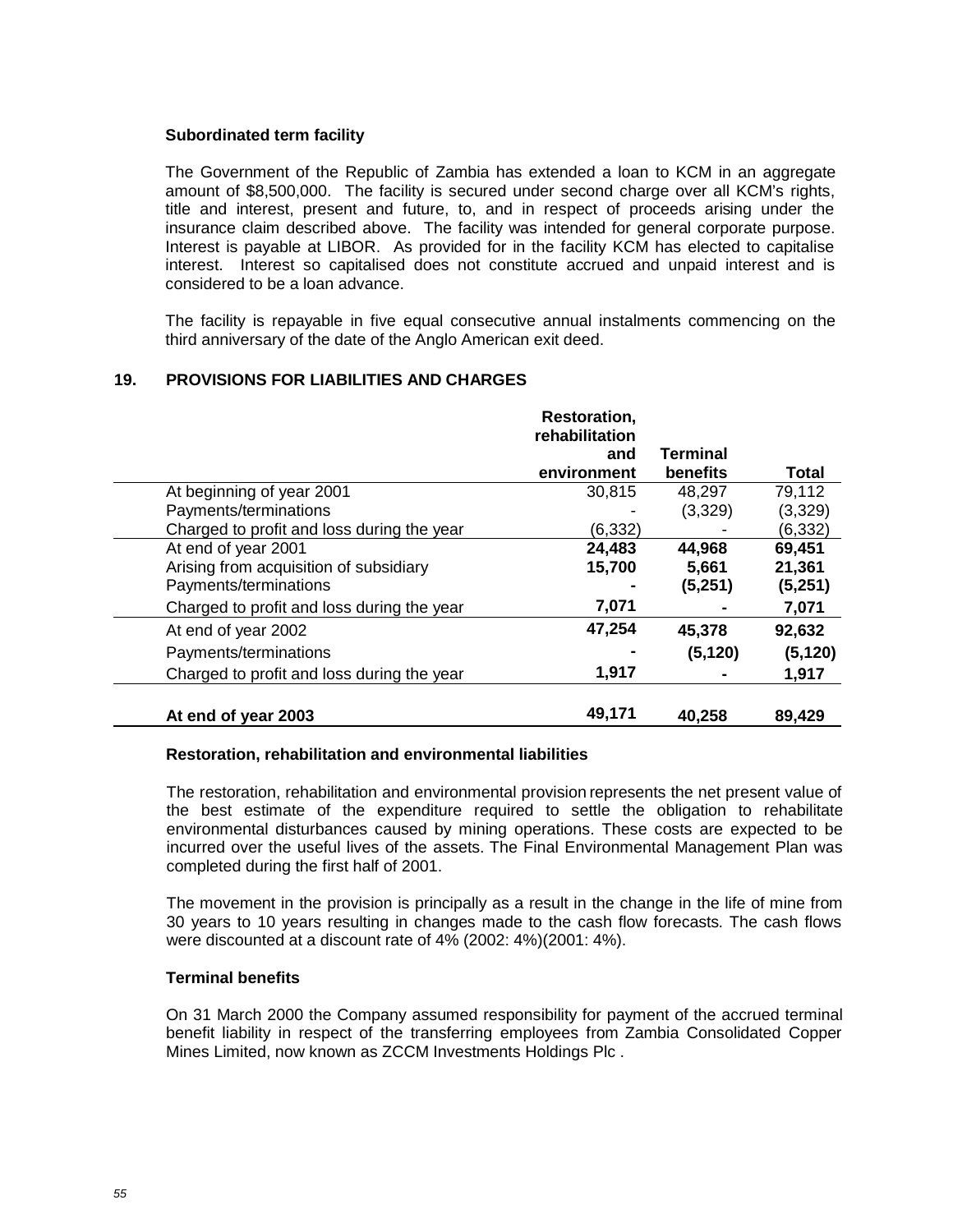# **20. NET LOSS ON CASH FLOW HEDGES**

In accordance with KCM's policy, the net loss on cash flow hedges relating to periods subsequent to the balance sheet date is recognised in equity until the underlying transaction occurs when it will be transferred to the income statement.

KCM had the following net simple forward pricing commitments outstanding against future production as at 31 December 2003:

|     |                                                                                                                                                                                                                                                                                                                                                                                                                                                |         | January       | February      |  |  |
|-----|------------------------------------------------------------------------------------------------------------------------------------------------------------------------------------------------------------------------------------------------------------------------------------------------------------------------------------------------------------------------------------------------------------------------------------------------|---------|---------------|---------------|--|--|
|     | Copper (metric tons)                                                                                                                                                                                                                                                                                                                                                                                                                           |         | 2004<br>3,000 | 2004<br>6,000 |  |  |
|     |                                                                                                                                                                                                                                                                                                                                                                                                                                                |         |               |               |  |  |
|     | Price (\$/lb)                                                                                                                                                                                                                                                                                                                                                                                                                                  |         | 0.88          | 0.88          |  |  |
|     |                                                                                                                                                                                                                                                                                                                                                                                                                                                |         |               |               |  |  |
| 21. | DEFERRED PURCHASE CONSIDERATION                                                                                                                                                                                                                                                                                                                                                                                                                |         |               |               |  |  |
|     |                                                                                                                                                                                                                                                                                                                                                                                                                                                | 2003    | 2002          | 2001          |  |  |
|     | At beginning of year                                                                                                                                                                                                                                                                                                                                                                                                                           |         | 61,557        | 60,000        |  |  |
|     | Indexation during year                                                                                                                                                                                                                                                                                                                                                                                                                         |         | 355           | 1,557         |  |  |
|     | Converted to share capital (note 23)                                                                                                                                                                                                                                                                                                                                                                                                           |         | (61, 912)     |               |  |  |
|     | At end of year                                                                                                                                                                                                                                                                                                                                                                                                                                 |         |               | 61,557        |  |  |
|     | Deferred purchase consideration related to the deferred cash payments due to ZCCM of<br>\$60m (indexed from 31 March 2000 by reference to the US Producer Price Index for<br>Finished Goods) in six equal annual instalments commencing on 1 January 2006.<br>Following restructuring of the Company's shareholding structure on 17 September 2002 as<br>explained under note 23, the deferred purchase consideration was converted to equity. |         |               |               |  |  |
| 22. | <b>SHARE CAPITAL</b>                                                                                                                                                                                                                                                                                                                                                                                                                           |         |               |               |  |  |
|     |                                                                                                                                                                                                                                                                                                                                                                                                                                                | 2003    | 2002          | 2001          |  |  |
|     | <b>Authorised</b>                                                                                                                                                                                                                                                                                                                                                                                                                              |         |               |               |  |  |
|     | 24,060,000,000 new ordinary shares of \$0.01 each                                                                                                                                                                                                                                                                                                                                                                                              | 240,600 | 240,600       |               |  |  |
|     | 60,000,000 deferred shares of \$0.99 each                                                                                                                                                                                                                                                                                                                                                                                                      | 59,400  | 59,400        |               |  |  |
|     | 195,000,000 'A' ordinary shares of \$1 each<br>45,000,000 'A' ordinary shares convertible                                                                                                                                                                                                                                                                                                                                                      |         |               | 195,000       |  |  |
|     | redeemable shares of \$1 each                                                                                                                                                                                                                                                                                                                                                                                                                  |         |               | 45,000        |  |  |
|     | 60,000,000 'B' ordinary shares of \$1 each                                                                                                                                                                                                                                                                                                                                                                                                     |         |               | 60,000        |  |  |

| special share of \$1 |         | -<br>-  | -       |
|----------------------|---------|---------|---------|
|                      |         |         |         |
|                      | 300,000 | 300,000 | 300,000 |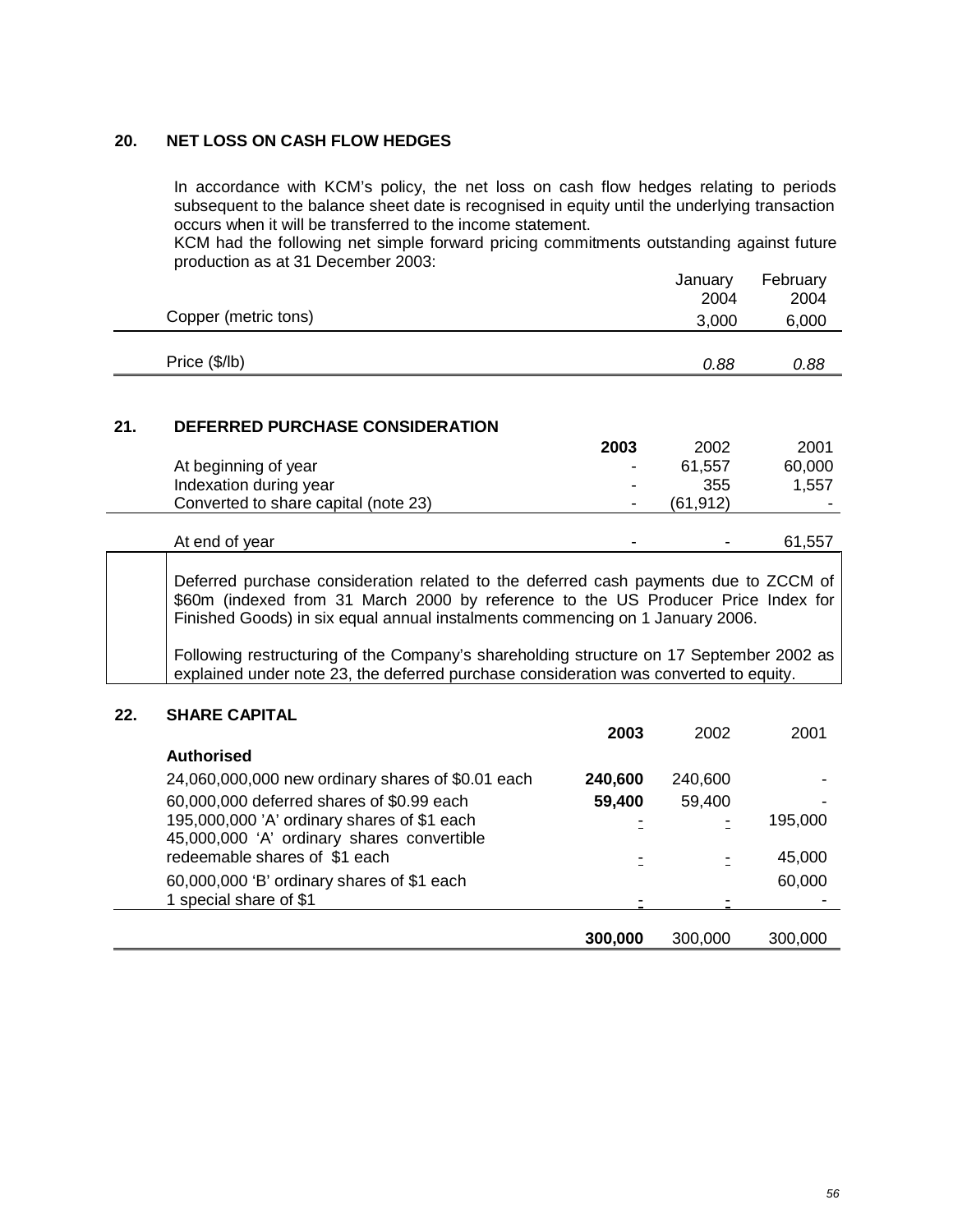## **Issued and fully paid**

| 538,351,962 new ordinary shares of \$0.01 each       | 5,384  | 5,384          |        |
|------------------------------------------------------|--------|----------------|--------|
| 60,000,000 deferred shares of \$0.99 each            | 59,400 | 59,400         |        |
| 39,000,000 'A' ordinary shares of \$1 each           |        | $\blacksquare$ | 39,000 |
| 9,000,000 'A' ordinary convertible redeemable shares |        |                |        |
| of \$1 each                                          |        | $\blacksquare$ | 9,000  |
| 12,000,000 'B' ordinary shares of \$1 each           |        | $\blacksquare$ | 12,000 |
| 1 special share of \$1                               |        |                |        |
|                                                      |        |                |        |
|                                                      | 64.784 | 64,784         | 60,000 |

ZCI is the majority shareholder in KCM owning 58% of the issued share capital while the remaining 42% is owned by ZCC-IH.

### **New ordinary shares**

The new ordinary shares have full voting rights and rights to dividends and will be entitled on a winding up to a distribution equal to their par value and share premium created on their issue.

### **Deferred shares**

The deferred shares have no voting rights or rights to dividends, but are entitled on a winding up to a return of \$0.99 per share once all of the new ordinary shares have received a distribution equal to their par value and any share premium created on their issue and which remains distributable to them.

### **Special share**

The Special share can only be held by the Minister of Finance, on behalf of the GRZ.

The Special shareholder is entitled to certain rights including a requirement to obtain its written consent before any material change is undertaken in the nature of KCM's business and effecting of the voluntary winding up of KCM.

In the event of a winding up of KCM, the Special shareholder is entitled to repayment of the capital paid up on the Special share, such repayment ranking pari passu to the repayment of capital to any other member. The Special share confers no other right to participate in the capital distribution or profits of KCM.

### **23**. **SHARE PREMIUM**

Following the completion of the restructuring of the Company referred to in Note 22, share premium on issued share capital arose as follows:

|                                              | <b>Consider</b><br>ation | <b>New</b><br>ordinary<br>shares | <b>Share</b><br>premium |
|----------------------------------------------|--------------------------|----------------------------------|-------------------------|
| Old shareholder loans restructured (note 17) | 291,587                  | 2,916                            | 288,671                 |
| GRZ-ZCCM (SmelterCo) loan reassigned         | 87,853                   | 879                              | 86,974                  |
| Deferred purchase consideration (note 21)    | 61,912                   | 619                              | 61,293                  |
| Anglo American Plc exit payment              | 30,000                   | 300                              | 29,700                  |
| GRZ-ZCCM (SmelterCo) option                  | 7,000                    | 70                               | 6,930                   |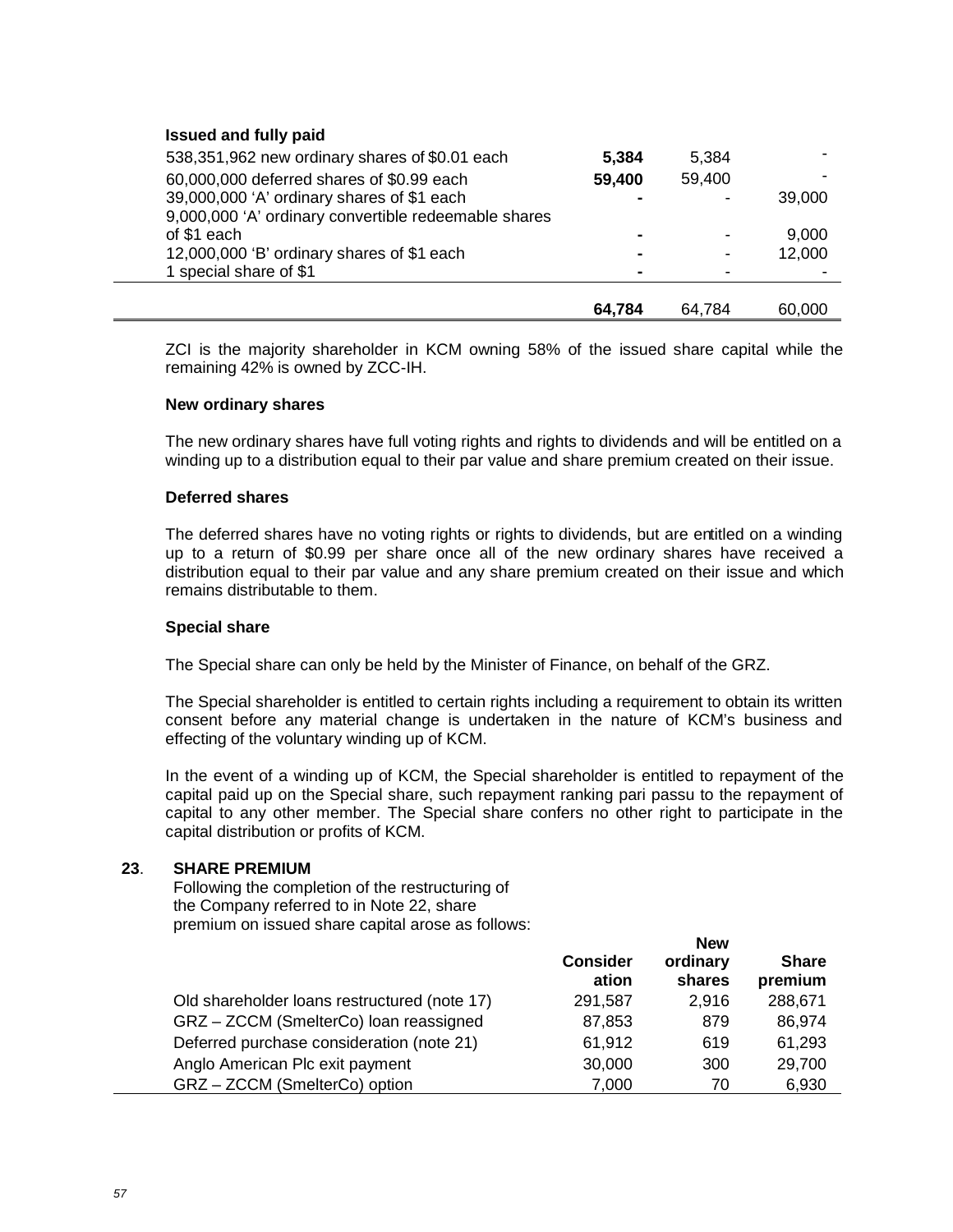The Anglo American Plc exit payment represents amounts disbursed to the Company being the final exit amount.

# **24. CAPITAL RESERVE**

The capital reserve of \$7.5 million arose on the acquisition at 31 March 2000 of certain ZCCM assets, which were paid for by a cash consideration of \$30 million, and a 20% retained interest in the Company.

# **25. CASH GENERATED FROM OPERATIONS**

|                                                                                                         | 2003      | 2002       | 2001       |
|---------------------------------------------------------------------------------------------------------|-----------|------------|------------|
| Loss before tax                                                                                         | (31, 594) | (159, 448) | (94, 594)  |
| Adjustments for:                                                                                        |           |            |            |
| Impairment adjustment (note 6)                                                                          |           | 104,611    |            |
| Depreciation (note 9)                                                                                   | 29,539    | 30,272     | 20,243     |
| Interest expense (note 26)                                                                              | 1,121     | 8,152      | 15,857     |
| Deferred secondary development expenditure (note<br>11)                                                 | 3,388     | 4,365      | (117)      |
| (Write back)/amortisation of goodwill                                                                   | (1,806)   | 1,806      |            |
| Negative goodwill credited to profit and loss                                                           | (474)     |            |            |
| Loss on disposal of tangible fixed asset                                                                | 12        | 348        | 14         |
| Indexation of deferred purchase consideration                                                           |           | 355        | 1,557      |
| Overprovision of tax in prior years – subsidiary                                                        |           | (35)       |            |
| Changes in working capital:                                                                             |           |            |            |
| Trade and other receivables                                                                             | (266)     | 37,535     | (42, 533)  |
| <b>Stocks</b>                                                                                           | 444       | 20,647     | 7,426      |
| Trade and other creditors (excluding interest payable<br>and net loss on cashflow hedges transferred to |           |            |            |
| reservs)                                                                                                | 3,769     | (26, 229)  | (3,330)    |
| Movements in provisions for liabilities & charges*                                                      | (3,203)   | 1,820      | (9,661)    |
|                                                                                                         |           |            |            |
| Cash generated from operations                                                                          | 930       | 24,199     | (105, 138) |

**\***Included in the cashflow under provisions for liabilities and charges are non cash transactions of 1,917 (2002: 7,071)(2001: 6,330).

# **26. INTEREST EXPENSE**

|                                                                    | 2003  | 2002    | 2001    |
|--------------------------------------------------------------------|-------|---------|---------|
| At beginning of the year                                           | 139   |         |         |
| Interest expense charged to profit and loss statement              | 1,121 | 8.152   | 15,857  |
| Interest payable on other long term loans capitalised<br>(note 18) | (109) | (33)    |         |
| Interest accrual (note 15)                                         | (1)   | (139)   |         |
| Interest payable on shareholders' loans (note 17)                  |       | (6,628) | (8,699) |
| Paid during the year                                               | 1,150 | 1.352   | 7.158   |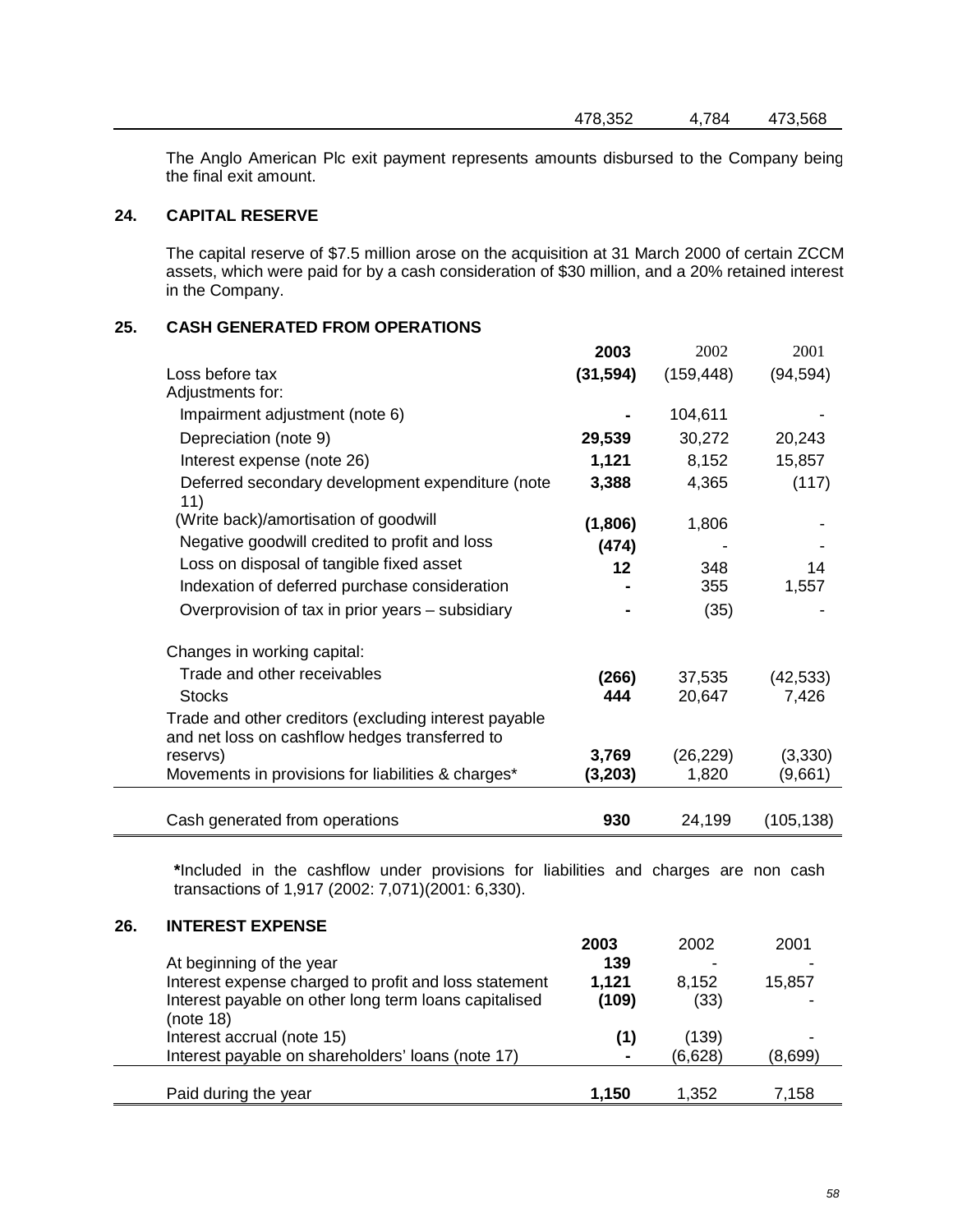| 27. | <b>PENSION COSTS</b>                                                                                                                                                                                                     | 2003  | 2002  | 2001  |
|-----|--------------------------------------------------------------------------------------------------------------------------------------------------------------------------------------------------------------------------|-------|-------|-------|
|     | operates a defined contribution pension<br>KCM<br>scheme for certain of its employees. The total<br>contributions charged to the income statement in<br>respect of the scheme operated by the Company was<br>as follows: |       |       |       |
|     | Pension costs charged to operating expenses                                                                                                                                                                              | 2.072 | 1.914 | 1.765 |

# **28. CONTINGENCIES**

## **KDMP call option**

The KDMP Call Option that was granted to ZCCM-IH as part of the completion transactions in 2000 remains in place. The option grants a right to ZCCM-IH, to demand a transfer from KCM to ZCCM-IH, of all the assets formally constituting the Konkola Division of ZCCM together with such improvements, additions and expansions as KCM may effect, including the assets comprising the KDMP. ZCCM-IH may only exercise the call option in the event that KCM fails to fulfill its obligations relating to KDMP Investment Commitment as provided under the Development Agreement entered with THE GRZ, and further fails to deliver the requisite notices under the said Development Agreement.

## **Insurance claim**

KCM instituted a claim against its insurers for business interruption and replacement of assets lost following the Nchanga Open Pit accident on 8 April 2001. The estimated value of the claim is between \$26 million and \$46 million on the basis of KCM's claim assessors and those engaged by Anglo in respect of equipment loss, pit reinstatement and business interruption. The ultimate re-insurers are yet to accept the claim for settlement and the matter is being legally pursued. In the circumstances, \$9.2 million has been included as an asset in these consolidated financial statements in respect of the replacement value of damaged equipment.

# **Other**

KCM is involved in various claims and lawsuits incidental to its business. In the opinion of management, these claims and lawsuits in the aggregate will not have an adverse effect on the consolidated financial statements.

# **29. HOLDING COMPANY**

The Company's immediate holding company remains ZCI Holdings, a company incorporated in Luxembourg.

The Company's ultimate holding company is ZCI.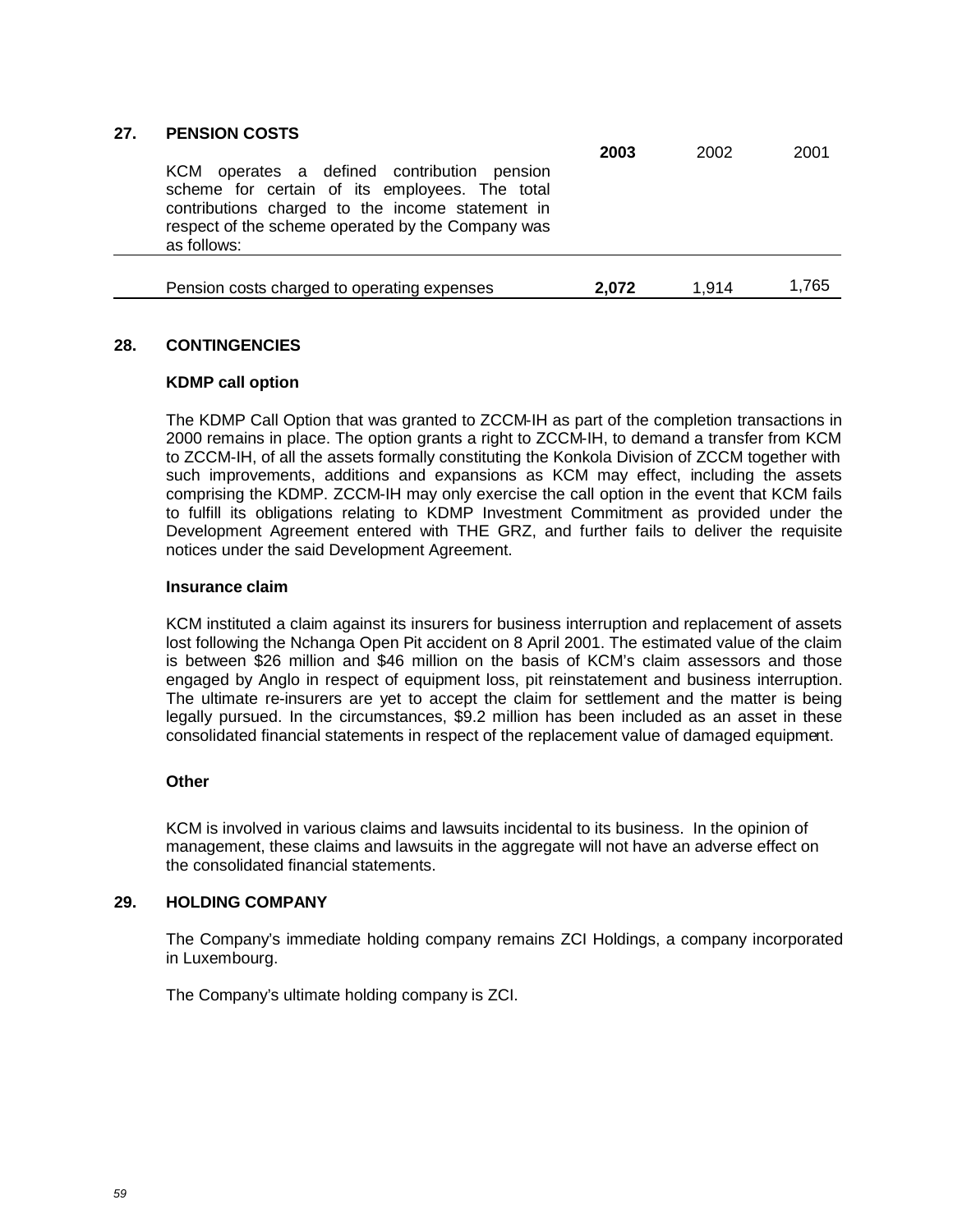# **Accountants report on historical financial information of KCM**

"October 2004

The Directors Zambia Copper Investments Limited Clarendon House 2 Church Street **Hamilton** Bermuda

Dear Sirs

## **INDEPENDENT REPORTING ACCOUNTANTS' REPORT ON THE HISTORICAL FINANCIAL STATEMENTS OF KONKOLA COPPER MINES PLC ("KCM")**

### **INTRODUCTION**

At your request, and for the purposes of the circular to be sent to the shareholders of Zambia Copper Investments Limited ("ZCI") in terms of the Listings Requirements of the JSE Securities Exchange South Africa ("JSE"), setting out, *inter alia,* details of the transaction as defined in the circular to be dated on or about 11 October 2004 ("the circular"), we present our report on the historical financial information of KCM as set out in Annexure 4 to the circular. This report must be read in conjunction with the circular.

We have audited the historical financial information of KCM for the years ended 31 December 2001, 31 December 2002 and 31 December 2003.

#### **DIRECTORS' RESPONSIBILITIES**

The compilation, contents and presentation of the circular, including the report on historical financial information of KCM, are the responsibility of the directors of ZCI. Our responsibility is to express an opinion on the financial information in the on the Report of Historical Financial Information of KCM included in the circular.

### **SCOPE OF THE AUDIT**

We conducted our audit in accordance with International Standards on Auditing. Those standards require that we plan and perform the audit to obtain reasonable assurance that the historical financial information in respect of KCM, relating to the financial years ended 31 December 2001, 31 December 2002 and 31 December 2003, are free of material misstatement.

An audit includes:

- $-$  examining, on a test basis, evidence supporting the amounts and disclosures for the abovementioned historical financial information;
- assessing the accounting principles used and significant estimates made by management; and
- evaluating the overall historical financial information presentation.

We believe that our audit provides a reasonable basis for our opinion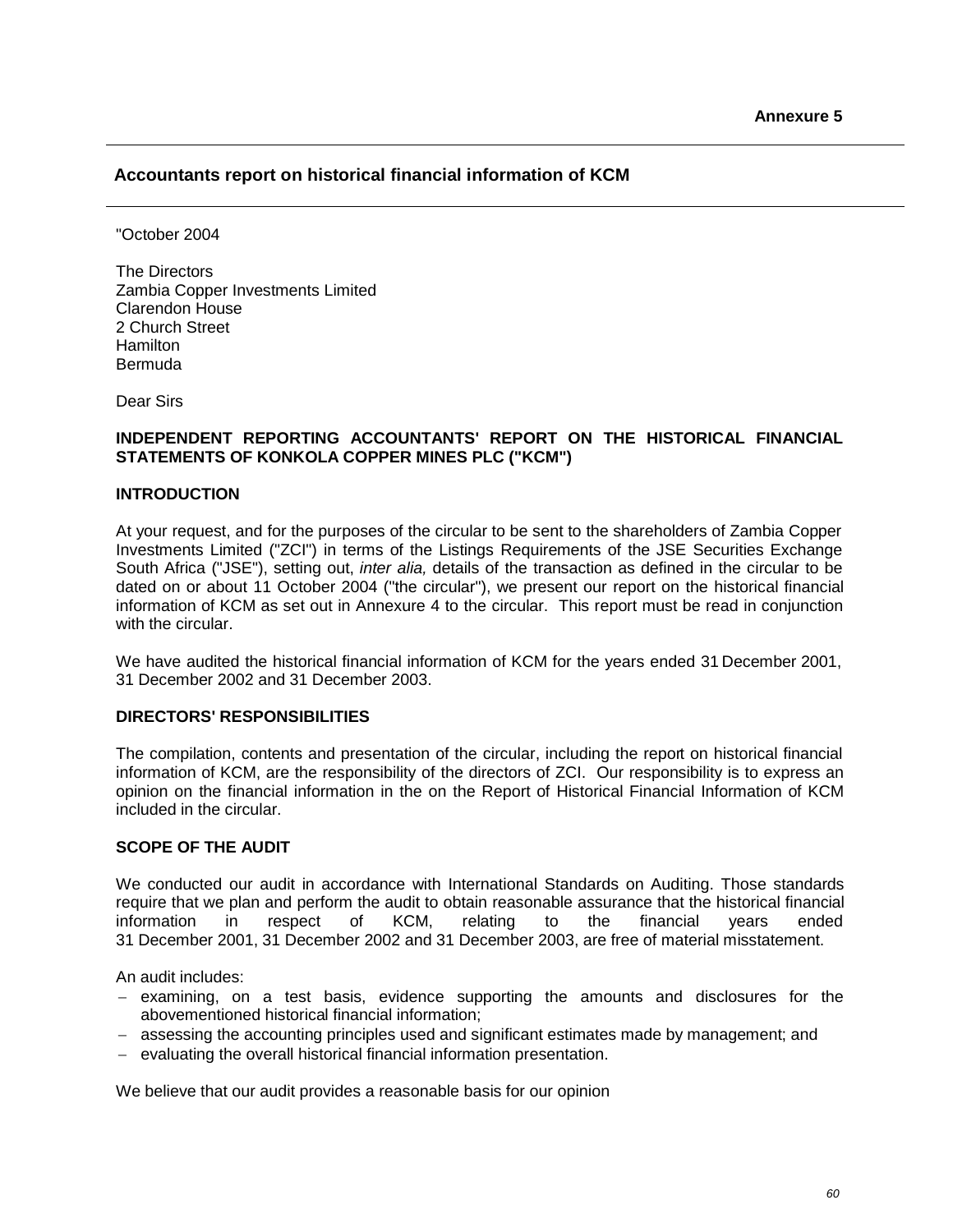## **AUDIT OPINION**

In our opinion the historical financial information in respect of KCM for the financial years ended 31 December 2001, 31 December 2002 and 31 December 2003, in all material respects, fairly presents the financial position of KCM at those dates and the results for the years then ended in accordance with International Accounting Standards and in a manner required by the Companies Act in Zambia and the JSE Listings Requirements.

### **EMPHASIS OF MATTER**

Without qualifying our opinion, we draw attention that the Board of Directors of ZCI in preparing the consolidated financial statements of ZCI, in its considered opinion, made certain adjustments to the financial statements of KCM, the details of which are:

- an impairment recorded by KCM of US\$104, 611, 000, relating to KCM's fixed assets and goodwill for the year ended 31 December 2002, was recorded by ZCI in the consolidated ZCI accounts, for the 6 month period ended 30 June 2002, in the amount of US\$306, 435, 000;
- consequently, the ZCI group accounts at 31 December 2003 and 2002 reflect a lower carrying value of KCM's goodwill and fixed assets when compared to the carrying value reflected in the KCM statutory annual financial statements; and
- the deferred tax asset of KCM for the year ended 31 December 2003 amounting to US\$82,520,000 (2002: US\$87,453,000) was reversed on consolidation.

Our report is solely for the Board of Directors and the shareholders of ZCI in connection with and for the purposes of the proposed transaction.

We hereby consent to the inclusion of this report in its entirety in the circular.

Yours faithfully

**Deloitte & Touche** Registered Accountants and Auditors Chartered Accountants (SA) Private Bag X6 Gallo Manor 2052"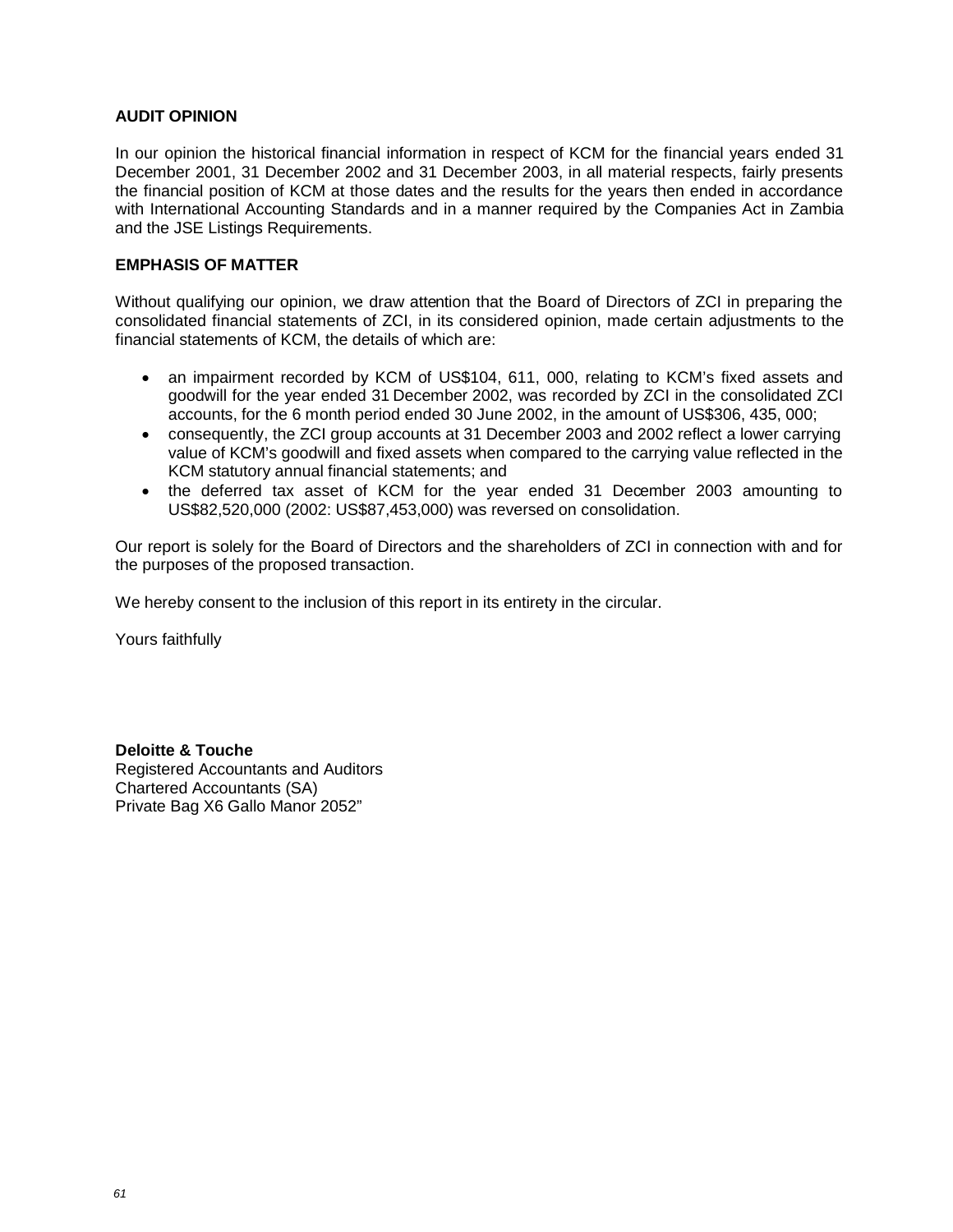## **Independent opinion of RMB**

"28 September 2004

The Directors Zambia Copper Investments Limited Clarendon House 2 Church Street Hamilton Bermuda

Dear Sirs

**Opinion in respect of the terms of the transaction whereby Vedanta Resources plc ("Vedanta") will subscribe for a 51% equity interest in Konkola Copper Mines plc ("KCM") ("the transaction")**

### **Introduction**

FirstRand Bank Limited, acting through Rand Merchant Bank Corporate Finance ("RMB"), has been appointed by the Board of Directors of Zambia Copper Investments Limited ("ZCI") ("the Board") to provide them with an opinion as to whether the terms of the transaction are fair and reasonable. The opinion is provided at the request of the board of directors of ZCI and not in terms of the Listings Requirements of the JSE Securities Exchange South Africa.

Full details of the transaction are contained in the document to be posted to ZCI shareholders on or about 11 October 2004, in which a copy of this letter will be included. All terms not otherwise defined in this letter have the meanings given to them in that document.

### **Procedures**

In arriving at our opinion we have, amongst other things:

- reviewed the terms of the transaction as set out in announcements, this circular and the legal agreements relating to the transaction;
- considered the rationale for and potential benefits of the transaction for ZCI shareholders;
- reviewed the audited annual financial statements of KCM for the 3 most recent financial years as well as the monthly management accounts for KCM for the previous 6 months;
- reviewed additional information relating to KCM, including operational and financial forecasts prepared by the management in respect of the remaining life of mine of KCM. This includes copper production, operating cash costs, capital expenditure and prospects of the company. Discussions have been held with ZCI management in this regard;
- completed a fundamental valuation of KCM (as outlined below) in order to evaluate the consideration payable by Vedanta; and
- reviewed such other analyses available in respect of KCM and considered such other matters as we consider necessary.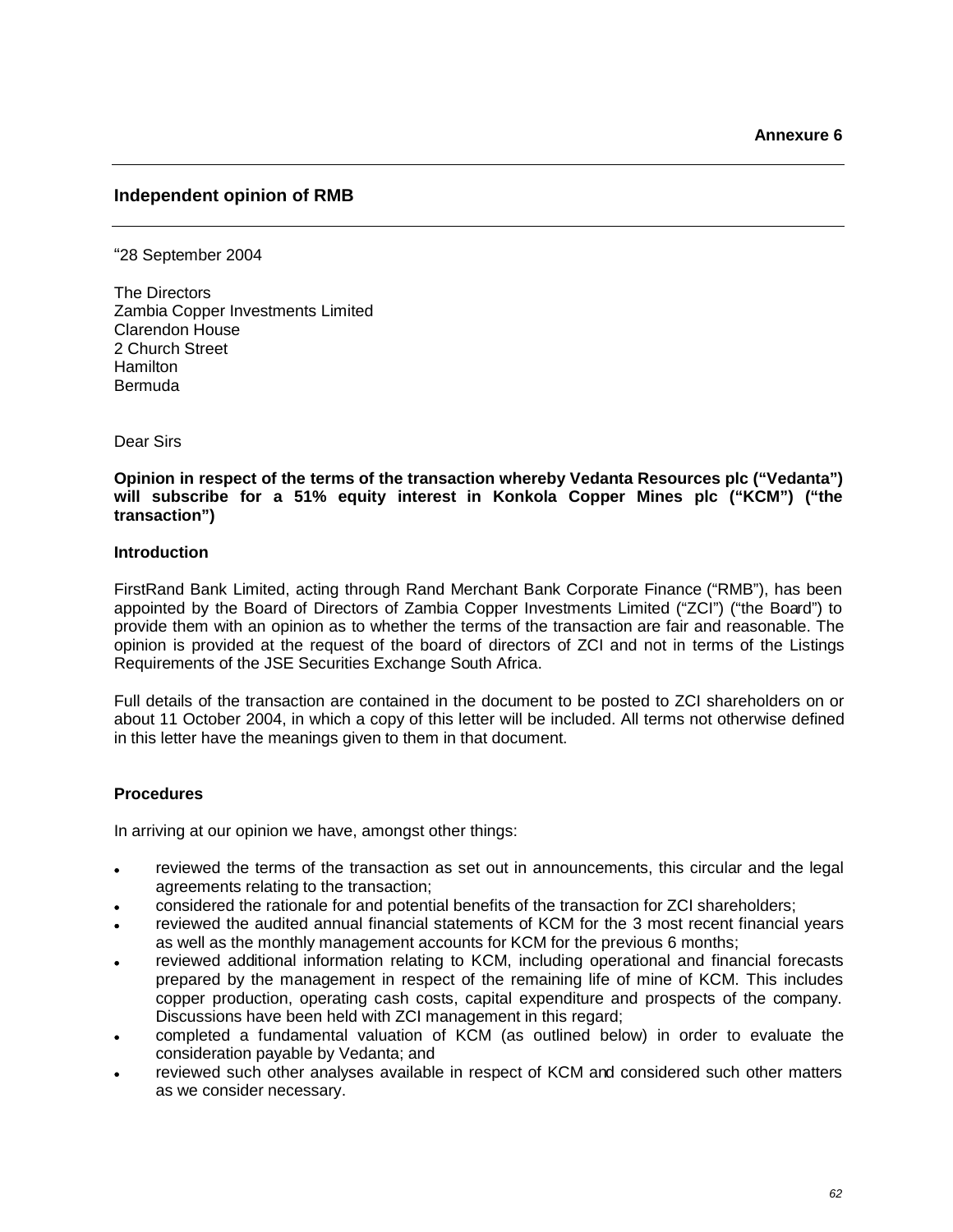# **Valuation**

RMB performed a valuation of each of the operations within KCM. The primary methodology employed was a discounted cash flow "life of mine" valuation. RMB modified several of KCM management's estimates with regard to the future performance of KCM in consultation with industry experts. A valuation for KCM was then determined based on its current "life of mine" profile. The value of ZCI's 58% stake in KCM was then calculated. This formed the basis for determining whether the terms of the transaction are fair to ZCI shareholders.

RMB then valued the consideration payable to ZCI by Vedanta. In arriving at this value, RMB considered both the consideration paid by Vedanta to ZCI as well as the various payments and commitments from Vedanta to KCM. This included the cash consideration payable by Vedanta to KCM, the shortfall funding commitment agreed to by Vedanta and the commitment by Vedanta to procure the required financing for the Konkola Ore Body Extension Project (in the event that it is determined to be feasible).

## **Other facts and procedures**

Our opinion is necessarily based upon market, economic and other conditions as they exist on, and can be evaluated as at, the date hereof.

In particular, this letter and opinion is provided to the Board in connection with and for the purpose of their consideration of the terms of the transaction and the Board's recommendation thereof to the ZCI minority shareholders.

Budgets/projections/forecasts relate to future events and are based on assumptions which may not remain valid for the whole of the relevant period. Consequently, this information cannot be relied upon to the same extent as that derived from audited financial statements for completed accounting periods.

# **Opinion**

On the basis of and subject to the aforegoing, RMB is of the opinion that the terms and conditions of the transaction are fair and reasonable to ZCI shareholders.

The terms and conditions of the transaction are:

- *fair*: as the consideration paid by Vedanta is in line with what we believe to reflect RMB's estimation of the fair value of ZCI upon successful conclusion of the transaction; and
- *reasonable*: given the qualitative factors analysed and the likely strategic and operational benefits of the transaction to ZCI.

RMB has considered the following qualitative factors in evaluating the reasonableness of the transaction:

- the ability of Vedanta to add value to the business of KCM in the future through active management and development of KCM, particularly its role in the development of the Konkola Ore Body Extension Project;
- the potential value add to ZCI shareholders as a result of Vedanta being able to increase production levels and reduce operating costs at KCM;
- the lower operating risk profile of KCM as a result of the shortfall funding commitment agreed to by Vedanta;
- the economics of the call and put agreement on ZCI shareholders; and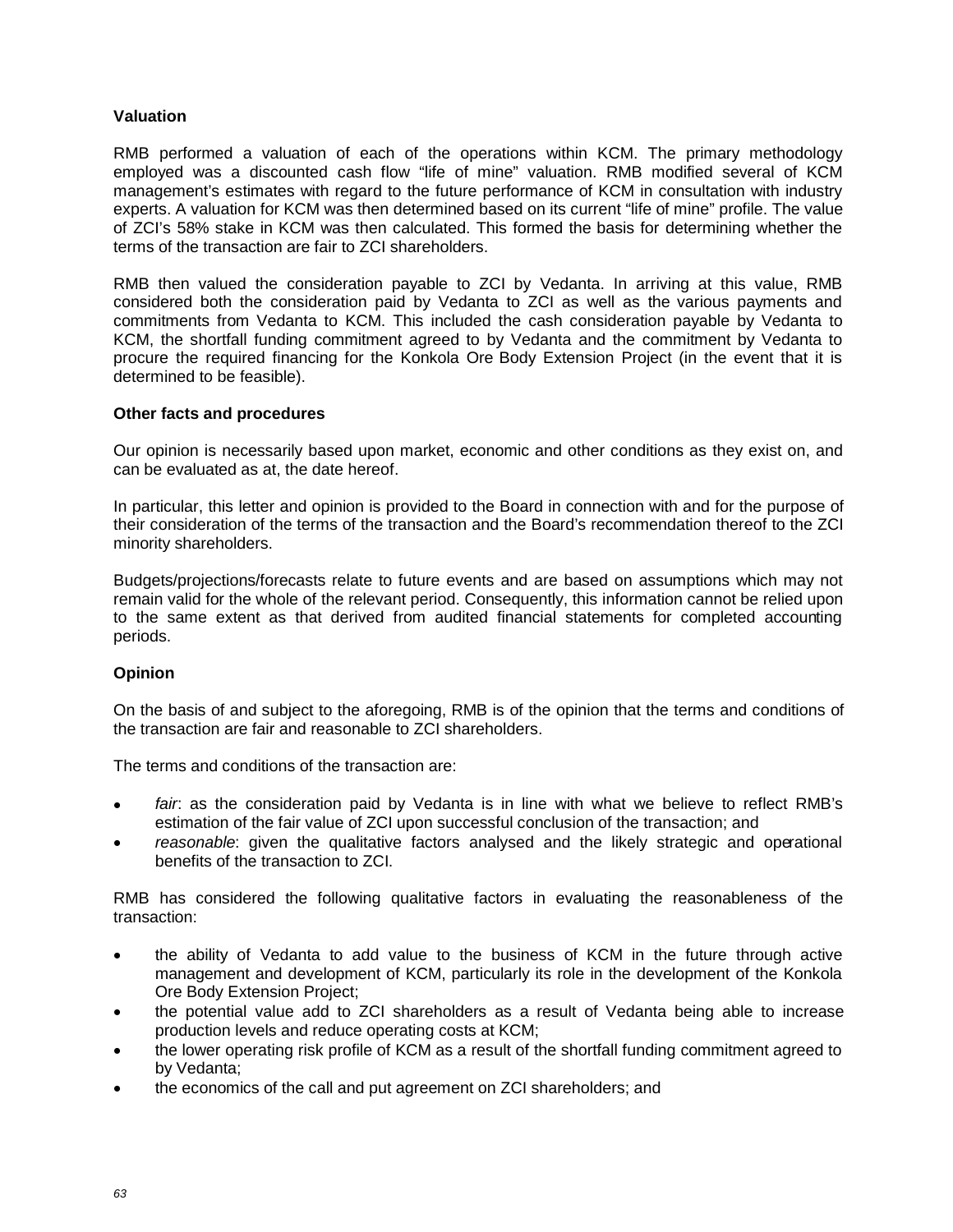the impact of the transaction on the Zambian economy and development of the Copperbelt region.

### **Other information**

A shareholders' decision regarding whether the terms of the transaction are fair and reasonable may be influenced by such shareholder's particular circumstances. Shareholders should consult an independent adviser if they are in any doubt as to the merits of the transaction, considering their individual circumstances.

In addition, ZCI shareholders should obtain advice on any taxation and/or legal implications of the transaction as these implications have not been assessed by RMB.

### **Material interests**

Whilst FirstRand Bank Limited or its subsidiary companies and their respective directors may hold shares in ZCI in the ordinary course of their portfolio investments, RMB has no interest, direct or indirect, beneficial or non-beneficial, in ZCI or in the outcome of the offer.

### **Consent**

We hereby consent to the inclusion of this letter and the references to our opinion in the document to ZCI shareholders in the form and context in which they appear.

Yours faithfully

### **GERARD KEMP**

For and on behalf of FirstRand Bank Limited, acting through Rand Merchant Bank Corporate Finance

1 Merchant Place Corner Fredman Drive and Rivonia Road Sandton 2196 (PO Box 786273, Sandton, 2146)"

#### **JAMES FORMBY**

For and on behalf of FirstRand Bank Limited, acting through Rand Merchant Bank Corporate Finance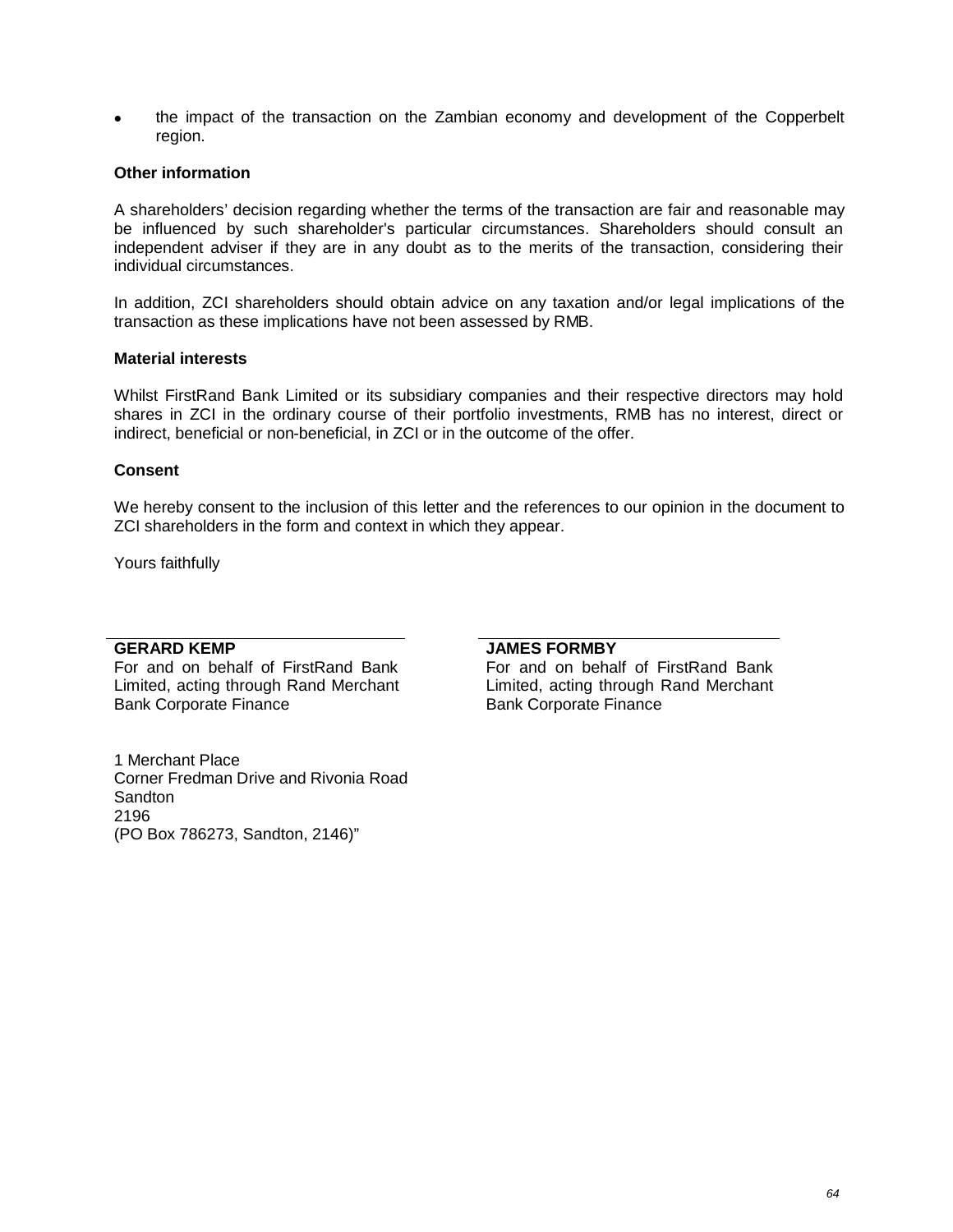# **Information on Vedanta**

## **1. Description of the business of Vedanta**

### **1.1. Overview**

Vedanta is an international mining and metals group with zinc, copper and aluminium operations in India and two copper mines in Australia. It listed on the LSE in November 2003 and has a current market capitalisation of approximately \$1.8 billion. Vedanta comprises three major businesses:

- the copper business, comprising a copper smelter, a refinery and two copper rod plants in India and two copper mines in Australia;
- the aluminium business, which encompasses fully integrated bauxite mining, alumina refining and aluminium smelting in India; and
- the zinc business, which has fully integrated lead-zinc mining and smelting operations in India.

Vedanta's other activities include an aluminium conductor business and an investment in an aluminium foil business.

Vedanta's strategy is to generate strong financial returns and create a world-class metals and mining company.

The company is headquartered in London and has approximately 13,700 employees worldwide.

Vedanta holds its interests in its operations through two subsidiaries, Sterlite and the Madras Aluminium Company Limited ("MALCO"). Sterlite is Vedanta's principal subsidiary and is currently listed on the Bombay Stock Exchange. Vedanta's copper operations are owned and operated by Sterlite, which also holds majority stakes in Vedanta's zinc business, Hindustan Zinc Limited, and the group's principal aluminium business, the Bharat Aluminium Company Limited. Vedanta has demonstrated an ability to turnaround underperforming assets once acquired such as its Australian mining operations and to consistently lower operating costs such as at its Tuticorin copper smelter complex in India. Vedanta has also recently embarked on a major capital expenditure programme of approximately \$2 billion to significantly expand its operations.

### **1.1.1. The copper business**

The copper business is owned and operated by Sterlite. The copper operations include a smelter at Tuticorin in southern India, a refinery and two copper rod plants at Silvassa in western India and two copper mines in Australia, in which indirect wholly owned subsidiaries of Sterlite hold interests. Sterlite is one of the two leading copper producers in India and had a domestic market share of approximately 42% of copper sales in 2002. Sterlite's Tuticorin smelter, commissioned in 1997, was the first privately developed copper smelter in India. The Silvassa refinery was commissioned in the same year. The smelter and refinery each have an installed capacity of approximately 180,000 tpa of copper anode and copper cathode, respectively, from which Sterlite produced approximately 156,000 tonnes of copper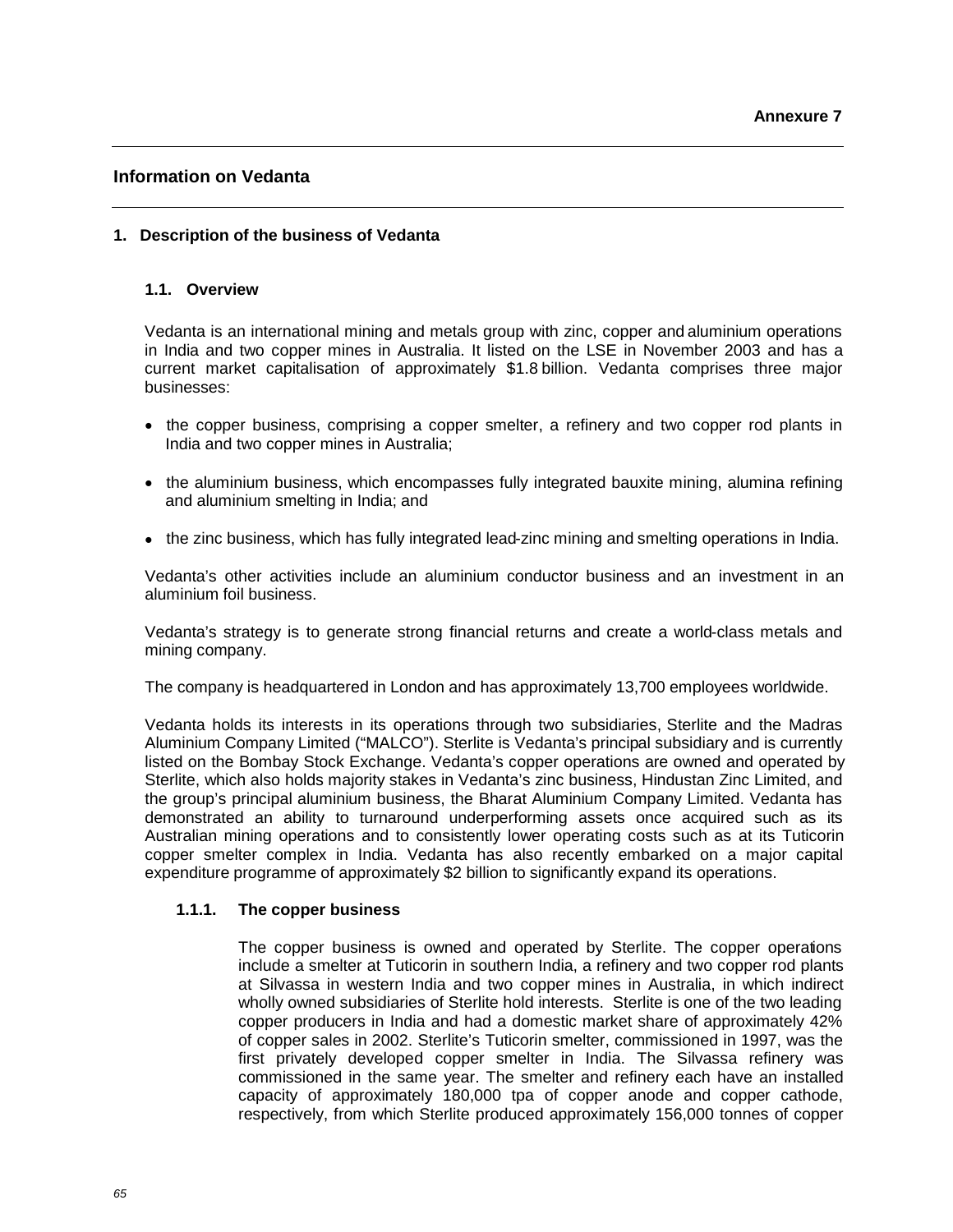cathode and approximately 95,000 tonnes of copper rods in the year ended 31 March 2003. In the six months ended 1 October 2003 Sterlite produced approximately 93,000 tonnes of copper cathode and approximately 59,000 tonnes of copper rod. Sterlite's Australian copper mines currently supply approximately 22% of Sterlite's copper concentrate requirements.

## **1.1.2. The aluminium business**

The aluminium business is owned and operated by Bharat (in which Sterlite has a 51% interest) and MALCO (in which Vedanta, through Twin Star, has an 80% interest). In 2002, the combined domestic market share of Bharat and MALCO was approximately 21% of aluminium sales.

Bharat is a fully integrated producer with its own bauxite mine and the Korba alumina refining and aluminium smelting complex, which includes a 270 MW captive power plant and fabrication facility, all located in central India. Sterlite acquired a 51% interest in Bharat in 2001 from the Government of India. The refining and smelting facilities have a capacity of approximately 200,000 tpa of alumina and 100,000 tpa of aluminium, respectively.

MALCO is also a fully integrated producer with two bauxite mines and the Mettur Dam alumina refining and aluminium smelting complex, which includes a 75 MW captive power plant and a fabrication facility, all located in southern India. The refining and smelting facilities have a capacity of approximately 70,000 tpa of alumina and 35,000 tpa of aluminium, respectively.

## **1.1.3. The zinc business**

The zinc business is owned and operated by Hindustan Zinc Limited ("Hindustan Zinc"), a fully integrated zinc producer. Sterlite, through Sterlite Opportunities and Ventures Limited, has a 64.9% interest in, and management control of, Hindustan Zinc. It acquired this in stages through its subsidiary Sterlite Opportunities and Ventures Limited, which purchased 26% of Hindustan Zinc's capital from the Government of India and acquired 20% through an open market offer in 2002. It acquired a further 18.9% through the recent exercise of a call option granted to Sterlite Opportunities and Ventures Limited by the Government of India. Hindustan Zinc's zinc operations include three lead-zinc mines, one lead-zinc smelter and one zinc smelter in north-west India and one zinc smelter in south-east India. Hindustan Zinc is India's only integrated zinc producer and had a domestic market share of approximately 210,000 tpa of zinc ingots and 34,000 tpa of lead ingots.

### **1.1.4. Other activities**

Vedanta's other activities include an aluminium conductor business, consisting of two power transmission aluminium conductor plants in western India, and an investment in an aluminium foil business, owned and operated by India Foil Limited.

### **1.2. Projects and developments**

### **1.2.1. The copper business**

Sterlite is expanding asset capacity at the Tuticorin smelter to 300,000 tpa of copper anode, is commissioning a 127,000 tpa copper refinery at Tuticorin and is also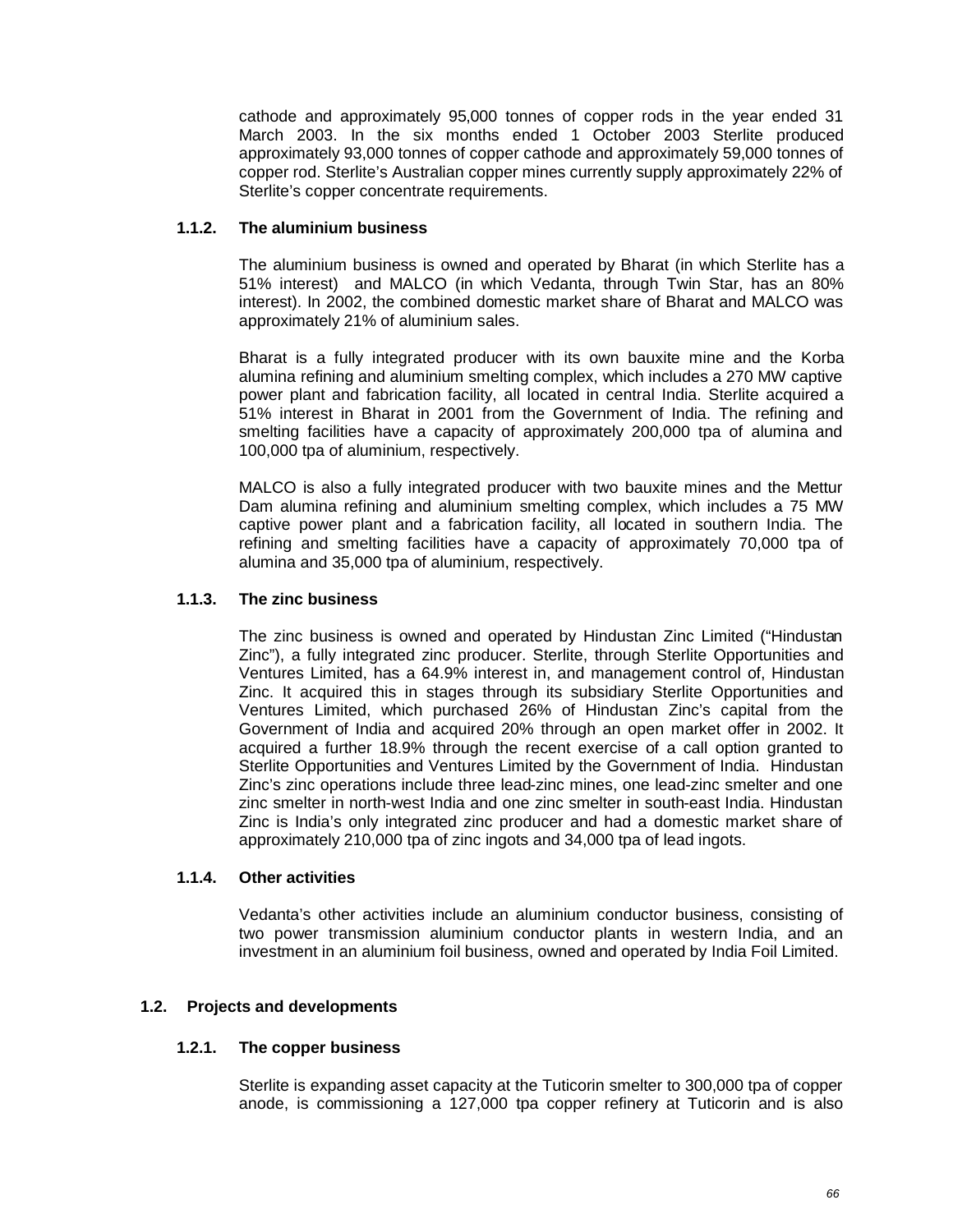relocating an existing copper rod plant to the Tuticorin site. Sterlite management expects that the smelter expansion, refinery construction and plant relocation will be completed in December 2003, with commissioning to take place over the following three months.

# **1.2.2. The aluminium business**

Bharat is expanding installed capacity at the Korba smelter from 100,000 tpa to 350,000 tpa of aluminium and increasing Korba's captive power generation capacity through the construction of an additional 540 MW captive power plant. Bharat's management expects that the power plant smelter will be commissioned in the financial year ending 31 March 2006.

MALCO is intending to expand its installed smelting capacity to 40,000 tpa of aluminium.

Sterlite has entered into memoranda of understanding with the state government of Orissa in India and with the Orissa Mining Corporation, a statutory corporation, in relation to the establishment of a bauxite mine and an alumina refinery with an initial installed capacity of 1.0 Mtpa and an associated captive power plant in the state of Orissa in eastern India. Provided the necessary funding, leases and approvals are obtained, Sterlite management expects that the refinery and power plant will be commissioned in March 2006. SRK believes commissioning will not be achieved until July 2007. Alumina from the proposed Orissa refinery is expected initially to be transported to Bharat's aluminium smelter at Korba for processing or sold on the domestic or export markets.

### **1.2.3. The zinc business**

Hindustan Zinc is in the process of expanding installed capacity at its zinc smelters to approximately 400,000 tpa of zinc, increasing installed capacity at the Rampura Agucha lead-zinc mine to 3.75 Mtpa of ore, which will result in an increase in actual production to 3.3 Mtpa in the period to 2009, and constructing a 154 MW captive coal fired power plant at the Chanderiya smelting complex. Hindustan Zinc management expects that the expansions at the Rampura Agucha lead-zinc mine and at Chanderiya will be completed by December 2004 and April 2005, respectively.

# **2. Key strengths**

The key strengths of Vedanta's businesses are:

- a strong competitive position enjoyed as a result of Vedanta's market shares in the growing Indian copper, aluminium and zinc markets;
- management's ability to:
	- turn around and optimise underperforming businesses;
	- improve manpower productivity and deliver operational efficiencies;
	- implement capital programmes on time and within budget;
- a well balanced commodity portfolio; and
- a pipeline of expansion projects.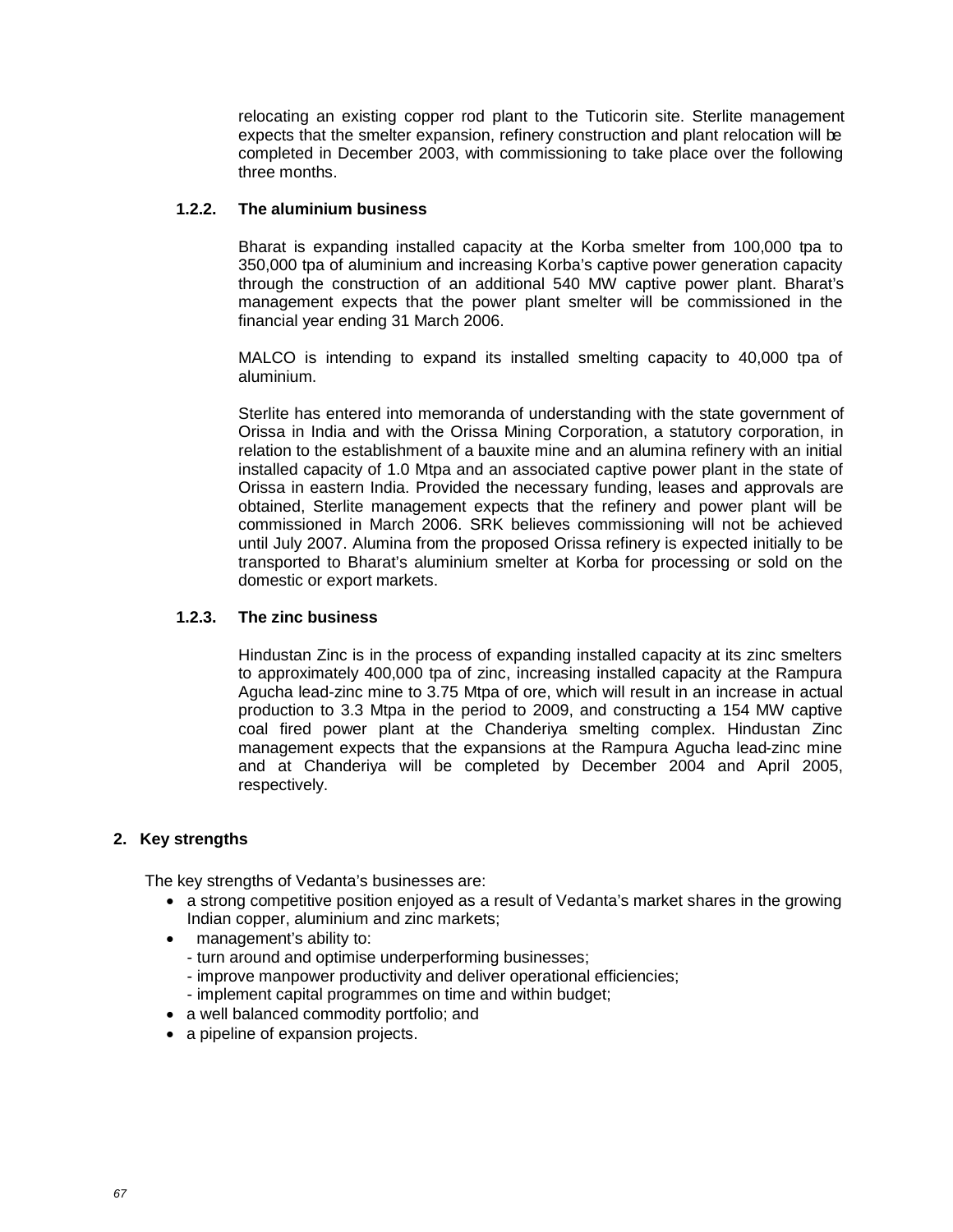# **3. Vedanta's strategy**

Vedanta's strategy is to generate strong financial returns and create a world class metals and mining company.

Vedanta intends to pursue this strategy by:

- optimising the performance of the existing assets: Vedanta's expansion plans for each of its businesses will de-bottleneck plants, further improve efficiency, expand output and drive down unit costs;
- consolidating the Vedanta structure: Vedanta will continue to increase its direct ownership in the underlying businesses; and
- greenfield growth: two large green field projects, the 250,000 tpa GAMI-based aluminium smelter at the Korba complex and the proposed 1.0 Mtpa alumina refinery in Orissa, offer attractive economics and future growth; and leveraging established skills: Vedanta Resources will seek further growth opportunities in India, including the Indian Government's privatisation programmes, and also outside its traditional Indian base, in operations where its proven transactional, operating and turnaround skills can provide a competitive advantage.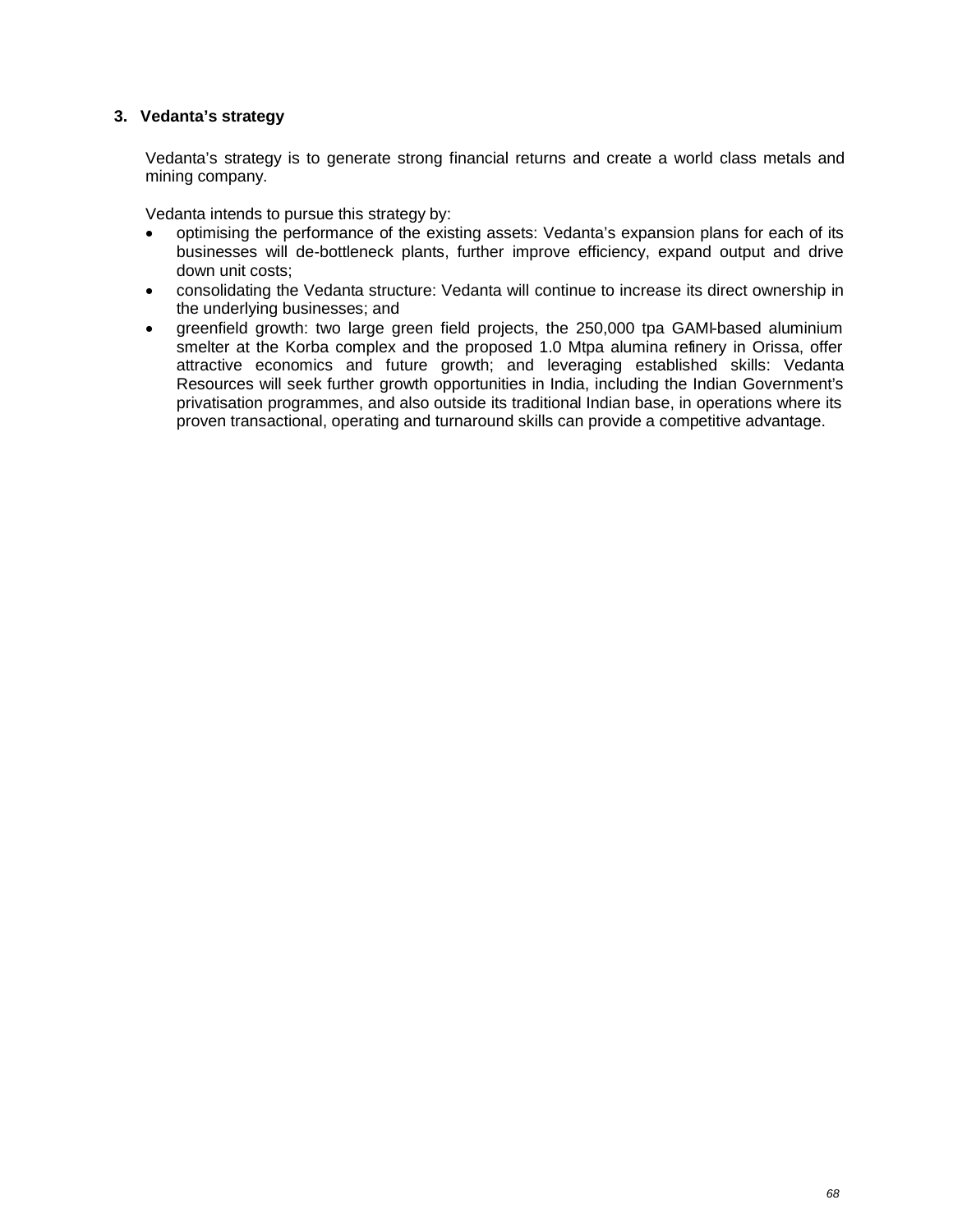# **4. Financial information relating to Vedanta**

The following information reflects audited financial information for Vedanta for the three years to 31 March 2002, 31 March 2003 and 31 March 2004

### **1. Consolidated income statements**

| for the year ended 31 March                   | 2004    | 2003           | 2002             |
|-----------------------------------------------|---------|----------------|------------------|
| \$ million                                    |         | (reclassified) |                  |
| Group and share of associate's turnover       | 1,300.6 | 975.8          | 617.9            |
| Less: associate's turnover                    | (11.1)  | (12.7)         | (16.6)           |
| Group turnover                                | 1,289.5 | 963.1          | 601.3            |
| Cost of sales                                 | (973.9) | (733.7)        | (481.4)          |
| Gross profit                                  | 315.6   | 229.4          | 119.9            |
| Selling and distribution costs                | (35.6)  | (30.8)         | (23.4)           |
| Administrative expenses                       | (60.1)  | (107.2)        | (55.4)           |
| - normal                                      | (46.8)  | (57.1)         | (50.4)           |
| - exceptional                                 | (13.3)  | (50.1)         | (5.0)            |
| Other operating income                        | 17.2    | 23.2           | 17.1             |
| Group operating profit                        | 237.1   | 114.6          | 58.2             |
| Operating profit before operating exceptional |         |                |                  |
| items                                         | 250.4   | 164.7          | 63.2             |
| Operating exceptional items                   | (13.3)  | (50.1)         | (5.0)            |
| Share of operating loss in associate          | (1.2)   | (0.5)          | 0.3              |
| Loss on disposal of fixed assets              | (1.2)   | (0.7)          |                  |
| Profit on ordinary activities before interest |         |                |                  |
| and taxation                                  | 234.7   | 113.4          | 58.5             |
| Investment income                             | 39.7    | 14.7           | 13.3             |
| Interest payable and similar charges          | (41.0)  | (49.7)         | (48.6)           |
| Profit on ordinary activities before taxation |         |                |                  |
| Tax on profit on ordinary activities          | 233.4   | 78.4           | 23.2             |
|                                               | (76.0)  | (20.5)         | (6.7)            |
| Profit on ordinary activities after taxation  | 157.4   | 57.9           | 16.5             |
| Equity minority interests                     | (90.8)  | (33.4)         | (15.3)           |
| Profit for the financial year                 | 66.6    | 24.5           | 1.2              |
| <b>Dividends</b>                              | (15.8)  |                |                  |
| Retained profit for the financial year        | 50.8    | 24.5           | $\overline{1.2}$ |
| Basic earnings per share (US cents/share)     |         |                |                  |
| Profit for the financial year                 | 23.3    | 8.6            |                  |
| Underlying Profit for the financial year      | 24.5    | 11.9           | 1.0              |
| Diluted earnings per share (US cents/share)   |         |                |                  |
| Profit for the financial year                 | 23.3    | 8.6            |                  |
| Underlying Profit for the financial year      | 24.5    | 11.9           | 1.0              |

There is no material difference between the profit on ordinary activities before taxation and the profit for the year stated above, and their historical cost equivalents.

All turnover and operating profit for the year is derived from continuing operations.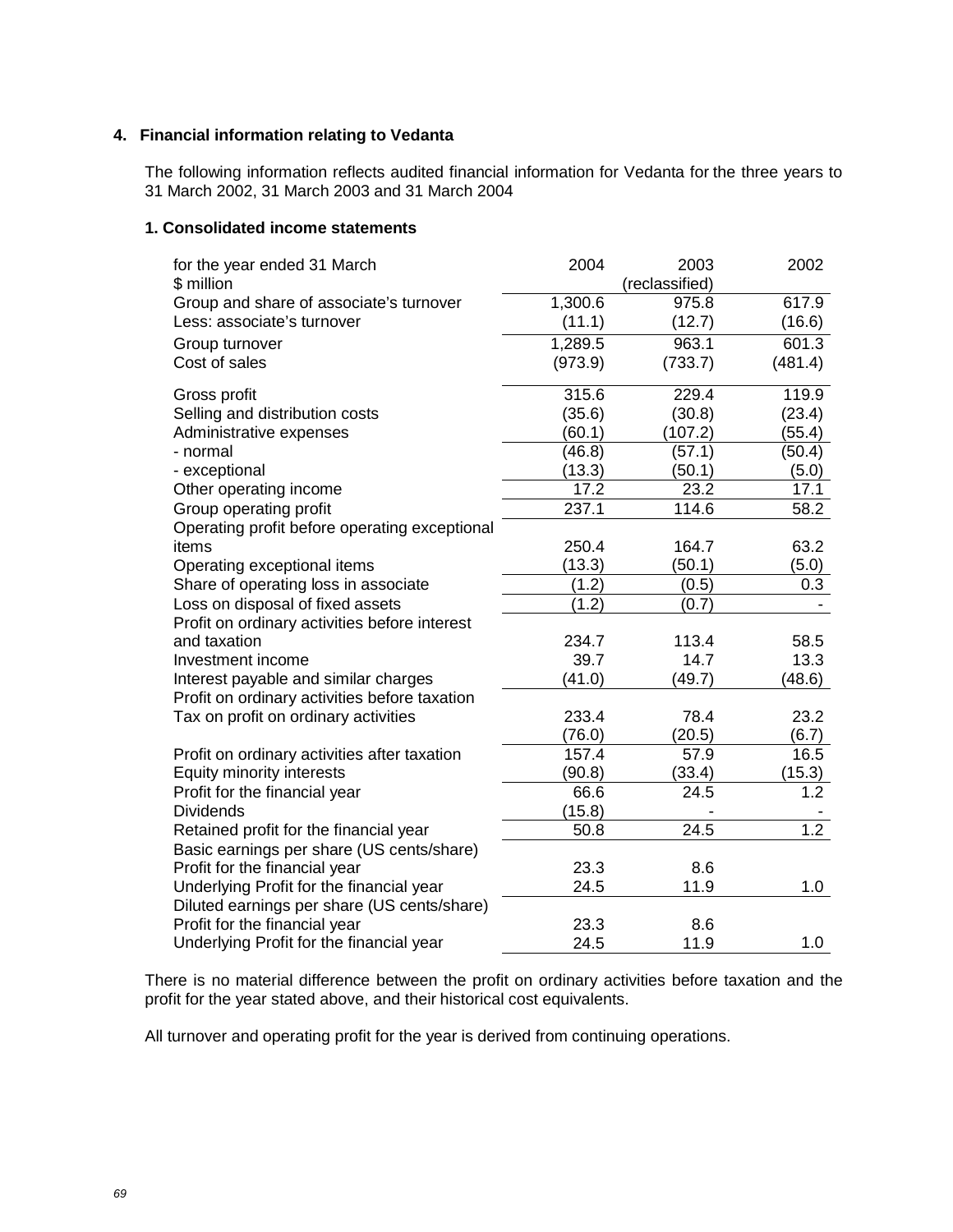# **2***.* **Consolidated balance sheets**

| for the year ended at 31 March               |                   |              |             |
|----------------------------------------------|-------------------|--------------|-------------|
| \$ million                                   | 2004              | 2003         | 2002        |
| <b>Fixed assets</b>                          |                   |              |             |
| Intangible assets                            | 3.6               | 3.7          | 4.0         |
| Goodwill                                     | $\overline{12.2}$ | 12.5         | 13.6        |
| Negative goodwill                            | (8.6)             | (8.8)        | (9.6)       |
| Tangible fixed assets                        | 1,268.4           | 889.1        | 599.4       |
| Investment in associate                      | 2.7               | 0.3          | 3.8         |
| Other investments                            | 36.5              | 30.1         | 13.2        |
|                                              | 1,311.2           | 923.2        | 620.4       |
| <b>Current assets</b>                        |                   |              |             |
| <b>Stocks</b>                                | 199.9             | 170.1        | 96.6        |
| <b>Debtors</b>                               | 245.5             | 173.5        | 85.6        |
| <b>Current asset investments</b>             | 1,188.5           | 81.7         | 89.3        |
| Cash at bank and in hand                     | 52.7              | 65.2         | 18.7        |
|                                              | 1,686.6           | 490.5        | 290.2       |
| Creditors: amounts falling due within one    |                   |              |             |
| year                                         | (295.3)           | (220.3)      | (161.1)     |
| Short-term borrowings                        |                   |              |             |
| Loans                                        | (245.8)           | (220.3)      | (161.1)     |
| Convertible bonds                            | (49.5)            |              |             |
| Other current liabilities                    | (586.5)           | (277.8)      | (122.9)     |
|                                              | (881.8)           | (498.1)      | (284.0)     |
| Net current assets / (liabilities)           | 804.8             | (7.6)        | 6.2         |
| <b>Total assets less current liabilities</b> | 2,116.0           | 915.6        | 626.6       |
| Creditors: amounts falling due after more    |                   |              |             |
| than one year                                | (529.9)           | (261.4)      | (179.6)     |
| Provisions for liabilities and charges       | (162.9)           | (144.0)      | (120.3)     |
| Equity minority interests                    | (437.1)           | (405.2)      | (4.1)       |
|                                              |                   |              | (260.6)     |
| <b>Net assets</b>                            | 986.1             | 105.0        | 62.0        |
| <b>Capital and reserves</b>                  |                   |              |             |
| Called up equity share capital               | 28.6              |              | 5.0         |
| Shares to be issued                          |                   |              |             |
| Share premium account                        | 18.6              |              | 15.0        |
| Merger reserve                               | 4.4               |              |             |
| Other reserves<br>Profit and loss account    | 8.3<br>926.2      | 37.9<br>67.1 | 9.3<br>32.7 |
| <b>Equity shareholders' funds</b>            | 986.1             | 105.0        | 62.0        |
|                                              |                   |              |             |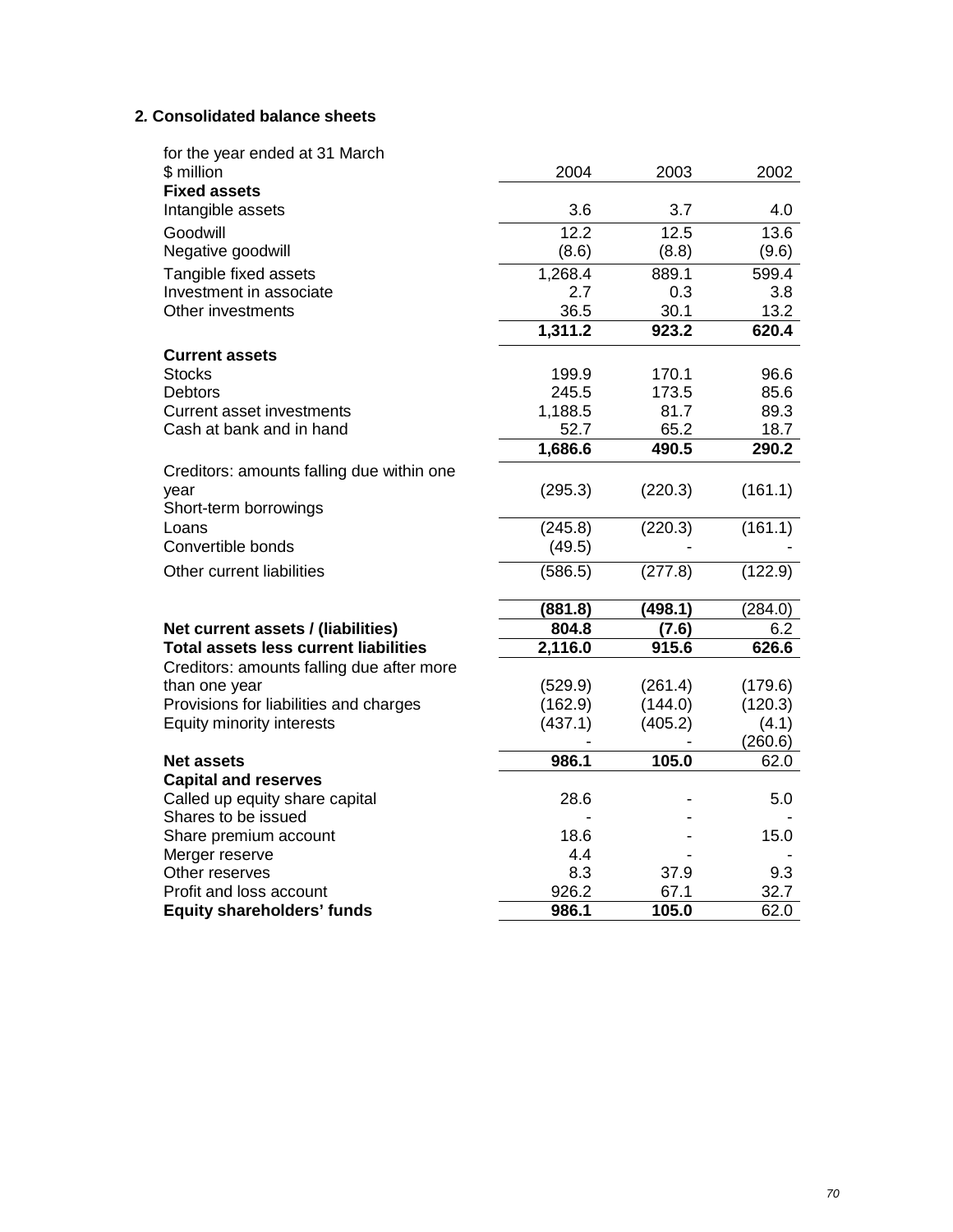# **3. Consolidated cash flow statements**

| for the year ended at 31 March<br>\$ million                                             | 2004           | 2003           | 2002             |
|------------------------------------------------------------------------------------------|----------------|----------------|------------------|
| Net cash inflow from operating activities                                                | 496.3          | 233.5          | 123.2            |
| Returns on investments and servicing of<br>finance                                       |                |                |                  |
| Interest received and other income                                                       | 34.6<br>(42.0) | 19.6<br>(47.4) | 9.0<br>(46.1)    |
| Interest paid                                                                            | 0.8            |                |                  |
| Dividend received from fixed asset investments<br>Dividend paid to minority shareholders | (10.1)         | (4.9)          | (6.0)            |
|                                                                                          | (16.7)         | (33.0)         | (43.1)           |
| <b>Taxation</b>                                                                          | (57.5)         | (25.5)         | (7.8)            |
| <b>Capital expenditure and financial</b><br>investment                                   |                |                |                  |
| Payments to acquire tangible fixed assets                                                | (349.0)        | (45.5)         | (43.4)           |
| Proceeds from the sale of tangible fixed assets                                          | 2.8            | 1.4            | 2.2              |
| Purchase of fixed asset investments                                                      | (9.2)          |                |                  |
| Proceeds from sale of intangible fixed assets                                            |                |                | (9.9)            |
| Proceeds from sale of fixed asset investments                                            |                |                | 2.6              |
|                                                                                          | 1.8            | 0.8            |                  |
|                                                                                          | (353.6)        | (43.3)         | (48.5)           |
| <b>Acquisitions</b>                                                                      |                |                |                  |
| Purchase of interest in subsidiary company                                               | (81.1)         | (160.4)        |                  |
| Net cash acquired with subsidiaries                                                      |                | 11.6           |                  |
| Issue of shares to minorities                                                            |                | 0.7            | 0.2              |
| Buyback of shares from minorities                                                        |                | (40.8)         | (1.1)            |
|                                                                                          | (81.1)         | (188.9)        | (0.9)            |
| Cash outflow before use of liquid resources<br>and financing                             | (12.6)         | (57.2)         | 22.9             |
| <b>Management of liquid resources</b>                                                    |                |                |                  |
| (Purchase)/sale of current asset investments                                             | (1,065.0)      | 9.8            | 5.2              |
|                                                                                          | (1,065.0)      | 9.8            | $\overline{5.2}$ |
| <b>Financing</b>                                                                         |                |                |                  |
| Issue of ordinary shares (net of share issue<br>expenses)                                |                |                |                  |
| Repayment of share application money                                                     | 825.3          |                |                  |
| pending allotment                                                                        | (26.2)         |                |                  |
| Increase in short term borrowings                                                        | 141.7          | 53.2           | 9.8              |
| Increase in long term borrowings                                                         | 120.8          | 45.5           | (31.8)           |
| Repayment of non-equity minority interests                                               |                | (4.1)          | (3.1)            |
|                                                                                          | 1,061.6        | 94.6           | (25.1)           |
| (Decrease)/increase in cash in the year                                                  | (16.0)         | 47.2           | 3.0              |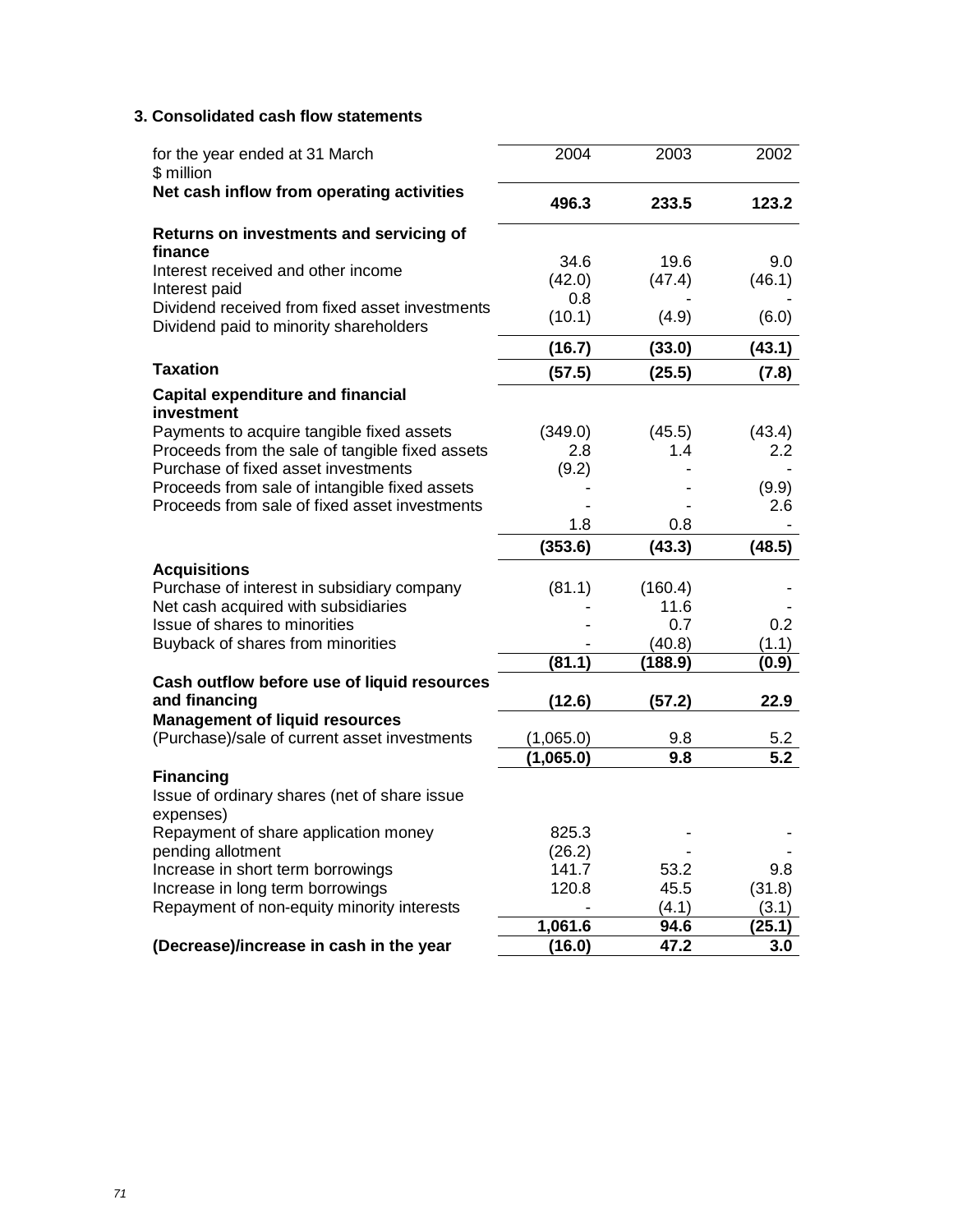# **Share price history of ZCI**

The volumes and the highest, lowest and closing prices at which ZCI ordinary shares have traded on the JSE per quarter for 2001 to 2004, each month from August 2003 to August 2004 and for each trading day from 2 August 2004 to 1 October 2004, are as follows:

|                |           |        | <b>High</b> | Low     | <b>Close</b> | Volume |
|----------------|-----------|--------|-------------|---------|--------------|--------|
|                |           |        | (cents)     | (cents) | (cents)      |        |
|                |           |        |             |         |              |        |
| Quarterly      |           |        |             |         |              |        |
|                |           |        |             |         |              |        |
| 2000           | September |        | 490         | 350     | 375          | 40,477 |
| 2000           | December  |        | 380         | 375     | 380          | 23,693 |
| 2001           | March     |        | 700         | 380     | 610          | 80,895 |
| 2001           | June      |        | 625         | 450     | 450          | 53,800 |
| 2001           | September |        | 406         | 345     | 300          | 64,741 |
| 2001           | December  |        | 380         | 300     | 380          | 81,917 |
| 2002           | March     |        | 380         | 125     | 175          | 47,301 |
| 2002           | June      |        | 191         | 169     | 191          | 28,020 |
|                |           |        |             |         |              |        |
| 2002           | September |        | 200         | 125     | 200          | 16,665 |
| 2002           | December  |        | 200         | 175     | 188          | 49,075 |
| 2003           | March     |        | 175         | 150     | 150          | 11,944 |
| 2003           | June      |        | 150         | 100     | 100          | 7,344  |
| <b>Monthly</b> |           |        |             |         |              |        |
|                |           |        |             |         |              |        |
| 2003           | July      |        | 85          | 85      | 85           | 2,387  |
| 2003           | August    |        | 125         | 100     | 125          | 3,682  |
| 2003           | September |        | 150         | 150     | 150          | 342    |
| 2003           | October   |        | 165         | 155     | 165          | 600    |
| 2003           | November  |        | 220         | 200     | 200          | 1,576  |
| 2003           | December  |        |             |         | 200          |        |
| 2004           | January   |        | 550         | 250     | 550          | 11,758 |
| 2004           | February  |        | 600         | 500     | 600          | 3,900  |
| 2004           | March     |        | 625         | 420     | 550          | 70,461 |
| 2004           | April     |        | 650         | 550     | 650          | 1,892  |
| 2004           | May       |        | 625         | 625     | 625          | 1,062  |
| 2004           | June      |        | 600         | 480     | 480          | 20,200 |
| 2004           | July      |        | 480         | 480     | 480          | 14,286 |
| 2004           | August    |        | 475         | 400     | 401          | 16,800 |
| <b>Daily</b>   |           |        |             |         |              |        |
| 2004           | September | 01     |             |         | 401          |        |
| 2004           | September | 02     | 350         | 350     | 350          | 285    |
| 2004           | September | 03     |             |         | 350          |        |
| 2004           | September | 06     |             |         | 350          |        |
| 2004           | September | $07\,$ |             |         | 350          |        |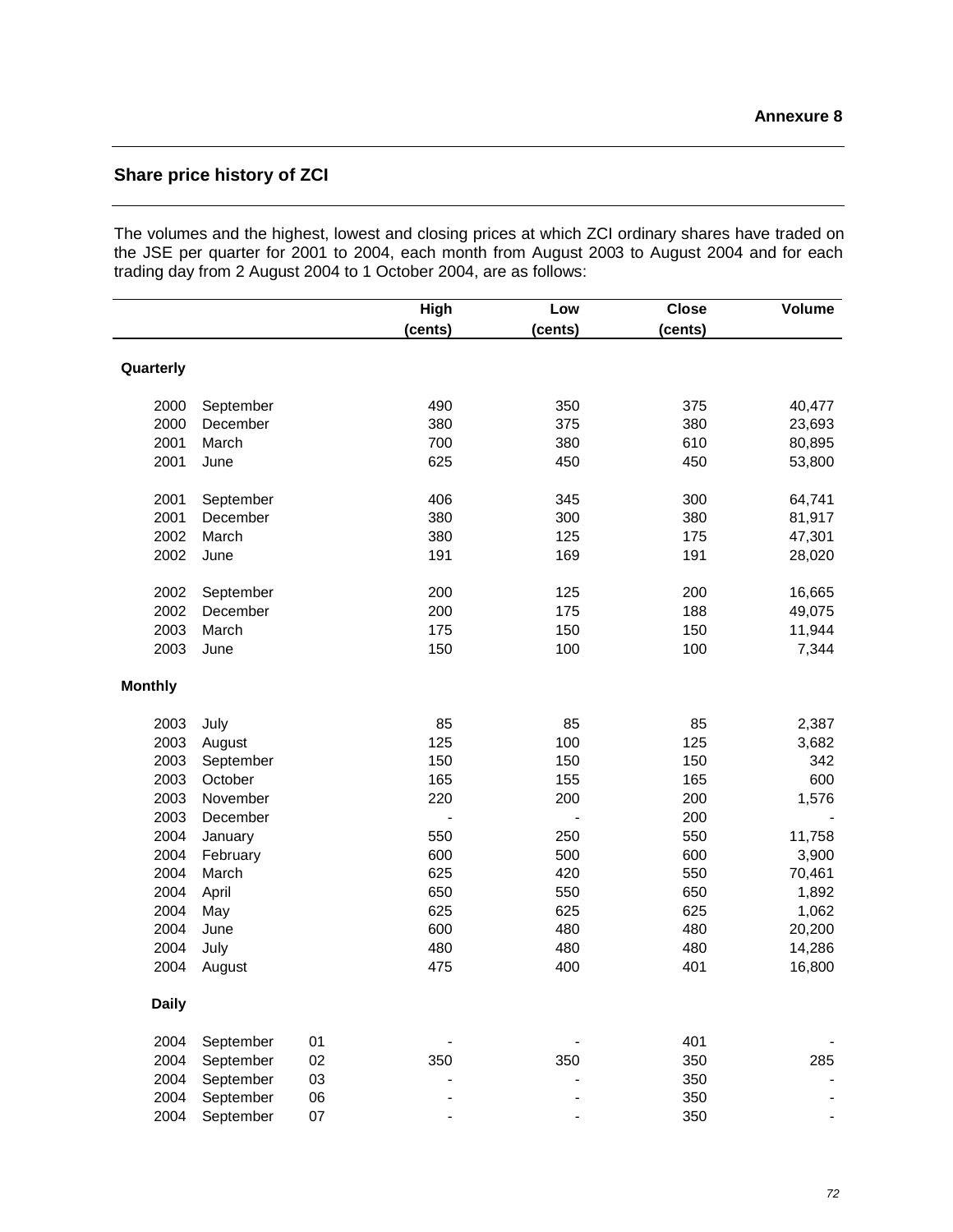| 2004 | September | 08 |     |     | 350 |        |
|------|-----------|----|-----|-----|-----|--------|
| 2004 | September | 10 | 350 | 350 | 350 | 1,028  |
| 2004 | September | 13 | 350 | 350 | 350 | 100    |
| 2004 | September | 14 | 360 | 360 | 360 | 12,000 |
| 2004 | September | 15 |     | ۰   | 360 |        |
| 2004 | September | 16 |     |     | 360 |        |
| 2004 | September | 17 |     |     | 360 |        |
| 2004 | September | 20 |     |     | 360 |        |
| 2004 | September | 21 |     |     | 360 |        |
| 2004 | September | 22 |     |     | 360 |        |
| 2004 | September | 23 |     |     | 360 |        |
| 2004 | September | 27 | 450 | 430 | 460 | 47,758 |
| 2004 | September | 28 | 450 | 450 | 450 |        |
| 2004 | September | 29 | 450 | 450 | 450 |        |
| 2004 | September | 30 | 450 | 450 | 450 |        |
| 2004 | October   | 1  | 450 | 450 | 450 |        |
| 2004 | October   | 4  | 450 | 450 | 450 |        |
| 2004 | October   | 5  | 450 | 450 | 450 |        |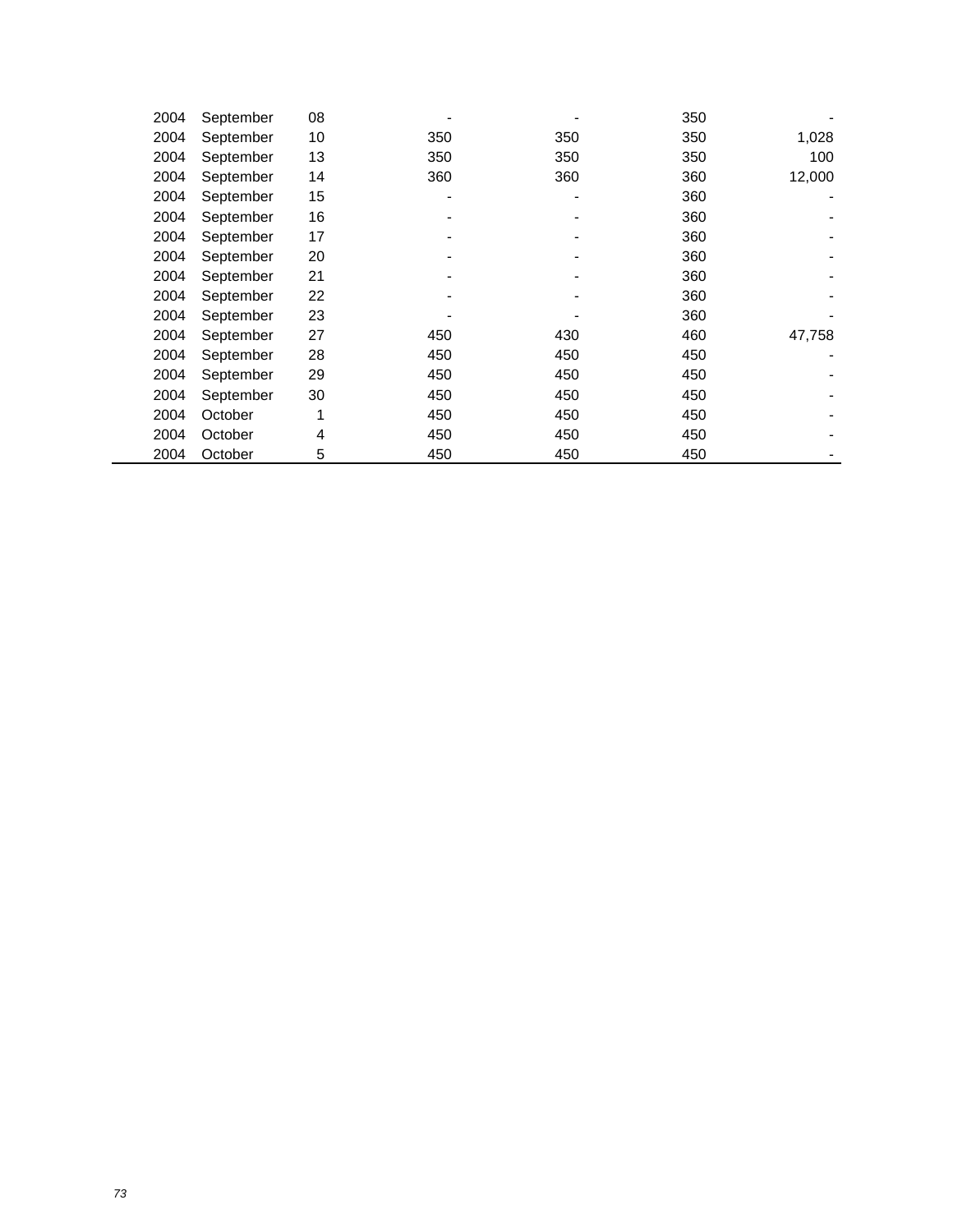# **Notice of general meeting**

All terms in the circular to which this notice of general meeting is attached, shall bear the same meaning in the notice of general meeting as in the circular.

**NOTICE IS HEREBY GIVEN** that a general meeting of holders of ordinary shares of a par value of 0.24 Bermudan dollars each in the issued share capital of ZCI, will be held at 10:00 South African and Central European time on Tuesday 26 October 2004, at Hermes Amphitheatre, Paris Expo Coeur Défense, 110 Esplanade du Général de Gaulle, 92032 Paris La Defence Cedex, France, for the purpose of considering and, if deemed fit, passing, with or without modification, the ordinary resolutions set out below:

## **1. ORDINARY RESOLUTION NUMBER 1**

**"RESOLVED THAT**, T Kamwendo who, being eligible, recommended and available and has offered himself for election, be appointed as director of ZCI.**"**

#### **2. ORDINARY RESOLUTION NUMBER 2**

**"RESOLVED THAT**, J-P Rozan who, being eligible, recommended and available and has offered himself for election, be appointed as director of ZCI.**"**

#### **3. ORDINARY RESOLUTION NUMBER 3**

**"RESOLVED THAT**, the renouncement by ZCI, acting through ZCI Holdings, of its rights in respect of the Konkola Copper Mines plc ("KCM") rights offer, as more fully set out in paragraph 4.1 of the circular, in favour of Vedanta Resources plc ("Vedanta"), be and is hereby approved."

#### **4. ORDINARY RESOLUTION NUMBER 4**

**"RESOLVED THAT** ZCI be and is hereby authorised to sell ZCI's entire interest in KCM, held indirectly through ZCI Holdings, when the Vedanta call option is exercised on either:

- a positive development decision on the Konkola Ore Body Extension Project; the project providing for the extension of the KCM orebody as set out in the new KCM Development Agreement; or
- the achievement by Konkola mine, a division of KCM, of 3,000,000 tonnes per annum of ore production for 4 consecutive quarters,

pursuant to the Vedanta Call Option Deed, for a purchase consideration equal to the prevailing fair market value of ZCI's KCM shares at that time as agreed to between ZCI and Vedanta or, failing agreement, as determined by an independent international investment bank."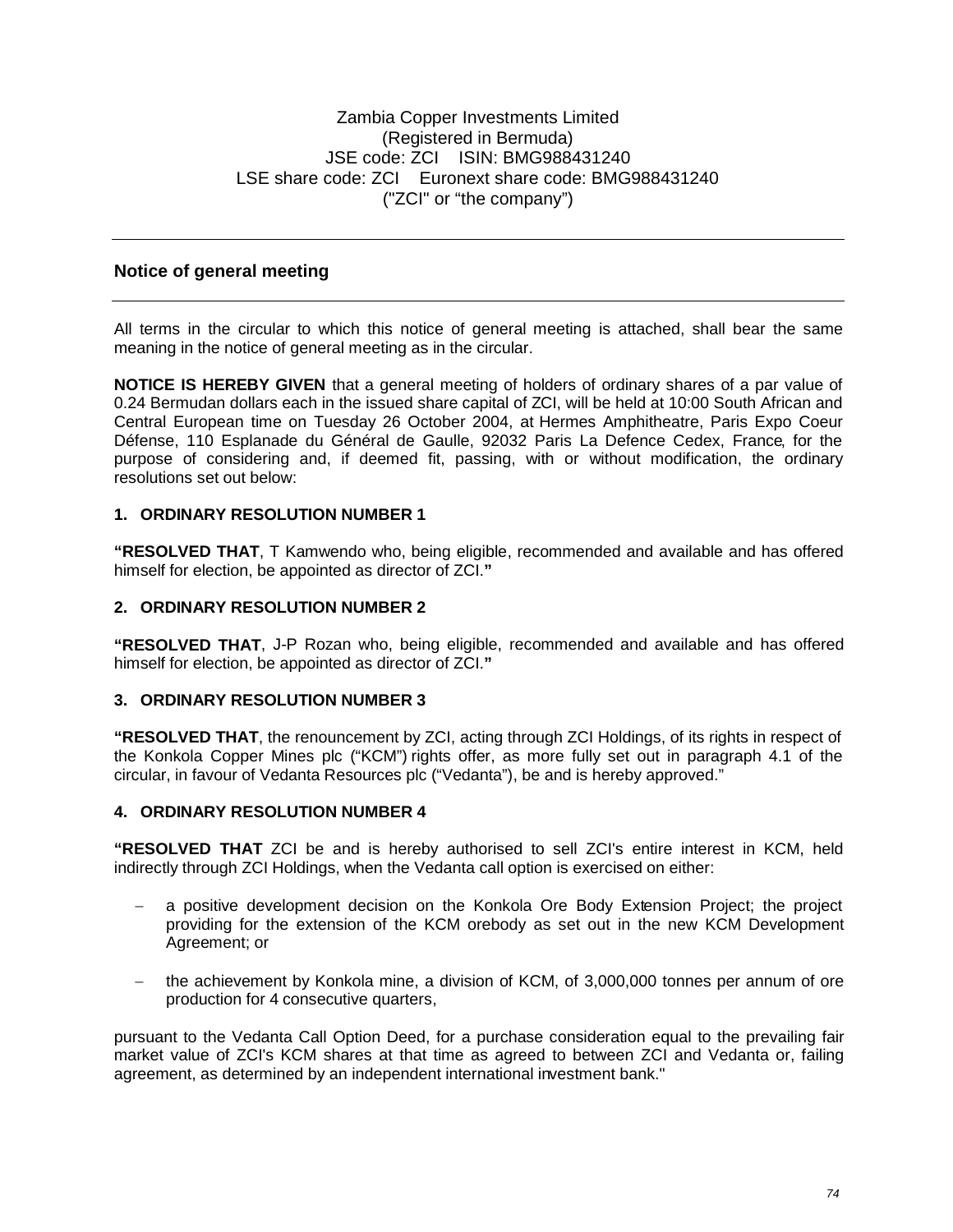## **5. ORDINARY RESOLUTION NUMBER 5**

**"RESOLVED THAT** ZCI be and is hereby authorised to purchase Vedanta's call option shares in KCM when the ZCI / ZCCM-IH call option is exercised on a negative development decision on the Konkola Ore Body Extension Project; the project providing for the extension of the KCM orebody as set out in the new KCM Development Agreement pursuant to the ZCI/ZCCM-IH Call Option Deed, for a purchase consideration equal to the prevailing fair market value of Vedanta's KCM shares at that time as agreed to between ZCI and Vedanta or, failing agreement, as determined by an independent investment bank."

## **6. ORDINARY RESOLUTION NUMBER 6**

**"RESOLVED THAT** subject to the passing of ordinary resolutions number 3 to 5,

- **6.1** all actions taken by the directors of ZCI in relation to the transaction as set out in this circular, be and are hereby approved and ratified; and
- **6.2** any 1 or more directors of ZCI be and are hereby authorised to do all such things as may be necessary to implement the transaction and the aforementioned resolutions."

## **7. VOTING AND PROXIES**

Shareholders who have not dematerialised their shares or who have dematerialised their shares with "own name" registration are entitled to attend and vote at the general meeting and are entitled to appoint a proxy or proxies to attend, speak and vote in their stead. The person so appointed need not be a shareholder. Forms of proxy should be forwarded to reach the company's transfer secretaries by 10:00 South African and Central European time on Monday 25 October 2004:

| In South Africa:                                                  | In the United Kingdom:          |  |  |
|-------------------------------------------------------------------|---------------------------------|--|--|
| Computershare Investor Services   Computershare Investor Services |                                 |  |  |
| 2004 (Proprietary) Limited,                                       | plc                             |  |  |
| Ground Floor, 70 Marshall Street,   P O Box 82                    |                                 |  |  |
| Johannesburg                                                      | The Pavilions, Bridgewater Road |  |  |
| 2001, or                                                          | Bristol, BS99 7NH               |  |  |
| P O Box 61051,                                                    | <b>United Kingdom</b>           |  |  |
| Marshalltown,                                                     |                                 |  |  |
| 2107                                                              |                                 |  |  |

In Europe: Euro Emetteurs Finance 48 Boulevard des Batignolles 75850 Paris Cedex 17 France

On a show of hands, every shareholder of the company present in person or represented by proxy shall have one vote only. On a poll, every shareholder of the company shall have one vote for every share held in the company by such shareholder.

Shareholders who have dematerialised their shares, other than those shareholders who have dematerialised their shares with "own name" registration, should contact their CSDP or broker in the manner and time stipulated in their agreement:

■ to furnish them with their voting instructions; and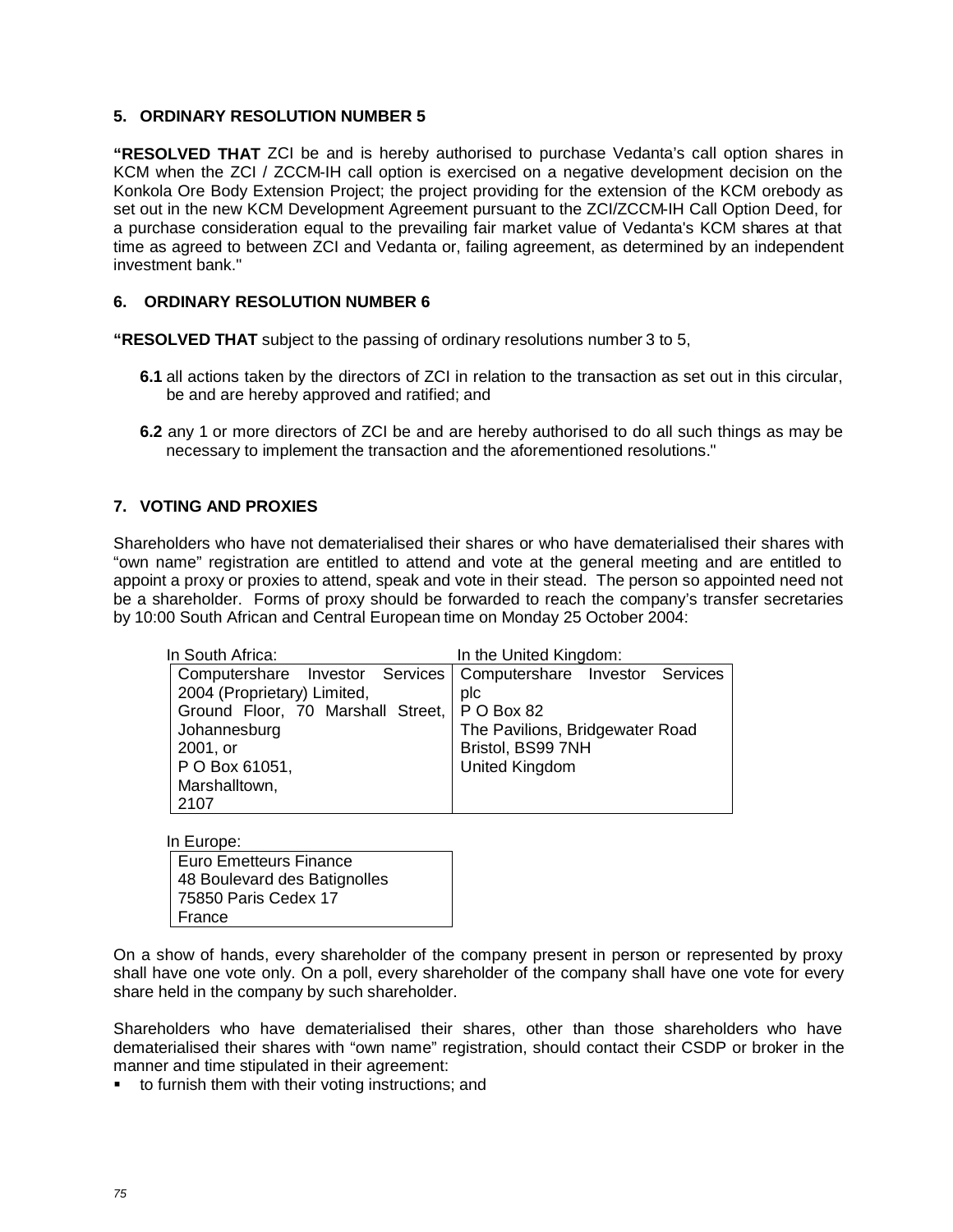**EXT** in the event that they wish to attend the general meeting, to obtain the necessary authority to do so.

By order of the board of directors

# **ZCI LIMITED**

**John B Mills** *Company Secretary*

Johannesburg 11 October 2004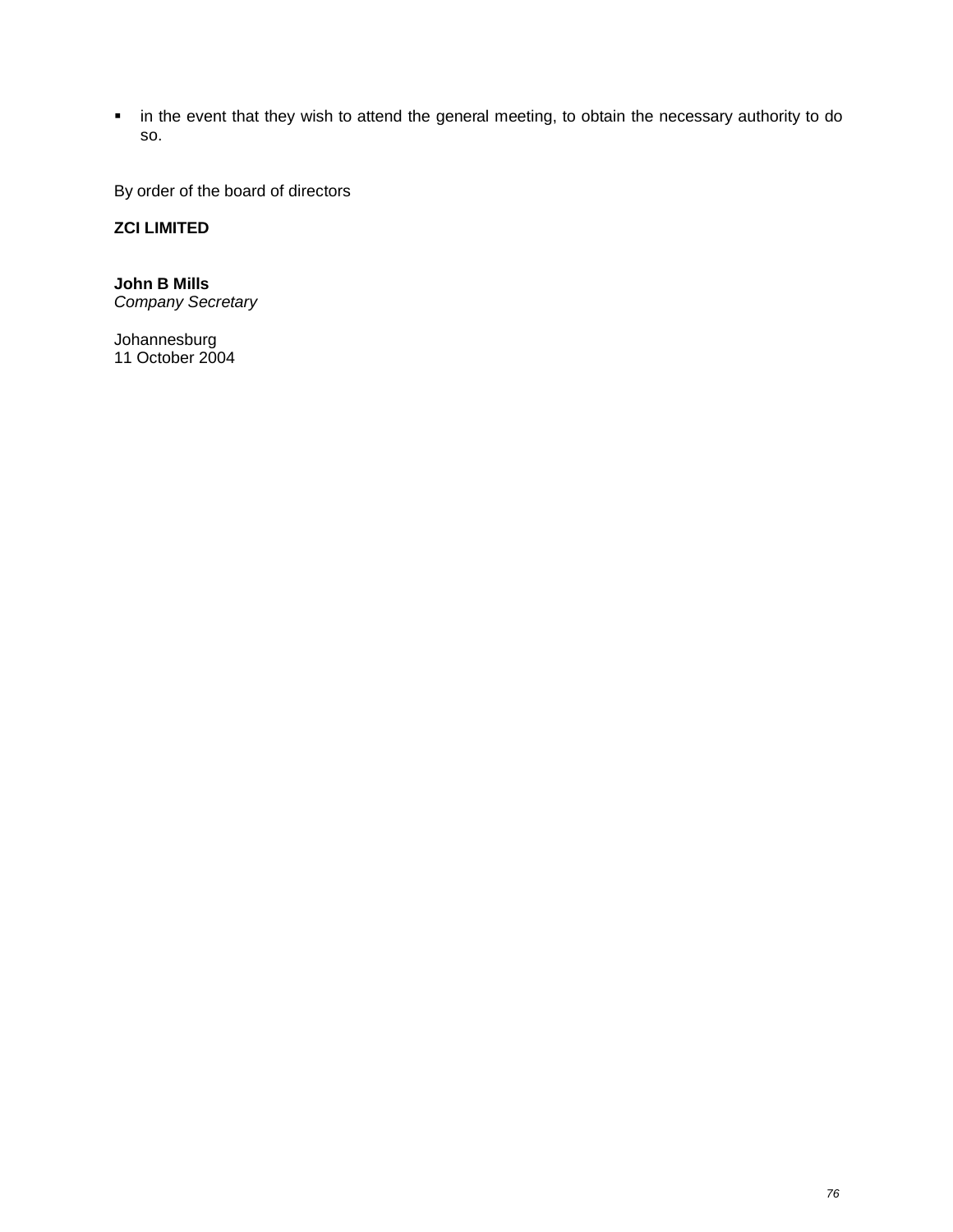**Included for information only. Please make use of the attached separate form of proxy or voting instructions to shareholders.**

> Zambia Copper Investments Limited (Registered in Bermuda) JSE code: ZCI ISIN: BMG988431240 LSE code: ZCI Euronext share code: BMG988431240 ("ZCI" or "the company")

## **Form of proxy**

**For use by shareholders at the general meeting to be held on Tuesday 26 October 2004 at**  Hermes Amphitheatre, Paris Expo Coeur Défense, 110 Esplanade du Général de Gaulle, 92032 Paris La Defence Cedex, France, or at any adjournment thereof**.**

| I/We                  |                               |                        |
|-----------------------|-------------------------------|------------------------|
| of (address)          |                               |                        |
| being the holder/s of | shares, appoint (see note 1): |                        |
| -1.                   |                               | or failing him/her/it, |
| 2.                    |                               | or failing him/her/it, |

3. the chairperson of the general meeting,

as, my/our proxy to act for me/us and on my/our behalf at the general meeting which will be held for the purpose of considering, and if deemed fit, passing, with or without modification, the ordinary resolutions to be proposed thereat and at any adjournment thereof, and to vote for and/or against such resolutions and/or abstain from voting in respect of the ordinary shares registered in my/our name/s, in accordance with the following instructions (see note 2):

|                                 | Number of votes (one vote per share) |                |                |
|---------------------------------|--------------------------------------|----------------|----------------|
|                                 | For                                  | <b>Against</b> | <b>Abstain</b> |
| Ordinary resolution number 1    |                                      |                |                |
| "Election of T Kamwendo as      |                                      |                |                |
| director of ZCI"                |                                      |                |                |
| Ordinary resolution number 2    |                                      |                |                |
| "Election of J-P Rozan as       |                                      |                |                |
| director of ZCI "               |                                      |                |                |
| Ordinary resolution number 3    |                                      |                |                |
| "the renouncement by ZCI,       |                                      |                |                |
| acting through ZCI Holdings,    |                                      |                |                |
| of its rights in respect of the |                                      |                |                |
| Konkola Copper Mines plc        |                                      |                |                |
| ("KCM") rights offer, as more   |                                      |                |                |
| fully set out in paragraph 4.1  |                                      |                |                |
| of the circular, in favour of   |                                      |                |                |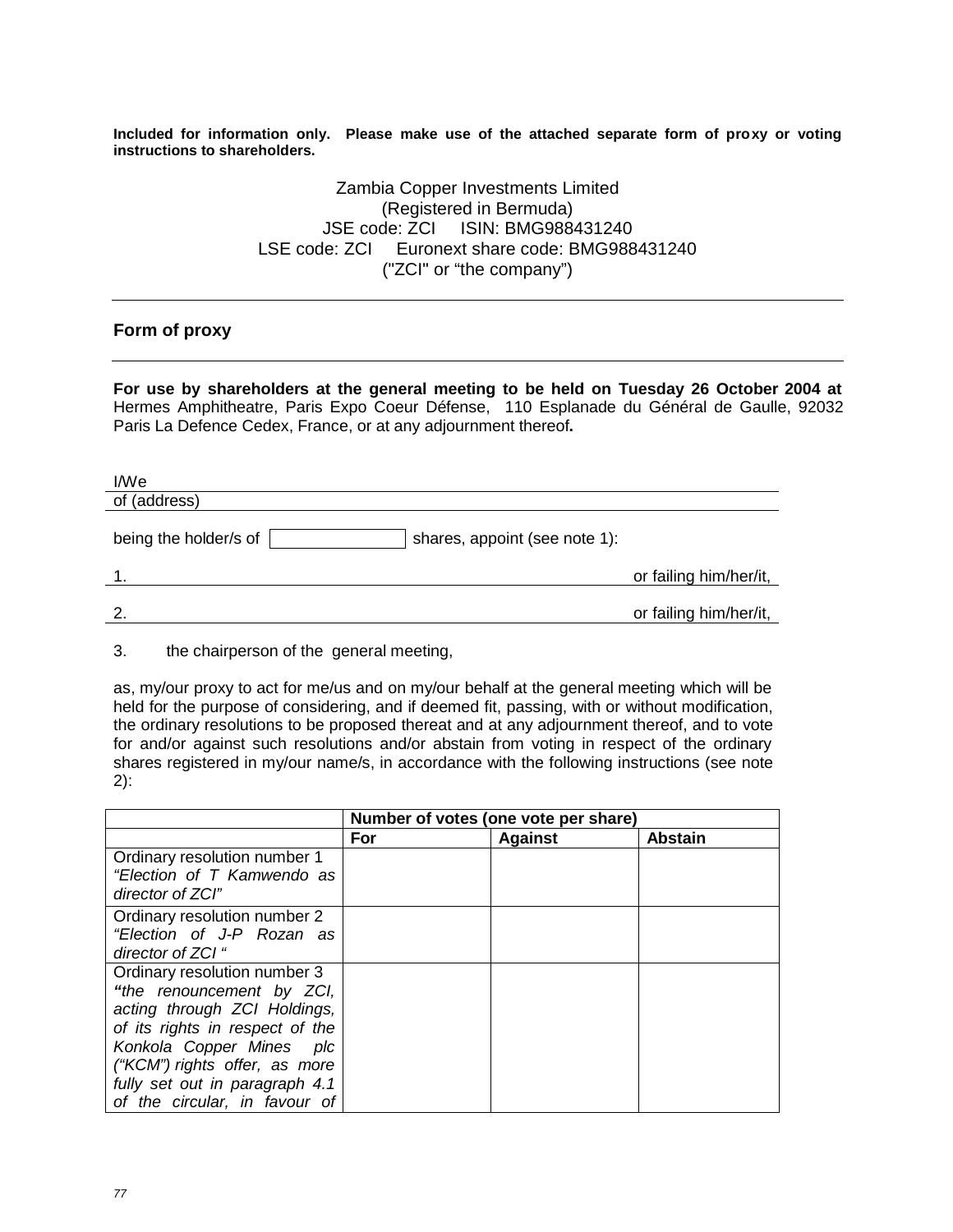| Vedanta<br>Resources<br>plc<br>("Vedanta"), be and is hereby<br>approved."                                                                                                                                                                                                                                      |    |      |
|-----------------------------------------------------------------------------------------------------------------------------------------------------------------------------------------------------------------------------------------------------------------------------------------------------------------|----|------|
| Ordinary resolution number 4<br>"Authority for ZCI to sell ZCI's<br>entire interest in KCM, held<br>ZCI<br>indirectly<br>through<br>Holdings, pursuant to the<br>Vedanta Call Option Deed"                                                                                                                      |    |      |
| Ordinary resolution number 5<br>"Authority for ZCI to purchase<br>Vedanta's call option shares in<br>KCM pursuant<br>the<br>to<br>ZCI/ZCCM-IH Call<br>Option<br>Deed                                                                                                                                            |    |      |
| Ordinary resolution number 6<br>"Approval and ratification of<br>the actions of directors of ZCI<br>in relation to the transaction<br>and authority for directors of<br>ZCI to do all such things as<br>be<br>may<br>necessary<br>to<br>implement the transaction and<br>aforementioned<br>the<br>resolutions." |    |      |
| Signed at                                                                                                                                                                                                                                                                                                       | on | 2004 |
| Signature                                                                                                                                                                                                                                                                                                       |    |      |

Assisted by me (where applicable)

#### **Please read the notes on the reverse side hereof.**

#### **Notes:**

- 1. Each member is entitled to appoint one or more proxies (who need not be a member of the company) to attend, speak and, on a poll, vote in place of that member at the general meeting.
- 2. A member may insert the name of a proxy or the names of two alternative proxies of the member's choice in the space provided, with or without deleting "the chairperson of the general meeting". The person whose name stands appears on the form of proxy and who is present at the general meeting will be entitled to act as proxy to the exclusion of those whose names follow.
- 3. A member's instructions to the proxy must be indicated by the insertion of the relevant number of votes exercisable by that member in the appropriate box provided. Failure to comply with the above will be deemed to authorise the chairperson of the general meeting, if the chairperson is the authorised proxy, to vote in favour of the ordinary resolutions at the general meeting, or any other proxy to vote or to abstain from voting at the general meeting as he/she deems fit, in respect of all the member's votes exercisable thereat.